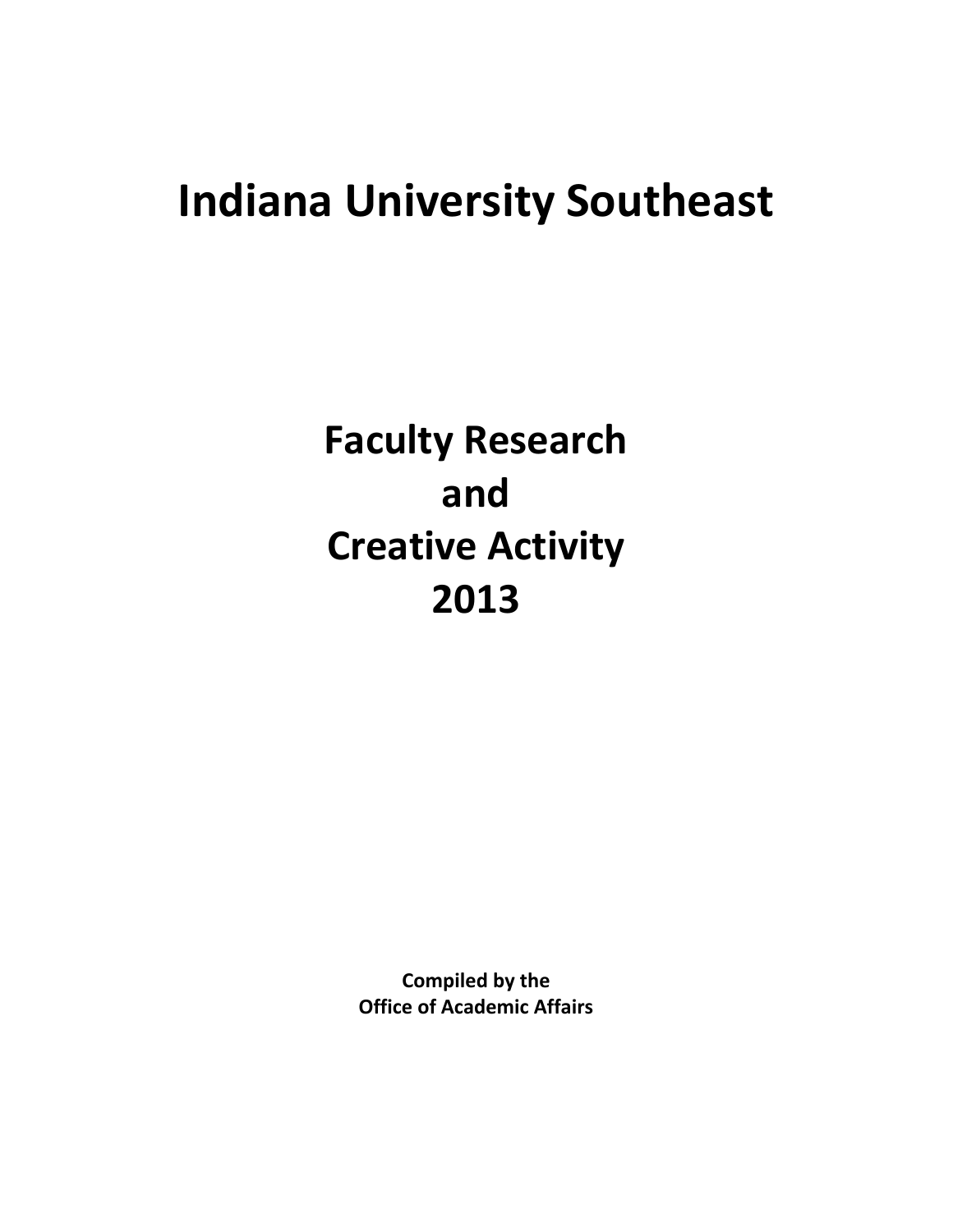### **Table of Contents**

**Faculty and librarians are listed in alphabetical order by their last name.**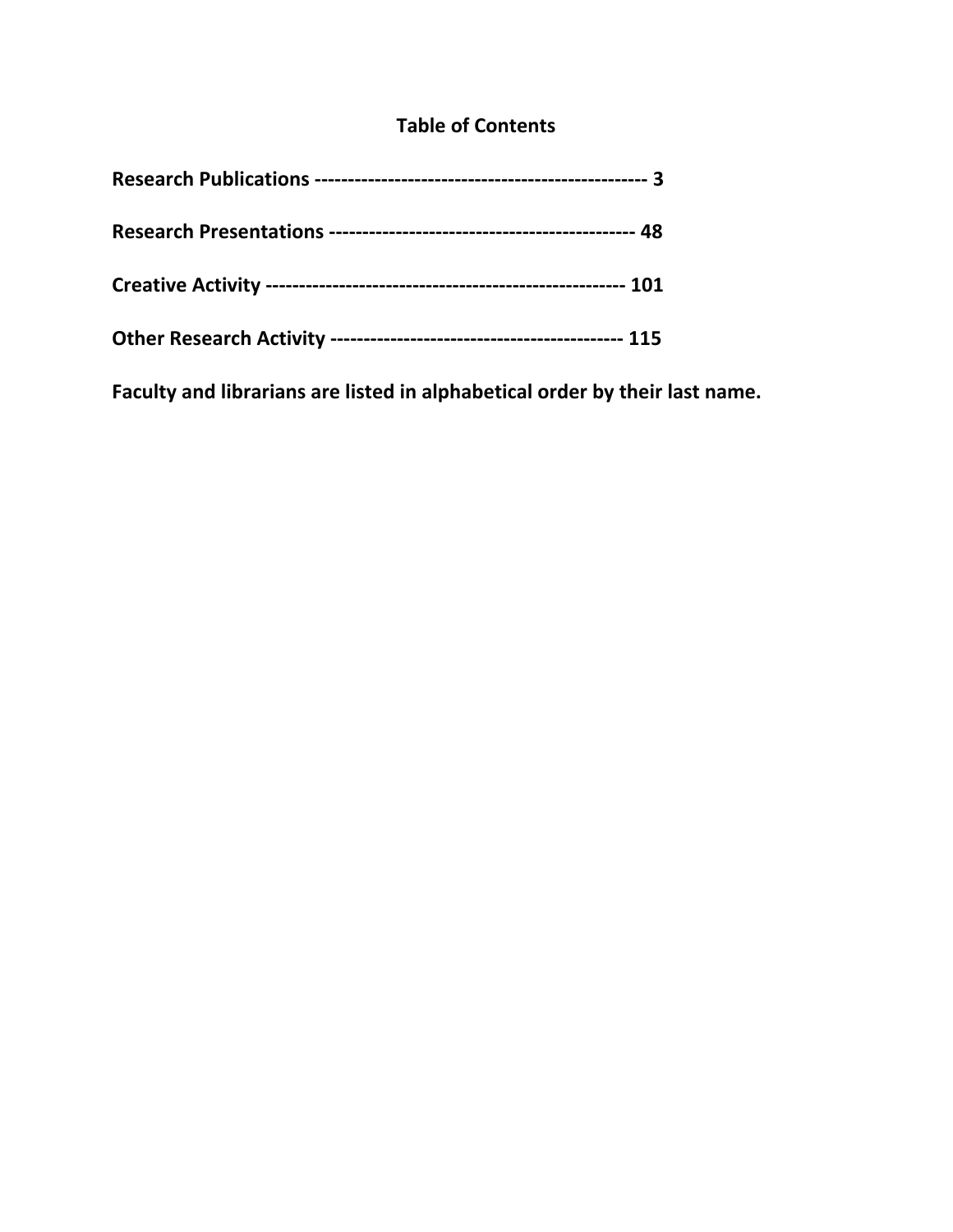## **RESEARCH PUBLICATIONS**

**AUTHOR: Allen, Anne E Guernsey** 

**UNIT: School of Arts & Letters** 

**TYPE: Journal** 

**DETAILS (including co-authors, title and publisher):** Pacific Arts: The Journal of the Pacific Arts Association vol. 13. No. 2 (Fall 2013),

**AUTHOR: Allen, Anne E Guernsey** 

**UNIT:** School of Arts & Letters

**TYPE: Journal** 

**DETAILS (including co-authors, title and publisher):** Pacific Arts: The Journal of the Pacific Arts Associationvol. 13. No. 1 (Spring 2013), Senior Editor with Guest **Editor Teri Sowell** 

**AUTHOR: Allman, Ronald J.** 

**UNIT:** School of Social Sciences

**TYPE: Book Review** 

DETAILS (including co-authors, title and publisher): Media/Impact by Shirley Biagi, Provided a thorough review of the Introduction to Mass Communications website for the textbookMedia/Impact by Shirley Biagi. This included evaluating videos and supplimental materials.

AUTHOR: Allman, Ronald J.

**UNIT:** School of Social Sciences

**TYPE: Book Review** 

**DETAILS (including co-authors, title and publisher):** Media/Impact by Shirley Biagi, Provided a thorough review of the Introduction to Mass Communications textbook Media/Impact by Shirley Biagi.

**AUTHOR: Allman, Ronald J.** 

**UNIT:** School of Social Sciences

**TYPE: Book** 

**DETAILS (including co-authors, title and publisher): Family Album, 2013, book,** First Baptist Church of Jeffersonville / Short Run Printing, Scottsdale, AZ, 2013, Family Album, 2013, book, First Baptist Church of Jeffersonville / Short Run Printing, Scottsdale, AZ, 2013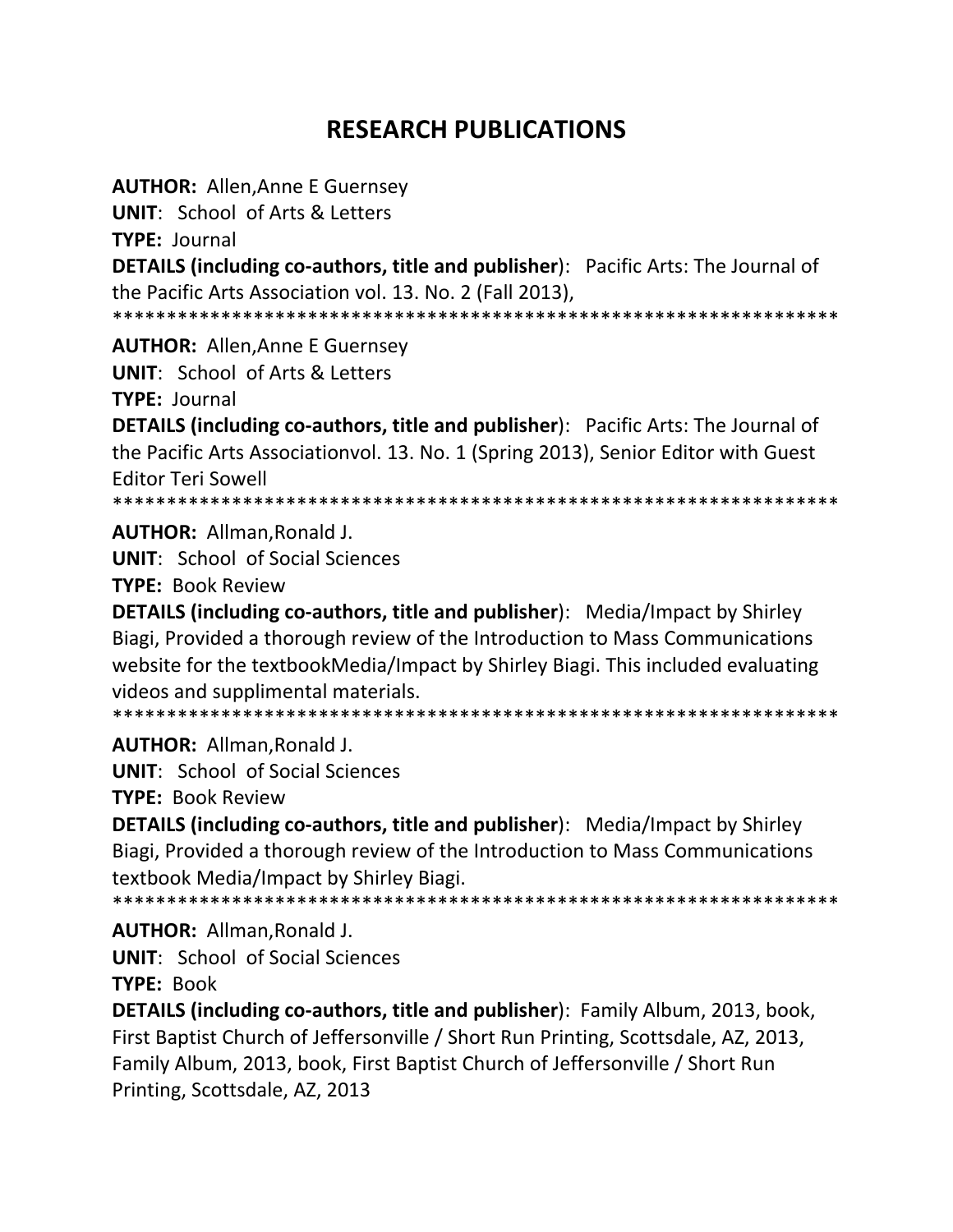#### \*\*\*\*\*\*\*\*\*\*\*\*\*\*\*\*\*\*\*\*\*\*\*\*\*\*\*\*\*\*\*\*\*\*\*\*\*\*\*\*\*\*\*\*\*\*\*\*\*\*\*\*\*\*\*\*\*\*\*\*\*\*\*\*\*\*\*

**AUTHOR:** Allman,Ronald J.

**UNIT**: School of Social Sciences

**TYPE:** CD/DVD/VIDEO

**DETAILS (including co‐authors, title and publisher**): The Leukemia & Lymphoma Society , Kentucky & Southern Indiana Chapter, Light the Night commercial displayed at Slugger Field in Louisville, Ky. September 28, 2013. \*\*\*\*\*\*\*\*\*\*\*\*\*\*\*\*\*\*\*\*\*\*\*\*\*\*\*\*\*\*\*\*\*\*\*\*\*\*\*\*\*\*\*\*\*\*\*\*\*\*\*\*\*\*\*\*\*\*\*\*\*\*\*\*\*\*\*

**AUTHOR:** Ambrose,Timothy J.

**UNIT**: School of Arts & Letters

**TYPE:** Chapter

**DETAILS (including co‐authors, title and publisher**): The Goddess, Dionysus and the Material World in Don Quijote in "Objects of Culture in Imperial Spain" published in 2013 by Toronto University Press; edited by Mary Barnard and Frederick A. De Armas., Published in 2013, the above‐mentioned book is a collection of scholarly essays by different authors. Each essay appears as a chapter. In my article/chapter, I discuss three objects that either appear in or may be connected to the novel Don Quijote: (1) an enchanted talking bronze head that appears in Chapter 62 of Don Quijote, Part II, (2) a painting by Titian entitled Bacchus and Ariadne and (3) a labyrinth, the ruins of which may still be found on the island of Crete. Linked to these three material objects, the essays overarching theme is that of something non‐material: an ancient feminine divinity known by many names, as well as the connections between this feminine divinity and the equally ancient god Dionysus, for Dionysus and the Great Goddess of antiquity were intimately related. My chapter/essay suggests the presence of a number of signs of both Dionysus and the Goddess in Cervantes novel. \*\*\*\*\*\*\*\*\*\*\*\*\*\*\*\*\*\*\*\*\*\*\*\*\*\*\*\*\*\*\*\*\*\*\*\*\*\*\*\*\*\*\*\*\*\*\*\*\*\*\*\*\*\*\*\*\*\*\*\*\*\*\*\*\*\*\*

**AUTHOR:** Attum,Omar A

**UNIT**: School of Natural Sciences

**TYPE:** Article

**DETAILS (including co‐authors, title and publisher**): Journal of Arid Environments, Attum, O., A. Kramer, and S.M. Baha El Din. 2013. Thermal utility of desert vegetation for the Egyptian tortoise and its conservation implications. Journal of Arid Environments 96:73‐79. \*\*\*\*\*\*\*\*\*\*\*\*\*\*\*\*\*\*\*\*\*\*\*\*\*\*\*\*\*\*\*\*\*\*\*\*\*\*\*\*\*\*\*\*\*\*\*\*\*\*\*\*\*\*\*\*\*\*\*\*\*\*\*\*\*\*\*

**AUTHOR:** Attum,Omar A **UNIT**: School of Natural Sciences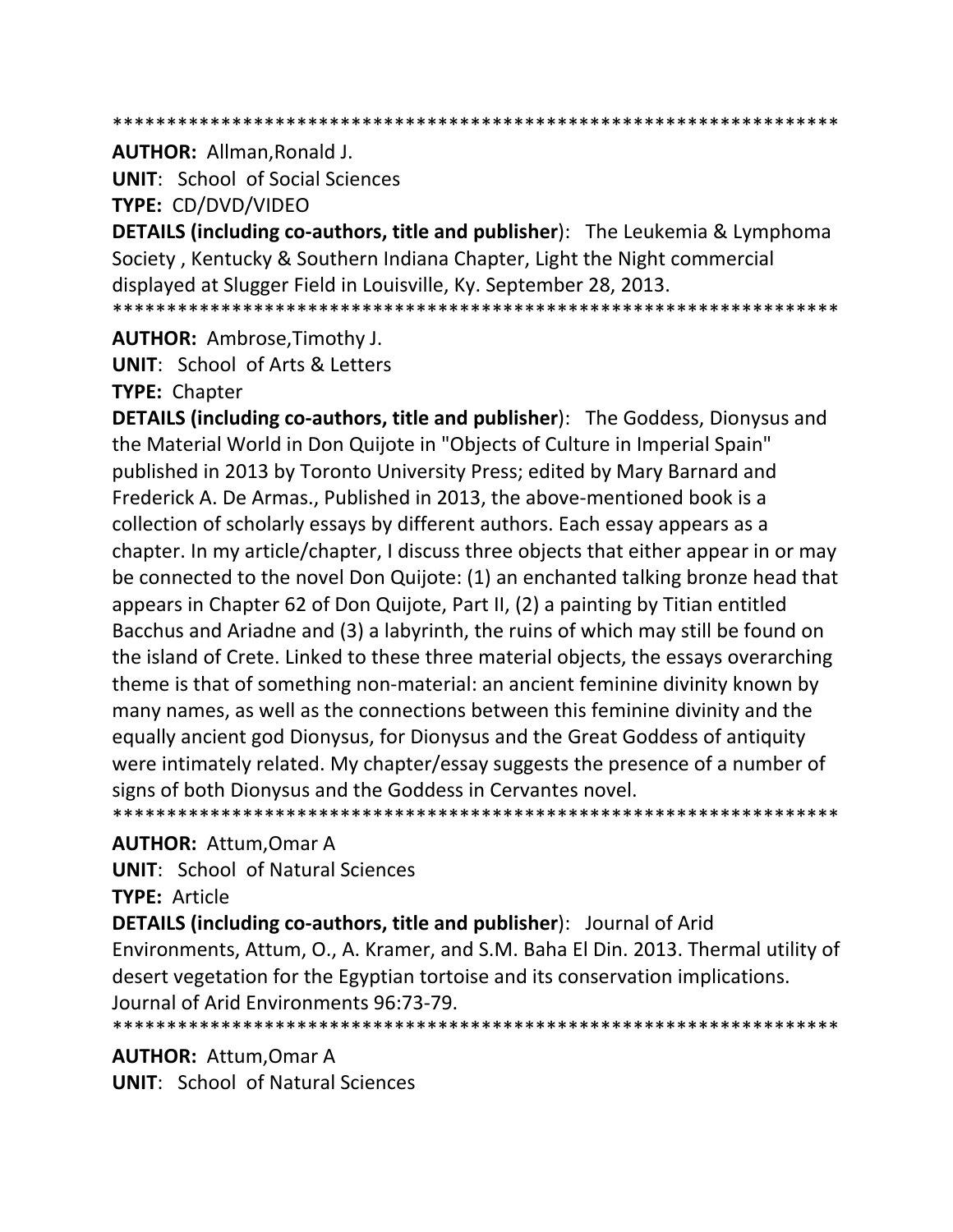#### **TYPE: Article**

**DETAILS (including co-authors, title and publisher):** Biodiversity and Conservation, Attum, O., C. D. Cutshall, K. Eberly, H. Day, B. Tietjen. 2013. Is there really no place like home" Movement, site fidelity, and survival probability of translocated and resident turtles. Biodiversity and Conservation. 22:3185-3195 

#### **AUTHOR: Attum, Omar A**

**UNIT: School of Natural Sciences** 

**TYPE: Article** 

**DETAILS (including co-authors, title and publisher)**: Journal of Biodiversity and Endangered Species., Rouphael, T., A. Abdulla, O. Attum, N. Marshall, U. Ghazali. 2013. Do Marine Protected Areas in the Red Sea Afford Protection to Dugongs and Sea Turtles" Journal of Biodiversity and Endangered Species. 1:1. doi:10.4172/jbes.1000102

**AUTHOR: Atwater, Joseph Brian** 

**UNIT: School of Business** 

**TYPE: Manuscript** 

**DETAILS (including co-authors, title and publisher):** Unsolvable Problems Reveal Creative Strategies with Polarity Management. APICS Magazine, Atwater, J. B. Pittman, P. (2013). Unsolvable Problems Reveal Creative Strategies with Polarity Management.APICS Magazine, 23 (5), 38-41.

**AUTHOR: Atwater, Joseph Brian** 

**UNIT: School of Business** 

**TYPE: Manuscript** 

**DETAILS (including co-authors, title and publisher):** From Tulips To Subprime Mortgages, Examining The Sub-Prime Crisis: The Case For A Systemic Approach., The Learning Organization, 20 (1), 65-84.

\*\*\*\*\*\*\*\*\*\*\*\*\*\*\*\*\*\*\*\*\*\*\*\*\*\*\*\*\*\*\*\*\*\*

**AUTHOR: Atwater, Joseph Brian UNIT: School of Business** 

**TYPE: Manuscript** 

**DETAILS (including co-authors, title and publisher):** Atwater, J. B. Pittman, P. (2013). Applying Systems Thinking to Facilitate Decision Making in Supply Chains. Effekdivitet DK (2), 30-33.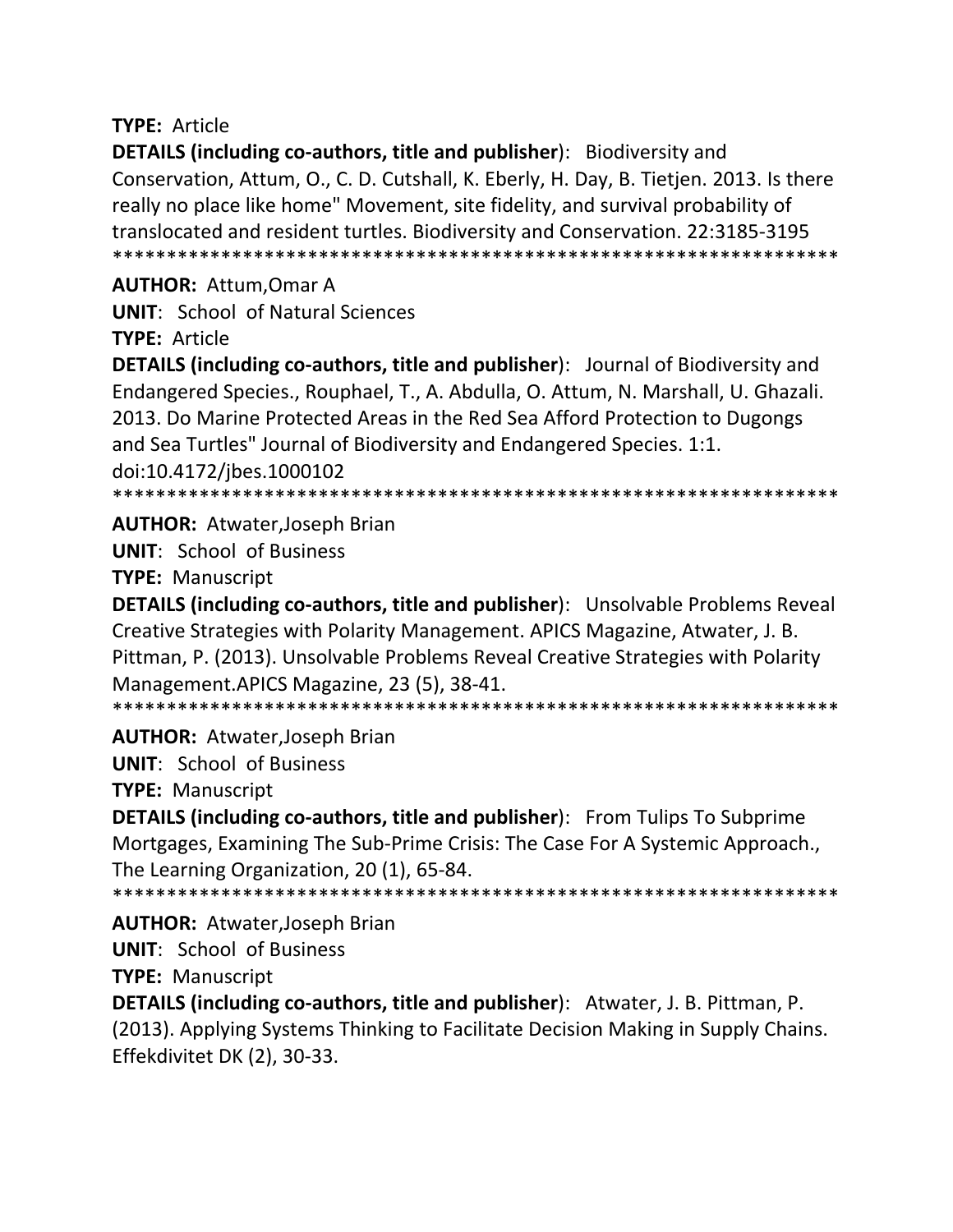**AUTHOR: Baek, Tae Hyun** 

**UNIT: School of Arts & Letters** 

**TYPE: Conference Proceedings** 

**DETAILS (including co-authors, title and publisher): 2013 Proceedings of the** AMA Marketing and Public Policy Conference, Baek, TaeHyun, Sukki Yoon and Seeun Kim (2013), When Environmental Messages Should Be Assertive: The Moderating Effect of Effort Investment on Consumers Recycling Intentions, Abstracted in the 2013 Proceedings of the 2013AMA Marketing and Public PolicyConference, Washington D.C.

**AUTHOR: Baek, Tae Hyun** 

**UNIT:** School of Arts & Letters

**TYPE: Conference Proceedings** 

**DETAILS (including co-authors, title and publisher): 2013 Proceedings of the** American Collegiate Retailing Association Conference, Baek, Tae Hyun, and Seeun Kim (2013), Leveraging Facebooks Brand Pages to Strengthen Consumer-Brand Relationships, Abstracted in the 2013 Proceedings of the American Collegiate Retailing Association Conference, Nashville, TN.

**AUTHOR: Baek, Tae Hyun** 

**UNIT: School of Arts & Letters** 

**TYPE: Journal** 

**DETAILS (including co-authors, title and publisher)**: Psychology & Marketing, Baek, TaeHyun, and Leonard N. Reid (2013), The Interplay of Mood and Regulatory Focus in Influencing Altruistic Behavior, Psychology Marketing, 30 (8), 635-646

**AUTHOR: Baek, Tae Hyun UNIT:** School of Arts & Letters TYPE: Journal

**DETAILS (including co-authors, title and publisher):** Journal of Health Communication, Baek, TaeHyun, Lijiang Shen, and Leonard N. Reid (2013), Effects of Message Framing in Anti-Binge Drinking PSAs: The Moderating Role of Counterfactual Thinking, Journal of Health Communication, 18 (4), 442-458. 

**AUTHOR: Baek, Tae Hyun**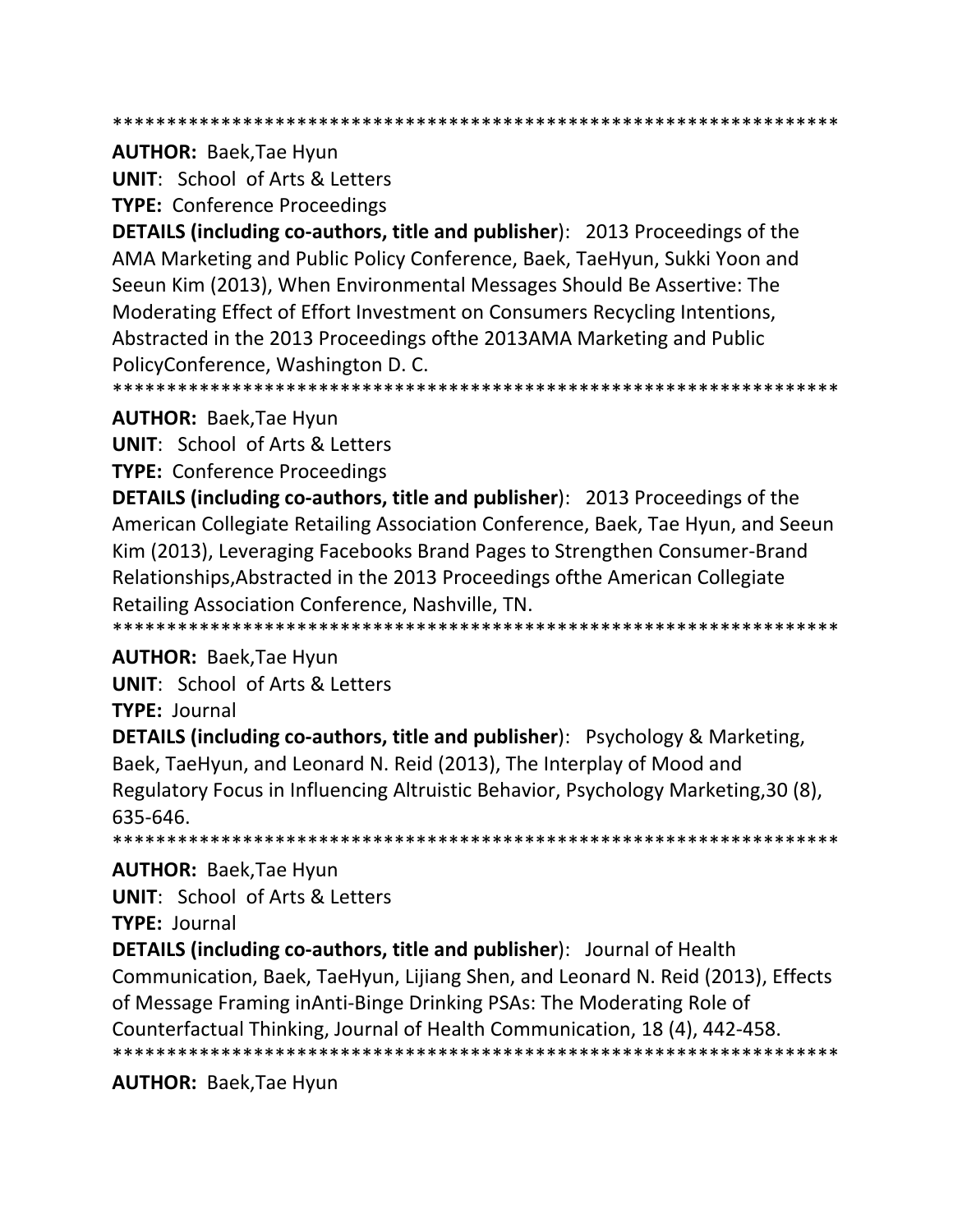**UNIT:** School of Arts & Letters

**TYPE: Journal** 

**DETAILS (including co-authors, title and publisher):** International Journal of Advertising, Choi, Hojoon, Kyunga Yoo, Tae Hyun Baek, Leonard N. Reid, and Wendy Macias (2013), Presence and Effects of Benefit-Seeking and Risk-Avoidance Claims in Female-Oriented Magazine Food Advertisements, International Journal of Advertising, 32 (4), 587-616. 

**AUTHOR: Baek, Tae Hyun** 

**UNIT:** School of Arts & Letters

**TYPE:** Conference Proceedings

**DETAILS (including co-authors, title and publisher): 2013 Proceedings of** American Academy of Advertising Conference, Baek, Tae Hyun, Sukki Yoon and Seeun Kim (2013), The Effects of Assertive Language and Effort Investment in Environmental Advertising Persuasion, Abstracted in the 2013Proceedings of the American Academy of Advertising Conference, Albuguergue, NM. 

**AUTHOR: Baker, Crump W.** 

**UNIT:** School of Natural Sciences

**TYPE: Paper** 

**DETAILS (including co-authors, title and publisher):** Contra ps-contionuous functions, International Journal of Pure and Applied Mathematics, vol. 1, 2013, pp.1-8.

**AUTHOR: Baker, Crump W.** 

**UNIT:** School of Natural Sciences

**TYPE: Paper** 

**DETAILS (including co-authors, title and publisher):** On preserving generalized m-closed sets, Journal of Advanced Research in Pure Mathematics, vol. 5, 2013, pp. 1-8

**AUTHOR: Baker, Crump W.** 

**UNIT: School of Natural Sciences** 

**TYPE: Review Article** 

**DETAILS (including co-authors, title and publisher):** Review of the paper On pointwise M-Continuity of mappings by Z. Duszynski, Mathematical Reviews, MR30269 (Review), published 9-13-13.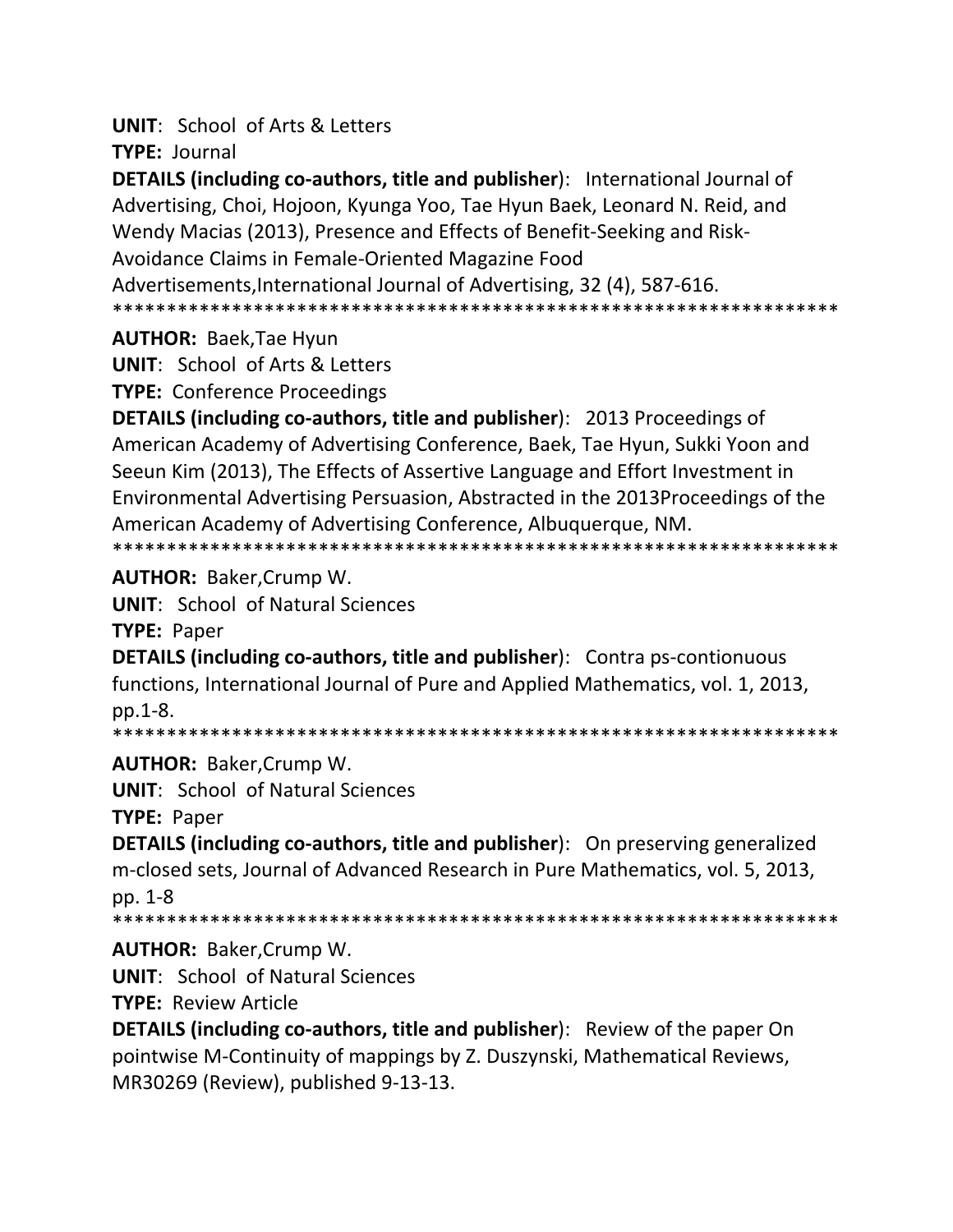**AUTHOR: Baker, Crump W.** 

**UNIT: School of Natural Sciences** 

**TYPE: Review Article** 

**DETAILS (including co-authors, title and publisher):** Review of the paper Ntheta-ward Contiuity, by H. Cakalli, Mathematical Reviews, MR2935154 (Review), published 2-22,13.

\*\*\*\*\*\*\*\*\*\*\*\*\*\*\*\*\*\*\*\*\*\* 

**AUTHOR: Bjornson, Christian E.** 

**UNIT: School of Business** 

**TYPE: Manuscript** 

**DETAILS (including co-authors, title and publisher):** Tax Notes, Spence, M., C Bjornson, 2013, Post Windsor: Taxation Of Same-Sex Couples. Tax Notes, Volume 140, Number 11, September 9, pp. 1111-1115. 

**AUTHOR: Bowles, Donna** 

**UNIT:** School of Nursing

**TYPE: Editorial** 

**DETAILS (including co-authors, title and publisher):** Bowles, D. J. (2013). The Wizard of Oz and Medical-Surgical School of Nursing, MEDSURG Journal [editorial], March/April issue

**AUTHOR:** Chang, Sau Hou

**UNIT:** School of Education

**TYPE: Chapter** 

**DETAILS (including co-authors, title and publisher):** Chang, S. H. (2013). Instruction of diverse students in mainstream classrooms. In S. Abebe (Ed.), Diversity in the classroom: Integrated framework beyond chalk and talk (pp.223-246). Ronkonkoma, NY: Linus Books.

**AUTHOR: Connerly, Pamela Lucas UNIT:** School of Natural Sciences

**TYPE: Article** 

**DETAILS (including co-authors, title and publisher):** Pope WH, Jacobs-Sera D, Best AA, Broussard GW, Connerly PL, Dedrick RM, Kremer TA, Offner S, Ogiefo AH, Pizzorno MC, Rockenbach D, Russell DA, Stowe EL, Stukey J, Thibault SA, Conway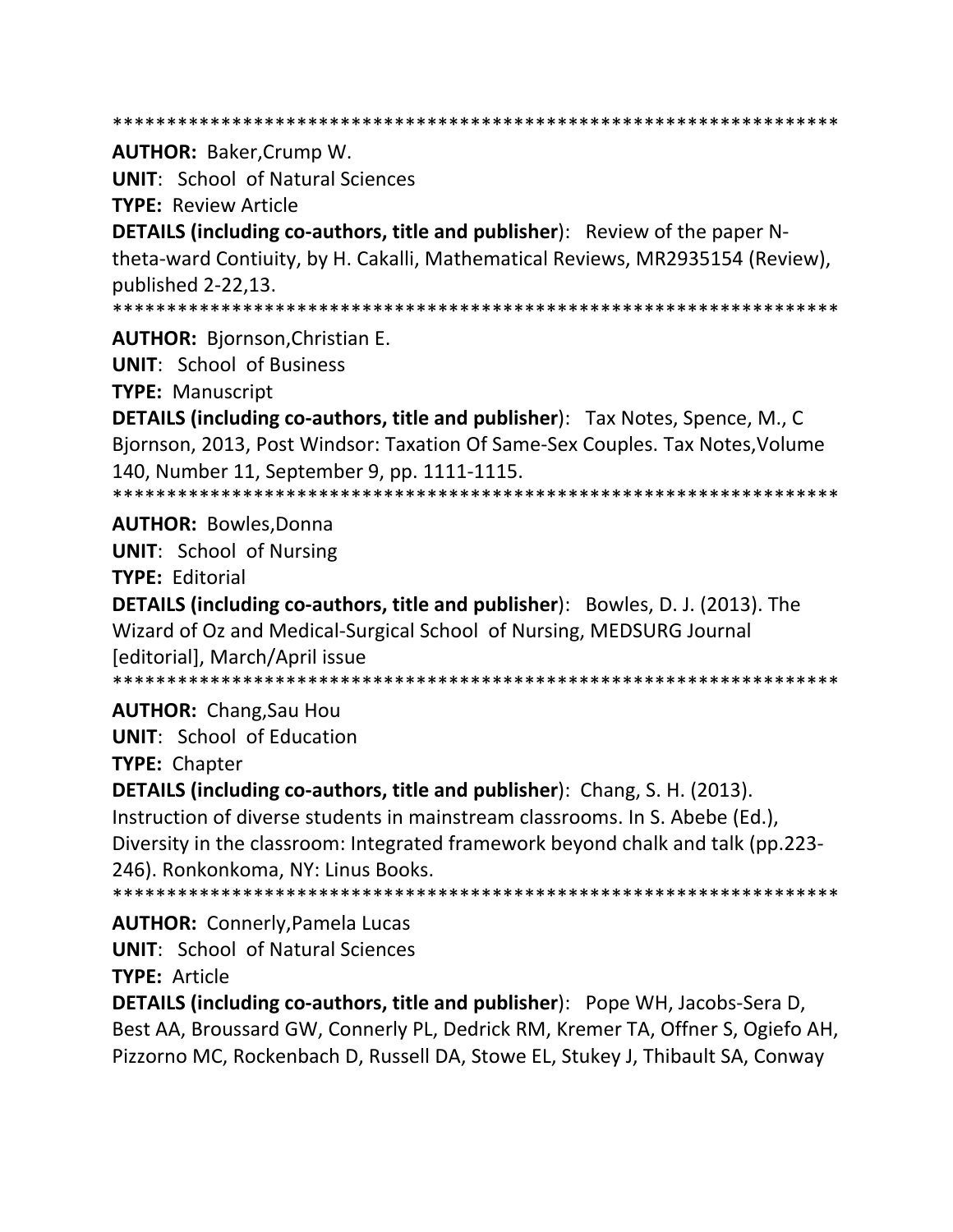JF, Hendrix RW, Hatfull GF. 2013. Cluster J mycobacteriophages: intron splicing in capsid and tail genes. PLoS One 8(7): e69273. doi: 10.1371/journal.pone.0069273. 

#### **AUTHOR: Darnowski, Douglas William**

**UNIT: School of Natural Sciences** 

**TYPE: Textbook** 

**DETAILS (including co-authors, title and publisher):** Question sets for Sinauer's Life the Science of Biology, Sinauer, one of the principal publishers of science textbooks for US university students, brought out a new edition of the longer of their two majors Biology textbooks in 2013 (Life, 10th edition). I was contracted to write all three sets of questions for each of seven chapters (out of fifty nine in the entire book) listed at the end of this description. The types of question sets were: Learning Curve, 75 questions/chapter, posted in online test engine; Diagnostic Quiz, 20 questions, posted in online test engine; Test Bank, 105 questions published in hardcopy book called Test File. I finished editing my submissions, based on reviews, in 2013, and al were published in 2013. I was one of 15 authors for the Test File book, and I wrote one eight of all of the questions for the 10th edition. Chapters for which I wrote: Ch. 29 Evolution of Seed Plants Ch. 34 Plant Anatomy Ch. 35 Transport in Plants Ch. 36 Plant Nutrition Ch. 37 Regulation of Plant Growth Ch. 38 Reproduction in Flowering Plants Ch. 39 Plant **Responses to Environmental Challenges** 

**AUTHOR: Darnowski, Douglas William** 

**UNIT: School of Natural Sciences** 

**TYPE: Textbook** 

**DETAILS (including co-authors, title and publisher):** Concepts of Biology by Mader and Windlespecht, 3rd edition, McGraw Hill, McGraw Hill, one of the largest textbook publishers in the world, published a third edition of one of their non-majors Biology textbooks, and I wrote the 50+ student exam questions per chapter for 26 of the 40 chapters in the book. These covered a wide range of topics including biochemistry, genetics, plant biology, animal biology, microbes, and evolution.

**AUTHOR: Edmonds, Kent E. UNIT: School of Natural Sciences TYPE: Paper**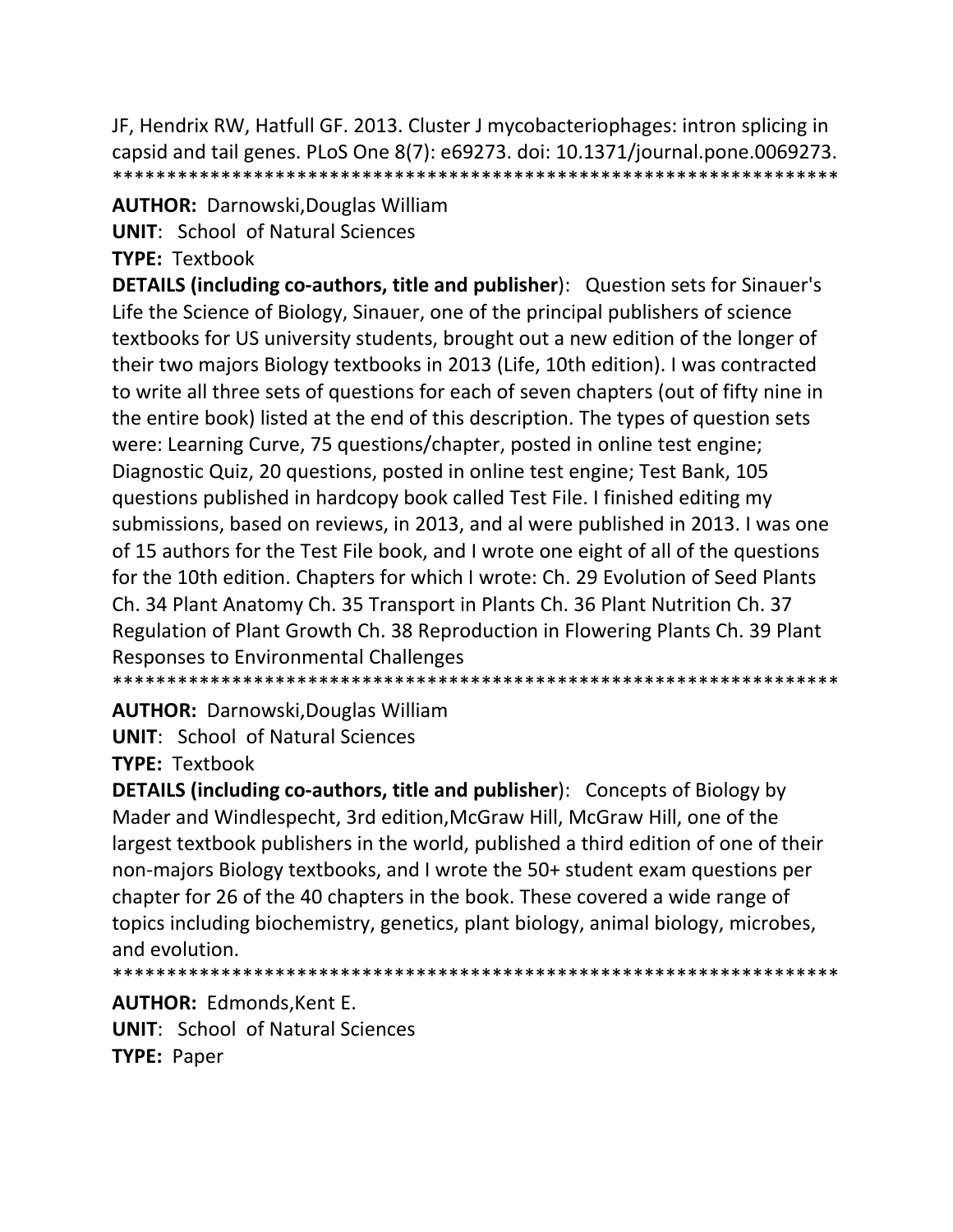**DETAILS (including co‐authors, title and publisher**): Melatonin, But not Auxin, Affects Postnatal Reproductive Development in the Marsh Rice Rat (Oryzomys palustris)., Zoological Science 30:439‐445, 2013 \*\*\*\*\*\*\*\*\*\*\*\*\*\*\*\*\*\*\*\*\*\*\*\*\*\*\*\*\*\*\*\*\*\*\*\*\*\*\*\*\*\*\*\*\*\*\*\*\*\*\*\*\*\*\*\*\*\*\*\*\*\*\*\*\*\*\*

**AUTHOR:** Finkel,Deborah G.

**UNIT**: School of Social Sciences

**TYPE:** Article

**DETAILS (including co‐authors, title and publisher**): Finkel, D., Reynolds, C. A., Emery, C. F., Pedersen, N. L. (2013). Genetic and environmental variance in lung function drives subsequent variation in aging of fluid intelligence. Behavior Genetics, 43, 274‐285

\*\*\*\*\*\*\*\*\*\*\*\*\*\*\*\*\*\*\*\*\*\*\*\*\*\*\*\*\*\*\*\*\*\*\*\*\*\*\*\*\*\*\*\*\*\*\*\*\*\*\*\*\*\*\*\*\*\*\*\*\*\*\*\*\*\*\*

**AUTHOR:** Finkel,Deborah G.

**UNIT**: School of Social Sciences

**TYPE:** Book

**DETAILS (including co‐authors, title and publisher**): Behavioral genetics of cognition across the lifespan, Finkel, D., Reynolds, C. A. (eds.) (2013). Behavioral genetics of cognition across the lifespan. New York: Springer. \*\*\*\*\*\*\*\*\*\*\*\*\*\*\*\*\*\*\*\*\*\*\*\*\*\*\*\*\*\*\*\*\*\*\*\*\*\*\*\*\*\*\*\*\*\*\*\*\*\*\*\*\*\*\*\*\*\*\*\*\*\*\*\*\*\*\*

**AUTHOR:** Finkel,Deborah G.

**UNIT**: School of Social Sciences

**TYPE:** Article

**DETAILS (including co‐authors, title and publisher**): Pedersen, N. L., Christensen, K., Dahl, A., Finkel, D., Franz, C. E., Gatz, M., Horwitz, B. N., Johansson, B., Johnson, W., Kremen, W. S., Lyons, M. J., Malmberg, B., McGue, M., Neiderhiser, J. M., Petersen, I., and Reynolds, C. A. (2013). IGEMS: The Consortium on Interplay of Genes and Environment across Multiple Studies. Twin Research and Human Genetics, 16, 481‐489.

\*\*\*\*\*\*\*\*\*\*\*\*\*\*\*\*\*\*\*\*\*\*\*\*\*\*\*\*\*\*\*\*\*\*\*\*\*\*\*\*\*\*\*\*\*\*\*\*\*\*\*\*\*\*\*\*\*\*\*\*\*\*\*\*\*\*\*

**AUTHOR:** Finkel,Deborah G.

**UNIT**: School of Social Sciences

**TYPE:** Chapter

**DETAILS (including co‐authors, title and publisher):** Finkel, D., Reynolds,

C.(21013).Future directions. In D. Finkel C. A. Reynolds (Eds.), Behavioral genetics of cognition across the lifespan. New York: Springer.

\*\*\*\*\*\*\*\*\*\*\*\*\*\*\*\*\*\*\*\*\*\*\*\*\*\*\*\*\*\*\*\*\*\*\*\*\*\*\*\*\*\*\*\*\*\*\*\*\*\*\*\*\*\*\*\*\*\*\*\*\*\*\*\*\*\*\*

**AUTHOR:** Finkel,Deborah G.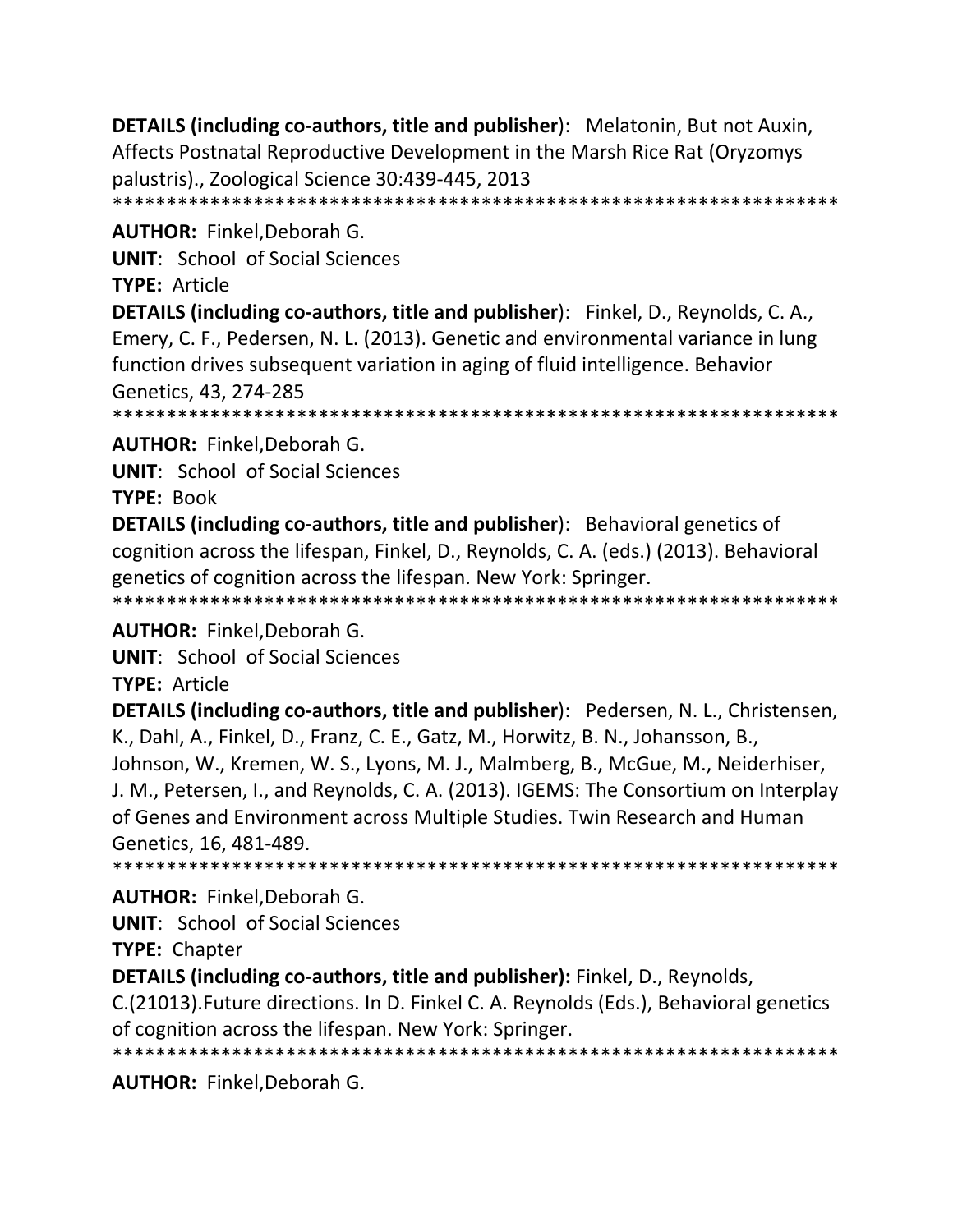**UNIT:** School of Social Sciences

**TYPE: Chapter** 

DETAILS (including co-authors, title and publisher): Reynolds, C. A., Finkel, D., Zavala, C.(2013). Gene by environment interaction in cognitive aging. In D. Finkel C. A. Reynolds (Eds.), Behavioral genetics of cognition across the lifespan. New York: Springer.

#### **AUTHOR: Forinash, Kyle**

**UNIT:** School of Natural Sciences

**TYPE: Archive** 

**DETAILS (including co-authors, title and publisher):** Apple App store, R. Wisman and K. Forinash, Mobile Science - Ohmmeter. Application measures resistance using a simple circuit attached to the headset jack of an iOS mobile device. April 2013.https://itunes.apple.com/us/app/ohmmeter/id628027479"mt=8 

#### **AUTHOR: Forinash, Kyle**

**UNIT:** School of Natural Sciences

**TYPE: Archive** 

**DETAILS (including co-authors, title and publisher):** Android app store (https://play.google.com/store/search"q=audiotime&c=apps), R. Wisman and K. Forinash, Mobile Science AudioTime+. AudioTime+ can record, display audio events, and measure the relative time of occurrence between two audio events, and determine the dominant frequency of an audio segment. December 2013. Google play @https://play.google.com/store/search"g=audiotimec=apps 

#### **AUTHOR: Forinash, Kyle**

**UNIT:** School of Natural Sciences

**TYPE: Archive** 

**DETAILS (including co-authors, title and publisher):** iPhone App, K. Forinash and R. Wisman, Mobile Science Ohmmeter+. Converts resistance to other units determined by arbitrary user defined equation. Application measures resistance using a simple circuit attached to the headset jack of an iOS mobile device. August 2013.

https://itunes.apple.com/WebObjects/MZStore.woa/wa/viewSoftware"id=68543  $1874mt = 8$ 

**AUTHOR:** Fry, Melissa S.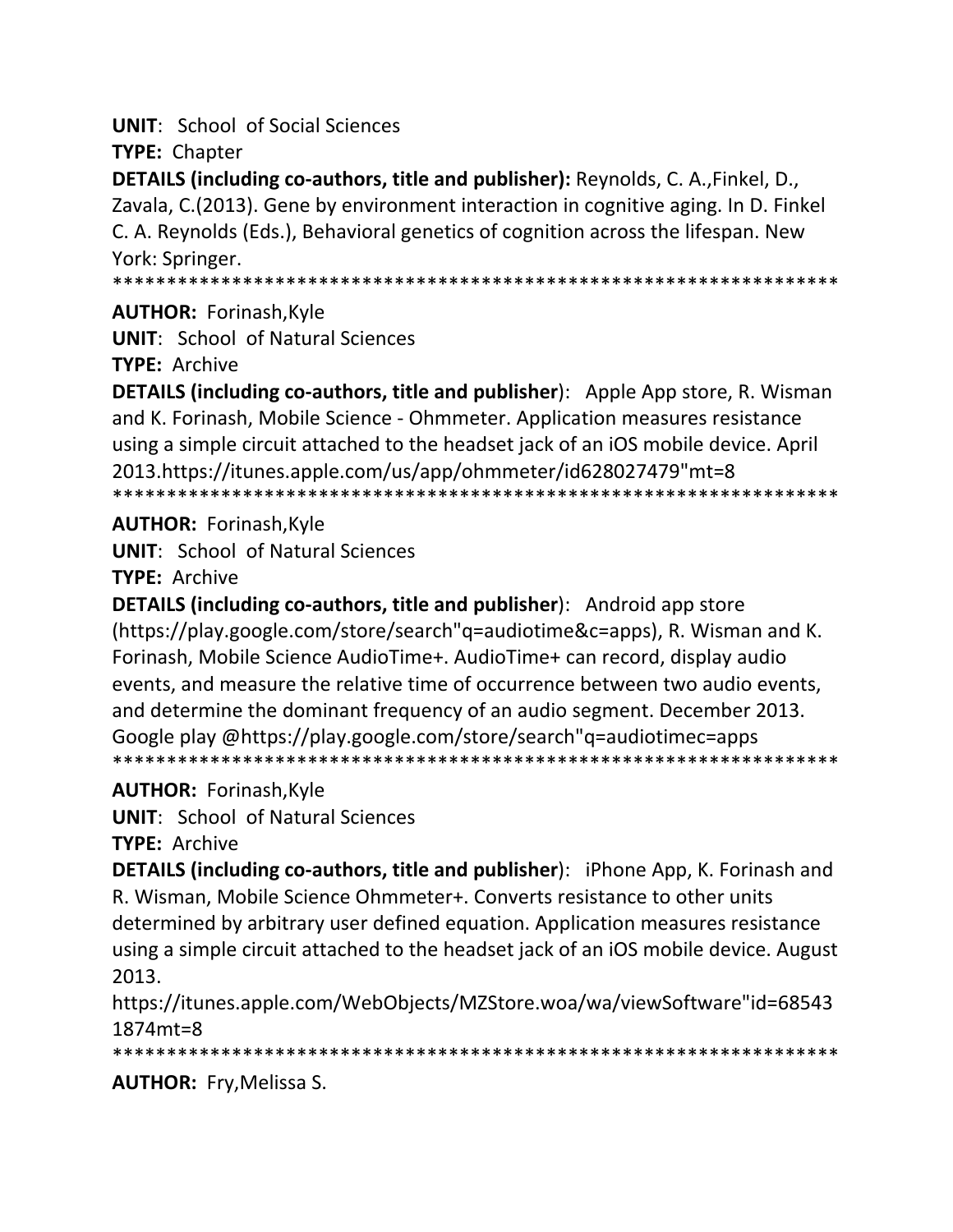**UNIT:** School of Social Sciences

TYPE: Journal

**DETAILS (including co-authors, title and publisher):** Fry, Melissa. 2013. Book Review: Miriam Boeri, Women on Ice: methamphetamine Use among Suburban Women. Theory In Action 6(4): 72-77.

#### **AUTHOR: Fry, Melissa S.**

**UNIT:** School of Social Sciences

**TYPE: Report** 

**DETAILS (including co-authors, title and publisher)**: Podikunju-Hussain, Shifa, Lisa Hoffman, and Melissa Fry. 2013. Counseling Needs and Acculturation Processes Among Immigrant Students at Jefferson County Public Schools ESL Newcomer Academy. New Albany: Indiana University Southeast. 

#### **AUTHOR:** Fry, Melissa S.

**UNIT:** School of Social Sciences

TYPE: Other

**DETAILS (including co-authors, title and publisher):** KCRL: Department of Financial Institutions Data Fact Sheet on Payday Lending in Kentucky., Kentucky Coalition for Responsible Lending. DFI 2012 Data Fact Sheet. New Albany, IN: IU Southeast Applied Research and Education Center.

#### **AUTHOR:** Fry, Melissa S.

**UNIT:** School of Social Sciences

**TYPE: Report** 

**DETAILS (including co-authors, title and publisher):** Network Capacity Building for English Learners Success: A Qualitative Look at Mechanisms for Program Success. New Albany: IU Southeast Applied Research and Education Center, 2013. 

#### **AUTHOR: Fry, Melissa S.**

**UNIT:** School of Social Sciences

**TYPE: Report** 

**DETAILS (including co-authors, title and publisher):** Applied Research and Education Center and the Decatur County Community Action Coalition. 2013. "Coalition Online Management and Evaluation Tool--Decatur County Annual Report on Core Outcomes.", We compiled all data required by the Federal Drug Free Communities grant program through the Substance Abuse and Mental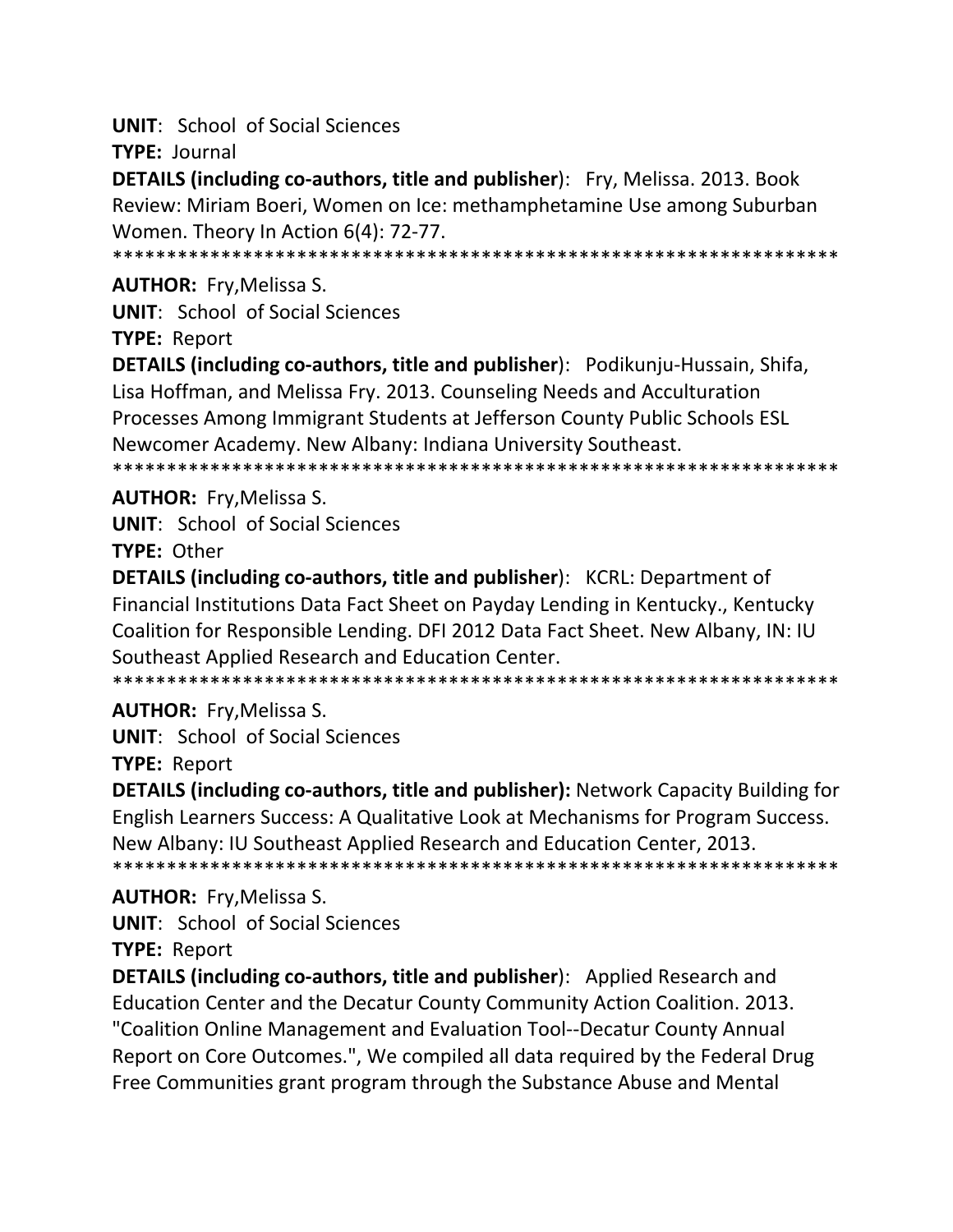Health Services Administration. This involved creating data tables in the format required by SAMHSA and filling in all of the Decatur County data findings from the survey on Alcohol Tobacco and Other Drugs. The tables were submitted through an online system along with other required materials by the Decatur County **Community Action Coalition.** 

#### **AUTHOR: Fry, Melissa S.**

**UNIT:** School of Social Sciences

**TYPE: Report** 

**DETAILS (including co-authors, title and publisher):** Jeffersonville Township Public Library: Assessment of Non-use, From Spring 2012 through the Winter of 2013, the Applied Research and Education Center interviewed Library non-users to assess reasons for non-use, preferred media, current services of interest and potential services to attract non-users to the Library. The findings suggest the intersection of technological advancements and demographic shifts create new opportunities for the Jeffersonville Township Public Library to function as an active community space and to reach more patrons through the virtual Library. 

#### **AUTHOR: Fry, Melissa S.**

**UNIT:** School of Social Sciences

**TYPE: Report** 

**DETAILS (including co-authors, title and publisher):** Jeffersonville Township Public Library: Strategic Long Range Plan 2014-2016, JTPL Planning Committee, Board, Staff and Community Members with facilitation, compilation and writing provided by the IU Southeast Applied Research and Education Center. 2014. Jeffersonville Township Public Library: Strategic Long Range Plan 2014-2016. New Albany, IN: IU Southeast Applied Resarch and Education Center.

#### **AUTHOR:** Fry, Melissa S.

**UNIT:** School of Social Sciences

**TYPE: Report** 

**DETAILS (including co-authors, title and publisher):** Decatur County Communication Action Coalition: Drug Free Communities Annual Data Report, March 2013, Applied Research and Education Center. New Albany, IN: Indiana University Southeast Applied Research and Education Center. The 2013 Annual Data Report documents the efforts of the Decatur County Community Action Coalition, current community indicators, data on the 40 Developmental Assets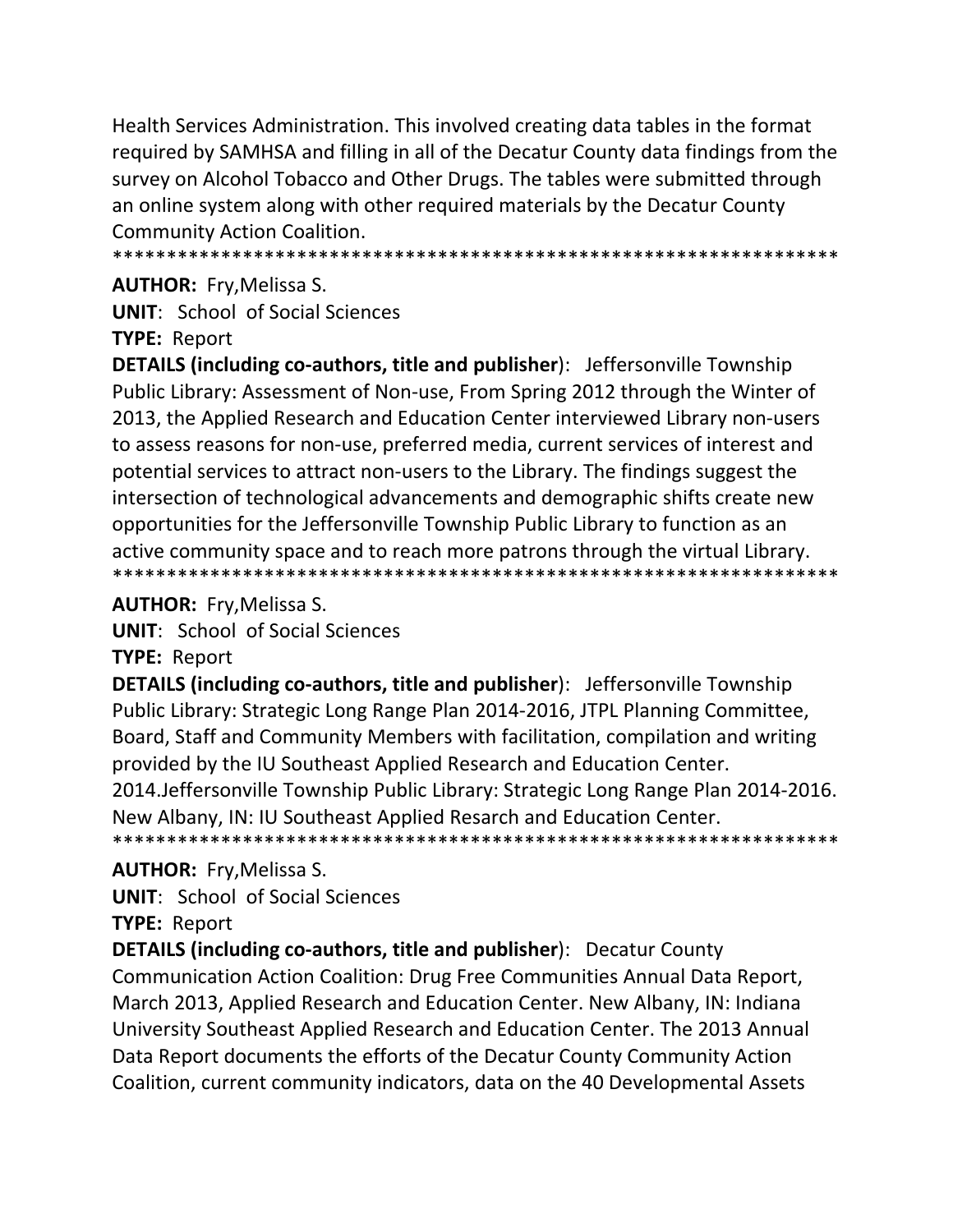and Four Core Measures, as well as additional indicators of community and individual risk for substance abuse. The report reflects how each of Decatur Countys school districts fares in comparison with state and national averages and outlines current assets, weaknesses and implications for the ongoing work of the **Community Action Coalition.** 

#### **AUTHOR: Fry, Melissa S.**

**UNIT:** School of Social Sciences **TYPE: Report** 

**DETAILS (including co-authors, title and publisher):** Annual Evaluation 2013: New Albany Floyd County Elementary 21st Century Community Learning Centers, The Annual Evaluation documents performance of the New Albany Floyd County School Corporations three 21st Century Community Learning Center sites. The evaluators measure school and district performance against the goals included in the 2012-2013 Objectives and the standards measured by the Indiana Quality Program Self-Assessment. Each school demonstrates strengths and weaknesses that may form the basis of program planning for the 2013-2014 school year. 

**AUTHOR: Galvin, Peter Reppert** 

**UNIT: School of Natural Sciences** 

**TYPE: Paper** 

**DETAILS (including co-authors, title and publisher):** Woodward, L. E., & Galvin, P. R. (April, 2013). Developing multicultural awareness among psychology students through international service learning programming. Center for Scholastic Inquiry. Presentation at the annual meeting for the Center for Scholastic Inquiry, Scottsdale, AZ. 

**AUTHOR: Galvin, Peter Reppert** 

**UNIT:** School of Natural Sciences

**TYPE: Paper** 

DETAILS (including co-authors, title and publisher): Woodward, L. E. & Galvin, P. R. (November, 2013). You are here: Psychological and geographical displacement of former Liberian child soldiers in a refugee camp. Invited paper at Austin Peay State University, Clarksville, TN.

**AUTHOR: Hall, Bryan Wesley UNIT:** School of Arts & Letters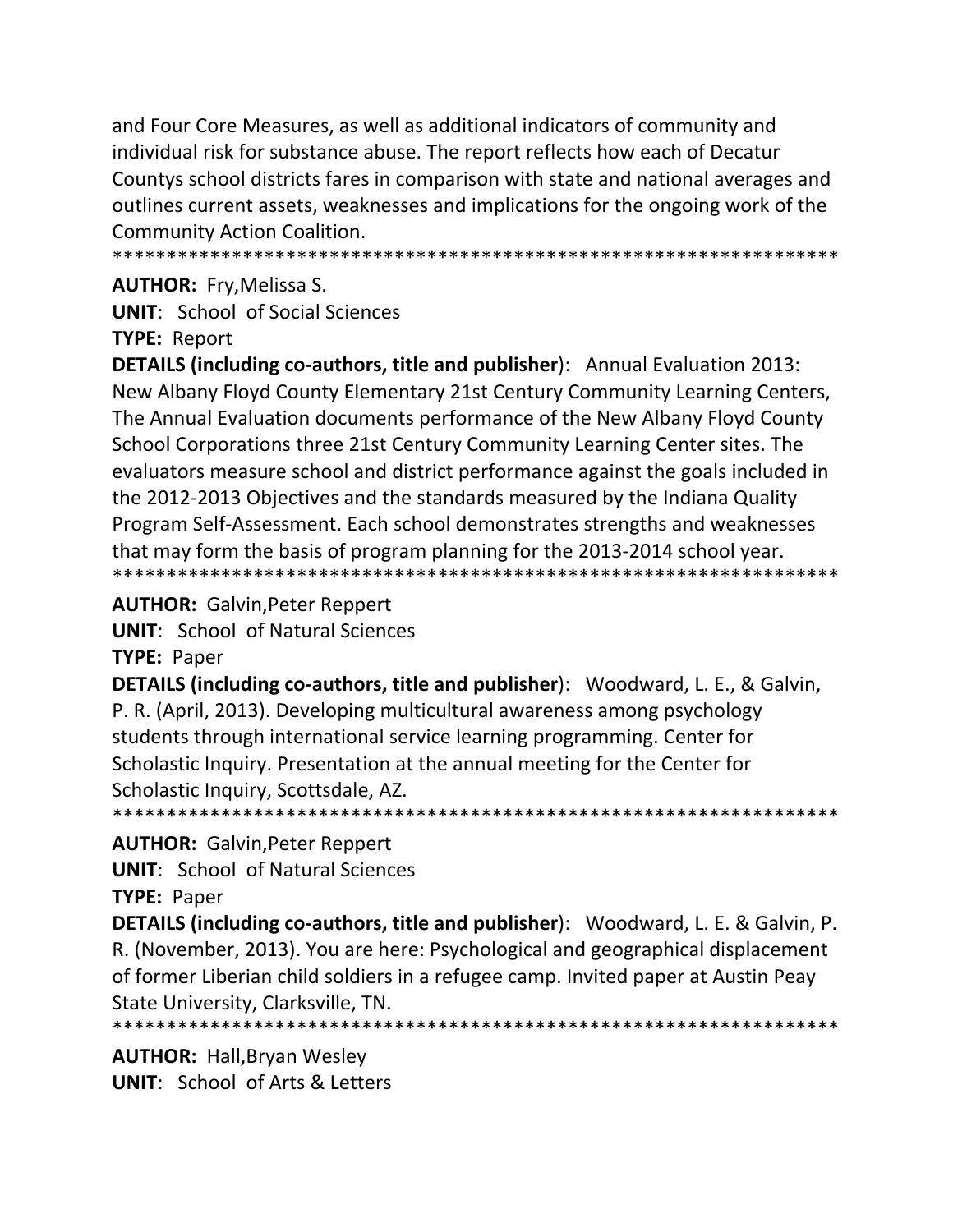**TYPE: Conference Proceedings** 

**DETAILS (including co-authors, title and publisher):** Kant and Quine on the Two Dogmas of Empiricism, in Kant and Philosophy in a Cosmopolitan Sense: Proceedings of the 11th International Kant Congress (De Gruyter, 2013), vol. 5, 749-760.

#### **AUTHOR: Hare Sara Cornell**

**UNIT:** School of Social Sciences

**TYPE: Report** 

**DETAILS (including co-authors, title and publisher):** Vivanco, Anita and Sara Hare. 2013. Final Report of the 2012 Safe Dates program, Jefferson County, Indiana.

**AUTHOR: Harper, Brian A** 

**UNIT:** School of Arts & Letters TYPE: Website

**DETAILS (including co-authors, title and publisher):** SpaceLab Project,

www.spacelabproject.com

**AUTHOR: Harper, Brian A** 

**UNIT:** School of Arts & Letters

**TYPE: Website** 

**DETAILS (including co-authors, title and publisher):** Tiffany Carbonneau -

Professional website. www.tiffanycarbonneau.com

**AUTHOR: Harper, Brian A** 

**UNIT:** School of Arts & Letters

**TYPE: Website** 

**DETAILS (including co-authors, title and publisher):** Claybucket,

www.claybucket.com

**AUTHOR: Harper, Brian A** 

**UNIT: School of Arts & Letters** 

**TYPE: Website** 

**DETAILS (including co-authors, title and publisher):** Standardized Test for

Congress, www.standardizedtestforcongress.com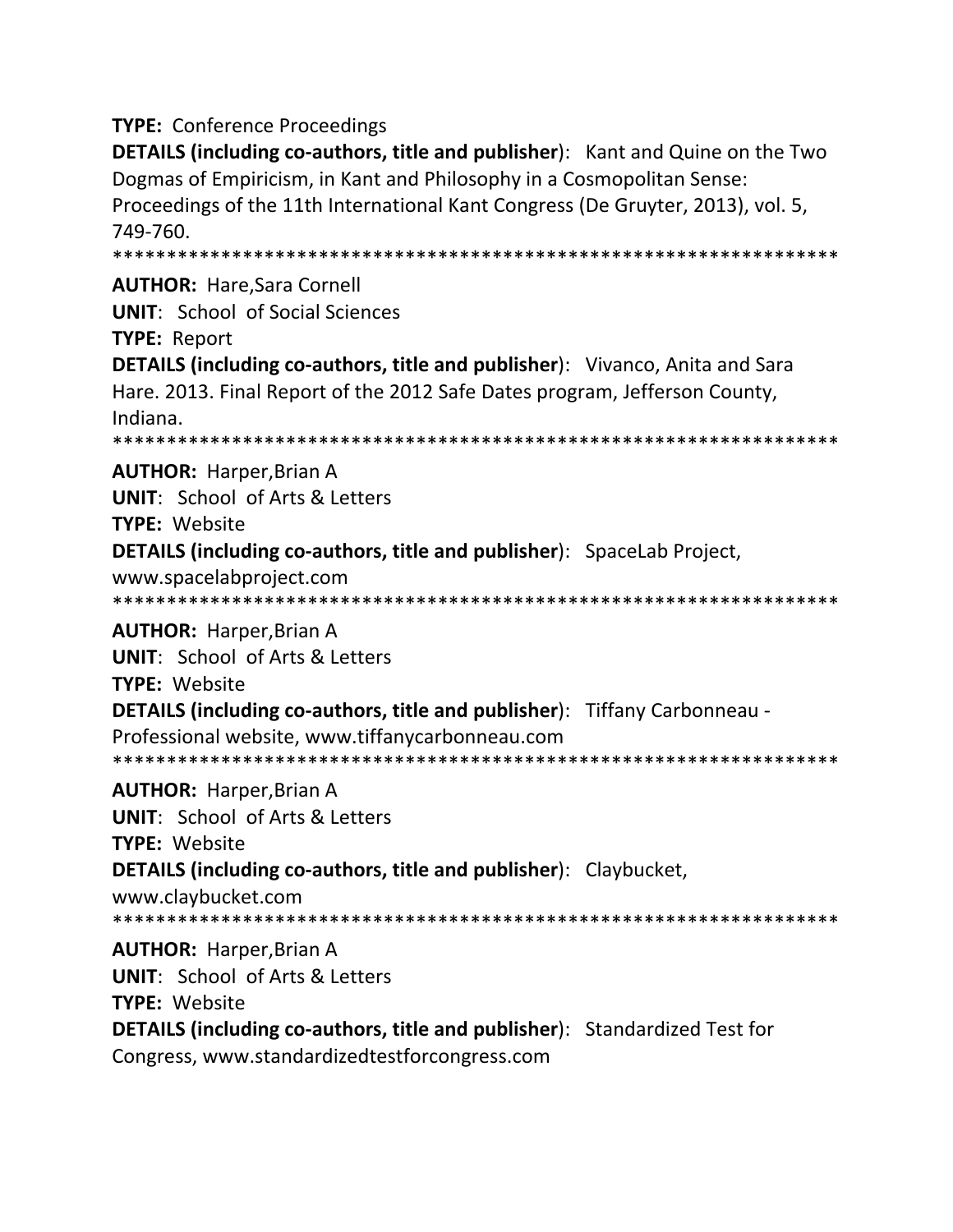**AUTHOR: Harper, Brian A UNIT: School of Arts & Letters TYPE: Website DETAILS (including co-authors, title and publisher):** The Open Crowd Project, www.theopencrowdproject.com **AUTHOR: Harper, Brian A UNIT: School of Arts & Letters TYPE: Website DETAILS (including co-authors, title and publisher)**: BrianHarperStudio.com - my professional website, www.brianharperstudio.com **AUTHOR: Harper, Brian A UNIT:** School of Arts & Letters TYPE: Website **DETAILS (including co-authors, title and publisher):** ArtAxis, www.artaxis.org **AUTHOR: Harris, Kenneth J UNIT: School of Business** TYPE: Journal **DETAILS (including co-authors, title and publisher):** Harris, K. J., Russell, L. M. (2013). An investigation of the curvilinear effects of contingent reward leadership on stress-related and attitudinal outcomes. International Journal of Business and Social Science, 4, 26-35. **AUTHOR: Harris, Kenneth J UNIT: School of Business TYPE: Journal DETAILS (including co-authors, title and publisher):** Andrews, M., Kacmar, K. M., Harris, K. J., Tepper, B. (2013). Ethical leadership and subordinate outcomes: The mediating role of organizational politics and the moderating role of political skill. Journal of Business Ethics, 115, 33-44. **AUTHOR: Harris.Kenneth J UNIT:** School of Business **TYPE: Article**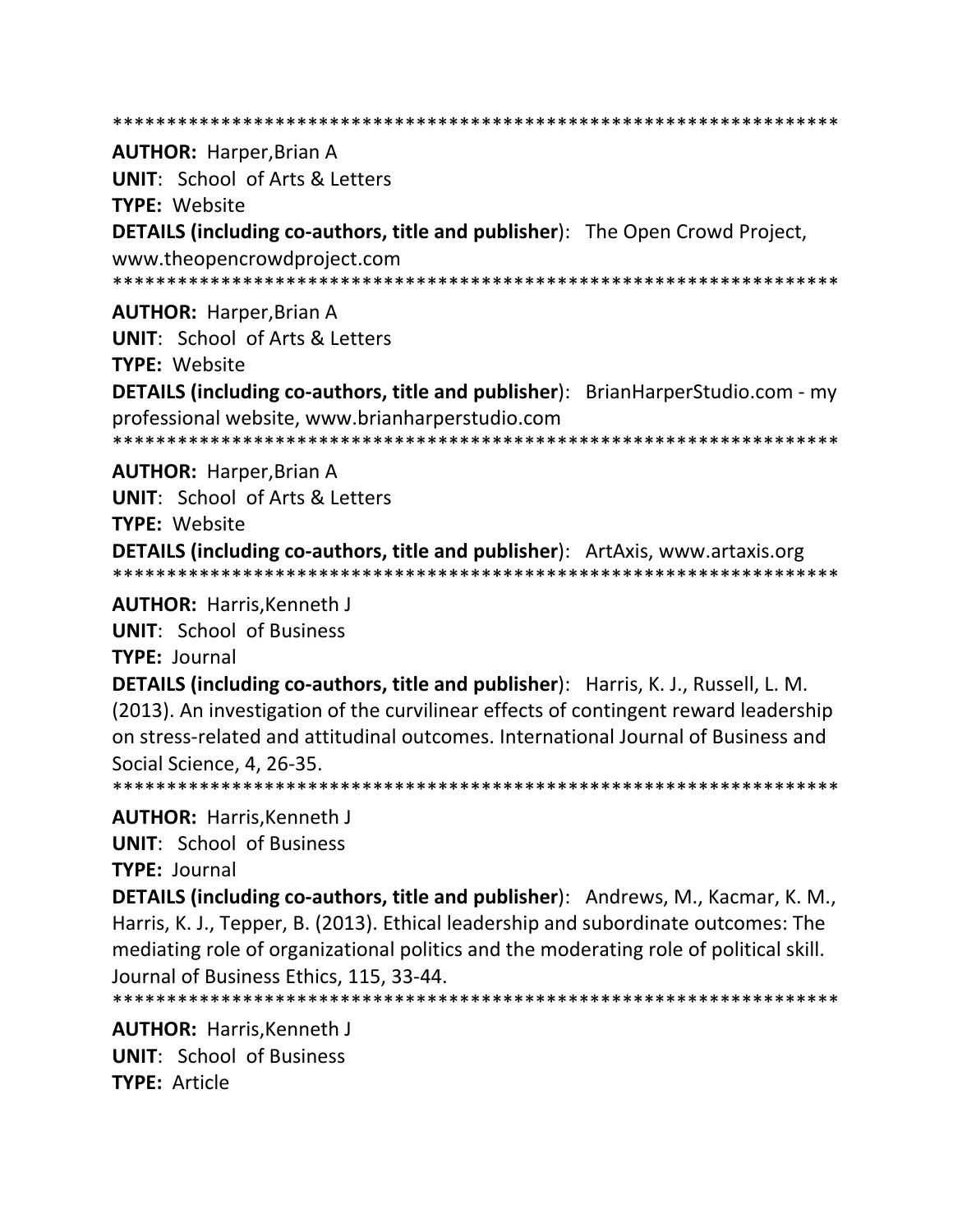**DETAILS (including co‐authors, title and publisher**): Harris, K. J., Gallagher, V., Rossi, A. M. (2013). Impression management tactics, impression management culture, and job outcomes. Journal of Managerial Issues, 25, 154‐171. \*\*\*\*\*\*\*\*\*\*\*\*\*\*\*\*\*\*\*\*\*\*\*\*\*\*\*\*\*\*\*\*\*\*\*\*\*\*\*\*\*\*\*\*\*\*\*\*\*\*\*\*\*\*\*\*\*\*\*\*\*\*\*\*\*\*\*

**AUTHOR:** Harris,Kenneth J

**UNIT**: School of Business

**TYPE:** Article

**DETAILS (including co‐authors, title and publisher):** Harris, R. B., Harris, K. J., Eplion, D. (2013). A Database Design and Development Case: Smile Land Academy. Information Systems Education Journal, 11, 4‐9. \*\*\*\*\*\*\*\*\*\*\*\*\*\*\*\*\*\*\*\*\*\*\*\*\*\*\*\*\*\*\*\*\*\*\*\*\*\*\*\*\*\*\*\*\*\*\*\*\*\*\*\*\*\*\*\*\*\*\*\*\*\*\*\*\*\*\*

**AUTHOR:** Harris,Kenneth J

**UNIT**: School of Business

**TYPE:** Article

**DETAILS (including co‐authors, title and publisher**): Harris, K. J., Lambert, A., Harris, R. B. (2013). HRM effectiveness as a moderator of the relationships between abusive supervision and technology work overload and job outcomes for computer workers. Journal of Applied Social Psychology, 43, 1686‐1695. \*\*\*\*\*\*\*\*\*\*\*\*\*\*\*\*\*\*\*\*\*\*\*\*\*\*\*\*\*\*\*\*\*\*\*\*\*\*\*\*\*\*\*\*\*\*\*\*\*\*\*\*\*\*\*\*\*\*\*\*\*\*\*\*\*\*\*

**AUTHOR:** Harris,Kenneth J

**UNIT**: School of Business

**TYPE:** Article

**DETAILS (including co‐authors, title and publisher**): Whitman, M., Kacmar, K. M., Harris, K. J. (2013) The short and long term impact of abusive supervision. Journal of Applied Management and Entrepreneurship, 18, 51‐71. \*\*\*\*\*\*\*\*\*\*\*\*\*\*\*\*\*\*\*\*\*\*\*\*\*\*\*\*\*\*\*\*\*\*\*\*\*\*\*\*\*\*\*\*\*\*\*\*\*\*\*\*\*\*\*\*\*\*\*\*\*\*\*\*\*\*\*

**AUTHOR:** Harris,Kenneth J

**UNIT**: School of Business

**TYPE:** Article

**DETAILS (including co‐authors, title and publisher**): Kacmar, K.M., Carlson, D.S., Harris, K.J. (2013). Supervisors use of impression management as a cross‐level moderator of the relationship between ethical leadership and subordinate behaviors. Journal of Social Psychology, 153, 577‐597.

\*\*\*\*\*\*\*\*\*\*\*\*\*\*\*\*\*\*\*\*\*\*\*\*\*\*\*\*\*\*\*\*\*\*\*\*\*\*\*\*\*\*\*\*\*\*\*\*\*\*\*\*\*\*\*\*\*\*\*\*\*\*\*\*\*\*\*

**AUTHOR:** Harris,Kenneth J **UNIT**: School of Business **TYPE:** Journal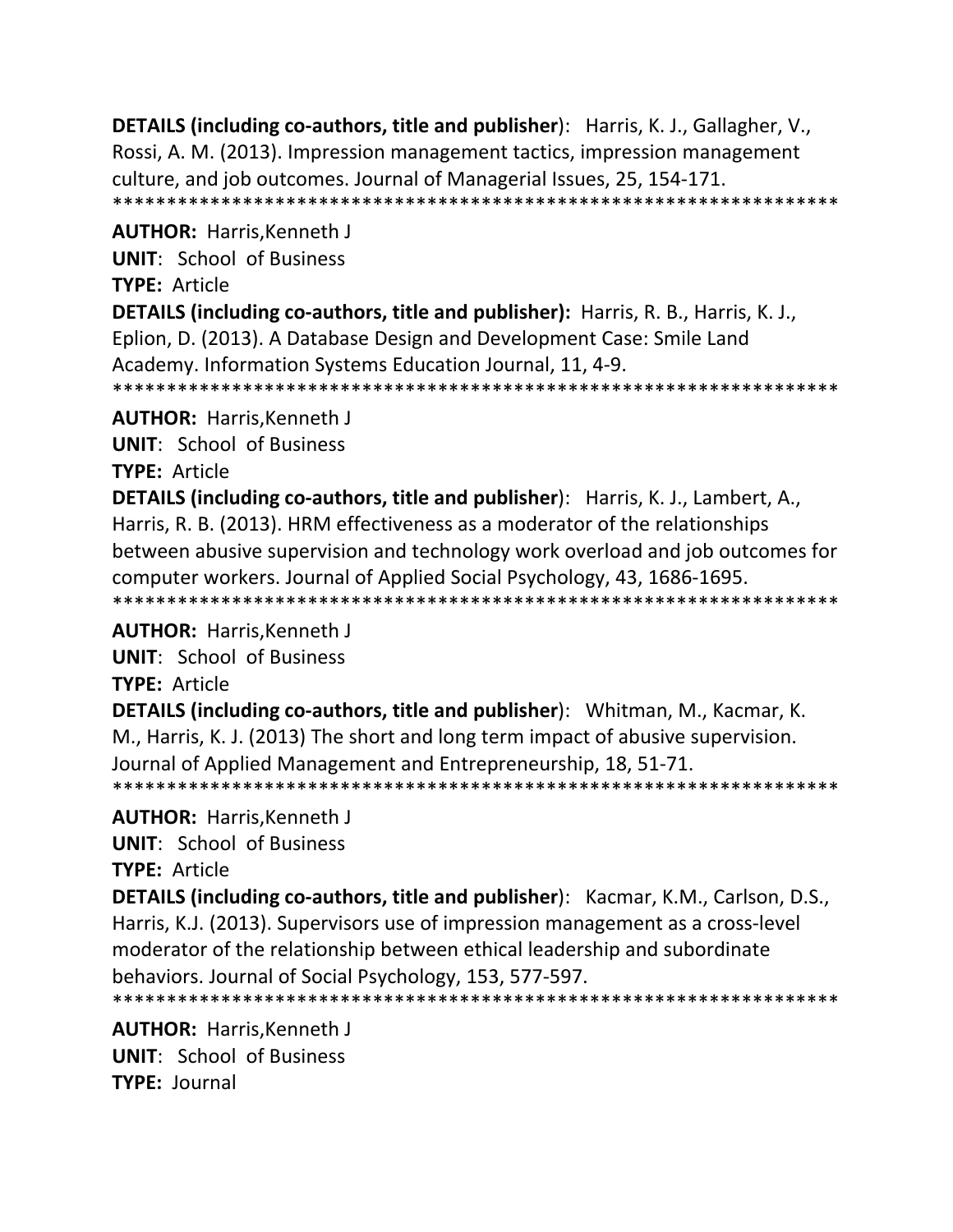**DETAILS (including co‐authors, title and publisher**): Harris, K. J., Harvey, P., Harris, R. B., Cast, M. (2013). An Investigation of Abusive Supervision, Vicarious Abusive Supervision, and Their Joint Impacts.Journal of Social Psychology, 153 (1), 38‐50.

\*\*\*\*\*\*\*\*\*\*\*\*\*\*\*\*\*\*\*\*\*\*\*\*\*\*\*\*\*\*\*\*\*\*\*\*\*\*\*\*\*\*\*\*\*\*\*\*\*\*\*\*\*\*\*\*\*\*\*\*\*\*\*\*\*\*\*

**AUTHOR:** Harris,Michael L

**UNIT**: School of Business

**TYPE:** Journal

**DETAILS (including co‐authors, title and publisher**): Klaus, Timothy and Harris, Michael, (2013) Dynamics of Change in Implementing Enterprise Systems, Journal of Information Technology Management, V 24, No. 3, 25‐37, September, 2013 \*\*\*\*\*\*\*\*\*\*\*\*\*\*\*\*\*\*\*\*\*\*\*\*\*\*\*\*\*\*\*\*\*\*\*\*\*\*\*\*\*\*\*\*\*\*\*\*\*\*\*\*\*\*\*\*\*\*\*\*\*\*\*\*\*\*\*

**AUTHOR:** Harris,Michael L

**UNIT**: School of Business

**TYPE:** Conference Proceedings

**DETAILS (including co‐authors, title and publisher):** Harris, Michael (2013) An Online Experiment Exploring Decision Factors for MBA Prospects Considering a Regional Public University. Academy of Business Disciplines \*\*\*\*\*\*\*\*\*\*\*\*\*\*\*\*\*\*\*\*\*\*\*\*\*\*\*\*\*\*\*\*\*\*\*\*\*\*\*\*\*\*\*\*\*\*\*\*\*\*\*\*\*\*\*\*\*\*\*\*\*\*\*\*\*\*\*

**AUTHOR:** Harris,Ranida Boonthanom

**UNIT**: School of Business

**TYPE:** Journal

**DETAILS (including co‐authors, title and publisher):** Harris, K. J., Harvey, P., Harris, R. B., Cast, M. (2013). An Investigation of Abusive Supervision, Vicarious Abusive Supervision, and Their Joint Impacts.Journal of Social Psychology, 153 (1), 38‐50.

\*\*\*\*\*\*\*\*\*\*\*\*\*\*\*\*\*\*\*\*\*\*\*\*\*\*\*\*\*\*\*\*\*\*\*\*\*\*\*\*\*\*\*\*\*\*\*\*\*\*\*\*\*\*\*\*\*\*\*\*\*\*\*\*\*\*\*

**AUTHOR:** Harris,Ranida Boonthanom

**UNIT**: School of Business

**TYPE:** Journal

**DETAILS (including co‐authors, title and publisher**): Harris, K. J., Lambert, A., Harris, R. B. (2013). HRM Effectiveness as a Moderator of the Relationships between Abusive Supervision and Technology Work Overload and Job Outcomes for Computer Workers. Journal of Applied Social Psychology, 43 (8), 1686‐1695. \*\*\*\*\*\*\*\*\*\*\*\*\*\*\*\*\*\*\*\*\*\*\*\*\*\*\*\*\*\*\*\*\*\*\*\*\*\*\*\*\*\*\*\*\*\*\*\*\*\*\*\*\*\*\*\*\*\*\*\*\*\*\*\*\*\*\*

**AUTHOR:** Harris,Ranida Boonthanom **UNIT**: School of Business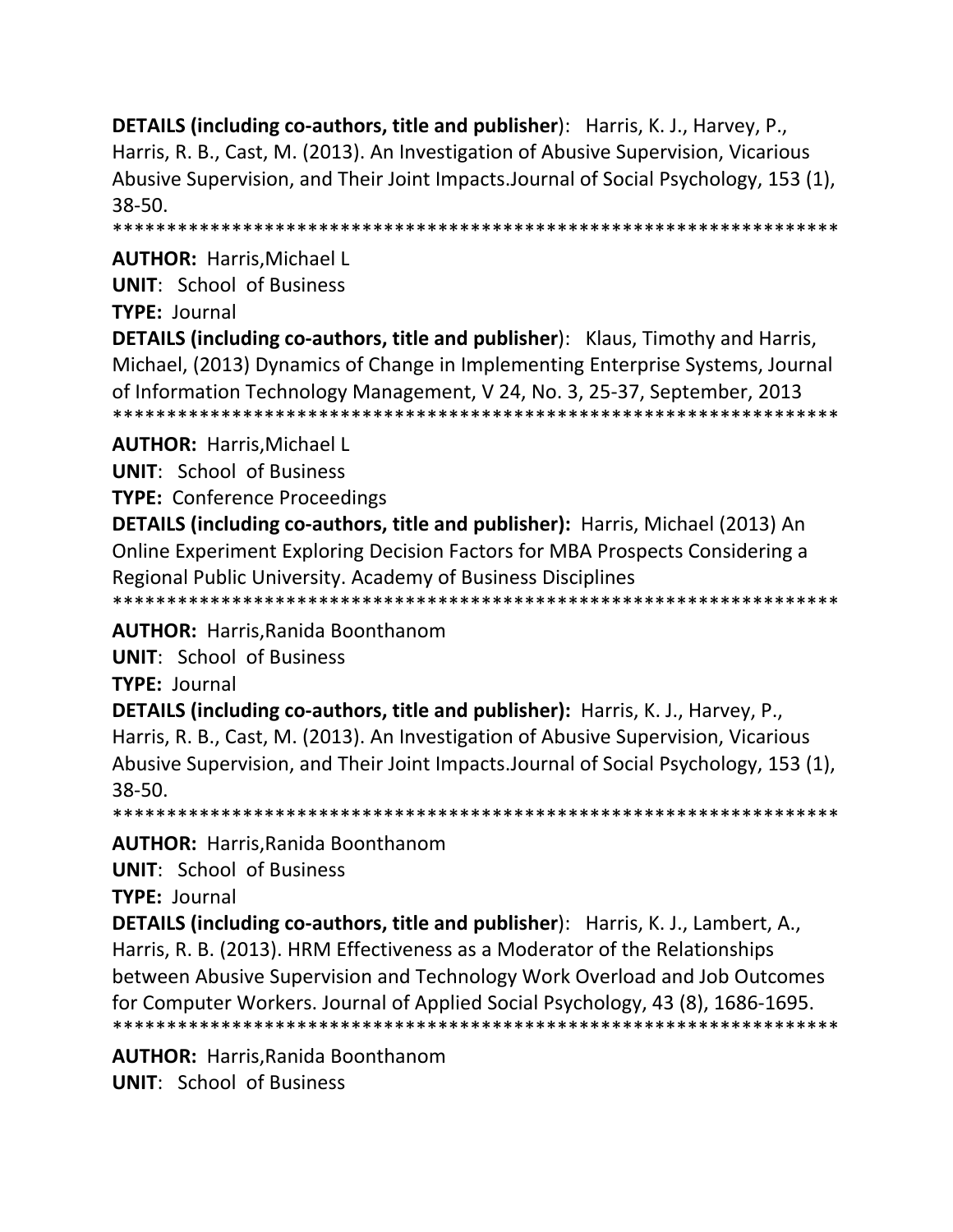#### **TYPE: Journal**

**DETAILS (including co-authors, title and publisher):** Harris, R. B., Harris, K. J., Eplion, D. (2013). A Database Design and Development Case: Smile Land Academy. Information Systems Education Journal, 44 (5), 4-9. 

**AUTHOR: Harris, Ranida Boonthanom** 

**UNIT: School of Business** 

**TYPE: Article** 

**DETAILS (including co-authors, title and publisher):** Harris, K. J., Marett, L. K., Harris, R. B. (2013). An Investigation of the Impact of Abusive Supervision on Technology End-Users. Computers in Human Behavior, 29 (6), 2480-2489. 

**AUTHOR: He, Yan** 

**UNIT: School of Business** 

**TYPE: Journal** 

**DETAILS (including co-authors, title and publisher):** He, Y., Wang, J., Wu, C. (2013). Domestic versus Foreign Equity Shares: Which are More Costly to Trade in the Chinese Market" International Review of Economics and Finance 27, 465-481. 

**AUTHOR:** Herdoiza-Estevez, Magdalena

UNIT: School of Education

**TYPE: Book** 

**DETAILS (including co-authors, title and publisher):** Universidad de las Artes: Proyecto Emblematico de la Revolucion Cultural, Ecuador Ministry of Culture, Quito, March 2013.

**AUTHOR:** Hettiarachchi, Suranga D

**UNIT:** School of Natural Sciences

**TYPE: Conference Proceedings** 

**DETAILS (including co-authors, title and publisher):** Proceedings of the Twenty-Fourth Midwest Artificial Intelligence and Cognitive Science Conference (MAICS 2013), Proceedings of the Twenty-Fourth Midwest Artificial Intelligence and Cognitive Science Conference (MAICS 2013) Includes 15 peer reviewed papers. See supplementary comments.

**AUTHOR: Hoffman, Lisa UNIT:** School of Education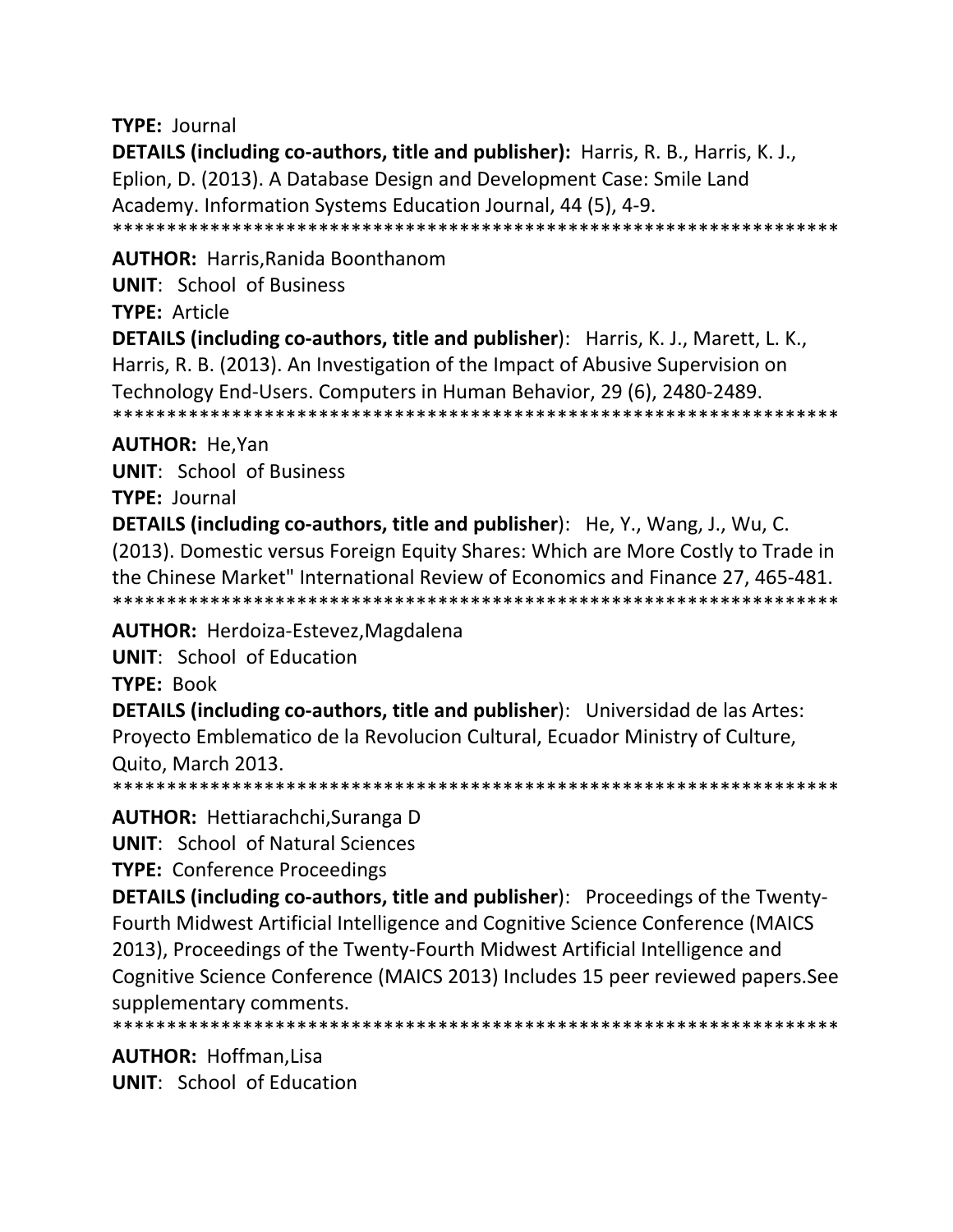#### **TYPE: Conference Proceedings**

**DETAILS (including co-authors, title and publisher):** Midwest ATE (Association of Teacher Educators) 2012 Conference Proceedings, Hoffman, L. Podikunju-Hussain, S. (2013). Family-School Communication and Information Preferences among ELL and English-Speaking Parents. Published proceedings of the Midwest Association of Teacher Educators 2012 conference. Abstract: English language learner (ELL) and native English-speaking parents from nine elementary schools, Head Start, and Even Start programs were surveyed about the types of information they desire from their childrens schools, and how they prefer to receive school communications. Recommendations of effective ways to communicate with ELL families are discussed. 

#### **AUTHOR: Hoffman, Lisa**

**UNIT:** School of Education

**TYPE: Conference Proceedings** 

**DETAILS (including co-authors, title and publisher):** Teaching Research Concepts through Challenging Student Assumptions, Hoffman, L. (2013). Teaching research concepts through challenging student assumptions. Proceedings of the Midwest Scholars Conference 2013. Marion, IN: Indiana Wesleyan University. This presentation is a SOTL (Scholarship of Teaching and Learning) emphasis. 

#### **AUTHOR: Hoffman, Lisa**

**UNIT:** School of Education **TYPE: Website** 

**DETAILS (including co-authors, title and publisher):** Hoffman, L., Hoffman, M. (2013). Serving gifted students from refugee backgrounds. Electronically published presentation for the 60th Annual Convention of the National Association for Gifted Children, Indianapolis.

#### **AUTHOR: Hoffman, Lisa**

**UNIT:** School of Education

#### TYPE: CD/DVD/VIDEO

**DETAILS (including co-authors, title and publisher):** Electronically published presentation for the 20th Biennial World Conference of the World Council for Gifted and Talented Children, Hoffman, L. (2013). Growing up gifted in two worlds: Cultural considerations for educating gifted students from immigrant and refugee backgrounds. Louisville.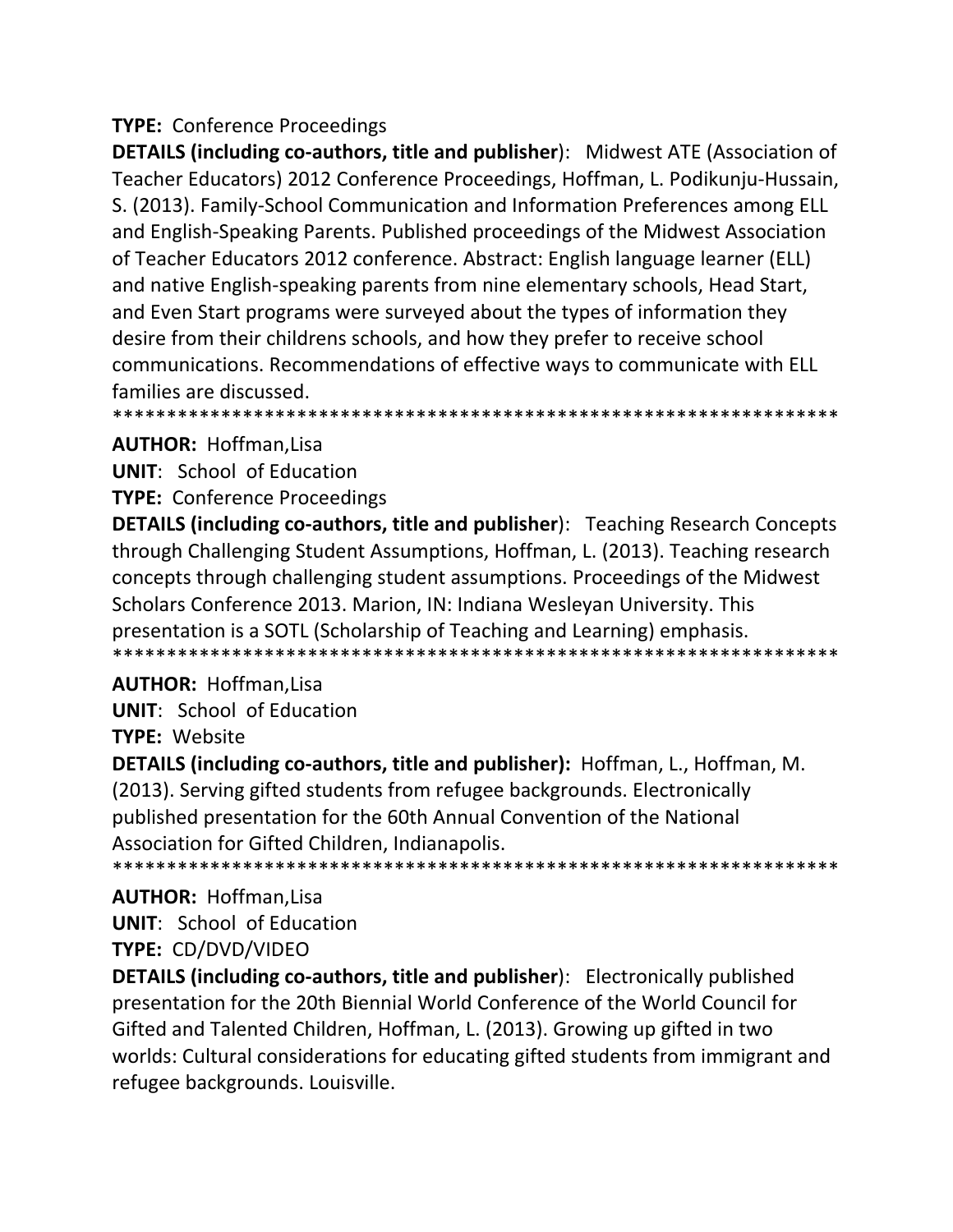**AUTHOR: Hoffman.Lisa** 

**UNIT:** School of Education

**TYPE: Journal** 

**DETAILS (including co-authors, title and publisher):** Monkman, K., Hoffman, L. (2013). Girls education: The power of policy discourse. Theory and Research in Education, 11 (1), 63-84. Journal information: Theory and Research in Education is an international peer-reviewed journal published by SAGE. 

**AUTHOR: Hoffman, Lisa** 

**UNIT:** School of Education TYPE: Website

**DETAILS (including co-authors, title and publisher):** Hoffman, L., Hoffman, M. (2013). Approaches to serving gifted English language learners: Examples from three states. Electronically published presentation for the 60th Annual Convention of the National Association for Gifted Children, Indianapolis. 

#### **AUTHOR: Hoffman, Lisa**

**UNIT:** School of Education

**TYPE: Website** 

**DETAILS (including co-authors, title and publisher):** Hoffman, L., Hoffman, M. (2013). Supporting higher order thinking skills among students with emerging English proficiency. Electronically published presentation for the 60th Annual Convention of the National Association for Gifted Children. Indianapolis. 

#### **AUTHOR: Hoffman, Lisa**

**UNIT:** School of Education

**TYPE: CD/DVD/VIDEO** 

**DETAILS (including co-authors, title and publisher):** Hoffman, L. (2013). What gifted educators should know about gifted bilingual students and the language learning process. Electronically published presentation for the 20th Biennial World Conference of the World Council for Gifted and Talented Children, Louisville.

**AUTHOR: Hoffman.Lisa UNIT:** School of Education **TYPE: Journal**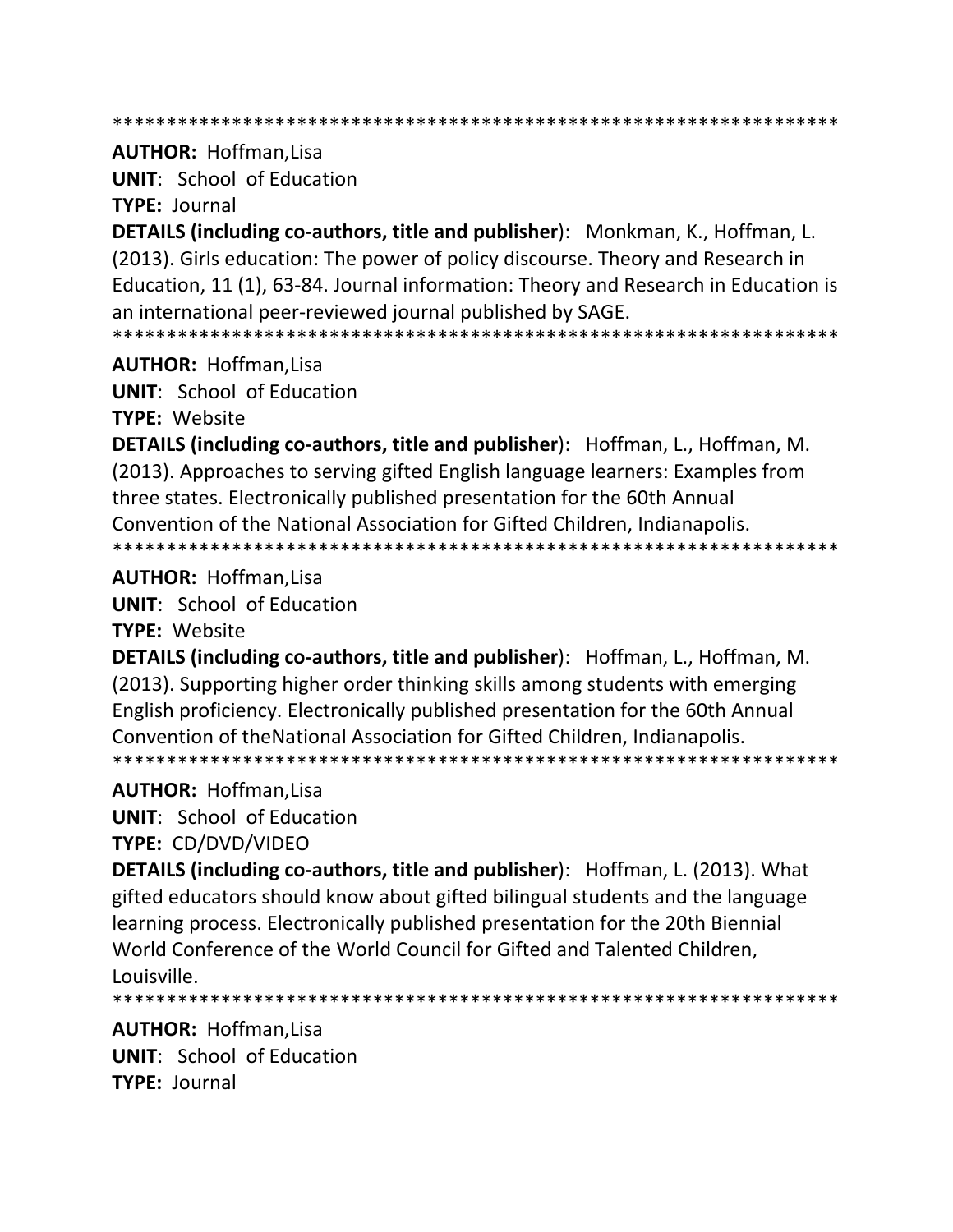DETAILS (including co-authors, title and publisher): Hoffman, L. (2013, November). Talk like a scientist! Simple frames as language scaffolds. GSTA eObservations. November 2013 issue: Elementary science and literacy. p. 2. 

#### **AUTHOR: Hoffman, Lisa**

**UNIT:** School of Education

#### **TYPE: Abstract**

DETAILS (including co-authors, title and publisher): Counseling Needs of Students at JCPS Newcomer Academy, Executive summary of research report, written and published as a brochure for Jefferson County Public Schools for central office program planning use. 

#### **AUTHOR: Hoffman.Lisa**

**UNIT:** School of Education

#### **TYPE: Report**

**DETAILS (including co-authors, title and publisher):** Counseling Needs and Acculturation Processes Among Immigrant Students at Jefferson County Public Schools ESL Newcomer Academy, A research report presented to the administration of ESL Newcomer Academy as well as a working group and steering committee consisting of around 20 district staff and principals working with ESL services in Jefferson County. Third author Melissa Fry is the director of the IUS Applied Research and Education Center (AREC). Please note another report was published in 2012 also targeting the schools needs, but that was a separate publication.

#### **AUTHOR: Hoffman, Lisa**

**UNIT:** School of Education

**TYPE: Chapter** 

**DETAILS (including co-authors, title and publisher)**: Hoffman, L. (2013). Challenging class-based assumptions: Low-income families perceptions of family involvement . In P. Gorski J. Landsman (Eds.), The poverty and education reader: A call for equity in many voices, pp.207-217. Sterling, VA: Stylus Press. 

**AUTHOR: Hollenbeck, James E UNIT:** School of Education TYPF: lournal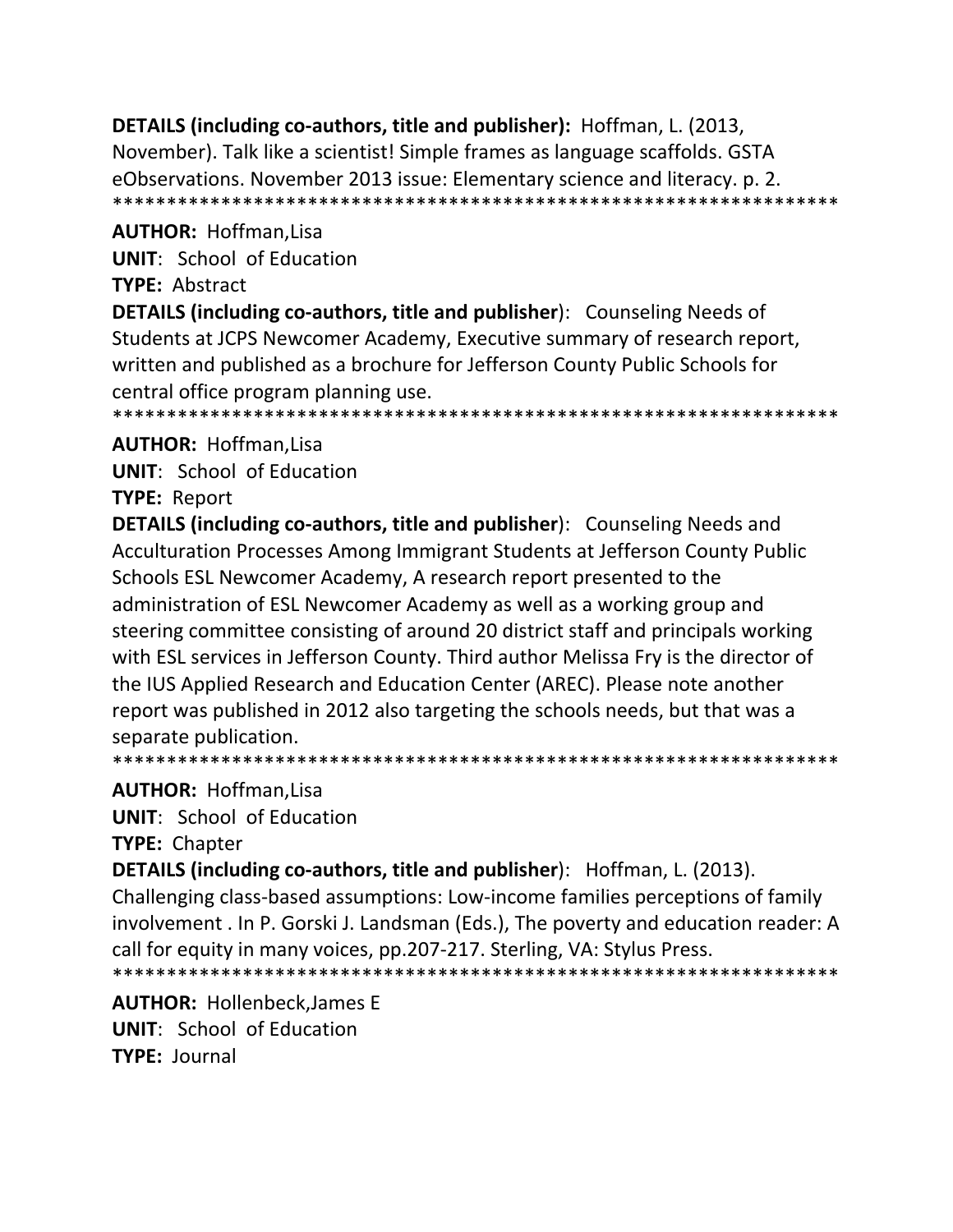**DETAILS (including co‐authors, title and publisher**): Chemistry, 22, 676‐681 (2013)., Snapshot of Science Classroom Teaching from the Point of View of Ideas of Constructivism: A Case Study ‐ Secondary Schools in Sofia, Bulgaria. \*\*\*\*\*\*\*\*\*\*\*\*\*\*\*\*\*\*\*\*\*\*\*\*\*\*\*\*\*\*\*\*\*\*\*\*\*\*\*\*\*\*\*\*\*\*\*\*\*\*\*\*\*\*\*\*\*\*\*\*\*\*\*\*\*\*\*

**AUTHOR:** Hollenbeck,James E

**UNIT**: School of Education

**TYPE:** Article

**DETAILS (including co‐authors, title and publisher**): Trakia Journal for Science, Volume 11, No.2. Fall, 2013., Hollenbeck, J. influenza Threats from Concentrated Animal Feeding Operations (CAFO)s. Trakia Journal of Sciences,October, 2012 \*\*\*\*\*\*\*\*\*\*\*\*\*\*\*\*\*\*\*\*\*\*\*\*\*\*\*\*\*\*\*\*\*\*\*\*\*\*\*\*\*\*\*\*\*\*\*\*\*\*\*\*\*\*\*\*\*\*\*\*\*\*\*\*\*\*\*

**AUTHOR:** Hollenbeck,James E

**UNIT**: School of Education

**TYPE:** Journal

**DETAILS (including co‐authors, title and publisher**): The Hoosier Science Teacher. Winter 2012., Hollenbeck, J. Being a Fulbright Lecturer/Researcher in Bulgaria. The Hoosier Science Teacher. Expected Publication, Winter, 2012 \*\*\*\*\*\*\*\*\*\*\*\*\*\*\*\*\*\*\*\*\*\*\*\*\*\*\*\*\*\*\*\*\*\*\*\*\*\*\*\*\*\*\*\*\*\*\*\*\*\*\*\*\*\*\*\*\*\*\*\*\*\*\*\*\*\*\*

**AUTHOR:** Hollingsworth,Joseph E.

**UNIT**: School of Natural Sciences

**TYPE:** Report

**DETAILS (including co‐authors, title and publisher**): Drachova, S.V.,

Hollingsworth, J.E., Sitaraman, M., Types of Important Observations to Study Project Assessment ‐ A Case Study, Technical Report RSRG‐13‐07, School of Computing, Clemson University, Clemson, SC 29634‐0974, September 2013, 6 pages \*\*\*\*\*\*\*\*\*\*\*\*\*\*\*\*\*\*\*\*\*\*\*\*\*\*\*\*\*\*\*\*\*\*\*\*\*\*\*\*\*\*\*\*\*\*\*\*\*\*\*\*\*\*\*\*\*\*\*\*\*\*\*\*\*\*\*

**AUTHOR:** Hollingsworth,Joseph E.

**UNIT**: School of Natural Sciences

**TYPE:** Paper

**DETAILS (including co‐authors, title and publisher**): Kulczycki, G., Sitaraman, M., Krone, J., Hollingsworth, J.E., Ogden, W.F., Weide, B.W., Bucci, P., Cook, C.T., Drachova, S., Durkee, B., Harton, H., Heym, W., Hoffman, D., Smith, H., Sun, Y., Tagore, A., Yasmin, N., Zaccai, D., A Language for Building Verified Software Components. In ICSR 2013:13th International Conference on Software Reuse,Pisa, Italy,18 ‐ 21 June 2013.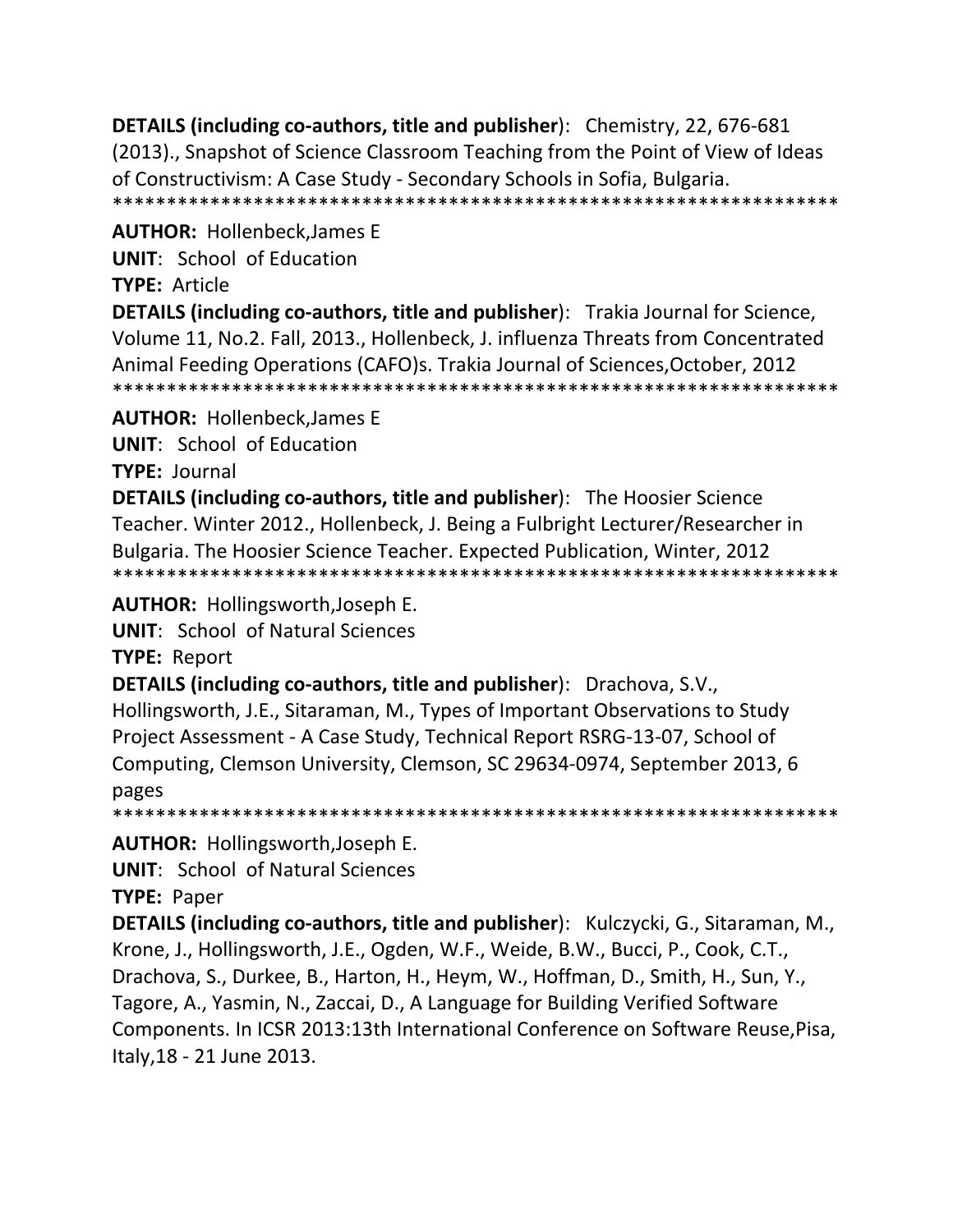\*\*\*\*\*\*\*\*\*\*\*\*\*\*\*\*\*\*\*\*\*\*\*\*\*\*\*\*\*\*\*\*\*\*\*\*\*\*\*\*\*\*\*\*\*\*\*\*\*\*\*\*\*\*\*\*\*\*\*\*\*\*\*\*\*\*\*

#### **AUTHOR:** Hollingsworth,Joseph E.

**UNIT**: School of Natural Sciences

**TYPE:** Paper

**DETAILS (including co‐authors, title and publisher**): Cook, C.T., Drachova, S., Sun, Y., Sitaraman, M., Carver, J.C., Hollingsworth, J.E.,Specification and Reasoning in SE Projects using a Web IDE. In CSEET 2013: 26th Annual Conference on Software Engineering Education and Training, San Francisco,19 ‐ 21 May 2013. \*\*\*\*\*\*\*\*\*\*\*\*\*\*\*\*\*\*\*\*\*\*\*\*\*\*\*\*\*\*\*\*\*\*\*\*\*\*\*\*\*\*\*\*\*\*\*\*\*\*\*\*\*\*\*\*\*\*\*\*\*\*\*\*\*\*\*

**AUTHOR:** Hollingsworth,Joseph E.

**UNIT**: School of Natural Sciences

**TYPE:** Report

**DETAILS (including co‐authors, title and publisher**): Cook, C.T., Drachova, S., Sun, Y., Sitaraman, M., Carver, J.C., Hollingsworth, J.E., Specification and Reasoning in SE Projects Using a Web IDE, Technical Report RSRG‐13‐02, School of Computing, Clemson University, Clemson, SC 29634‐0974, February 2013, 10 pages

\*\*\*\*\*\*\*\*\*\*\*\*\*\*\*\*\*\*\*\*\*\*\*\*\*\*\*\*\*\*\*\*\*\*\*\*\*\*\*\*\*\*\*\*\*\*\*\*\*\*\*\*\*\*\*\*\*\*\*\*\*\*\*\*\*\*\*

**AUTHOR:** Hollingsworth,Joseph E.

**UNIT**: School of Natural Sciences

**TYPE:** Report

**DETAILS (including co‐authors, title and publisher**): Drachova, S.V., Hallstrom, J.O., Hollingsworth, J.E., Krone, J., Pak, R., Sitaraman, M., Teaching and Assessment of Mathematical Reasoning Principles Using a Concept Inventory, Technical Report RSRG‐13‐06, School of Computing, Clemson University, Clemson, SC 29634‐0974, August 2013, 20 pages

\*\*\*\*\*\*\*\*\*\*\*\*\*\*\*\*\*\*\*\*\*\*\*\*\*\*\*\*\*\*\*\*\*\*\*\*\*\*\*\*\*\*\*\*\*\*\*\*\*\*\*\*\*\*\*\*\*\*\*\*\*\*\*\*\*\*\*

**AUTHOR:** Hollingsworth,Joseph E.

**UNIT**: School of Natural Sciences

**TYPE:** Conference Proceedings

**DETAILS (including co‐authors, title and publisher**): Hollingsworth, J.E., Krone, J., Hallstrom, J., Sitaraman, M., and Weide, B.W., Special Session: Engaging Mathematical Reasoning Exercises, In Proceedings of the 44th SIGCSE Technical Symposium on Computer Science Education, ACM Press, 2013.

\*\*\*\*\*\*\*\*\*\*\*\*\*\*\*\*\*\*\*\*\*\*\*\*\*\*\*\*\*\*\*\*\*\*\*\*\*\*\*\*\*\*\*\*\*\*\*\*\*\*\*\*\*\*\*\*\*\*\*\*\*\*\*\*\*\*\*

**AUTHOR:** Jackman,Michael **UNIT**: School of Arts & Letters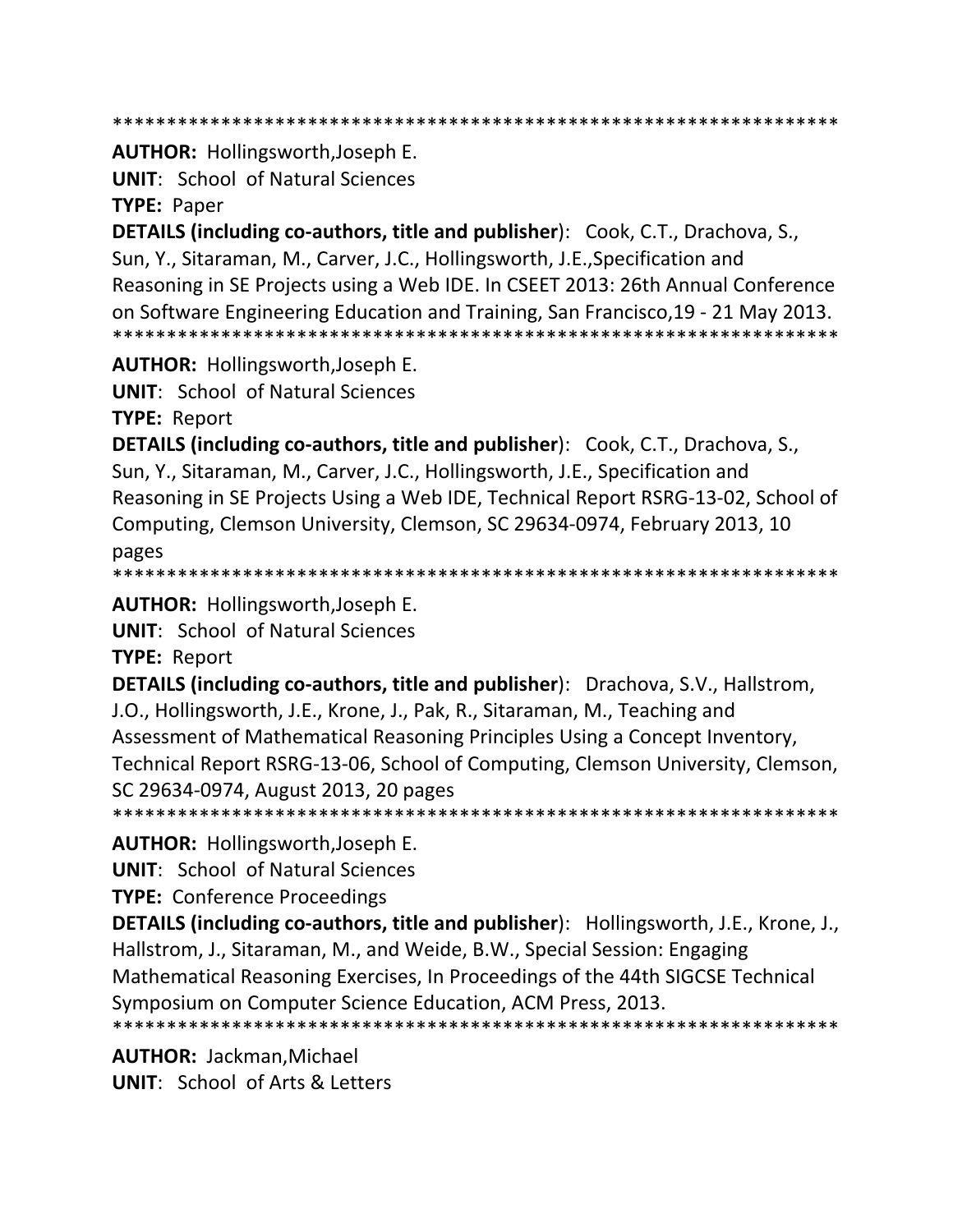**TYPE:** Poetry

**DETAILS (including co‐authors, title and publisher**): A Narrow Fellow, Number Forty Bus, Goat and Kids, and Lyre Rosary accepted for publication Fall 2012, Published Oct. 2013 in Volume 1, Issue 2. \*\*\*\*\*\*\*\*\*\*\*\*\*\*\*\*\*\*\*\*\*\*\*\*\*\*\*\*\*\*\*\*\*\*\*\*\*\*\*\*\*\*\*\*\*\*\*\*\*\*\*\*\*\*\*\*\*\*\*\*\*\*\*\*\*\*\*

**AUTHOR:** Jackman,Michael

**UNIT**: School of Arts & Letters

**TYPE: Poetry** 

**DETAILS (including co‐authors, title and publisher**): The New Sound: A Journal of Interdisciplinary Art and Literature, Ice‐Bound Sister accepted for publication Spring 2012; Published in Volume 2, Number 1, Spring 2013. \*\*\*\*\*\*\*\*\*\*\*\*\*\*\*\*\*\*\*\*\*\*\*\*\*\*\*\*\*\*\*\*\*\*\*\*\*\*\*\*\*\*\*\*\*\*\*\*\*\*\*\*\*\*\*\*\*\*\*\*\*\*\*\*\*\*\*

**AUTHOR:** Johnson,Sandra L

**UNIT**: School of Natural Sciences

**TYPE:** Textbook

**DETAILS (including co‐authors, title and publisher**): Understanding Medical Coding, 3rd ed., Delmar‐Cengage Publishers., Medical coding textbook. Online errata to medical codes/descriptions with annual updates of coding supplements to 3rd edition.

\*\*\*\*\*\*\*\*\*\*\*\*\*\*\*\*\*\*\*\*\*\*\*\*\*\*\*\*\*\*\*\*\*\*\*\*\*\*\*\*\*\*\*\*\*\*\*\*\*\*\*\*\*\*\*\*\*\*\*\*\*\*\*\*\*\*\*

**AUTHOR:** Kahn,Meghan C

**UNIT**: School of Social Sciences

**TYPE:** Journal

**DETAILS (including co‐authors, title and publisher**): Woodward, L. , Kahn, M., Ball, K., Sizemore, B. (2013). Battle not with monsters: Olfactory stimuli and traumatic memories in Liberian civil war survivors. Journal of the Indiana Academy of the Social Sciences, 16(1), 51‐63. \*\*\*\*\*\*\*\*\*\*\*\*\*\*\*\*\*\*\*\*\*\*\*\*\*\*\*\*\*\*\*\*\*\*\*\*\*\*\*\*\*\*\*\*\*\*\*\*\*\*\*\*\*\*\*\*\*\*\*\*\*\*\*\*\*\*\*

**AUTHOR:** Kimmer,Christopher James

**UNIT**: School of Natural Sciences

**TYPE:** Paper

**DETAILS (including co‐authors, title and publisher**): X.W. Zhou, R.E. Jones, C.J. Kimmer, J.C. Duda, and P.E. Hopkins, Relationship of thermal boundary conductance to structure from an analytical model plus molecular dynamics simulations, Phys. Rev. B 87 094303 (2013). \*\*\*\*\*\*\*\*\*\*\*\*\*\*\*\*\*\*\*\*\*\*\*\*\*\*\*\*\*\*\*\*\*\*\*\*\*\*\*\*\*\*\*\*\*\*\*\*\*\*\*\*\*\*\*\*\*\*\*\*\*\*\*\*\*\*\*

**AUTHOR:** Kimmer,Christopher James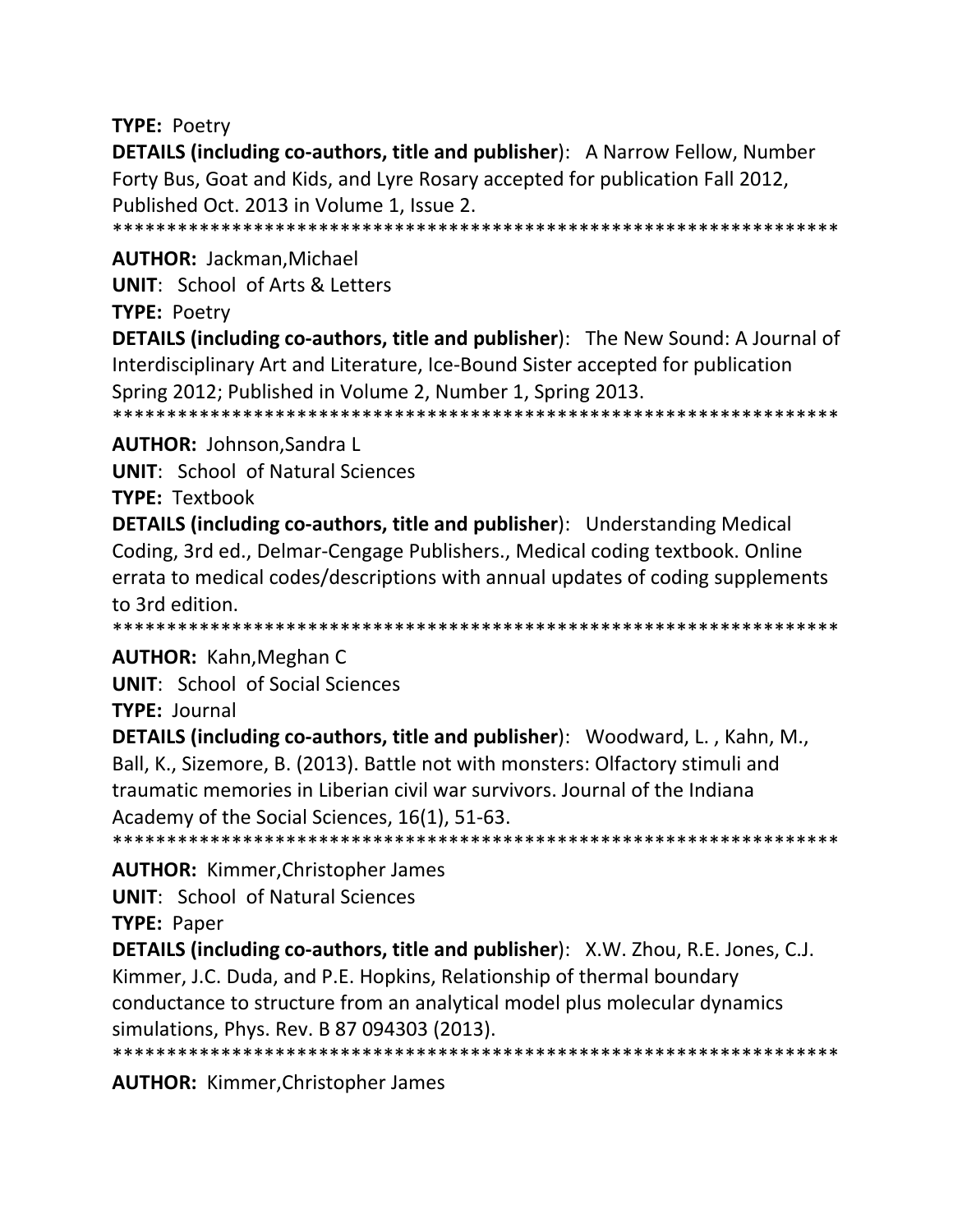**UNIT: School of Natural Sciences** 

**TYPE: Paper** 

**DETAILS (including co-authors, title and publisher):** R.E. Jones, J.C. Duda, X.W. Zhou, C.J. Kimmer, and P.E. Hopkins, Investigation of size and electronic effects on Kapitza conductance with non-equilibrium molecular dynamics, Appl. Phys. Lett. 102 183119 (2013)

**AUTHOR: Kimmer, Christopher James** 

**UNIT: School of Natural Sciences** 

**TYPE: Conference Proceedings** 

**DETAILS (including co-authors, title and publisher):** C.K. Harnett and C.J. Kimmer, Digital Origami From Geometrically Frustrated Tiles, ASME Proceedings of 37th Mechanisms and Robotics Conference, 6B:V06BT07A046; 9 pages. Portland, OR. doi:10.1115/DETC2013-13477 

**AUTHOR: King, Granville** 

**UNIT:** School of Arts & Letters

**TYPE: Journal** 

**DETAILS (including co-authors, title and publisher):** Reasons Registered Nurses Report Serious Wrongdoings in a Public Teaching Hospital. Psychological Reports: Relationships & Communication (2013), 112 (2), 626-636., Summary: This study examined reasons a registered nurse would report a wrongdoing within a public teaching hospital. Of a group of 238 initial respondents, 30% reported they had observed a wrongdoing in the past year, with 68 nurses indicating they had reported a wrongdoing in the past year. The latter group was the focus of this study. They indicated through a self-report survey that incidents threatening the well-being of patients and their professional ethics were more likely to be reported within their organizations. Observer anonymity was perceived to have a small, but important effect on nurses reporting a wrongdoing in this sample. A manipulation check of the initial 238 respondents revealed a very strong tendency for nurses to overlook a serious mistake by a close peer who had a reputation of being a competent nurse.

**AUTHOR: Koerner, Michael Allen UNIT:** School of Arts & Letters TYPF: Other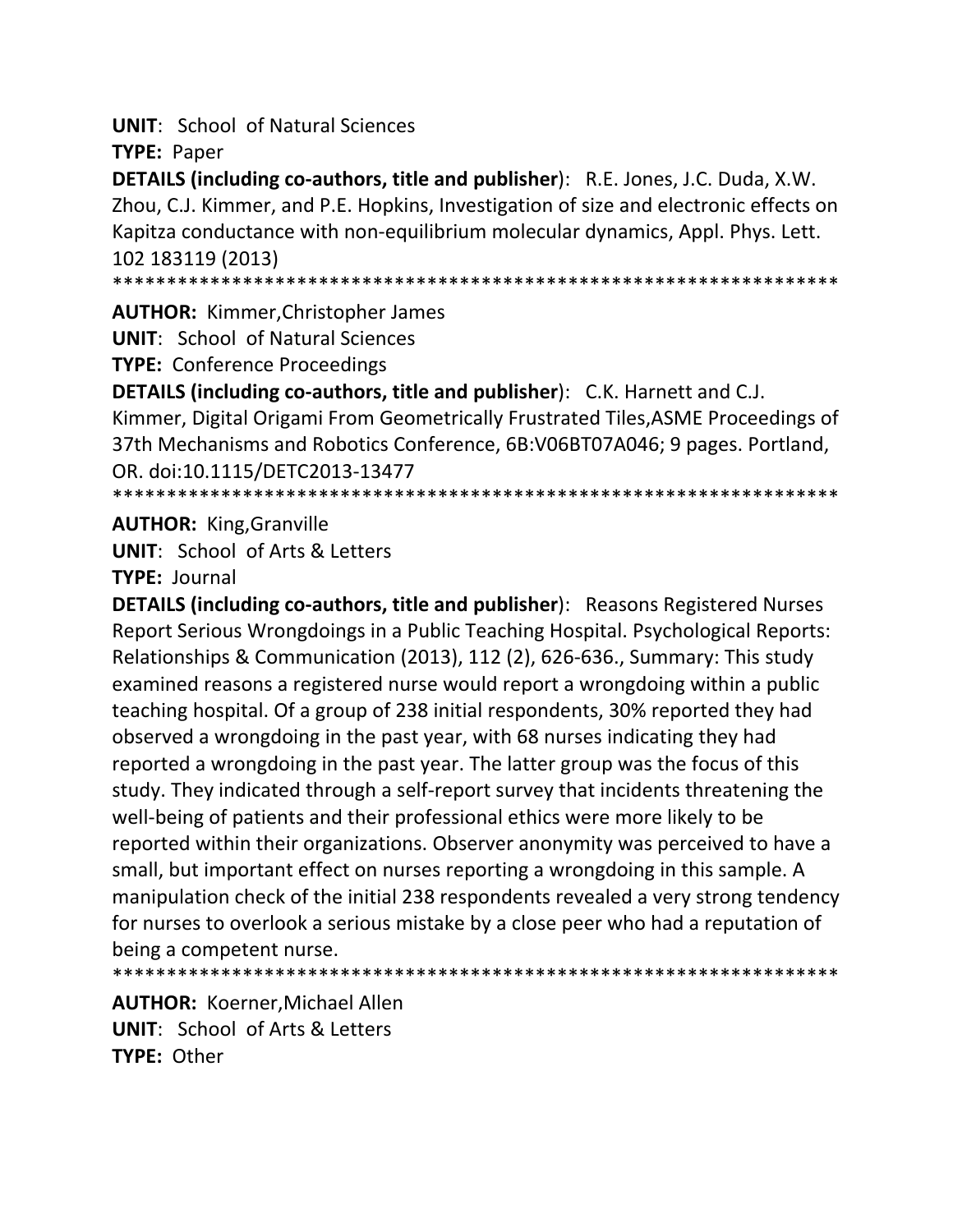**DETAILS (including co-authors, title and publisher):** The Voice Magazine (Volume 5); Published in February 2013 Authors School of Arts Letters Faculty and Students In my position as a Design Center Coordinator, I, along with Marilyn Whitesell, served in the supervision of the design, photography, layout and prepress of the entire publication. This was a service to IU Southeasts School of Arts Letters as well as being integrated within my teaching curriculum.

**AUTHOR: Koerner, Michael Allen UNIT:** School of Arts & Letters

**TYPE: Journal** 

**DETAILS (including co-authors, title and publisher):** The Review Journal; Published in February 2013 Authors Indiana University Southeast students In my position as a Design Center Coordinator, I served in the supervision of the design, layout and pre-press of the entire publication. This was a service to IU Southeasts School of Arts Letters as well as being integrated within my teaching curriculum. 

**AUTHOR: Kordsmeier, Gregory T** 

**UNIT:** School of Social Sciences

**TYPE: Article** 

**DETAILS (including co-authors, title and publisher):** Kordsmeier, Gregory. 2013. More Than Dead White Guys: Helping Students Apply Theory to Contemporary Issues. North Central Sociologist Spring 2013. 10-11. 

**AUTHOR: Maksl, Adam Michael** 

**UNIT:** School of Social Sciences **TYPE: Journal** 

**DETAILS (including co-authors, title and publisher):** Maksl, A. Young, R. (2013). Affording to exchange: Social capital and online information sharing. Cyberpsychology, Behavior, and Social Networking, 16(8), 588-592. 

**AUTHOR: Maksl, Adam Michael UNIT:** School of Social Sciences **TYPE: Report DETAILS (including co-authors, title and publisher):** Craft, S., Maksl, A., Ashley, S. (2013). Measuring news media literacy: How knowledge and motivations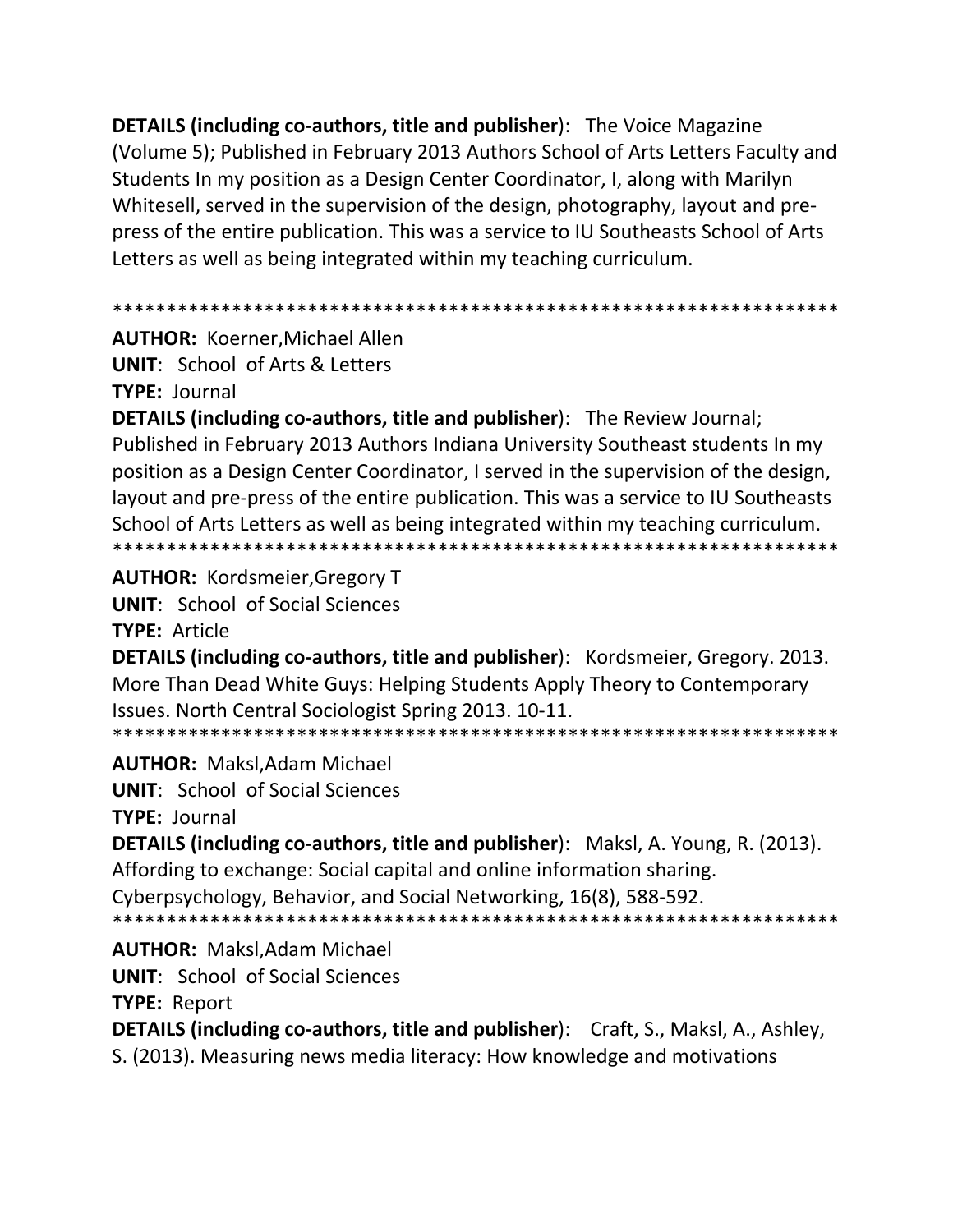combine to create news-literate teens. Chicago, IL: Robert R. McCormick Foundation.

**AUTHOR: Maksl, Adam Michael** 

**UNIT:** School of Social Sciences

**TYPE: Journal** 

DETAILS (including co-authors, title and publisher): Ashley, S., Maksl, A., Craft,

S. (2013). Developing a news media literacy scale. Journalism Mass Communication Educator, 68(1), 7-21.

**AUTHOR: Manson, Todd M** 

**UNIT:** School of Social Sciences

**TYPE: Other** 

**DETAILS (including co-authors, title and publisher): Book, A., Manson, T.M.** (2013, May). Organizational Commitment and Absenteeism: An Examination of the Relationship between Commitment and Voluntary and Involuntary Absences. Poster presented in the Psi Chi programat the 85th Annual Meeting of the Midwestern Psychological Association, Chicago, Illinois. 

**AUTHOR: Manson, Todd M** 

**UNIT:** School of Social Sciences

**TYPE: Other** 

**DETAILS (including co-authors, title and publisher):** Ellis, B. Manson, T.M. (2013, May). Examining Relationships between Neuroticism Facets and Intrinsic/Extrinsic Motivation. Poster presented in the Psi Chiprogramat the 85th Annual Meeting of the Midwestern Psychological Association, Chicago, Illinois. 

**AUTHOR: Manson, Todd M** 

**UNIT:** School of Social Sciences

TYPE: Other

DETAILS (including co-authors, title and publisher): Manson, T. M., Malachosky, D. (2013, May). Job applicant faking on personality measures across jobs. Poster presented at the 85th Annual Meeting of the Midwestern Psychological Association, Chicago, Illinois.

**AUTHOR: Manson, Todd M UNIT:** School of Social Sciences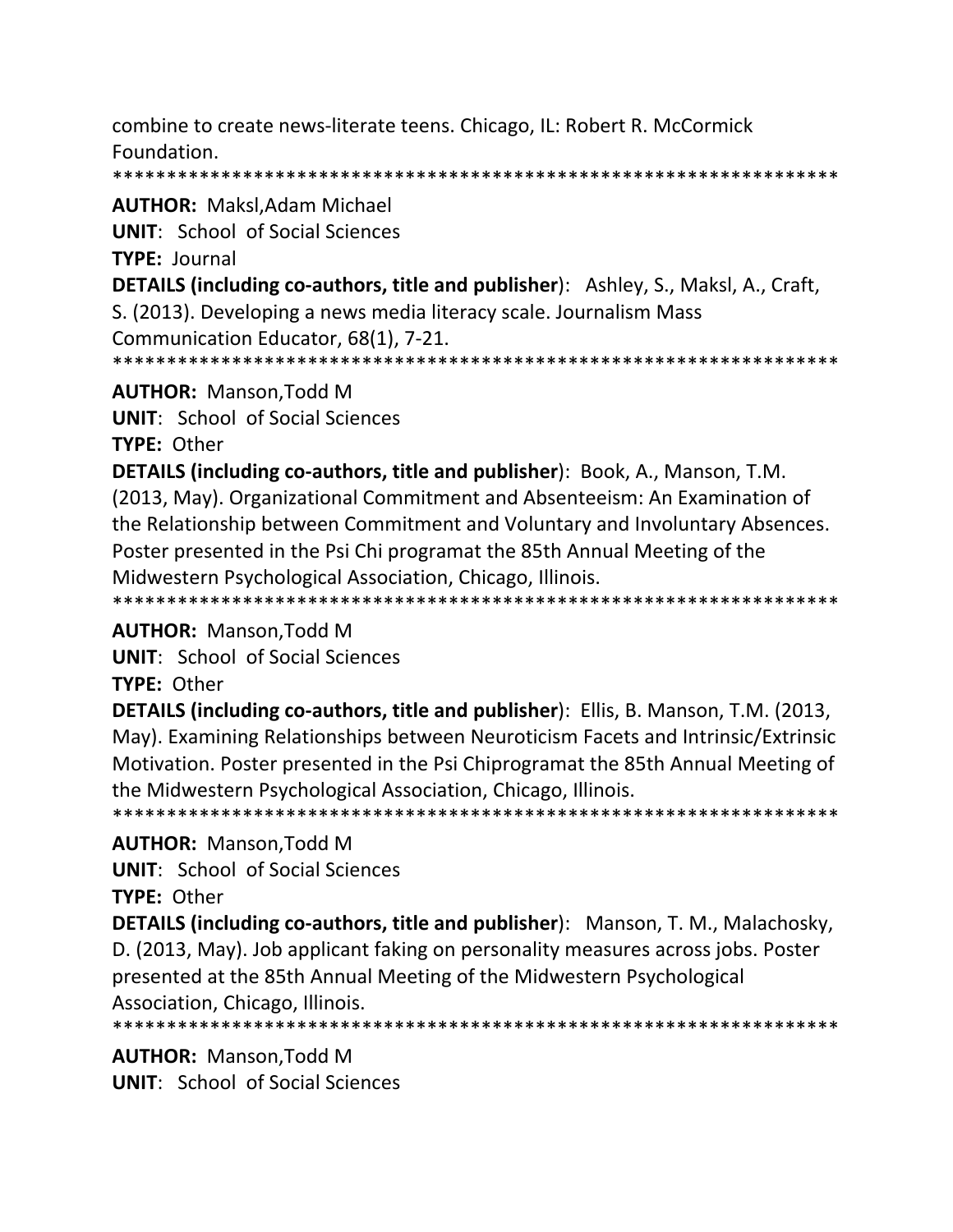**TYPE: Other** 

**DETAILS (including co‐authors, title and publisher**): Manson, T.M., Adam, A. (2013, May). Comparing Approaches to Teaching Critical Thinking.Poster presented at the 85th Annual Meeting of the Midwestern Psychological Association, Chicago, Illinois.

\*\*\*\*\*\*\*\*\*\*\*\*\*\*\*\*\*\*\*\*\*\*\*\*\*\*\*\*\*\*\*\*\*\*\*\*\*\*\*\*\*\*\*\*\*\*\*\*\*\*\*\*\*\*\*\*\*\*\*\*\*\*\*\*\*\*\*

**AUTHOR:** Mason,Glenn Michael

**UNIT**: School of Natural Sciences

**TYPE:** Conference Proceedings

**DETAILS (including co‐authors, title and publisher**): Mason, G.M., 2013, Fossilized nanobacteriaforms form the Green River Formation: Ancient life form or just a product of calcium carbonate precipitation" in Procceedings of the 32nd Oil Shale Symposium, Colorado Research Institute Document CERI‐2013‐2, Colorado School of Mines Press, Golden, Colorado

\*\*\*\*\*\*\*\*\*\*\*\*\*\*\*\*\*\*\*\*\*\*\*\*\*\*\*\*\*\*\*\*\*\*\*\*\*\*\*\*\*\*\*\*\*\*\*\*\*\*\*\*\*\*\*\*\*\*\*\*\*\*\*\*\*\*\*

**AUTHOR:** McIlvoy,Laura H.

**UNIT**: School of Nursing

**TYPE:** Journal

**DETAILS (including co‐authors, title and publisher**): Mcilvoy L. (2013): Complications after brain hemorrhage repair, American Nurse Today 8 (9): 12. \*\*\*\*\*\*\*\*\*\*\*\*\*\*\*\*\*\*\*\*\*\*\*\*\*\*\*\*\*\*\*\*\*\*\*\*\*\*\*\*\*\*\*\*\*\*\*\*\*\*\*\*\*\*\*\*\*\*\*\*\*\*\*\*\*\*\*

**AUTHOR:** Moore,Kate Banet

**UNIT**: Library

**TYPE:** Conference Proceedings

**DETAILS (including co‐authors, title and publisher**): Anderson, R. Moore, K. B. (2013). Is the journal dead" Possible futures for serial scholarship. The Serials Librarian, 64(1/4), 67‐79. doi:10.1080/0361526X.2013.759877 \*\*\*\*\*\*\*\*\*\*\*\*\*\*\*\*\*\*\*\*\*\*\*\*\*\*\*\*\*\*\*\*\*\*\*\*\*\*\*\*\*\*\*\*\*\*\*\*\*\*\*\*\*\*\*\*\*\*\*\*\*\*\*\*\*\*\*

**AUTHOR:** Moore,Kate Banet

**UNIT**: Library

**TYPE:** Article

**DETAILS (including co‐authors, title and publisher**): Cheng, H. Moore, K. B.

(2013). Learning from the epic fail: Two new librarians marketing stories and lessons learned. Library Communications Journal, 1(4), 10‐14.

\*\*\*\*\*\*\*\*\*\*\*\*\*\*\*\*\*\*\*\*\*\*\*\*\*\*\*\*\*\*\*\*\*\*\*\*\*\*\*\*\*\*\*\*\*\*\*\*\*\*\*\*\*\*\*\*\*\*\*\*\*\*\*\*\*\*\*

**AUTHOR:** Morgan,Robin K **UNIT**: School of Social Sciences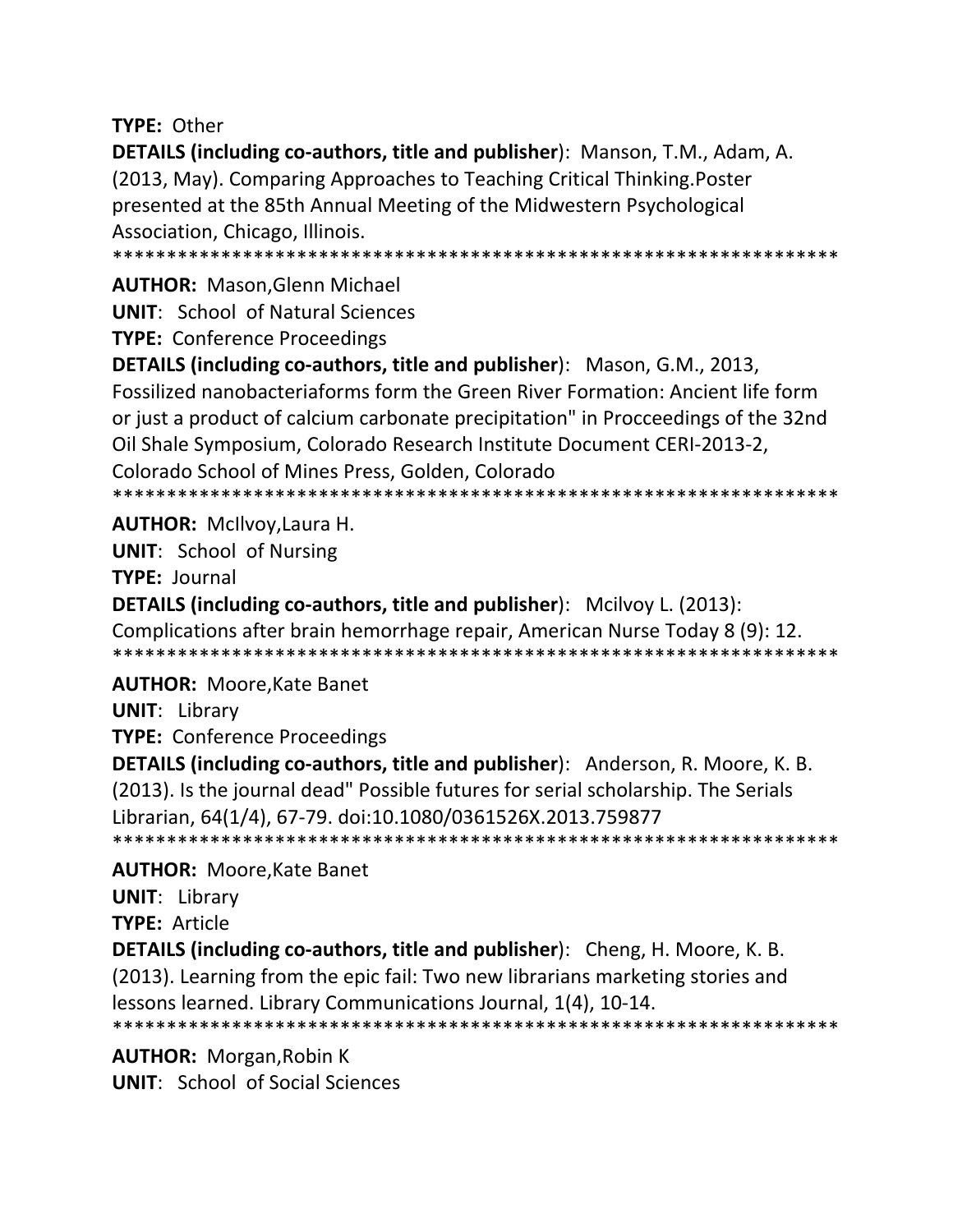**TYPE: Article** 

**DETAILS (including co-authors, title and publisher):** Morgan, R.K., Hunter, S., Bertrand, A. (2013). Student stalking of faculty: Potential gaps in campus faculty development efforts. Journal of Faculty Development, 27(3), 17-21. 

**AUTHOR:** Morgan, Robin K

**UNIT:** School of Social Sciences

**TYPE: Report** 

**DETAILS (including co-authors, title and publisher):** Division 2 of the American Psychological Association, Office of Teaching Resources in Psychology, Project Syllabus Spring 2013 Report of Activities 

**AUTHOR:** Musgrove, Carolyn Findley

**UNIT: School of Business** 

**TYPE: Conference Proceedings** 

**DETAILS (including co-authors, title and publisher):** Conference Proceedings of University Forum for Human Resource Development, Musgrove, C, Ellinger, A, Ellinger, A (2013). Examining the Influence of Strategic Profit Emphases on Employee Engagement and Service Climate, Proceedings of the University Forum for Human Resource Development.

**AUTHOR: Musgrove, Carolyn Findley** 

**UNIT: School of Business** 

**TYPE: Case** 

**DETAILS (including co-authors, title and publisher):** Musgrove, C. (2013). Case 2-9 Abercrombie Sells Ashley Push-up Triangle Bikini Tops to Tweens, Consumer Behavior: Building Marketing Strategy, 12/e. McGraw-Hill. 

**AUTHOR:** Musgrove, Carolyn Findley

**UNIT: School of Business** 

TYPE: Case

**DETAILS (including co-authors, title and publisher):** Musgrove, C. (2013). Case 2-7 Tide Goes After Green with New Pods, Consumer Behavior: Building Marketing Strategy, 12/e. McGraw-Hill.

**AUTHOR:** Musgrove, Carolyn Findley **UNIT:** School of Business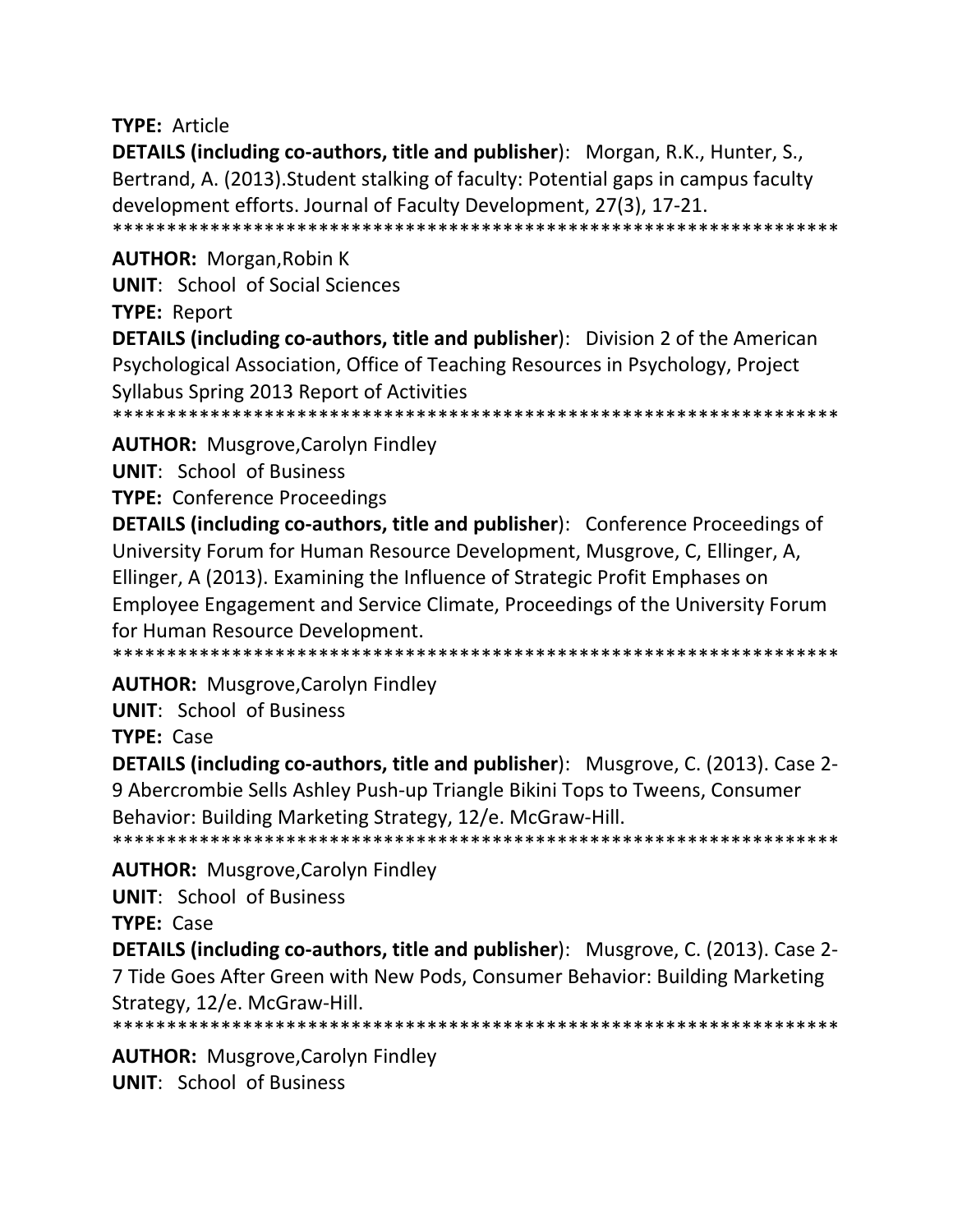**TYPE: Case** 

**DETAILS (including co-authors, title and publisher):** Musgrove, C. (2013). Case 2-5 Rich, Angry birds, Consumer Behavior: Building Marketing Strategy, 12/e. McGraw-Hill. 

**AUTHOR:** Musgrove, Carolyn Findley

**UNIT: School of Business** 

TYPF: Case

**DETAILS (including co-authors, title and publisher):** Musgrove, C. (2013). Case 2-4 How Social Media Nearly Brought Down United Airlines, Consumer Behavior: Building Marketing Strategy, 12/e. McGraw-Hill. 

**AUTHOR:** Musgrove, Carolyn Findley

**UNIT:** School of Business

**TYPE: Case** 

**DETAILS (including co-authors, title and publisher):** Musgrove, C. (2013). Case 2-2 BMW Taps the Emerging Chinese Luxury Market, Consumer Behavior: Building Marketing Strategy, 12/e. McGraw-Hill.

**AUTHOR:** Musgrove, Carolyn Findley

**UNIT:** School of Business

**TYPE: Case** 

**DETAILS (including co-authors, title and publisher Musgrove, C. (2013). Case 3-8** Dell takes an Emotional Approach, Consumer Behavior: Building Marketing Strategy, 12/e. McGraw-Hill.

**AUTHOR:** Musgrove, Carolyn Findley

**UNIT: School of Business** 

**TYPE: Case** 

**DETAILS (including co-authors, title and publisher** Musgrove, C. (2013). Case 3-5 Patagonia Caters to Green-Apparel Shoppers, Consumer Behavior: Building Marketing Strategy, 12/e. McGraw-Hill.

**AUTHOR:** Musgrove, Carolyn Findley **UNIT: School of Business TYPE: Case**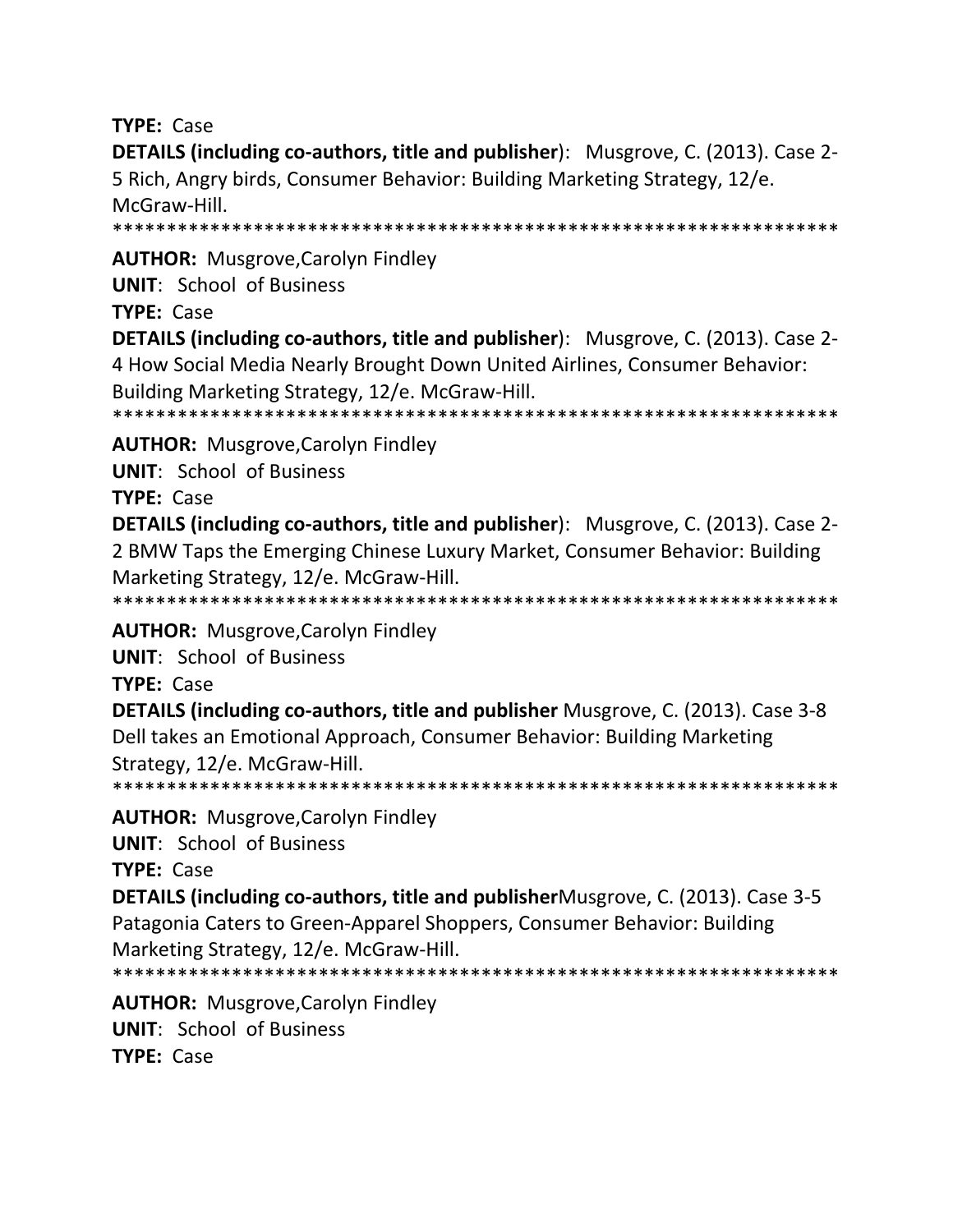**DETAILS (including co-authors, title and publisher):** Musgrove, C. (2013). Case 3-2 Dominos Reformulation, Consumer Behavior: Building Marketing Strategy, 12/e. McGraw-Hill.

**AUTHOR: Musgrove, Carolyn Findley** 

**UNIT: School of Business** 

TYPE: Case

**DETAILS (including co-authors, title and publisher):** Musgrove, C. (2013). 4-8

Albertsons Ditches Self-checkout in Favor of Human Contact, Consumer Behavior: Building Marketing Strategy, 12/e. McGraw-Hill.

**AUTHOR: Musgrove, Carolyn Findley** 

**UNIT: School of Business** 

**TYPE: Case** 

**DETAILS (including co-authors, title and publisher):** Musgrove, C. (2013). Case 3-9 Campbells Targets Growing Male Grocery Shoppers, Consumer Behavior: Building Marketing Strategy, 12/e. McGraw-Hill.

**AUTHOR: Musgrove, Carolyn Findley** 

**UNIT:** School of Business

**TYPE: Conference Proceedings** 

**DETAILS (including co-authors, title and publisher):** Musgrove, C, Ellinger, A, Ellinger, A (2013). Examining the Influence of Strategic Profit Emphases on Employee Engagement and Service Climate, Proceedings of the University Forum for Human Resource Development.

**AUTHOR:** Musgrove, Carolyn Findley

**UNIT: School of Business** 

**TYPE: Conference Proceedings** 

**DETAILS (including co-authors, title and publisher):** Musgrove, C, Butler, T, Kim, Y (2013). Online Social Networks: Motivations and Value Creation, Proceedings of the Academy of Marketing Sciences.

**AUTHOR:** Musgrove, Carolyn Findley **UNIT: School of Business TYPE: Case**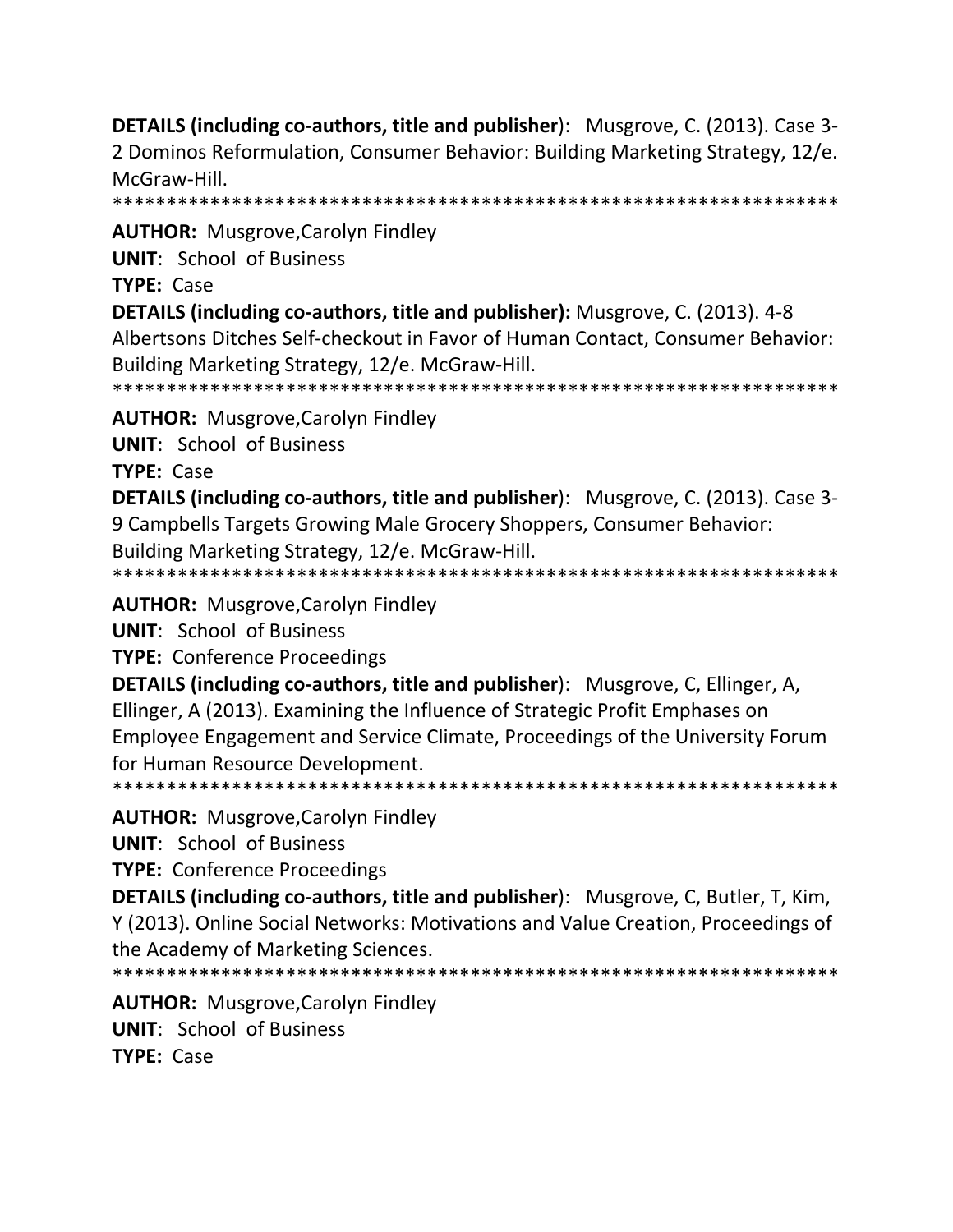**DETAILS (including co‐authors, title and publisher**): Musgrove, C. (2013). Case 4‐ 3 Target Resists the Christmas Creep, Consumer Behavior: Building Marketing Strategy, 12/e. McGraw‐Hill.

\*\*\*\*\*\*\*\*\*\*\*\*\*\*\*\*\*\*\*\*\*\*\*\*\*\*\*\*\*\*\*\*\*\*\*\*\*\*\*\*\*\*\*\*\*\*\*\*\*\*\*\*\*\*\*\*\*\*\*\*\*\*\*\*\*\*\*

**AUTHOR:** Musgrove,Carolyn Findley

**UNIT**: School of Business

**TYPE:** Case

**DETAILS (including co‐authors, title and publisher**): Hawkins, D, Mothersbaugh, D, Musgrove, C, Integrated Solutions (2013). First Quarter Newsletter for Consumer Behavior: Building Marketing Strategy, 12/e McGraw‐Hill Online Newsletter.

\*\*\*\*\*\*\*\*\*\*\*\*\*\*\*\*\*\*\*\*\*\*\*\*\*\*\*\*\*\*\*\*\*\*\*\*\*\*\*\*\*\*\*\*\*\*\*\*\*\*\*\*\*\*\*\*\*\*\*\*\*\*\*\*\*\*\*

**AUTHOR:** Musgrove,Carolyn Findley

**UNIT**: School of Business

**TYPE:** Case

**DETAILS (including co‐authors, title and publisher**): Hawkins, D, Mothersbaugh, D, Musgrove, C, Integrated Solutions (2013). Third Quarter Newsletter for Consumer Behavior: Building Marketing Strategy, 12/e McGraw‐Hill Online Newsletter.

\*\*\*\*\*\*\*\*\*\*\*\*\*\*\*\*\*\*\*\*\*\*\*\*\*\*\*\*\*\*\*\*\*\*\*\*\*\*\*\*\*\*\*\*\*\*\*\*\*\*\*\*\*\*\*\*\*\*\*\*\*\*\*\*\*\*\*

**AUTHOR:** Musgrove,Carolyn Findley

**UNIT**: School of Business

**TYPE:** Case

**DETAILS (including co‐authors, title and publisher**): Hawkins, D, Mothersbaugh, D, Musgrove, C, Integrated Solutions (2013). Second Quarter Newsletter for Consumer Behavior: Building Marketing Strategy, 12/e McGraw‐Hill Online Newsletter.

\*\*\*\*\*\*\*\*\*\*\*\*\*\*\*\*\*\*\*\*\*\*\*\*\*\*\*\*\*\*\*\*\*\*\*\*\*\*\*\*\*\*\*\*\*\*\*\*\*\*\*\*\*\*\*\*\*\*\*\*\*\*\*\*\*\*\*

**AUTHOR:** Musgrove,Carolyn Findley

**UNIT**: School of Business

**TYPE:** Case

**DETAILS (including co‐authors, title and publisher**): Hawkins, D, Mothersbaugh, D, Musgrove, C, Integrated Solutions (2013). Fourth Quarter Newsletter for Consumer Behavior: Building Marketing Strategy, 12/e McGraw‐Hill Online Newsletter.

\*\*\*\*\*\*\*\*\*\*\*\*\*\*\*\*\*\*\*\*\*\*\*\*\*\*\*\*\*\*\*\*\*\*\*\*\*\*\*\*\*\*\*\*\*\*\*\*\*\*\*\*\*\*\*\*\*\*\*\*\*\*\*\*\*\*\*

**AUTHOR:** Musgrove,Carolyn Findley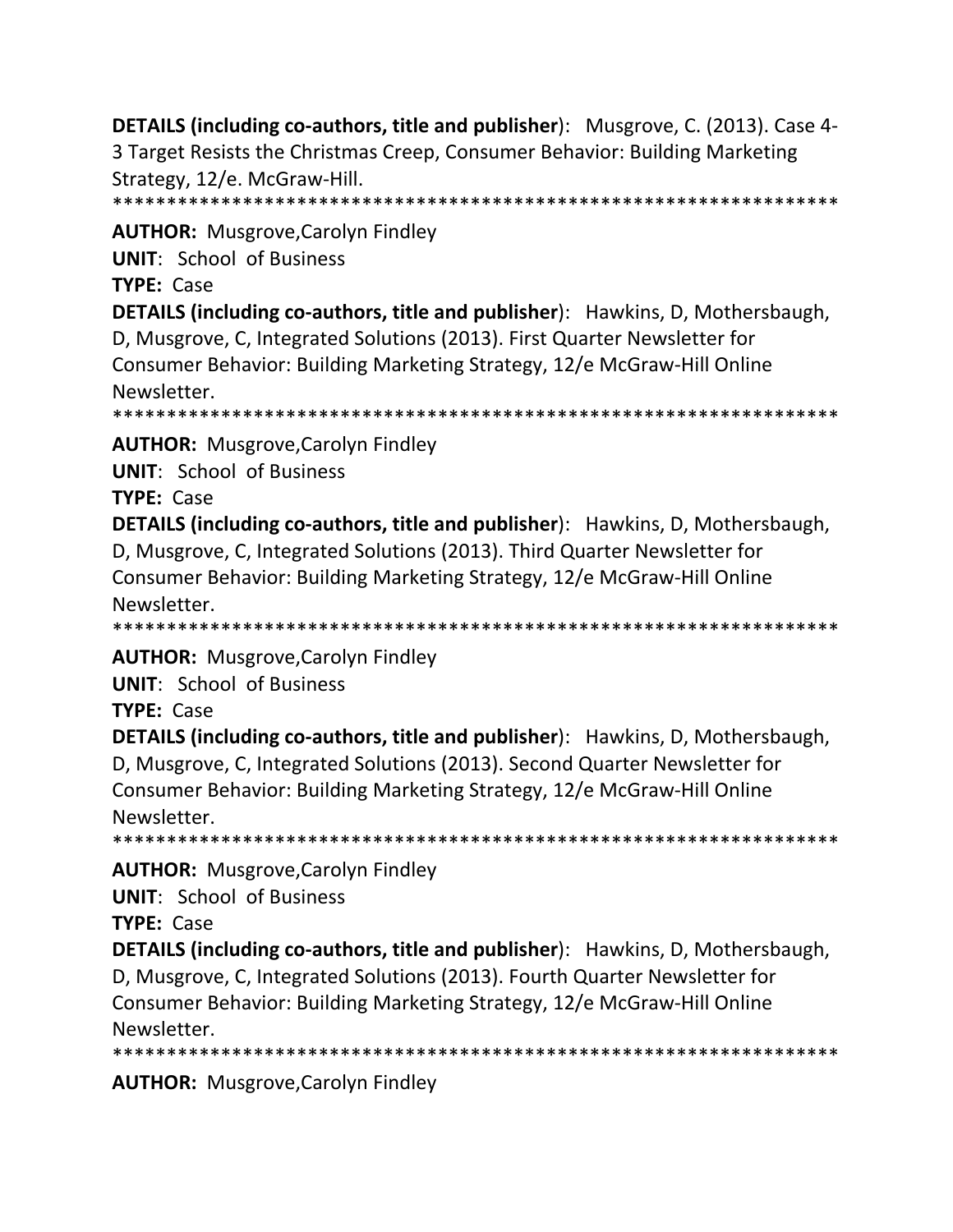**UNIT**: School of Business

**TYPE:** Case

**DETAILS (including co‐authors, title and publisher**): Musgrove, C. (2013). 4‐4 Netflix Continues to Change the Face of In‐home Movies Around the Globe, Consumer Behavior: Building Marketing Strategy, 12/e. McGraw‐Hill. \*\*\*\*\*\*\*\*\*\*\*\*\*\*\*\*\*\*\*\*\*\*\*\*\*\*\*\*\*\*\*\*\*\*\*\*\*\*\*\*\*\*\*\*\*\*\*\*\*\*\*\*\*\*\*\*\*\*\*\*\*\*\*\*\*\*\*

**AUTHOR:** Musgrove,Carolyn Findley

**UNIT**: School of Business

**TYPE:** Conference Proceedings

**DETAILS (including co‐authors, title and publisher**): Musgrove, C, Butler, T, Kim, Y (2013). Online Social Networks: Motivations and Value Creation, Proceedings of the Academy of Marketing Sciences.

\*\*\*\*\*\*\*\*\*\*\*\*\*\*\*\*\*\*\*\*\*\*\*\*\*\*\*\*\*\*\*\*\*\*\*\*\*\*\*\*\*\*\*\*\*\*\*\*\*\*\*\*\*\*\*\*\*\*\*\*\*\*\*\*\*\*\*

**AUTHOR:** Musgrove,Carolyn Findley

**UNIT**: School of Business **TYPE:** Article

**DETAILS (including co‐authors, title and publisher**): Ellinger, E, Musgrove, C, Ellinger, A, Bachrach, D, Elmadag, B Wang, Y (2013). The Influence of Organizational Investments in Social Capital on Service Employee Commitment and Performance, Journal of Business Research, 66 (8), 1124‐1133. \*\*\*\*\*\*\*\*\*\*\*\*\*\*\*\*\*\*\*\*\*\*\*\*\*\*\*\*\*\*\*\*\*\*\*\*\*\*\*\*\*\*\*\*\*\*\*\*\*\*\*\*\*\*\*\*\*\*\*\*\*\*\*\*\*\*\*

**AUTHOR:** Pinkston,Gary L.

**UNIT**: School of Education **TYPE:** Article

**DETAILS (including co‐authors, title and publisher**): FACET, University/Public School Partnership: Using Technology to Collaborate with Middle School Writers and Create More Informed Teachers of Writing, FACET, Quick Hits for Teaching With Technology. 2012, p. 59. Co-authored with: Dr. Susan Ridout of the SOE. Jane Reihl of the SOE. Debbie Schweitzer of Jefferson County Public Schools. \*\*\*\*\*\*\*\*\*\*\*\*\*\*\*\*\*\*\*\*\*\*\*\*\*\*\*\*\*\*\*\*\*\*\*\*\*\*\*\*\*\*\*\*\*\*\*\*\*\*\*\*\*\*\*\*\*\*\*\*\*\*\*\*\*\*\*

**AUTHOR:** Pittman,Paul H.

**UNIT**: School of Business

**TYPE:** Article

**DETAILS (including co‐authors, title and publisher**): Effektivitet DK, Applying Systems Thinking to Facilitate Decision Making in Supply Chains, with Dr. J. Brian Atwater, Effektivitet DK, July 2013 (2). Pgs 30‐33,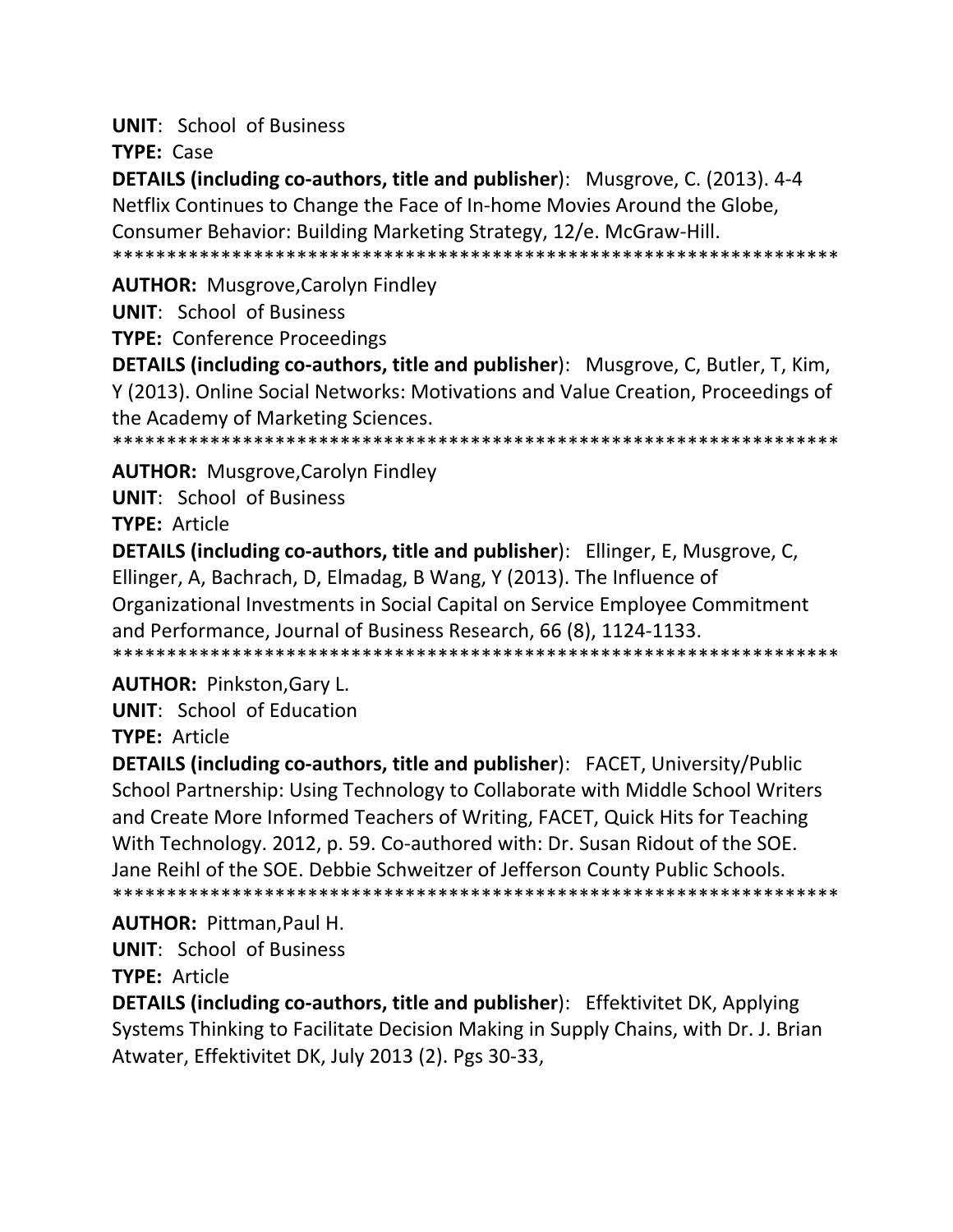http://www.effektivitet.dk/medlemsmagasin/nr-2-2013-scmlogistik/applyingsystems-thinking-to-facilitate-decision-making-in-supply-chains.aspx 

#### **AUTHOR: Pittman, Paul H.**

**UNIT: School of Business** 

**TYPE: Conference Proceedings** 

**DETAILS (including co-authors, title and publisher): 2013 APICS International** Conference & Exposition, Problem Solving VS. Polarity Management: You need to know the difference! with Dr. Brian Atwater, 2013 APICS International Conference Exposition, Orlando, FL September 28 - October 1, 2013. (expenses paid for by APICS).

**AUTHOR: Pittman, Paul H.** 

**UNIT: School of Business** 

**TYPE: Article** 

**DETAILS (including co-authors, title and publisher):** APICS Magazine, Unsolvable Problems Reveal Creative Strategies with Polarity Management, Dr. J. Brian Atwater, Featured article with magazine cover, APICS Magazine, September/October 2013, pages 38-41.

**AUTHOR: Podikunju-Hussain, Shifa** 

**UNIT:** School of Education

**TYPE: Report** 

DETAILS (including co-authors, title and publisher): Podikunju-Hussain, S., Hoffman, L., Fry, M. (2013). Counseling needs and acculturation processes among immigrant students at Jefferson County Public Schools ESL Newcomer Academy. This 30 page report was prepared to provide the final analysis of results of research that was done at the Newcomer Academy in Louisville, KY, in May 2012. The report also included the implications of the results with recommendations for counseling first year immigrant and refugee students in the K-12 setting. 

**AUTHOR: Podikunju-Hussain, Shifa** 

**UNIT:** School of Education

**TYPE: Other** 

**DETAILS (including co-authors, title and publisher): Podikunju-Hussain, S.,** Hoffman, L., Fry, M. (2013). Executive Summary: Counseling needs and acculturation processes among immigrant students at Jefferson County Public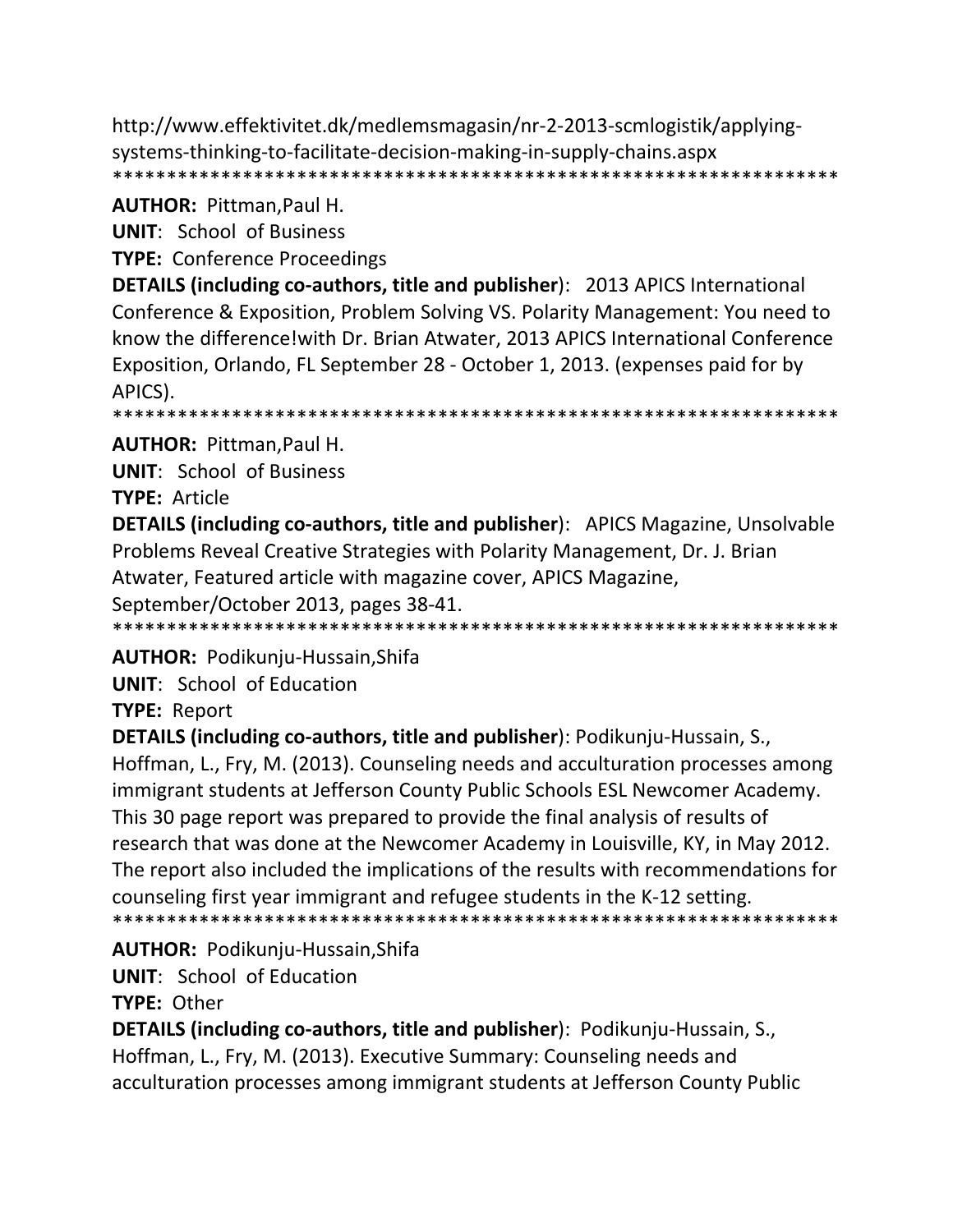Schools ESL Newcomer Academy. This executive summary was prepared for the Newcomer Academy, Kentucky Refugee Ministries and Catholic Charities in Louisville, KY, to assist in allocating resources in providing essential services to first year immigrant and refugee students in the K-12 setting. 

#### **AUTHOR: Reid, Diane S.**

**UNIT:** School of Arts & Letters

TYPF: Other

**DETAILS (including co-authors, title and publisher):** Transformations,

Transformations, Fall 2013 issue. Transformations is a diversity emagazine published online by Indiana University Southeast and ADIE (Academy for Diversity and Inclusive Education).

\*\*\*\*\*\*\*\*\*\*\*\*\*\*\*\*\*\* 

**AUTHOR: Reid.Diane S.** 

**UNIT:** School of Arts & Letters TYPE: Other

**DETAILS (including co-authors, title and publisher):** Transformations,

Transformations, Spring 2013 edition

**AUTHOR:** Reigler, Susan H.

**UNIT:** School of Natural Sciences

**TYPE: Book Review** 

**DETAILS (including co-authors, title and publisher):** Courier-Journal, Kentucky Bourbon Whiskey: An American Heritage by Michael Veach 

**AUTHOR: Reigler, Susan H.** 

**UNIT:** School of Natural Sciences

**TYPE: Book** 

**DETAILS (including co-authors, title and publisher):** Kentucky Bourbon Country -The Essential Travel Guide

**AUTHOR: Reigler, Susan H.** 

**UNIT: School of Natural Sciences** 

**TYPE: Book Review** 

**DETAILS (including co-authors, title and publisher): Courier-Journal, Whiskey** Women: The Untold Story of How Women Saved Bourbon, Scotch and Irish Whiskey by Fred Minnick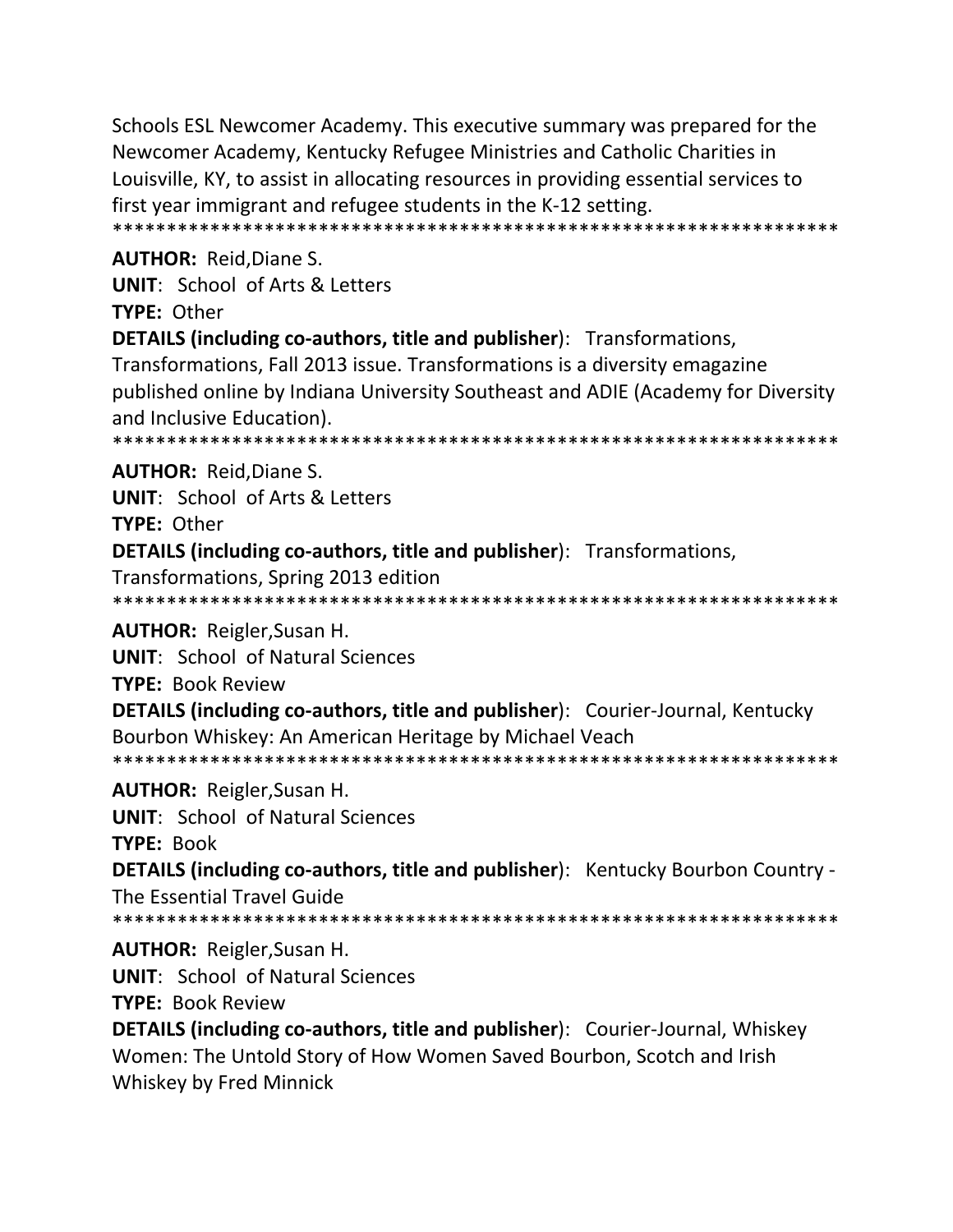**AUTHOR: Reigler, Susan H. UNIT: School of Natural Sciences TYPE: Book Review DETAILS (including co-authors, title and publisher): Courier-Journal, Smoke** Pickles: Recipes and Stories from a New Southern Kitchen by Edward Lee **AUTHOR: Reigler, Susan H. UNIT: School of Natural Sciences** 

**TYPE: Book Review** 

**DETAILS (including co-authors, title and publisher):** Courier-Journal, The Kentucky Barbecue Book by Wes Berry

\*\*\*\*\*\*\*\*\*\*\*\*\*\*\*\*\*\*\*\*\*\*\*\* \*\*\*\*\*\*\*\*\*\*\*\*\*\*\*\*\*\*\*\*\*\*\*\*\*\*\*\*\*\*\*\*\*\*\*\*

**AUTHOR: Rueschhoff.Elizabeth Dushlek** 

**UNIT:** School of Natural Sciences

TYPE: Article

**DETAILS (including co-authors, title and publisher):** Pyridoxal kinase SOS4 is required for maintenance of vitamin B6 ? mediated processes in chloroplasts, Rueschhoff, E. E. J. W. Gillikin, H. W. Sederoff, M. E. Daub, The SOS4 pyridoxal kinase is required for maintenance of vitamin B6-mediated processes in chloroplasts. Plant Physiology and Biochemistry. 63: 281-291, 2013. 

**AUTHOR: Russell, Lisa M** 

**UNIT: School of Business** 

**TYPE: Journal** 

**DETAILS (including co-authors, title and publisher):** Management Research Review, Russell, L. (2014). An Empirical Investigation of High-risk Occupations: Leader Influence on Employee Stress and Burnout among Police. Management Research Review, 37(4).

**AUTHOR: Russell, Lisa M** 

**UNIT:** School of Business

**TYPE: Conference Proceedings** 

**DETAILS (including co-authors, title and publisher):** Southern Management Association Annual Conference Proceedings, New Orleans, LA., LA., Russell, L. M., Cole, B. M., Jones, R. (2013). High-risk occupations: How leadership, stress, and ability to cope influence burnout in law enforcement. Paper presented at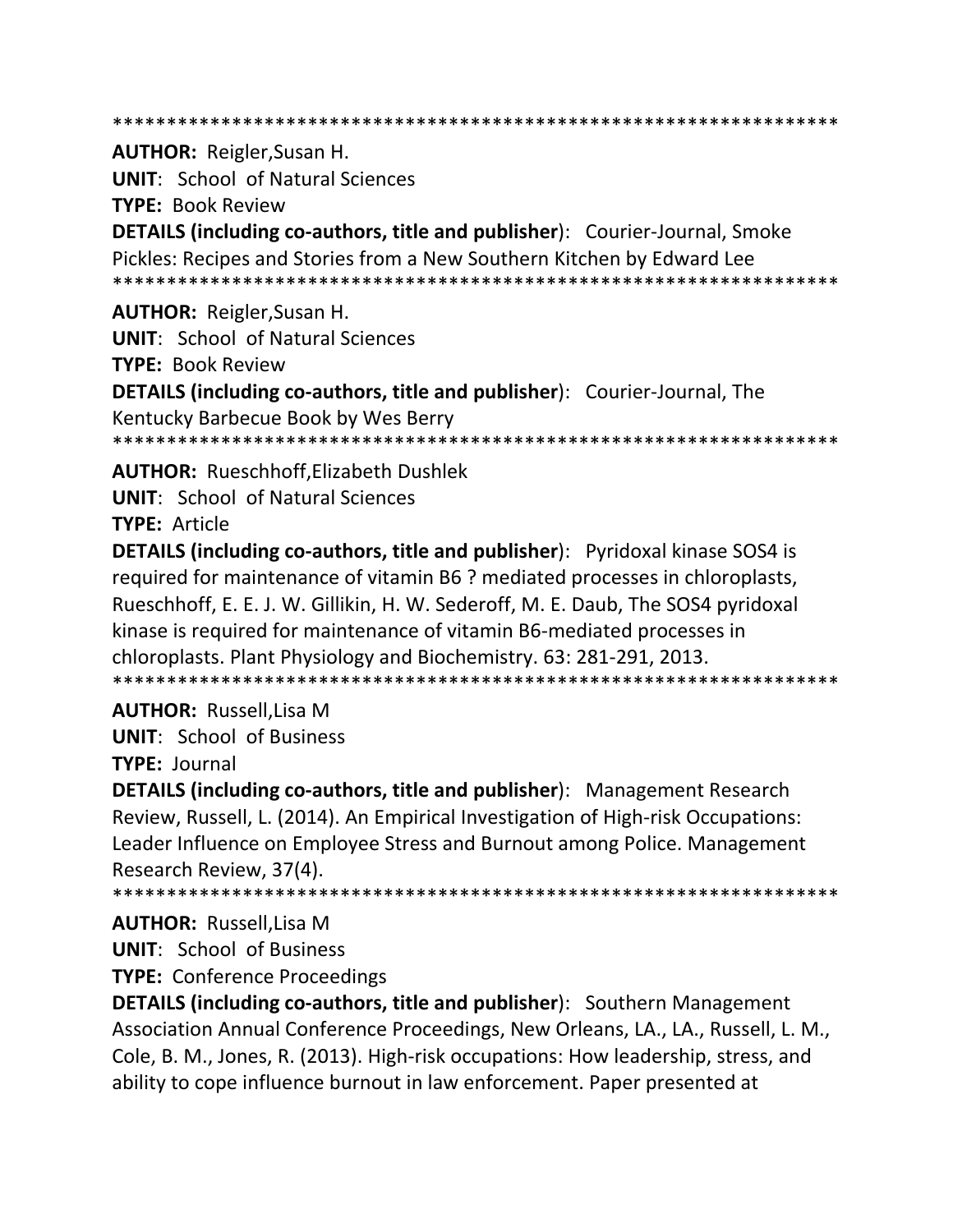Southern Management Association Annual Meeting, 5‐9 September, New Orleans, LA.

\*\*\*\*\*\*\*\*\*\*\*\*\*\*\*\*\*\*\*\*\*\*\*\*\*\*\*\*\*\*\*\*\*\*\*\*\*\*\*\*\*\*\*\*\*\*\*\*\*\*\*\*\*\*\*\*\*\*\*\*\*\*\*\*\*\*\*

**AUTHOR:** Russell,Lisa M

**UNIT**: School of Business

**TYPE:** Journal

**DETAILS (including co‐authors, title and publisher**): Burtel, J. Russell, L. (2013). Goat Cheese in the Mid‐West: A Family Business in Transition. Graduate Research Journal.

\*\*\*\*\*\*\*\*\*\*\*\*\*\*\*\*\*\*\*\*\*\*\*\*\*\*\*\*\*\*\*\*\*\*\*\*\*\*\*\*\*\*\*\*\*\*\*\*\*\*\*\*\*\*\*\*\*\*\*\*\*\*\*\*\*\*\*

**AUTHOR:** Russell,Lisa M

**UNIT**: School of Business

**TYPE:** Conference Proceedings

**DETAILS (including co‐authors, title and publisher**): Southern Management Association Annual Conference Proceedings, New Orleans, LA., Cole, B. M., Jones, R., Russell, L. M. (2013). Relational Demography and the influence on the Psychological Diversity Climate‐Organization Identity Relationship. Paper presented at Southern Management Association Annual Meeting, 5‐9 September, New Orleans, LA.

\*\*\*\*\*\*\*\*\*\*\*\*\*\*\*\*\*\*\*\*\*\*\*\*\*\*\*\*\*\*\*\*\*\*\*\*\*\*\*\*\*\*\*\*\*\*\*\*\*\*\*\*\*\*\*\*\*\*\*\*\*\*\*\*\*\*\*

**AUTHOR:** Russell,Lisa M

**UNIT**: School of Business

**TYPE:** Journal

**DETAILS (including co‐authors, title and publisher):** Harris, K. Russell, L. (2013). An Investigation of the Curvilinear Effects of Contingent Reward Leadership on Stress‐Related and Attitudinal Outcomes. International Journal of Business and Social Science, 4(10). \*\*\*\*\*\*\*\*\*\*\*\*\*\*\*\*\*\*\*\*\*\*\*\*\*\*\*\*\*\*\*\*\*\*\*\*\*\*\*\*\*\*\*\*\*\*\*\*\*\*\*\*\*\*\*\*\*\*\*\*\*\*\*\*\*\*\*

**AUTHOR:** Russell,Lisa M

**UNIT**: School of Business

**TYPE:** Conference Proceedings

**DETAILS (including co‐authors, title and publisher**): Southern Management Association Annual Conference Proceedings, New Orleans, LA., Harris, K. Russell, L. M. (2013). An Investigation of the Curvilinear Effects of Contingent Reward Leadership on Stress‐Related and Attitudinal Outcomes. Paper presented at Southern Management Association Annual Meeting, 5‐9 September, New Orleans, LA.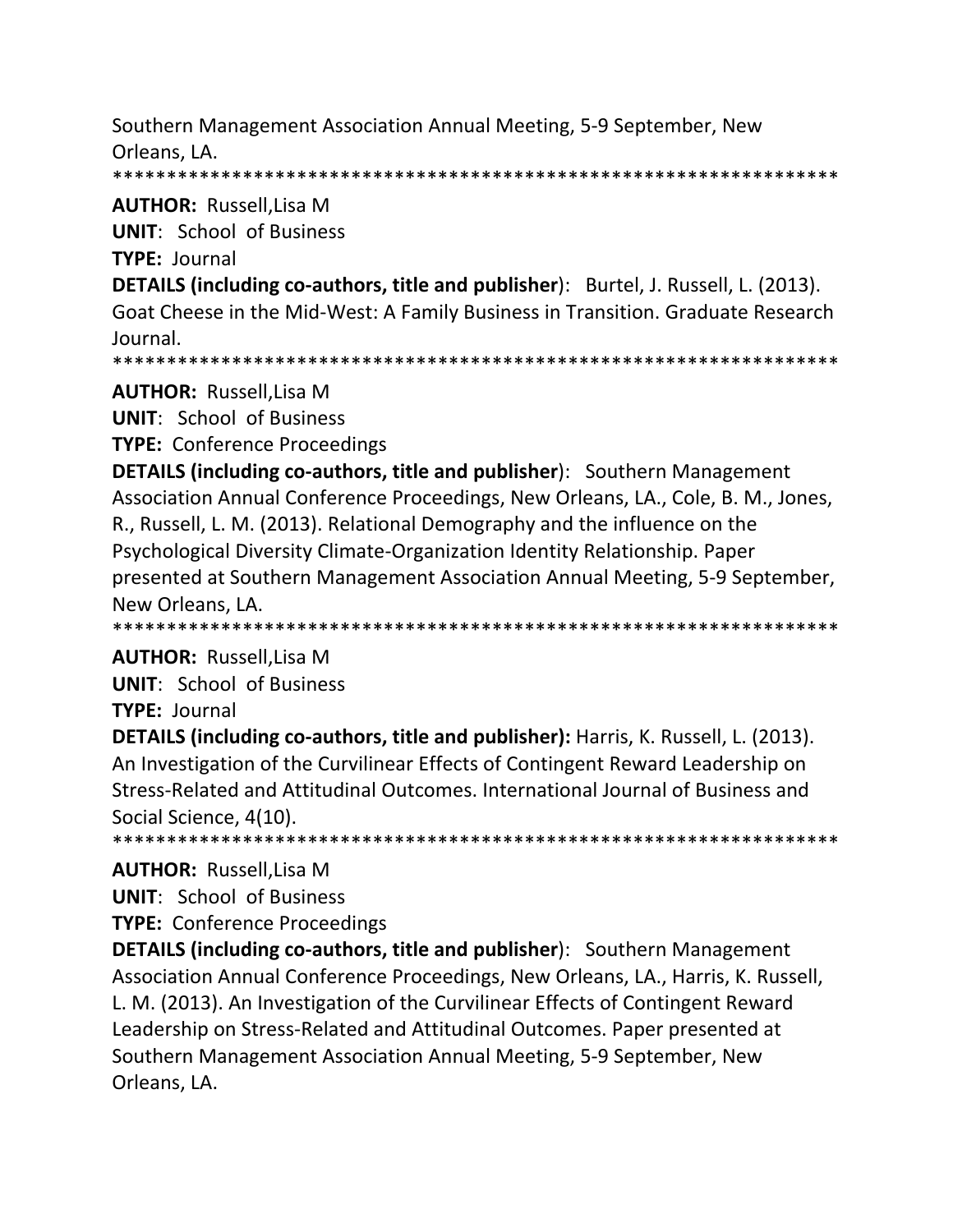#### 

#### **AUTHOR: Ryan, Kelly Alisa**

**UNIT:** School of Social Sciences

**TYPE: Paper** 

**DETAILS (including co-authors, title and publisher):** Society for Historians of the Early American Republic (SHEAR) - Conference, The organizers of SHEAR asked me to chair and be a discussant on a panel entitled Scandal! Challenging Family and Comnunity Values in the Old South. I read the papers of the presented and gave them feedback on their scholarship. I also led the discussion of these papers and the flow of the talks.

**AUTHOR: Salas, Angela Marie** 

**UNIT: School of Arts & Letters** 

**TYPE: Journal** 

**DETAILS (including co-authors, title and publisher):** Journal of the National Collegiate Honors Council, Nontraditional Honors and the Hopefulness of Summer Reading. In The Journal of the National Collegiate Honors Council. Summer, 2013. 

**AUTHOR: Scott, Valerie Bruchon** 

**UNIT:** School of Social Sciences

**TYPE: Textbook** 

**DETAILS (including co-authors, title and publisher):** Psychology: Contemporary perspectives? (Okami), Review work for Oxford University Press: I was contacted by Emily Morrow to partake in the revision of Okamis Psychology: Contemporary perspectivesin order to make this textbook a more effective toolfor teaching the science of psychology in introductory courses. I feedback on the current edition and made some suggestions regarding the most and least useful features of this textbook

\*\*\*\*\*\*\*\*\*\*\*\* 

**AUTHOR: Setterdahl, Aaron T** 

**UNIT:** School of Natural Sciences

**TYPE: Article** 

**DETAILS (including co-authors, title and publisher):** PLoS Biology, Anton, B. P., Chang, Y. C., Brown, P., Choi, H. P., Faller, L. L., Guleria, J., Hu, Z., Klitgord, N., Levy-Moonshine, A., Maksad, A., Mazumdar, V., McGettrick, M., Osmani, L., Pokrzywa, R., Rachlin, J., Swaminathan, R., Allen, B., Housman, G., Monahan, C., Rochussen, K., Tao, K., Bhagwat, A. S., Brenner, S. E., Columbus, L., de Crecy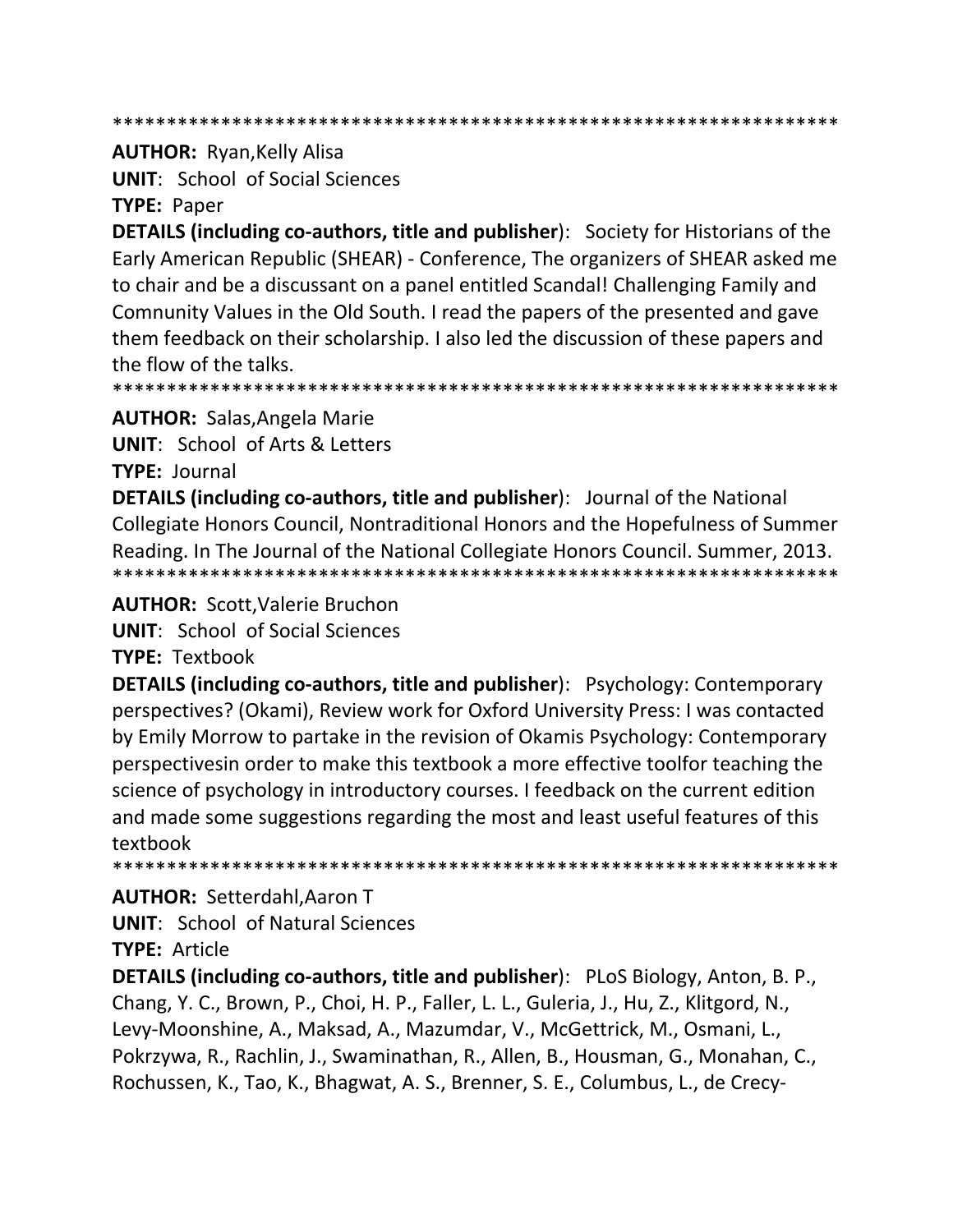Lagard, V., Ferguson, D., Fomenkov, A., Gadda, G., Morgan, R. D., Osterman, A. L., Rodionov, D. A., Rodionova, I. A., Rudd, K. E., Soll, D., Spain, J., Xu, S. Y., Bateman, A., Blumenthal, R. M., Bollinger, J. M., Chang, W. S., Ferrer, M., Friedberg, I., Galperin, M. Y., Gobeill, J., Haft, D., Hunt, J., Karp, P., Klimke, W., Krebs, C., Macelis, D., Madupu, R., Martin, M. J., Miller, J. H., ODonovan, C., Palsson, B., Ruch, P., Setterdahl, A., Sutton, G., Tate, J., Yakunin, A., Tchigvintsev, D., Plata, G., Hu, J., Greiner, R., Horn, D., Sjolander, K., Salzberg, S. L., Vitkup, D., Letovsky, S., Segre, D., DeLisi, C., Roberts, R. J., Steffen, M., and Kasif, S. The COMBREX project: design, methodology, and initial results, PLoS Biol 11, e1001638. (2013) \*\*\*\*\*\*\*\*\*\*\*\*\*\*\*\*\*\*\*\*\*\*\*\*\*\*\*\*\*\*\*\*\*\*\*\*\*\*\*\*\*\*\*\*\*\*\*\*\*\*\*\*\*\*\*\*\*\*\*\*\*\*\*\*\*\*\*

**AUTHOR:** Setterdahl,Aaron T

**UNIT**: School of Natural Sciences

**TYPE:** Journal

**DETAILS (including co‐authors, title and publisher**): Cameron Unverferth, Aaron Setterdahl, Identification and Characterization of Black Pigment in Environmental Bacteria, INDIANA BRANCH OF THE AMERICAN SOCIETY FOR MICROBIOLOGY Newsletter, pp 11‐13, August (2013). Published results of the Best Poster Award for an Undergraduate Researcher.

http://ibasm.iweb.bsu.edu/Newsletters%20Pdf/Aug2013.pdf \*\*\*\*\*\*\*\*\*\*\*\*\*\*\*\*\*\*\*\*\*\*\*\*\*\*\*\*\*\*\*\*\*\*\*\*\*\*\*\*\*\*\*\*\*\*\*\*\*\*\*\*\*\*\*\*\*\*\*\*\*\*\*\*\*\*\*

**AUTHOR:** Taylor,David Winship

**UNIT**: School of Natural Sciences

**TYPE: Report** 

**DETAILS (including co‐authors, title and publisher**): Production of the Herbarium (IUS, JEF), submitted by the Curator: William R. Adams, 2013. Flora of the Pahne Tract, for the TNC. \*\*\*\*\*\*\*\*\*\*\*\*\*\*\*\*\*\*\*\*\*\*\*\*\*\*\*\*\*\*\*\*\*\*\*\*\*\*\*\*\*\*\*\*\*\*\*\*\*\*\*\*\*\*\*\*\*\*\*\*\*\*\*\*\*\*\*

**AUTHOR:** Waingeh,Victor F

**UNIT**: School of Natural Sciences

**TYPE:** Paper

**DETAILS (including co‐authors, title and publisher**): Open Journal of Biophysics, Binding of Quinoline‐Based Inhibitors to Plasmodium falciparum Lactate Dehydrogenase: A Molecular Docking Study Open Journal of Biophysics, Vol. 3 No. 4, 2013, pp. 285 ‐ 290; DOI: 10.4236/ojbiphy.2013.34034 Abstract: Development of new antimalarial drugs continues to be of great importance due to the resistance of the malaria parasite to currently used drugs. Glycolytic enzymes have emerged as potential targets for the development of new drugs due to the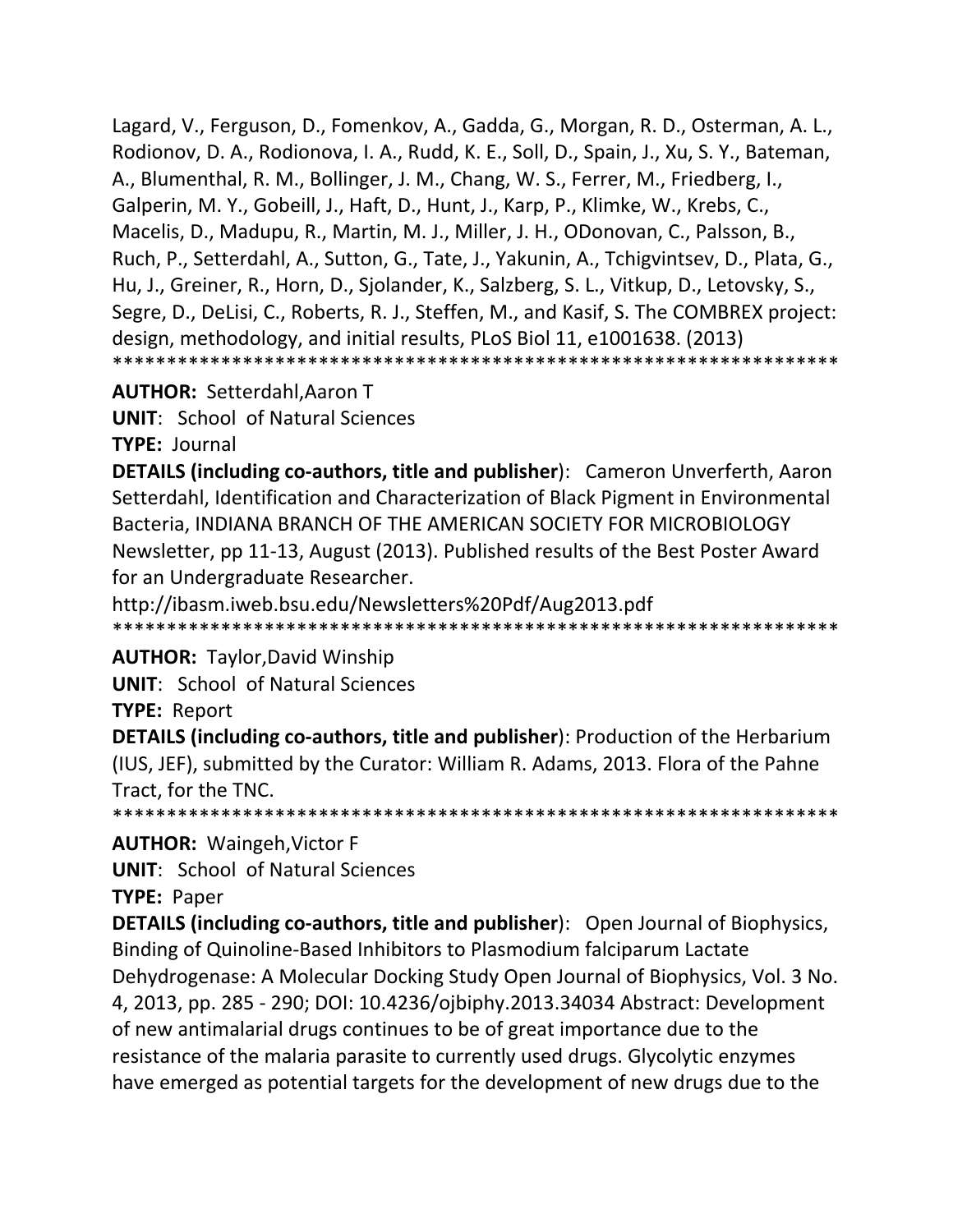reliance of the parasite on glycolysis for energy. In this study, molecular docking was used to study the binding of some quinoline-based drugs to the glycolytic enzyme lactate dehydrogenase. The docking studies identified two potential binding sites for each ligand, one of them being the cofactor-binding site. For all ligands studied, there was the comparable binding to the cofactor-binding site as well as the secondary binding site when the cofactor was absent. All ligands showed significantly lower binding affinity than NADH for the cofactor binding site. The alternative site was the site of preference when docking was done in the presence of the cofactor. While binding to the cofactor site may support other studies suggesting potential for competitive inhibition, the fact that the binding affinities of all the ligands are significantly lower than that for NADH in this site suggeststhat these ligands will be ineffective competitive inhibitors. The identification of an alternative binding site with comparable affinity that is not affected by the presence of the cofactor may suggest the possibility of noncompetitive inhibition that requires further exploration. 

**AUTHOR: Wille, Diane E.** 

**UNIT:** School of Social Sciences **TYPE: Chapter** 

**DETAILS (including co-authors, title and publisher):** College Success Guide (6th ed), Dahlgren, D. Wille, D. (republished 2013). Effective and efficient studying and test taking. In D. Dahlgren (Ed.). College Success Guide (6th ed). Publisher: Hayden-McNeil.

\*\*\*\*\*\*\*\*\*\*\*\*\*\*\*\*\* 

**AUTHOR: Wisman, Raymond F.** 

**UNIT:** School of Natural Sciences TYPE: Other

**DETAILS (including co-authors, title and publisher):** Mobile Science -AudioSpectrum, Mobile Science - AudioSpectrum.December 2013. https://play.google.com/store/apps/details"id=edu.ius.audiospectrum 

**AUTHOR: Wisman, Raymond F. UNIT: School of Natural Sciences TYPE: Other** DETAILS (including co-authors, title and publisher): Mobile Science? Ohmmeter+, Mobile Science Ohmmeter+, August 2013.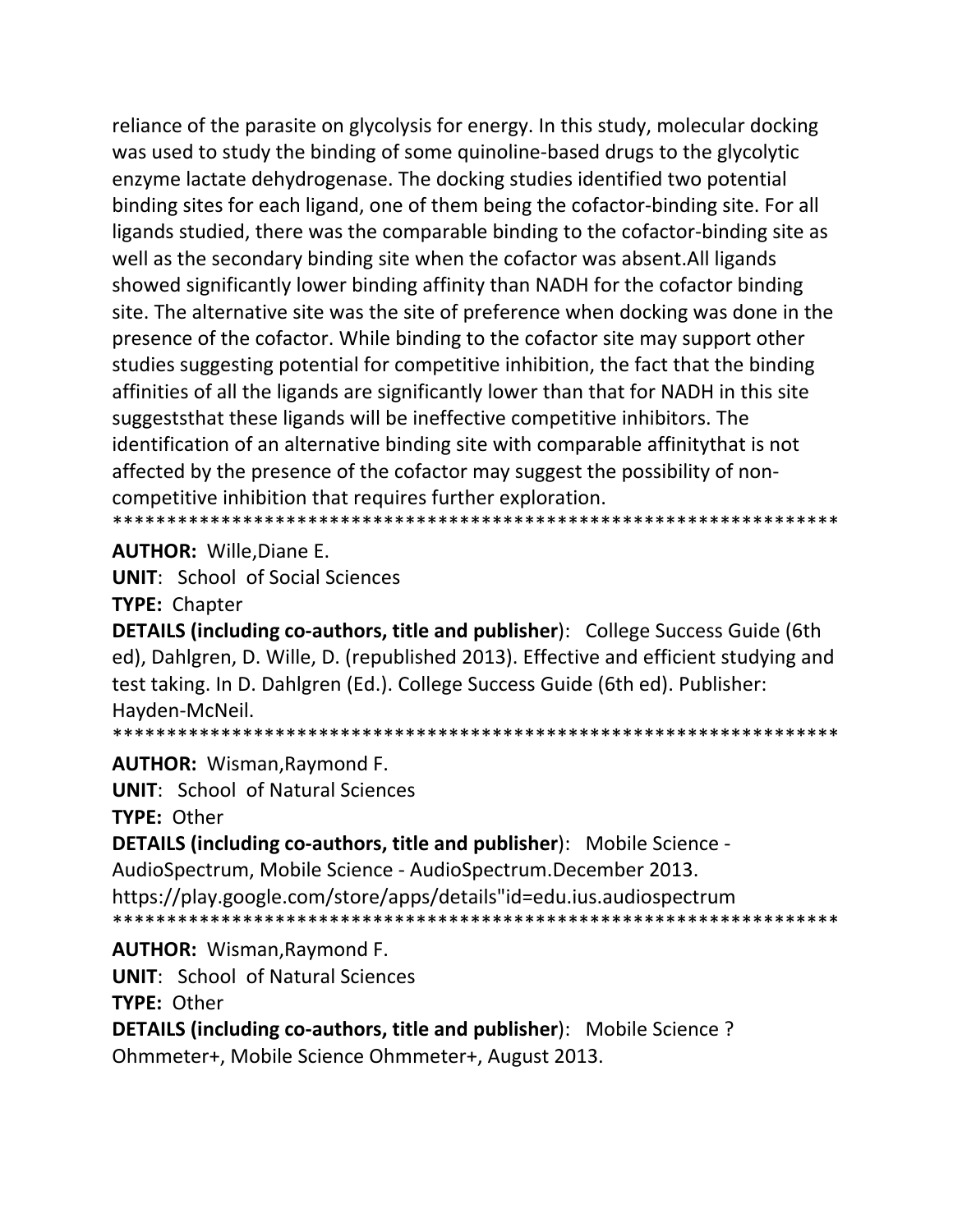https://itunes.apple.com/WebObjects/MZStore.woa/wa/viewSoftware"id=68543  $1874mt = 8$ 

\*\*\*\*\*\*\*\*\*\*\*\*\*\* 

**AUTHOR: Wisman, Raymond F.** 

**UNIT: School of Natural Sciences** 

**TYPE: Other** 

**DETAILS (including co-authors, title and publisher):** Mobile Science - AudioTime, Mobile Science - AudioTime. December 2013. Google play @ https://play.google.com/store/search"g=audiotimec=apps 

AUTHOR: Wisman, Raymond F.

**UNIT:** School of Natural Sciences

**TYPE: Other** 

**DETAILS (including co-authors, title and publisher):** Mobile Science -AudioTime+, Mobile Science - AudioTime+.December 2013. Google play @https://play.google.com/store/apps/details"id=edu.ius.audiotimeplus 

**AUTHOR: Wisman, Raymond F.** 

**UNIT: School of Natural Sciences** 

**TYPE: Abstract** 

**DETAILS (including co-authors, title and publisher):** Using smartphones as science laboratory instruments, American Association of Physics Teachers, Portland, July 13-17, 2013 Session: Posters on Apparatus Paper Type: Poster Title: Using Smartphones as Science Laboratory Instruments Meeting: 2013 Summer Meeting: Portland, Oregon Abstract: Smartphones and tablets available today have the computational power for data analysis such as the Fast Fourier Transform as well as built-in sensors such as accelerometers, magnetometers, microphones, speakers, and GPS. With existing apps, portable electronic devices can potentially bring a laboratory experience to the student outside of the classroom or lab. An additional valuable feature of smartphones and similar devices is the headset port which offers a method to communicate with external circuits and sensors, greatly enhancing the potential for use as a laboratory data collection tool. In this presentation we look at the use of mobile devices as laboratory data collection tools and demonstrate simple examples of a smartphone communicating with an external circuit via the headset port. 

**AUTHOR:** Wisman, Raymond F.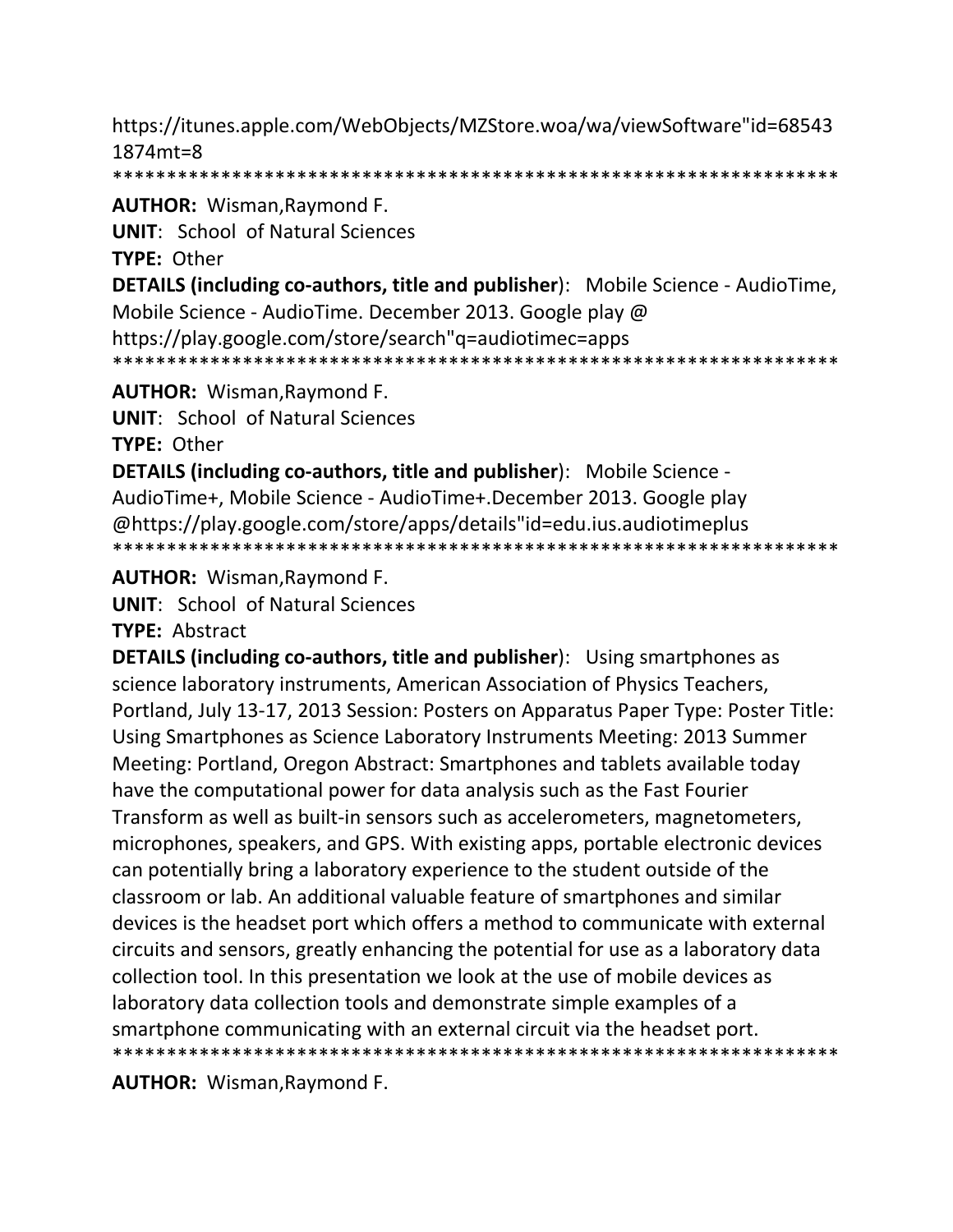**UNIT:** School of Natural Sciences

TYPE: Other

DETAILS (including co-authors, title and publisher): Mobile Science - Ohmmeter, Mobile Science - Ohmmeter. April 2013.

https://itunes.apple.com/us/app/ohmmeter/id628027479"mt=8 

**AUTHOR: Wisman, Raymond F.** 

**UNIT: School of Natural Sciences** 

**TYPE: Article** 

**DETAILS (including co-authors, title and publisher):** Smartphones as Data Collection Tools for Science Education, Smartphones as Data Collection Tools for Science Education, International Newsletter on Physics Education, Vol. 64 (2013). Published jointly by the International Commission of Education (http://web.phys.ksu.edu/ICPE/index.html) and the International Union of Pure and Applied Physics (http://www.iupap.org/). 

**AUTHOR: Wong, Alan** 

**UNIT: School of Business** 

**TYPE: Paper** 

**DETAILS (including co-authors, title and publisher)**: Relationship Between **Financial Risk Tolerance and Financial Dishonesty** 

**AUTHOR: Wong, Alan** 

**UNIT: School of Business** 

**TYPE: Paper** 

**DETAILS (including co-authors, title and publisher): IUP Journal of Applied** Finance, Does Personality Affect Personal Financial Risk Tolerance Behavior" 

**AUTHOR:** Woodward, Lucinda Emily

**UNIT:** School of Social Sciences

**TYPE: Paper** 

**DETAILS (including co-authors, title and publisher):** Honoree of the Center for Peace and Conflict Resolution, Ball State Unviersity, Woodward, L.E. (April, 2013). Healing post war trauma in Liberiathe challenges of promoting peace. Invited panel presentation at the Benjamin V. Cohen Peace Conference: Promoting Nonviolence at Home and Beyond, Muncie, IN.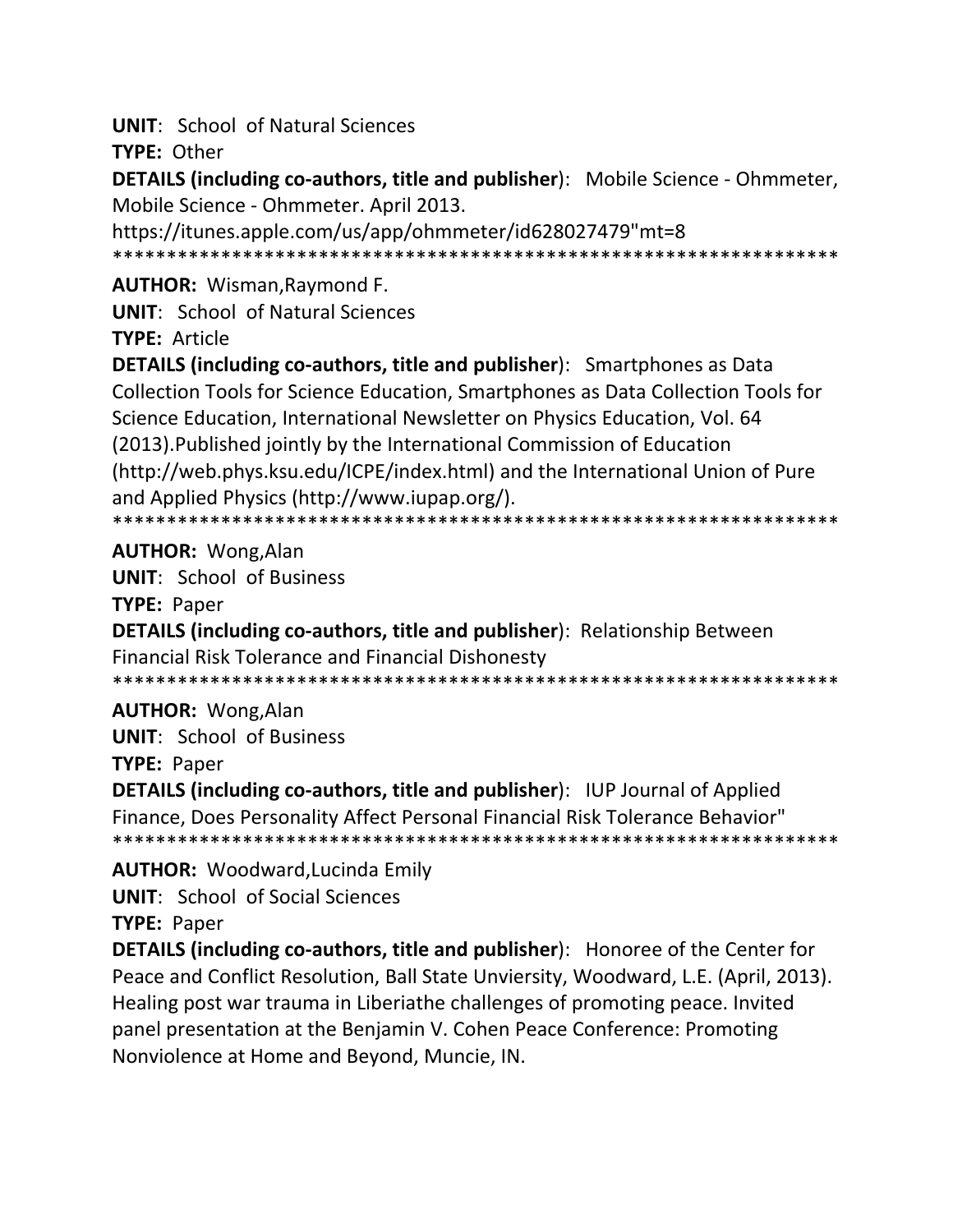\*\*\*\*\*\*\*\*\*\*\*\*\*\*\*\*\*\*\*\*\*\*\*\*\*\*\*\*\*\*\*\*\*\*\*\*\*\*\*\*\*\*\*\*\*\*\*\*\*\*\*\*\*\*\*\*\*\*\*\*\*\*\*\*\*\*\*

**AUTHOR:** Woodward,Lucinda Emily

**UNIT**: School of Social Sciences

**TYPE:** Paper

**DETAILS (including co‐authors, title and publisher**): Center for Scholastic Inquiry annual meeting, Woodward, L. E., Galvin, P. R. (April, 2013). Developing multicultural awareness among psychology students through international service learning programming. Presentation at the annual meeting for the Center for Scholastic Inquiry, Scottsdale, AZ.

\*\*\*\*\*\*\*\*\*\*\*\*\*\*\*\*\*\*\*\*\*\*\*\*\*\*\*\*\*\*\*\*\*\*\*\*\*\*\*\*\*\*\*\*\*\*\*\*\*\*\*\*\*\*\*\*\*\*\*\*\*\*\*\*\*\*\*

**AUTHOR:** Woodward,Lucinda Emily

**UNIT**: School of Social Sciences

**TYPE:** Other

**DETAILS (including co‐authors, title and publisher**): Pask, K., Woodward, L., Kahn, M. (May, 2013). Battle not with Monsters: Olfactory Stimuli and Traumatic Memories in Liberian Civil War Survivors. Poster accepted presented at the Psi Chi session for the annual meeting for the Midwestern Psychological Association, Chicago, IL.

\*\*\*\*\*\*\*\*\*\*\*\*\*\*\*\*\*\*\*\*\*\*\*\*\*\*\*\*\*\*\*\*\*\*\*\*\*\*\*\*\*\*\*\*\*\*\*\*\*\*\*\*\*\*\*\*\*\*\*\*\*\*\*\*\*\*\*

**AUTHOR:** Woodward,Lucinda Emily

**UNIT**: School of Social Sciences

**TYPE:** Other

**DETAILS (including co‐authors, title and publisher**): Ruzicka, K., Pask, K. Woodward, L. (May, 2013). Number and Severity of Traumas in the Prediction of PTSD. Poster presented at the Psi Chi session for the annual meeting for the Midwestern Psychological Association, Chicago, IL. \*\*\*\*\*\*\*\*\*\*\*\*\*\*\*\*\*\*\*\*\*\*\*\*\*\*\*\*\*\*\*\*\*\*\*\*\*\*\*\*\*\*\*\*\*\*\*\*\*\*\*\*\*\*\*\*\*\*\*\*\*\*\*\*\*\*\*

**AUTHOR:** Woodward,Lucinda Emily

**UNIT**: School of Social Sciences

**TYPE:** Paper

**DETAILS (including co‐authors, title and publisher**): Woodward, L., Basham, A., Morris, C. (October, 2013). Lessons from Ghana: Personal reflections on multicultural psychology. Paper presented at the Diversity and Inclusivity Research Symposium, New Albany, IN.

\*\*\*\*\*\*\*\*\*\*\*\*\*\*\*\*\*\*\*\*\*\*\*\*\*\*\*\*\*\*\*\*\*\*\*\*\*\*\*\*\*\*\*\*\*\*\*\*\*\*\*\*\*\*\*\*\*\*\*\*\*\*\*\*\*\*\*

**AUTHOR:** Woodward,Lucinda Emily **UNIT**: School of Social Sciences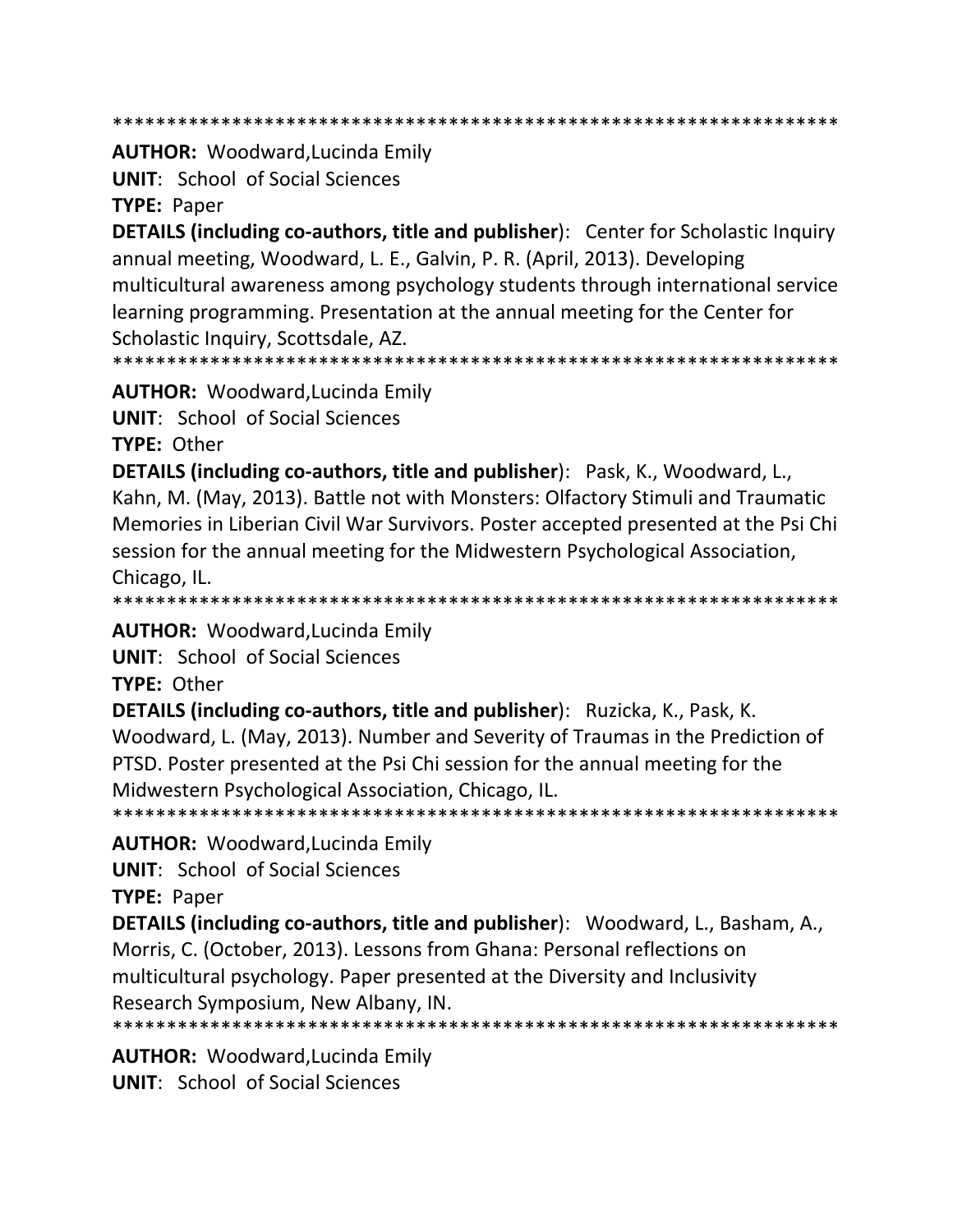# **TYPE:** Paper

**DETAILS (including co‐authors, title and publisher**): Woodward, L., Kahn, M., Ball, K. Sizemore, B. (October, 2013). Battle Not with Monsters: Olfactory Stimuli and Traumatic Memories in Liberian Civil War Survivors. Paper presented at the annual meeting of the Indiana Academy of Social Sciences, Muncie, IN. \*\*\*\*\*\*\*\*\*\*\*\*\*\*\*\*\*\*\*\*\*\*\*\*\*\*\*\*\*\*\*\*\*\*\*\*\*\*\*\*\*\*\*\*\*\*\*\*\*\*\*\*\*\*\*\*\*\*\*\*\*\*\*\*\*\*\*

**AUTHOR:** Woodward,Lucinda Emily

**UNIT**: School of Social Sciences **TYPE:** Other

**DETAILS (including co‐authors, title and publisher**Woodward, L., Basham, A., Morris, C. (May, 2013). Lessons from Ghana: Personal reflections on multicultural psychology. Poster presented at the teaching symposium of the annual meeting for the Midwestern Psychological Association, Chicago, IL. \*\*\*\*\*\*\*\*\*\*\*\*\*\*\*\*\*\*\*\*\*\*\*\*\*\*\*\*\*\*\*\*\*\*\*\*\*\*\*\*\*\*\*\*\*\*\*\*\*\*\*\*\*\*\*\*\*\*\*\*\*\*\*\*\*\*\*

**AUTHOR:** Woodward,Lucinda Emily

**UNIT**: School of Social Sciences

**TYPE:** Paper

**DETAILS (including co‐authors, title and publisher**): Post war trauma in Liberia?the challenges of promoting peace, Woodward, L.E. (April, 2013). Healing post war trauma in Liberiathe challenges of promoting peace. Invited panel presentation at the Benjamin V. Cohen Peace Conference: Promoting Nonviolence at Home and Beyond, Muncie, IN.

\*\*\*\*\*\*\*\*\*\*\*\*\*\*\*\*\*\*\*\*\*\*\*\*\*\*\*\*\*\*\*\*\*\*\*\*\*\*\*\*\*\*\*\*\*\*\*\*\*\*\*\*\*\*\*\*\*\*\*\*\*\*\*\*\*\*\*

**AUTHOR:** Woodward,Lucinda Emily

**UNIT**: School of Social Sciences **TYPE:** Journal

**DETAILS (including co‐authors, title and publisher**): Woodward, L., Kahn, M., Pask, K. Sizemore, B. (2013). Battle not with Monsters: Olfactory Stimuli and Traumatic Memories in Liberian Civil War Survivors. Journal of the Indiana Academy of Social Sciences, 16.

\*\*\*\*\*\*\*\*\*\*\*\*\*\*\*\*\*\*\*\*\*\*\*\*\*\*\*\*\*\*\*\*\*\*\*\*\*\*\*\*\*\*\*\*\*\*\*\*\*\*\*\*\*\*\*\*\*\*\*\*\*\*\*\*\*\*\*

**AUTHOR:** Woodward,Lucinda Emily

**UNIT**: School of Social Sciences

**TYPE:** Paper

**DETAILS (including co‐authors, title and publisher**): Austin Peay State University speakers colloquium., Woodward, L. E. Galvin, P. R. (November, 2013). You are here: Psychological and geographical displacement of former Liberian child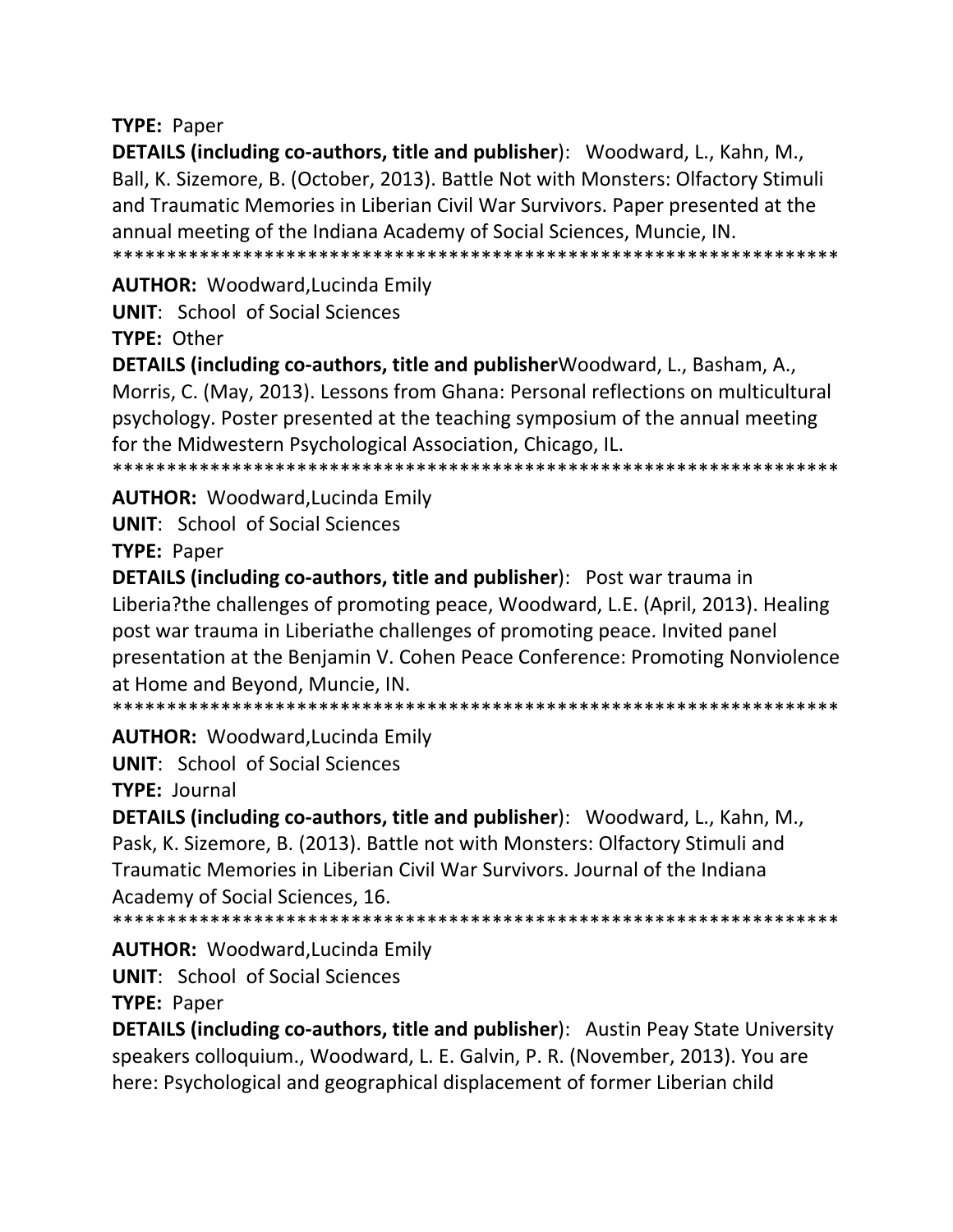soldiers in a refugee camp. Invited talk at Austin Peay State University, Clarksville, TN.

\*\*\*\*\*\*\*\*\*\*\*\*\*\*\*\*\*\*\*\*\*\*\*\*\*\*\*\*\*\*\*\*\*\*\*\*\*\*\*\*\*\*\*\*\*\*\*\*\*\*\*\*\*\*\*\*\*\*\*\*\*\*\*\*\*\*\*

**AUTHOR:** Woodward,Lucinda Emily

**UNIT**: School of Social Sciences

**TYPE:** Paper

**DETAILS (including co‐authors, title and publisher**): Woodward, L. E., Murrell, S. A. (October, 2013). Internal Working Model of Self‐With‐Others: Psychometric Properties of the Impact Message Inventory‐GO. Paper presented at the annual meeting of the Indiana Academy of Social Sciences, Muncie, IN.

\*\*\*\*\*\*\*\*\*\*\*\*\*\*\*\*\*\*\*\*\*\*\*\*\*\*\*\*\*\*\*\*\*\*\*\*\*\*\*\*\*\*\*\*\*\*\*\*\*\*\*\*\*\*\*\*\*\*\*\*\*\*\*\*\*\*\*

**AUTHOR:** Wrzenski,Rhonda L

**UNIT**: School of Social Sciences

**TYPE: Encyclopedia** 

**DETAILS (including co‐authors, title and publisher**): Wrzenski, Rhonda. 2013. Gender Discrimination. In Encyclopedia of White‐Collar and Corporate Crime, Second Edition. Eds. Salinger, Lawrence M. and Geoffrey Golson. Thousand Oaks, CA: Sage Publications.

\*\*\*\*\*\*\*\*\*\*\*\*\*\*\*\*\*\*\*\*\*\*\*\*\*\*\*\*\*\*\*\*\*\*\*\*\*\*\*\*\*\*\*\*\*\*\*\*\*\*\*\*\*\*\*\*\*\*\*\*\*\*\*\*\*\*

**AUTHOR:** Wrzenski,Rhonda L

**UNIT**: School of Social Sciences

**TYPE:** Encyclopedia

**DETAILS (including co‐authors, title and publisher**): Wrzenski, Rhonda. 2013. Campaign Finance. In Encyclopedia of White‐Collar and Corporate Crime, Second Edition. Eds. Salinger, Lawrence M. and Geoffrey Golson. Thousand Oaks, CA: Sage Publications.

\*\*\*\*\*\*\*\*\*\*\*\*\*\*\*\*\*\*\*\*\*\*\*\*\*\*\*\*\*\*\*\*\*\*\*\*\*\*\*\*\*\*\*\*\*\*\*\*\*\*\*\*\*\*\*\*\*\*\*\*\*\*\*\*\*\*\*

**AUTHOR:** Wrzenski,Rhonda L

**UNIT**: School of Social Sciences

**TYPE:** Encyclopedia

**DETAILS (including co‐authors, title and publisher**): Wrzenski, Rhonda. 2014. 2006 Congressional Campaigns. In Encyclopedia of Social Media and Politics. Eds. Harvey, Kerric. Thousand Oaks, CA: Sage Publications.

\*\*\*\*\*\*\*\*\*\*\*\*\*\*\*\*\*\*\*\*\*\*\*\*\*\*\*\*\*\*\*\*\*\*\*\*\*\*\*\*\*\*\*\*\*\*\*\*\*\*\*\*\*\*\*\*\*\*\*\*\*\*\*\*\*\*\*

**AUTHOR:** Zorn,Christa

**UNIT**: School of Arts & Letters **TYPE:** Chapter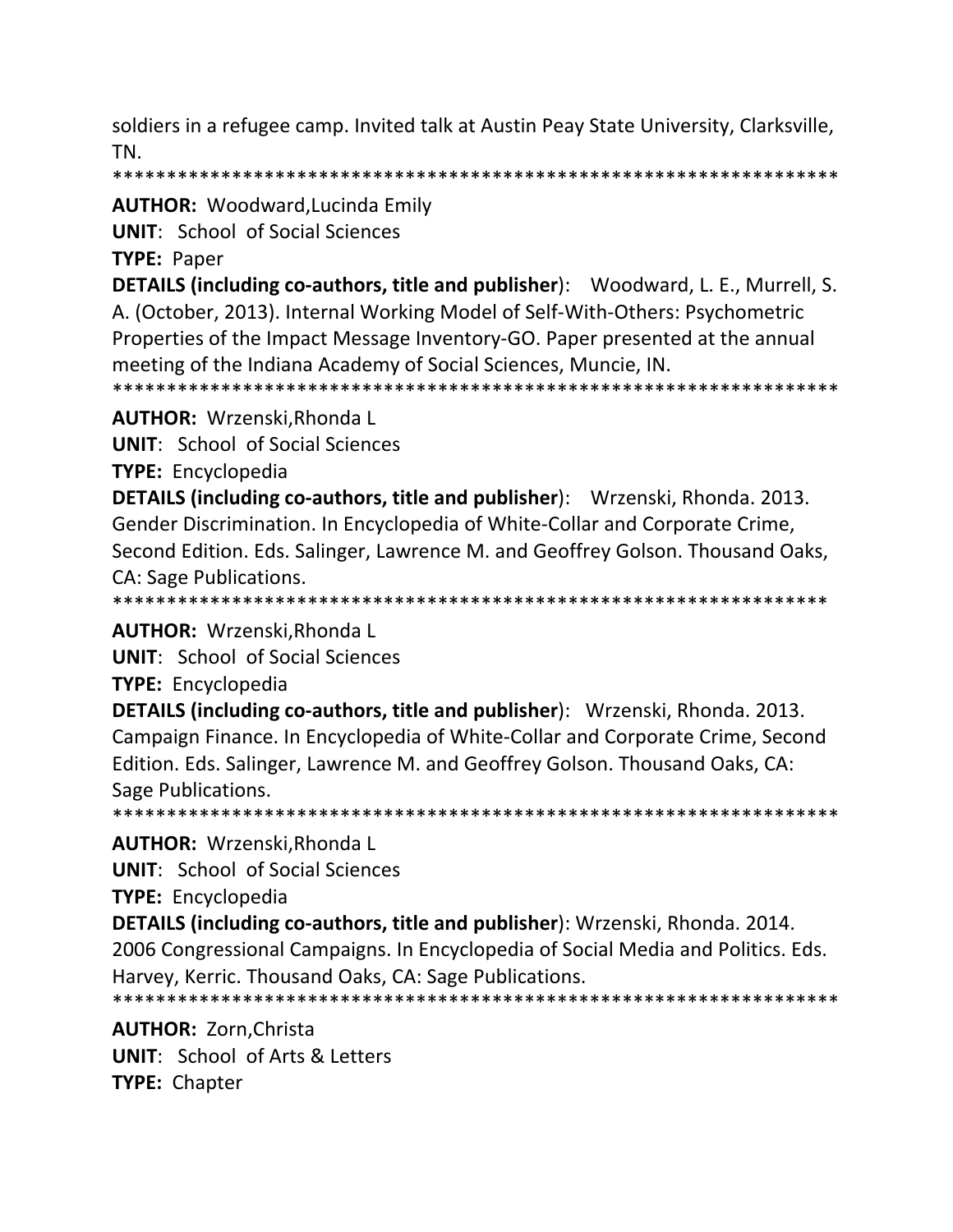DETAILS (including co-authors, title and publisher): Bernard Shaw, Electronic Encyclopedia of Victorian Literature, Blackwells, forthcoming2014-15 (distribution: world wide in libraries)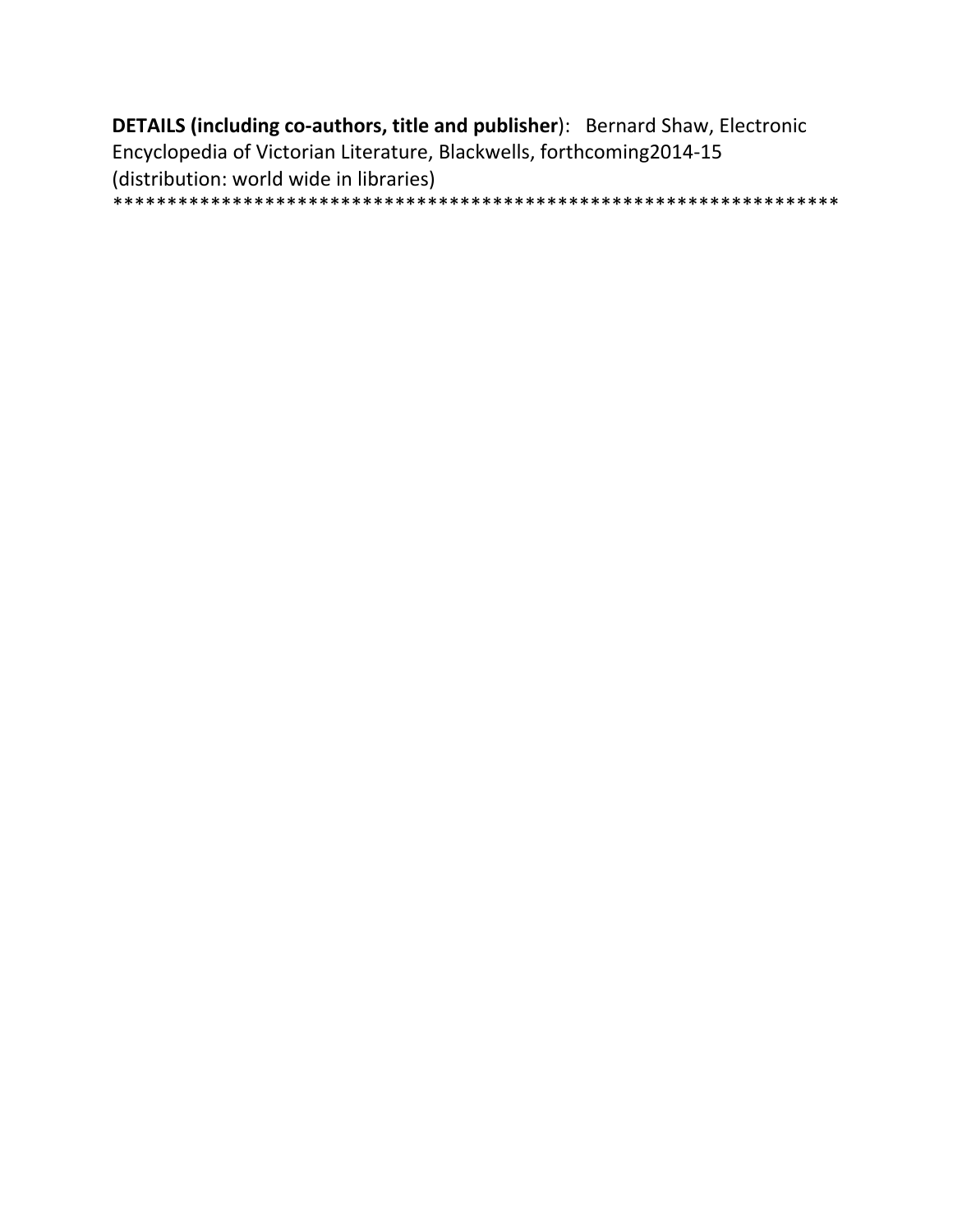# **RESEARCH PRESENTATIONS**

**AUTHOR:** Albertson, Stephanie Lynn

**UNIT:** School of Social Sciences

TYPE: Conference

**ROLE: Discussant** 

**DETAILS:** Discussant for the panel session entitled Understanding Lay Participation in the Legal Contexts. Provided comments and critiques to three panelists, focusing on various conceptions of lay participation in international legal contexts to assess its impact on understanding of democratic law and justice. 5/30/2013, Boston, MA, United States

**AUTHOR: Albertson, Stephanie Lynn** 

**UNIT:** School of Social Sciences

**TYPE: Conference** 

**ROLE: Discussant** 

**DETAILS:** Discussant for the session entitled Law, the Social and Interdisciplinary Theory. Provided comments and critiques to four international socio-legal scholars, focusing on the ways that recent interactionist, actor network, Weberian and systems approaches enable interdisciplinary approaches to law and society. 5/30/2013, Boston, MA, United States

**AUTHOR: Albertson, Stephanie Lynn** 

**UNIT:** School of Social Sciences

**TYPE: Invited Talk** 

**ROLE: Presenter** 

**DETAILS:** Presentation to undergraduate students and faculty members on the topic Anatomy of Jury Decision Making. Discussed aspects of how jurors make verdict decisions, what influences verdict outcomes, and proposed jury reform measures that may enhance jury decision making. 2/26/2013, IUS, United States 

**AUTHOR: Albertson, Stephanie Lynn** 

**UNIT:** School of Social Sciences

**TYPE: Presentation** 

**ROLE: Presenter** 

**DETAILS:** Presented research to IUS faculty on findings from my summer research entitled The Capital Jury Project: Pennsylvania. Research presentation highlighted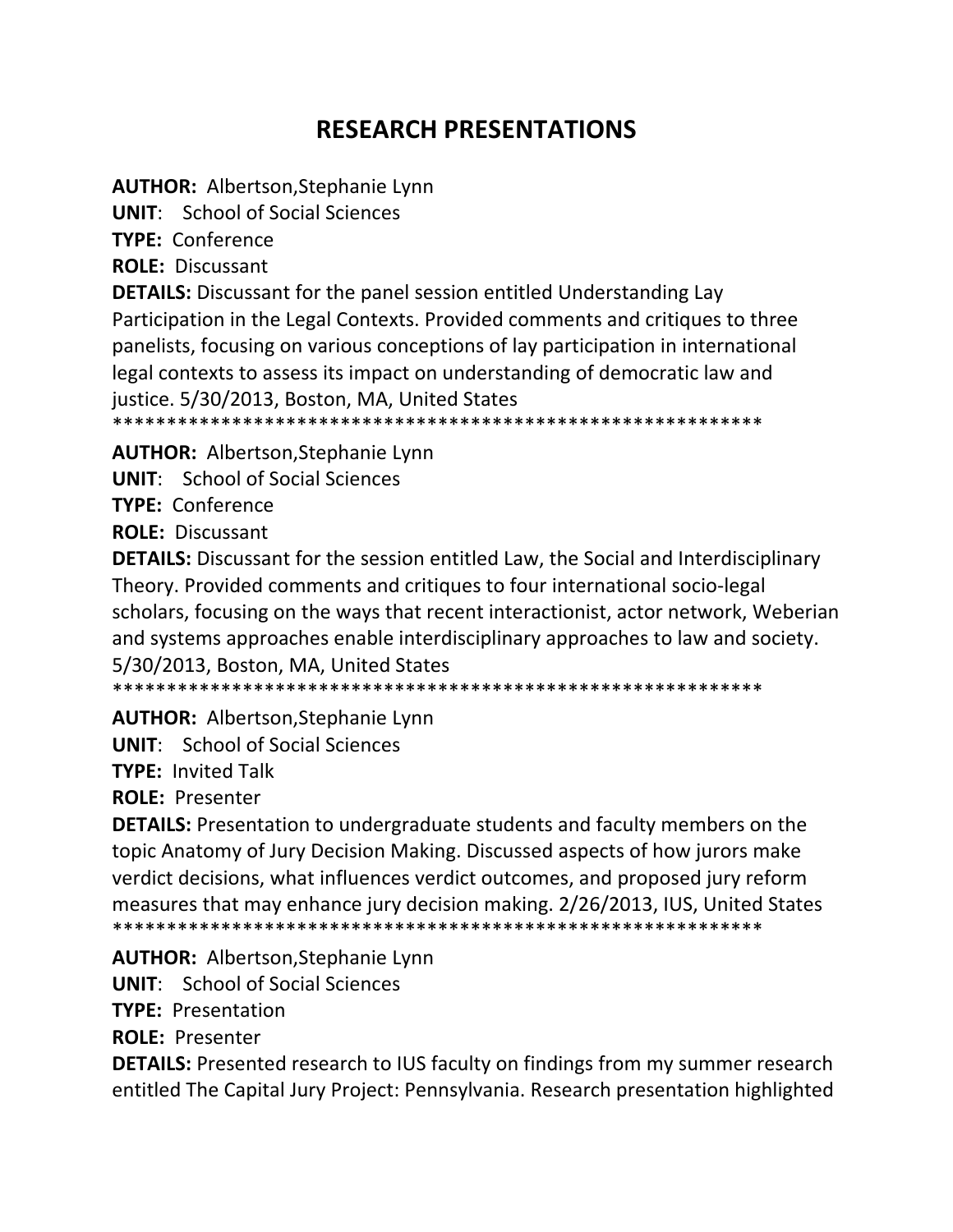the importance of the Capital Jury Project, data collection and methodology, and findings focusing on the the impact of mitigating and aggravating factors on a bifurcated capital jury. 10/29/2013, IUS, United States \*\*\*\*\*\*\*\*\*\*\*\*\*\*\*\*\*\*\*\*\*\*\*\*\*\*\*\*\*\*\*\*\*\*\*\*\*\*\*\*\*\*\*\*\*\*\*\*\*\*\*\*\*\*\*\*\*\*\*\*

**AUTHOR:** Albertson,Stephanie Lynn **UNIT**: School of Social Sciences **TYPE:** Presentation **ROLE:**

**DETAILS:** Paper Topic: The Influence of Jurors Race on Complex Scientific Evidence. Abstract: Complex scientific evidence such as DNA increasingly plays an important role in many of todays courtrooms. The objective of this study is to analyze the influence of jurors race on perceptions of complex scientific evidence. Jury eligible citizens viewed a mock criminal trial involving the presentation of mitochondrial deoxyribonucleic acid (mtDNA). White and African American mock jurors perceptions of mtDNA were measured. Although robust findings were discovered regarding race, results imply that an educational background in science and math is important. The present study has shown the negative impact that low levels of science and math courses have on...

\*\*\*\*\*\*\*\*\*\*\*\*\*\*\*\*\*\*\*\*\*\*\*\*\*\*\*\*\*\*\*\*\*\*\*\*\*\*\*\*\*\*\*\*\*\*\*\*\*\*\*\*\*\*\*\*\*\*\*\*

**AUTHOR:** Albertson,Stephanie Lynn

**UNIT**: School of Social Sciences

**TYPE:** Presentation

#### **ROLE:**

**DETAILS:** Paper title: The Politics of Capital Jury Verdicts: The Importance of Mitigating and Aggravating FactorsAbstract: The jury plays a central but controversial role in the American legal system. Its praised by many as a bulwark of freedom and democracy. It has been proposed that jurors may decide their verdict based on emotion, as opposed to the evidence presented during the trial and judicial instruction. The present study analyzes the significance of mitigating and aggravating factors in capital cases. In‐depth interviews were conducted with actual capital jurors in Pennsylvania, as part of the Capital Jury Project. Factors influencing jurors sentencing decisions, such as the weight attributed to mitigating and aggravating circumstances.

\*\*\*\*\*\*\*\*\*\*\*\*\*\*\*\*\*\*\*\*\*\*\*\*\*\*\*\*\*\*\*\*\*\*\*\*\*\*\*\*\*\*\*\*\*\*\*\*\*\*\*\*\*\*\*\*\*\*\*\*

**AUTHOR:** Allman,Ronald J. **UNIT**: School of Social Sciences **TYPE:** Invited Talk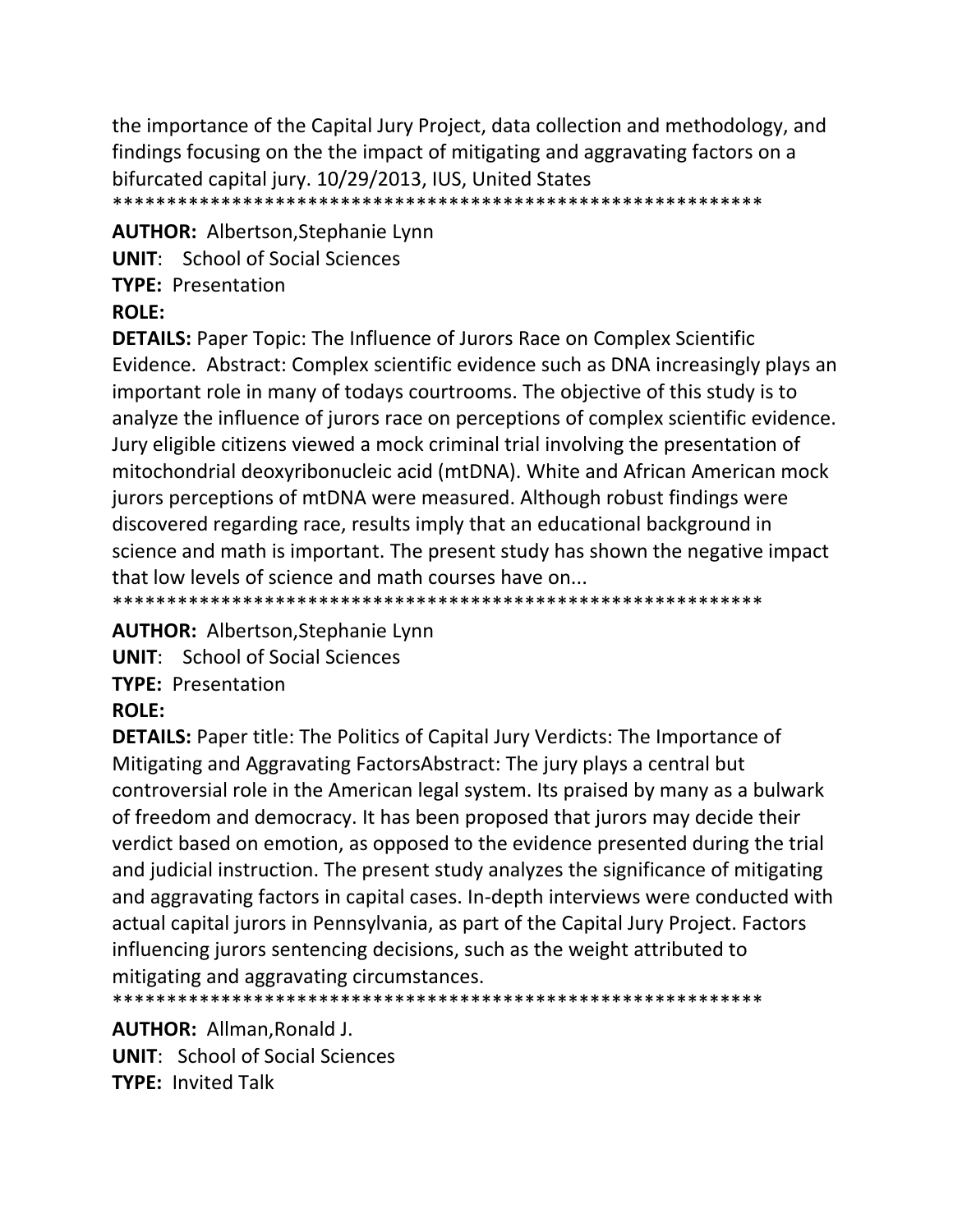#### **ROLE: Presenter**

**DETAILS:** Gave a Speed Learning session at the 2013 January Teaching Symposium sponsored by ILTE and FACET. 1/25/2013, IU Southeast, United States 

AUTHOR: Alse, Janardhanan A. **UNIT:** School of Business TYPE: Conference **ROLE: Discussant DETAILS:** Discussed a paper in personal finance literacy session. 3/27/2013, Louisville, United States 

**AUTHOR: Alse, Janardhanan A.** 

**UNIT:** School of Business

**TYPE: Presentation** 

## **ROLE:**

**DETAILS:** Presented co-authored paper on Human Trafficking in Europe at the educators conference. 3/27/2013, Louisville, United States 

**AUTHOR: Ambrose, Timothy J.** 

**UNIT:** School of Arts & Letters

**TYPE: Invited Paper** 

# **ROLE:**

**DETAILS:** Caballos salvajes: Anarchy, Freedom and Truth. A paper presented at the U of L Conference on Latin American Cinema: Reel Latin America: Framing the 21st Century; the conference was held in conjunction with the U of L 20th Annual Latin American Film Festival. In my paper, I discussed how the Argentine film, Caballos salvajes [Wild Horses] calls into question constructs of reality that contemporary civilized societies accept incontrovertibly as truths. In the film, a man of anarchist tendencies, Jos, challenges the Argentine banking system with a quixotic gesture that becomes the point of departure for a flight into freedom. The epithet indomables (untamed) used to characterize Jos and his initially reluctant a...

**AUTHOR: Arano, Kathleen Guzman UNIT:** School of Business **TYPE: Professional Meeting ROLE: Presenter**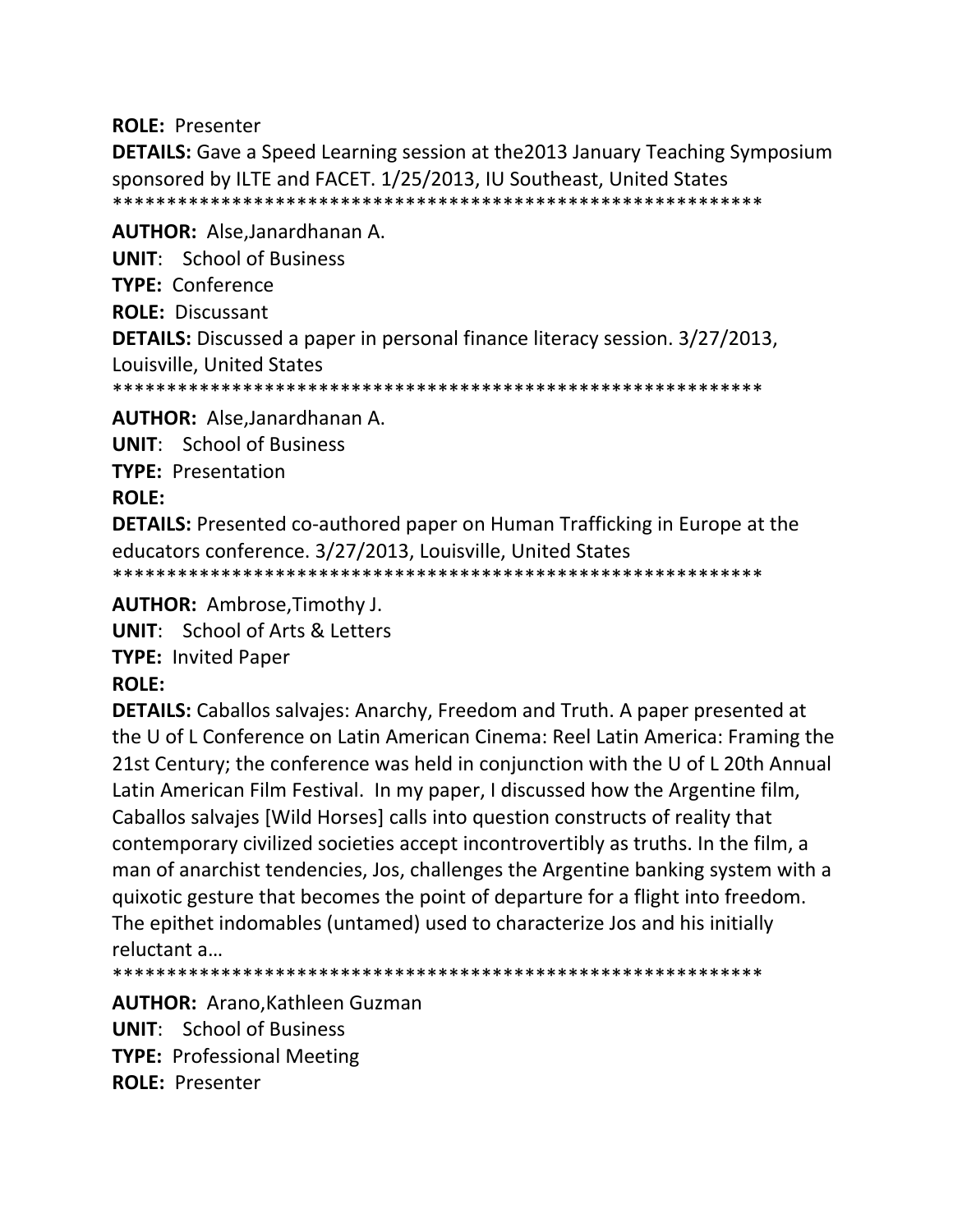**DETAILS:** Attended sessions; presented a paper; and served as a discussant on a paper. 10/17/2013, Kansas City, MO, United States 

**AUTHOR: Arano, Kathleen Guzman UNIT:** School of Business **TYPE: Presentation ROLE: Presenter DETAILS:** Presented the paper: A Quantile Regression Analysis of Student Performance in Online vs. Traditional Principles of Economics. 10/17/2013, Kansas City, MO, United States 

**AUTHOR: Atwater, Joseph Brian** 

**UNIT:** School of Business

**TYPE: Presentation** 

**ROLE: Presenter** 

**DETAILS:** Presented a session on using Polarity Mapping in Supply Chains entitled Problem Solving VS. Polarity Management: You need to know the difference. 10/16/2013, Orlando Fl., United States

**AUTHOR: Badia, Mindy Stivers** 

**UNIT:** School of Arts & Letters

**TYPE: Competitive Paper** 

**ROLE:** 

**DETAILS:** Slaves to Fashion: Clothing and the Making of a Morisco Presented at the annual AHCT conference. March 2013, El Paso, TX 

**AUTHOR: Bailey, Kevin Sue** 

**UNIT:** School of Education

**TYPE: Presentation** 

**ROLE: Co-Presenter** 

**DETAILS:** Invitations and Innovations, National Writing Project/National Council of Teachers of English Conference. Boston, MA, 11/21/2013, United States 

**AUTHOR: Bailey, Kevin Sue UNIT:** School of Education **TYPE: Presentation ROLE: Director**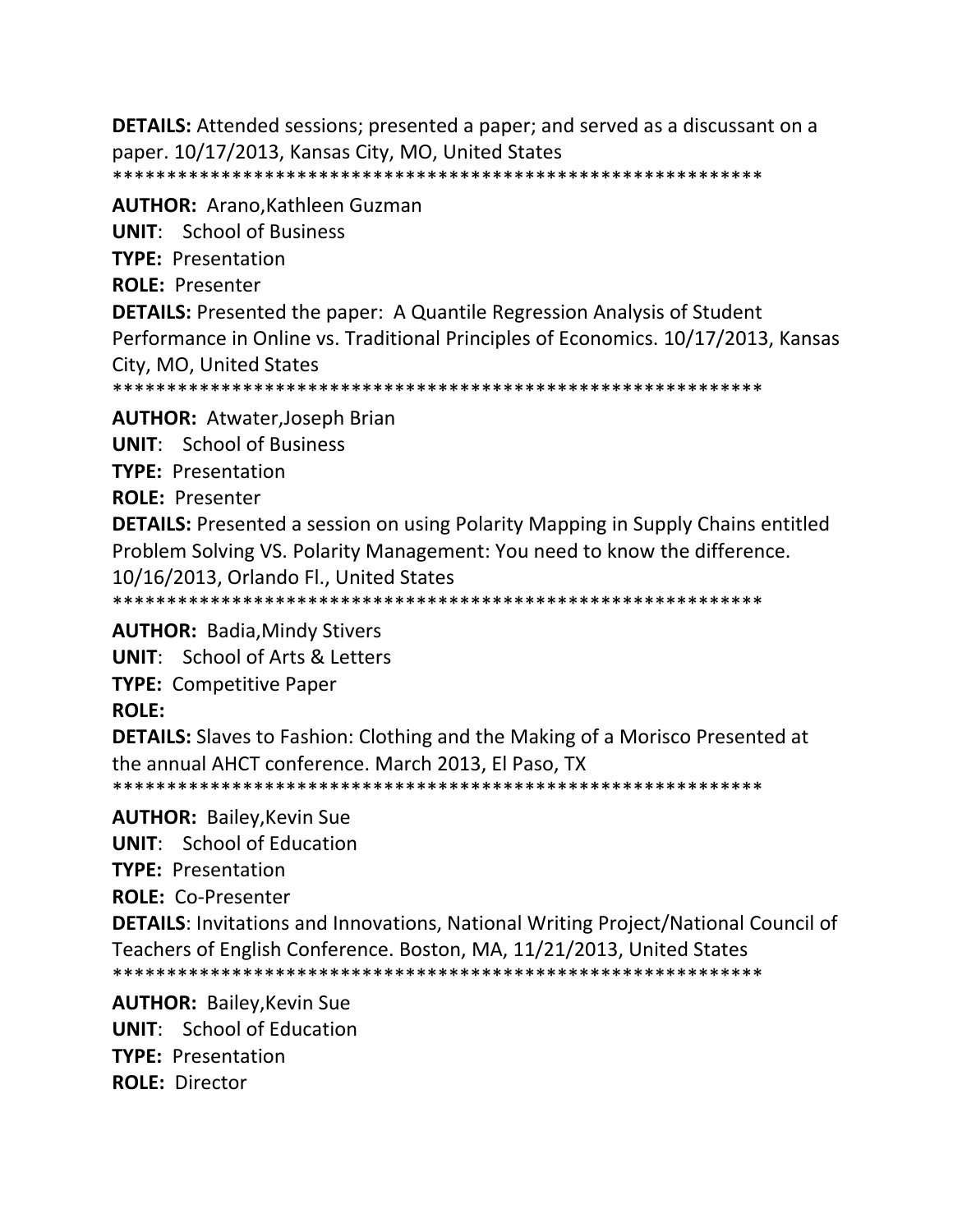**DETAILS**: National Writing Project SEED 3 Professional Development Showcase of Professional Practice, Bridgepoint Elementary School, Jeffersonville, IN., 5/15/2013, United States \*\*\*\*\*\*\*\*\*\*\*\*\*\*\*\*\*\*\*\*\*\*\*\*\*\*\*\*\*\*\*\*\*\*\*\*\*\*\*\*\*\*\*\*\*\*\*\*\*\*\*\*\*\*\*\*\*\*\*\* **AUTHOR:** Bailey,Kevin Sue **UNIT**: School of Education **TYPE:** Presentation **ROLE:** Director **DETAILS**: Welcome Address, IUSWP Summer Institute, IU Southeast. 6/5/2013, United States \*\*\*\*\*\*\*\*\*\*\*\*\*\*\*\*\*\*\*\*\*\*\*\*\*\*\*\*\*\*\*\*\*\*\*\*\*\*\*\*\*\*\*\*\*\*\*\*\*\*\*\*\*\*\*\*\*\*\*\* **AUTHOR:** Bailey,Kevin Sue **UNIT**: School of Education **TYPE:** Presentation **ROLE:** Director **DETAILS**: Fearless Writing, (Coordinator/MC) IUSWP Annual Writing Conference, New Albany, IN., 6/19/2013, United States \*\*\*\*\*\*\*\*\*\*\*\*\*\*\*\*\*\*\*\*\*\*\*\*\*\*\*\*\*\*\*\*\*\*\*\*\*\*\*\*\*\*\*\*\*\*\*\*\*\*\*\*\*\*\*\*\*\*\*\* **AUTHOR:** Bailey,Kevin Sue **UNIT**: School of Education **TYPE:** Presentation **ROLE:** Presenter **DETAILS:** Fearless Writing, (Coordinator/MC) IUSWP Pre‐Institute for Advanced Institute, River City Winery, New Albany, IN., 4/17/2013, United States \*\*\*\*\*\*\*\*\*\*\*\*\*\*\*\*\*\*\*\*\*\*\*\*\*\*\*\*\*\*\*\*\*\*\*\*\*\*\*\*\*\*\*\*\*\*\*\*\*\*\*\*\*\*\*\*\*\*\*\* **AUTHOR:** Bailey,Kevin Sue **UNIT**: School of Education **TYPE:** Presentation **ROLE:** Presenter **DETAILS:** Five Card Writing Strategy, IUSWP Pre‐Institute, IUS, New Albany. 4/19/2013, United States

\*\*\*\*\*\*\*\*\*\*\*\*\*\*\*\*\*\*\*\*\*\*\*\*\*\*\*\*\*\*\*\*\*\*\*\*\*\*\*\*\*\*\*\*\*\*\*\*\*\*\*\*\*\*\*\*\*\*\*\*

**AUTHOR:** Bailey,Kevin Sue **UNIT**: School of Education **TYPE:** Presentation **ROLE:** Presenter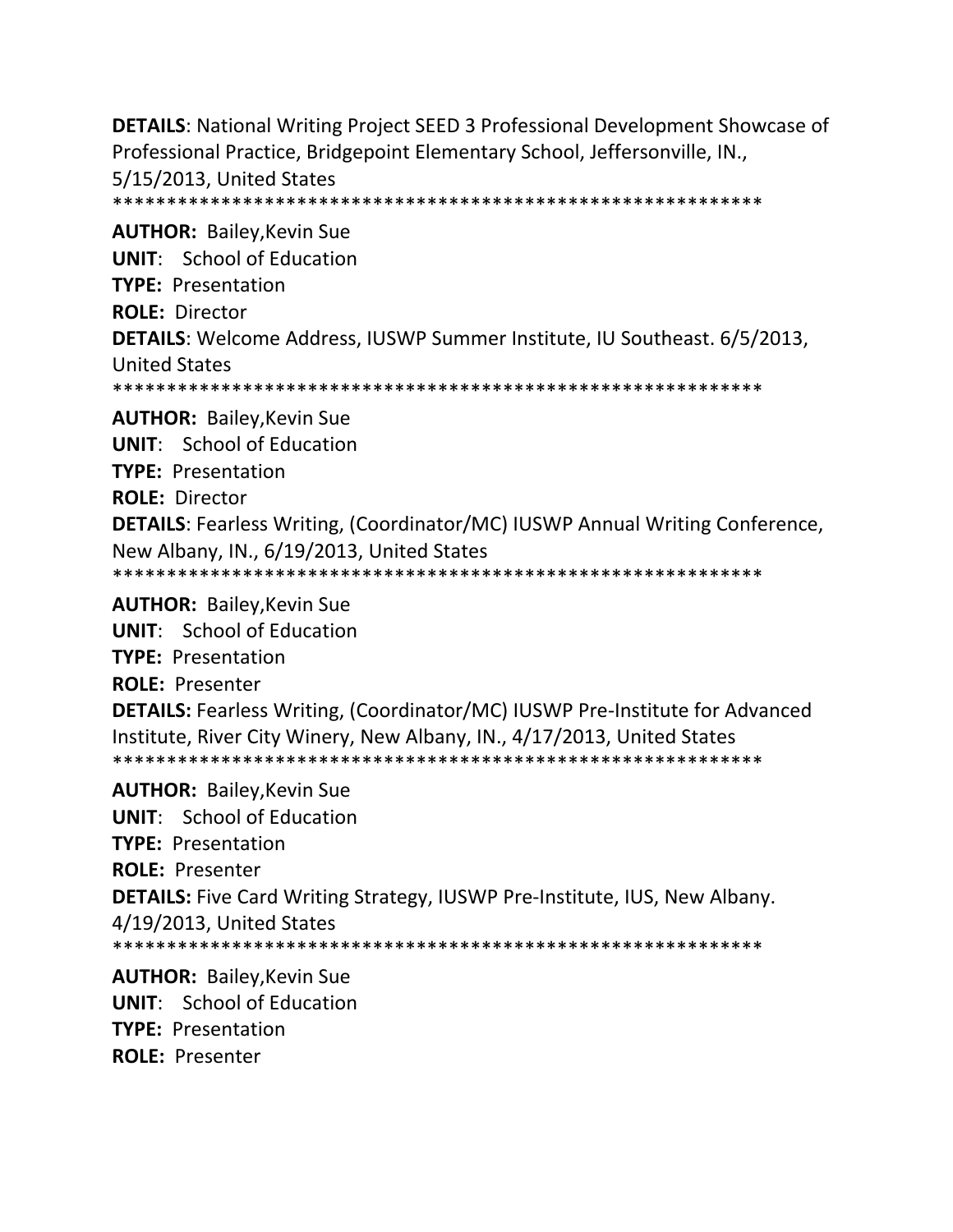**DETAILS:** Demo Lesson: The Art of Presentation, IUSWP Summer Institute, IU Southeast, New Albany, IN., 6/5/2013, United States \*\*\*\*\*\*\*\*\*\*\*\*\*\*\*\*\*\*\*\*\*\*\*\*\*\*\*\*\*\*\*\*\*\*\*\*\*\*\*\*\*\*\*\*\*\*\*\*\*\*\*\*\*\*\*\*\*\*\*\*

**AUTHOR:** Bailey,Kevin Sue **UNIT**: School of Education **TYPE:** Presentation **ROLE: DETAILS:** Presented an Roundtable discussion breakout session along with UUSWP Teacher Consultantsand attended conference proceedings. 11/20/2013, United States \*\*\*\*\*\*\*\*\*\*\*\*\*\*\*\*\*\*\*\*\*\*\*\*\*\*\*\*\*\*\*\*\*\*\*\*\*\*\*\*\*\*\*\*\*\*\*\*\*\*\*\*\*\*\*\*\*\*\*\* **AUTHOR:** Book,Lisa Michelle **UNIT**: School of Business **TYPE:** Professional Meeting **ROLE:** Presenter **DETAILS:** Co‐presenter at 2‐hr Louisville Chapter meeting ‐ Ethics: Success Without Compromise. 4/23/2013, Louisville, KY, United States \*\*\*\*\*\*\*\*\*\*\*\*\*\*\*\*\*\*\*\*\*\*\*\*\*\*\*\*\*\*\*\*\*\*\*\*\*\*\*\*\*\*\*\*\*\*\*\*\*\*\*\*\*\*\*\*\*\*\*\* **AUTHOR:** Camahalan,Faye Marsha

**UNIT**: School of Education

**TYPE:** Presentation

**ROLE:** Presenter

**DETAILS:** I was invited to make a presentation about research ethics and using human subjects in research. 9/3/2013, IU Southeast, United States \*\*\*\*\*\*\*\*\*\*\*\*\*\*\*\*\*\*\*\*\*\*\*\*\*\*\*\*\*\*\*\*\*\*\*\*\*\*\*\*\*\*\*\*\*\*\*\*\*\*\*\*\*\*\*\*\*\*\*\*

**AUTHOR:** Chang,Sau Hou

**UNIT**: School of Education

**TYPE:** Presentation

**ROLE:** Author

**DETAILS:** Chang, S. H. (2013, March 14‐15). Memory strategies used by teachers. Paper presented at Midwest Scholars Conference, Indianapolis, IN., United States \*\*\*\*\*\*\*\*\*\*\*\*\*\*\*\*\*\*\*\*\*\*\*\*\*\*\*\*\*\*\*\*\*\*\*\*\*\*\*\*\*\*\*\*\*\*\*\*\*\*\*\*\*\*\*\*\*\*\*\*

**AUTHOR:** Chang,Sau Hou **UNIT**: School of Education **TYPE:** Presentation **ROLE:** Author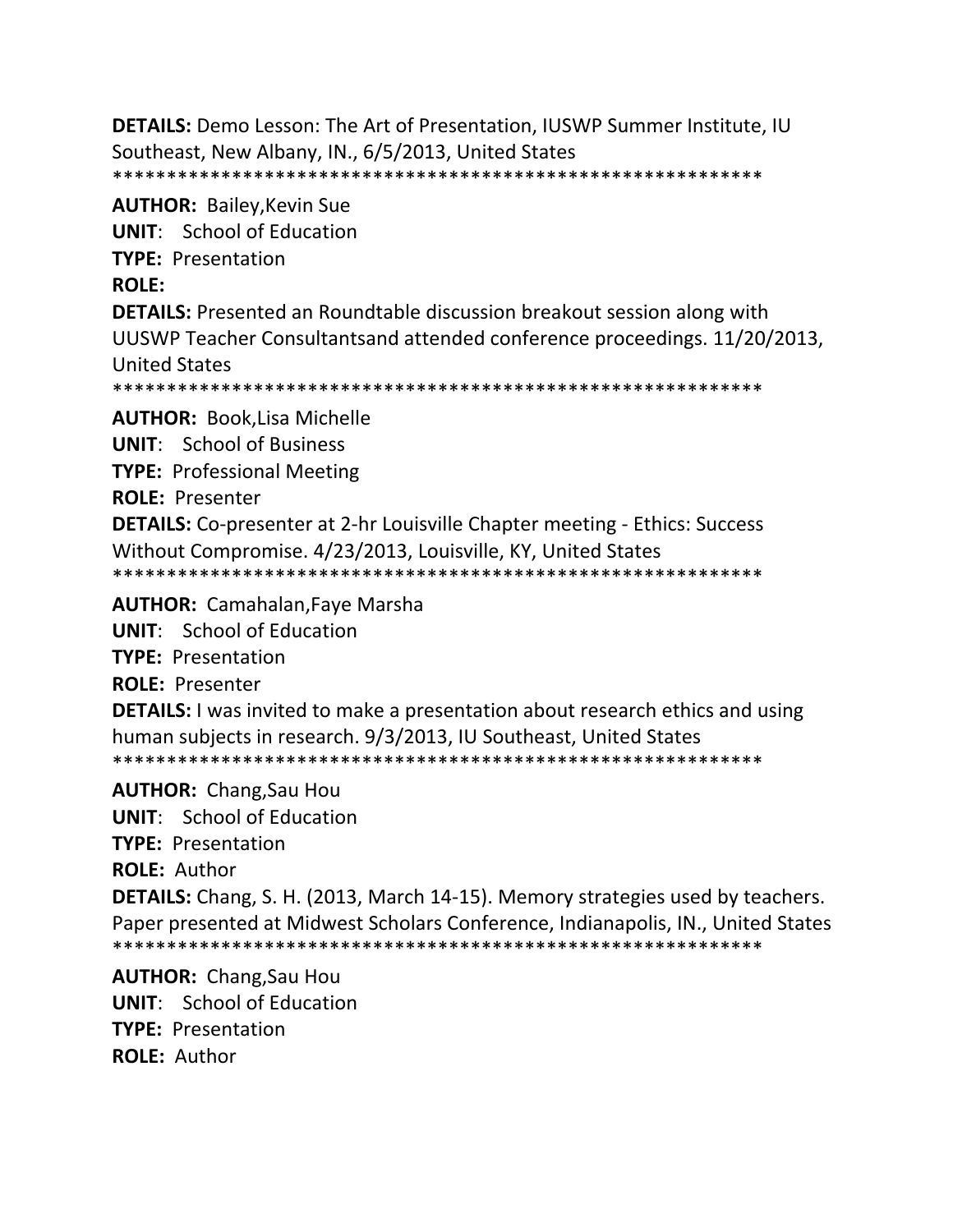**DETAILS:** Chang, S. H. (2013, October 12). Great ideas for teaching. Paper presented at Diversity and Inclusivity Teaching and Research Symposium, New Albany, IN., United States

**AUTHOR:** Chang, Sau Hou **UNIT:** School of Education **TYPE: Presentation ROLE: Author** 

**DETAILS:** Chang, S. H. (2013, October 12). How much do teacher candidates know about second language acquisition" Paper presented at Diversity and Inclusivity Teaching and Research Symposium. New Albany, IN., United States 

**AUTHOR: Connerly, Pamela Lucas** 

**UNIT:** School of Natural Sciences

**TYPE: Poster Session** 

**ROLE: Presenter** 

**DETAILS:** Whitney N. Malloy, Lauren E. Smith, and Pamela L. Connerly. 2013. Environmentally Isolated Pseudomonas Bacteriophages. 129th Annual Meeting of the Indiana Academy of Science. Indianapolis, IN., 3/9/2013, Indianapolis, IN, **United States** 

**AUTHOR: Edmonds, Kent E.** 

**UNIT:** School of Natural Sciences

**TYPE: Poster Session** 

**ROLE: Author** 

**DETAILS:** Effects of Photoperiod, Melatonin, and Gonadal Steroids on Gastrointestinal Development in the Male Marsh Rice Rat (Oryzomys palustris). 1/3/2013, San Francisco, CA, United States

**AUTHOR: Edmonds, Kent E.** 

**UNIT:** School of Natural Sciences

**TYPE: Presentation** 

**ROLE: Co-Author** 

**DETAILS:** Coauthor on abstract submittedby colleagues at the University of Kentucky and The Ohio State University entitled Zoledronic Acid Suppresses Trabecular Bone Remodeling in Rice Rats. The abstract will be presented at the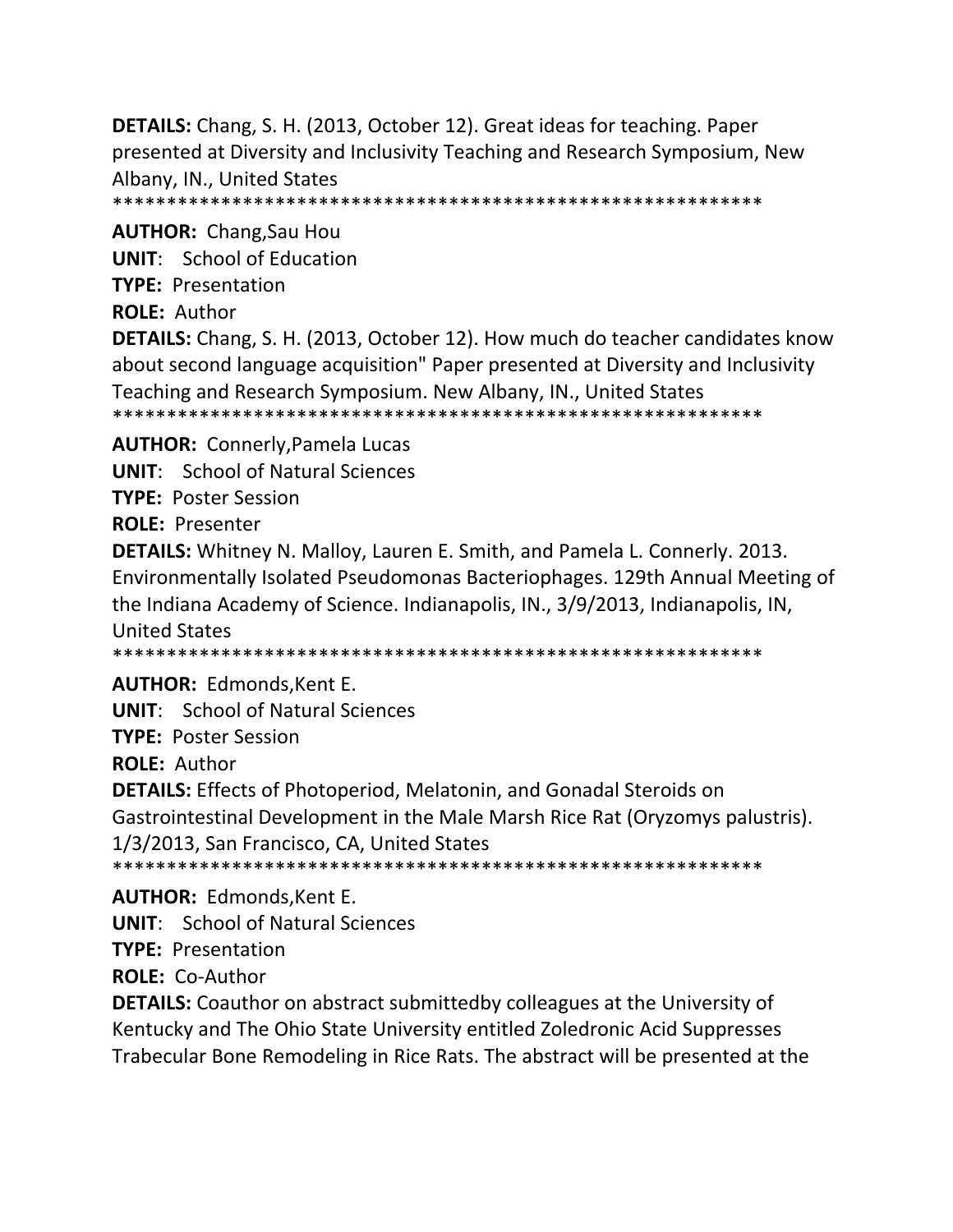Annual Meeting of the American Association of Dental Research in Charlotte, NC from March 19-22, 2014, United States 

**AUTHOR: Edmonds, Kent E.** 

**UNIT:** School of Natural Sciences

**TYPE: Presentation** 

**ROLE: Co-Author** 

DETAILS: My student, Danni Wood, gave an oral presentation entitled Regulation of Gastrointestinal Developmentin the Male Marsh Rice Rat (Oryzomys palustris). 3/9/2013, Indianapolis, IN, United States

**AUTHOR: Edmonds, Kent E.** 

**UNIT:** School of Natural Sciences

**TYPE: Presentation** 

**ROLE: Co-Author** 

**DETAILS:** My student, Jalina Mueller, gave an oral presentation entitled Effects of Photoperiod and Environmental Enrichment on Reproductive Function in the Marsh Rice Rat (Oryzomys palustris). 3/9/2013, Indianapolis, IN, United States 

**AUTHOR: Edmonds, Kent E.** 

**UNIT:** School of Natural Sciences

**TYPE: Presentation** 

**ROLE: Co-Author** 

**DETAILS:** My student, Danni Wood, gave an oral presentation entitled Regulation of Gastrointestinal Developmentin the Male Marsh Rice Rat (Oryzomy palustris). 4/12/2013, New Albany, IN, United States

**AUTHOR: Edmonds, Kent E.** 

**UNIT:** School of Natural Sciences

**TYPE: Presentation** 

**ROLE: Co-Author** 

**DETAILS:** My student, Jalina Mueller, gave an oral presentation entitled Effects of Photoperiod and Environmental Enrichment on Reproductive Function in the Marsh Rice Rat (Oryzomy palustris). 4/12/2013, New Albany, IN, United States 

**AUTHOR: Emery, Sharyn Joy UNIT:** School of Arts & Letters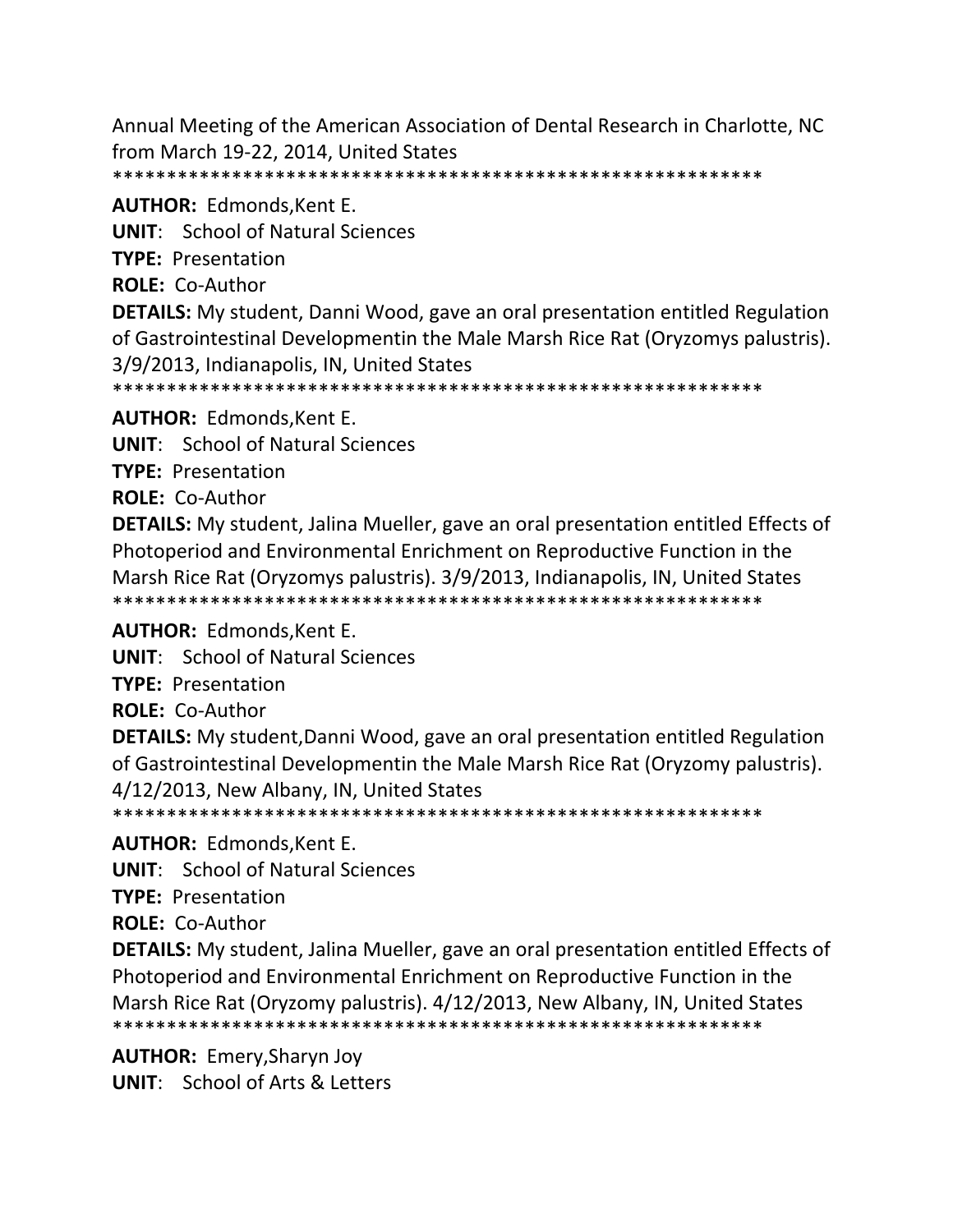**TYPE:** Competitive Paper

**ROLE:** Author

**DETAILS:** Presented paper, Radical Rites: Ed Bullins and the Black Arts Movement Ritual Theater. Paper was submitted for the MATC Theatre History Symposium Robert A. Schanke Research Award. 3/8/2013, St. Louis, MO, USA, United States \*\*\*\*\*\*\*\*\*\*\*\*\*\*\*\*\*\*\*\*\*\*\*\*\*\*\*\*\*\*\*\*\*\*\*\*\*\*\*\*\*\*\*\*\*\*\*\*\*\*\*\*\*\*\*\*\*\*\*\*

**AUTHOR:** Emery,Sharyn Joy

**UNIT**: School of Arts & Letters

**TYPE:** Contributed Paper

**ROLE:** Author

**DETAILS:** Presented paper, The Political Blues: Langston Hughes Radical Poetics. 11/9/2013, Milwaukee, WI, USA, United States

\*\*\*\*\*\*\*\*\*\*\*\*\*\*\*\*\*\*\*\*\*\*\*\*\*\*\*\*\*\*\*\*\*\*\*\*\*\*\*\*\*\*\*\*\*\*\*\*\*\*\*\*\*\*\*\*\*\*\*\*

**AUTHOR:** Ernstberger,Kathryn W.

**UNIT**: School of Business

**TYPE:** Workshop

**ROLE:** Presenter

**DETAILS:** Served as a presenter at an eText workshop for faculty. 9/26/2013, United States

\*\*\*\*\*\*\*\*\*\*\*\*\*\*\*\*\*\*\*\*\*\*\*\*\*\*\*\*\*\*\*\*\*\*\*\*\*\*\*\*\*\*\*\*\*\*\*\*\*\*\*\*\*\*\*\*\*\*\*\*

**AUTHOR:** Finkel,Deborah G.

**UNIT**: School of Social Sciences

**TYPE:** Poster Session

**ROLE:** Author

**DETAILS:** Finkel, D., Spoon, K., Panizzon, M., Franz, C. for the IGEMS Consortium (2013, November). Subjective health across the lifespan: Age and gender moderation of genetic and environmental influences in the consortium on Interplay of Genes and Environment across Multiple Studies (IGEMS). Annual meeting of the Gerontological Society of America, New Orleans, LA., United States \*\*\*\*\*\*\*\*\*\*\*\*\*\*\*\*\*\*\*\*\*\*\*\*\*\*\*\*\*\*\*\*\*\*\*\*\*\*\*\*\*\*\*\*\*\*\*\*\*\*\*\*\*\*\*\*\*\*\*\*

**AUTHOR:** Finkel,Deborah G.

**UNIT**: School of Social Sciences

**TYPE:** Presentation

**ROLE:** Author

**DETAILS:** Finkel, D. (2013, June). Genetic influences on cognitive and physical aging. Karolinska Institutet, Stockholm, Sweden

\*\*\*\*\*\*\*\*\*\*\*\*\*\*\*\*\*\*\*\*\*\*\*\*\*\*\*\*\*\*\*\*\*\*\*\*\*\*\*\*\*\*\*\*\*\*\*\*\*\*\*\*\*\*\*\*\*\*\*\*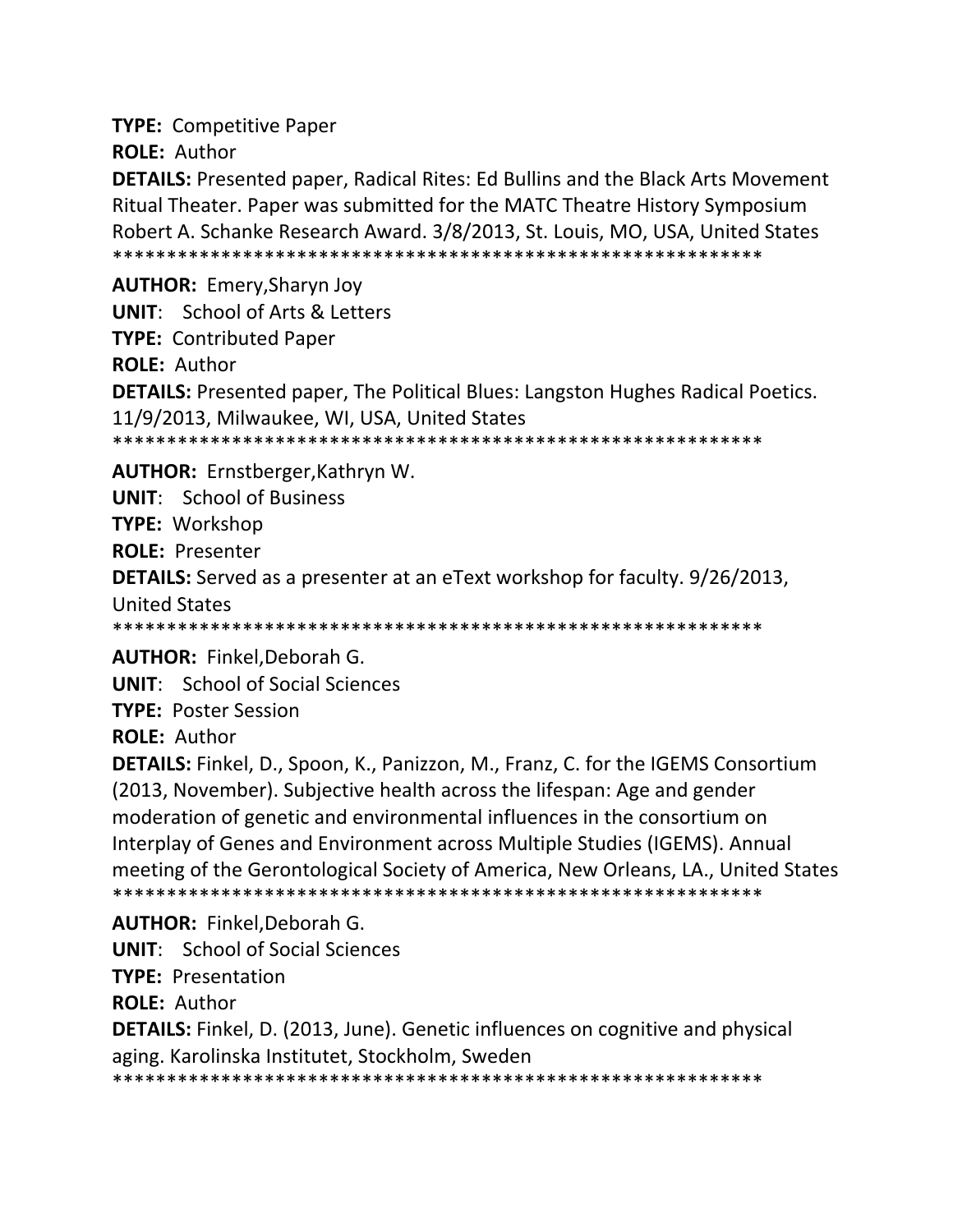**AUTHOR:** Finkel,Deborah G.

**UNIT**: School of Social Sciences

**TYPE:** Competitive Paper

**ROLE:** Author

**DETAILS:** Finkel, D., Ernsth‐Bravell, M. (2013, June). Gender differences in genetic and environmental influences on trajectories of change in motor functioning in late adulthood. Annual meeting of the Behavior Genetics Association, Marseilles, France

\*\*\*\*\*\*\*\*\*\*\*\*\*\*\*\*\*\*\*\*\*\*\*\*\*\*\*\*\*\*\*\*\*\*\*\*\*\*\*\*\*\*\*\*\*\*\*\*\*\*\*\*\*\*\*\*\*\*\*\*

**AUTHOR:** Finkel,Deborah G.

**UNIT**: School of Social Sciences

**TYPE:** Poster Session

**ROLE:** Author

**DETAILS:** Finkel, D.(2013, May). Developing a grant writing course for psychology majors. Annual meeting of Midwestern Psychological Association, Chicago, IL. 5/1/2013, United States

\*\*\*\*\*\*\*\*\*\*\*\*\*\*\*\*\*\*\*\*\*\*\*\*\*\*\*\*\*\*\*\*\*\*\*\*\*\*\*\*\*\*\*\*\*\*\*\*\*\*\*\*\*\*\*\*\*\*\*\*

**AUTHOR:** Finkel,Deborah G.

**UNIT**: School of Social Sciences

**TYPE:** Poster Session

**ROLE:** Co‐Author

**DETAILS:** Seetharaman, S., Andel, R., McEvoy, C., Dahl, A.K., Finkel, D., Pedersen, N.L. (2013, May). Dietary sugar, blood glucose cognitive aging among dementia‐ free older adults. Annual meeting of the Association for Psychological Science, Washington, DC. 5/1/2013, United States

\*\*\*\*\*\*\*\*\*\*\*\*\*\*\*\*\*\*\*\*\*\*\*\*\*\*\*\*\*\*\*\*\*\*\*\*\*\*\*\*\*\*\*\*\*\*\*\*\*\*\*\*\*\*\*\*\*\*\*\*

**AUTHOR:** Forinash,Kyle

**UNIT**: School of Natural Sciences

**TYPE:** Poster Session

**ROLE:** Co‐Author

**DETAILS:** K. Forinash, R. Wisman,; Using Smartphones as Science Laboratory Instruments, poster session at the American Association of Physics Teachers Summer Meeting, July 13‐17, Portland OR., 7/13/2013, United States \*\*\*\*\*\*\*\*\*\*\*\*\*\*\*\*\*\*\*\*\*\*\*\*\*\*\*\*\*\*\*\*\*\*\*\*\*\*\*\*\*\*\*\*\*\*\*\*\*\*\*\*\*\*\*\*\*\*\*\*

**AUTHOR:** Fraser,Virginia A **UNIT**: School of Education **TYPE:** Presentation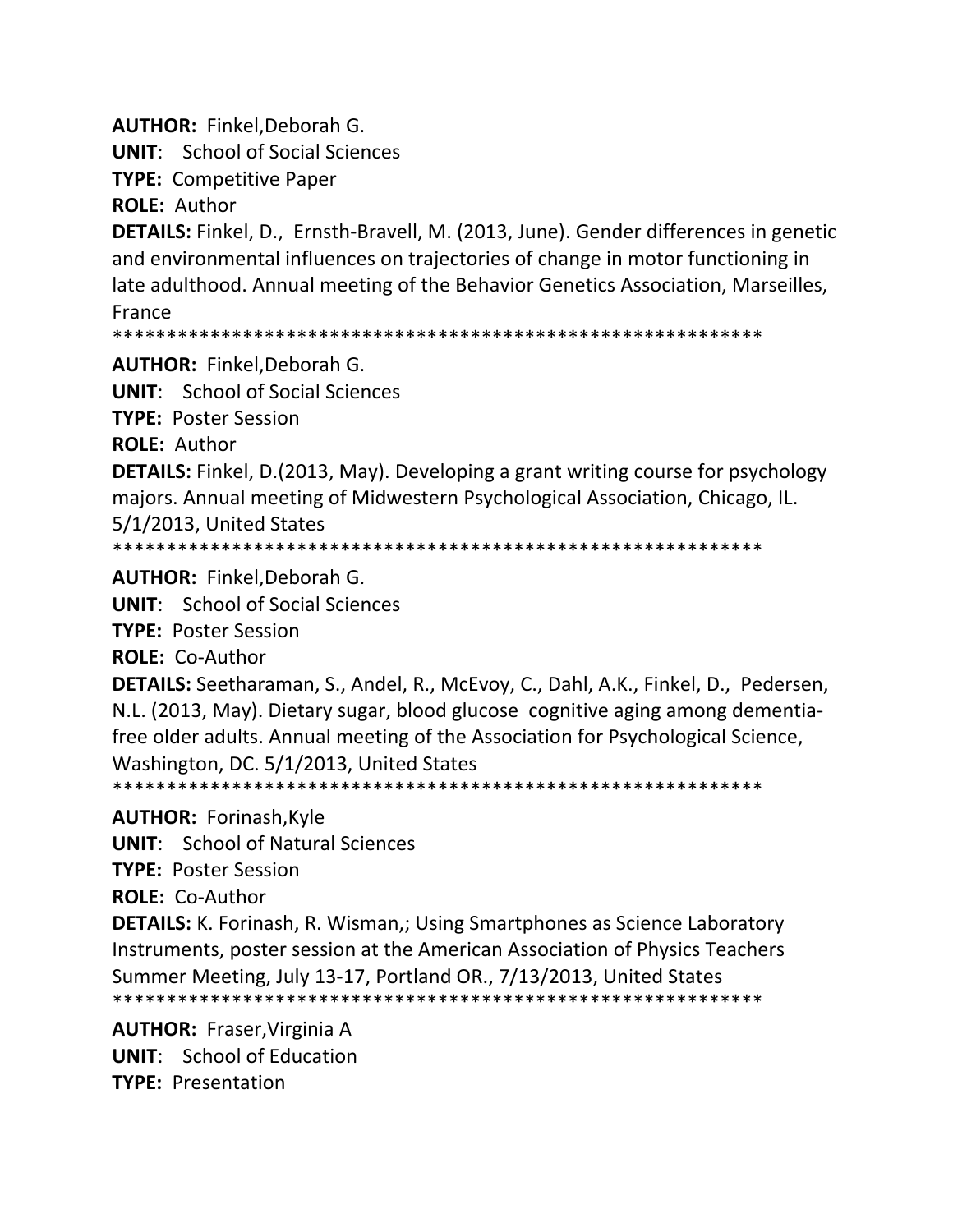**ROLE:** Presenter

**DETAILS:** Fraser, V., Ridout, S., Riehl, J. (2013). Enhancing field experiences with technology. Presentation at the National Conference of the Association of Teacher Educators, Altanta, GA., 2/16/2013, United States \*\*\*\*\*\*\*\*\*\*\*\*\*\*\*\*\*\*\*\*\*\*\*\*\*\*\*\*\*\*\*\*\*\*\*\*\*\*\*\*\*\*\*\*\*\*\*\*\*\*\*\*\*\*\*\*\*\*\*\*

**AUTHOR:** Fraser,Virginia A

**UNIT**: School of Education

**TYPE:** Presentation

**ROLE:** Presenter

**DETAILS:** Fraser, V. (2013). I know how to...Improving pre‐service candidates abilities to create dynamic lessons using general and math‐specific software. Presentation at the State Conference of the Indiana Council of Teachers of Mathematics, Inidanapolis, IN., 10/20/2013, United States \*\*\*\*\*\*\*\*\*\*\*\*\*\*\*\*\*\*\*\*\*\*\*\*\*\*\*\*\*\*\*\*\*\*\*\*\*\*\*\*\*\*\*\*\*\*\*\*\*\*\*\*\*\*\*\*\*\*\*\*

**AUTHOR:** Fraser,Virginia A

**UNIT**: School of Education

**TYPE:** Presentation

**ROLE:** Presenter

**DETAILS:** Fraser, V. (2013). Smart phones for Smart learners, using apps to enhance student understanding. Presentation at the State Conference of the Indiana Council of Teachers of Mathematics, Indianapolis, IN., 10/21/2013 , United States

\*\*\*\*\*\*\*\*\*\*\*\*\*\*\*\*\*\*\*\*\*\*\*\*\*\*\*\*\*\*\*\*\*\*\*\*\*\*\*\*\*\*\*\*\*\*\*\*\*\*\*\*\*\*\*\*\*\*\*\*

**AUTHOR:** Fraser,Virginia A

**UNIT**: School of Education

**TYPE:** Presentation

**ROLE:** Presenter

**DETAILS:** Fraser, V. (2013). Flipping out with the iPad. Presentation at the Regional Conference of the National Council of Teachers of Mathematics, Louisville, KY., 11/7/2013, Kentucky Int Convention Center, United States \*\*\*\*\*\*\*\*\*\*\*\*\*\*\*\*\*\*\*\*\*\*\*\*\*\*\*\*\*\*\*\*\*\*\*\*\*\*\*\*\*\*\*\*\*\*\*\*\*\*\*\*\*\*\*\*\*\*\*\*

**AUTHOR:** Fry,Melissa S.

**UNIT**: School of Social Sciences

**TYPE:** Contributed Paper

**ROLE:** Author

**DETAILS:** Presented, Echoes of Hull House: Serving the Needs of Todays Immigrant Populations. 8/6/2013, New York, United States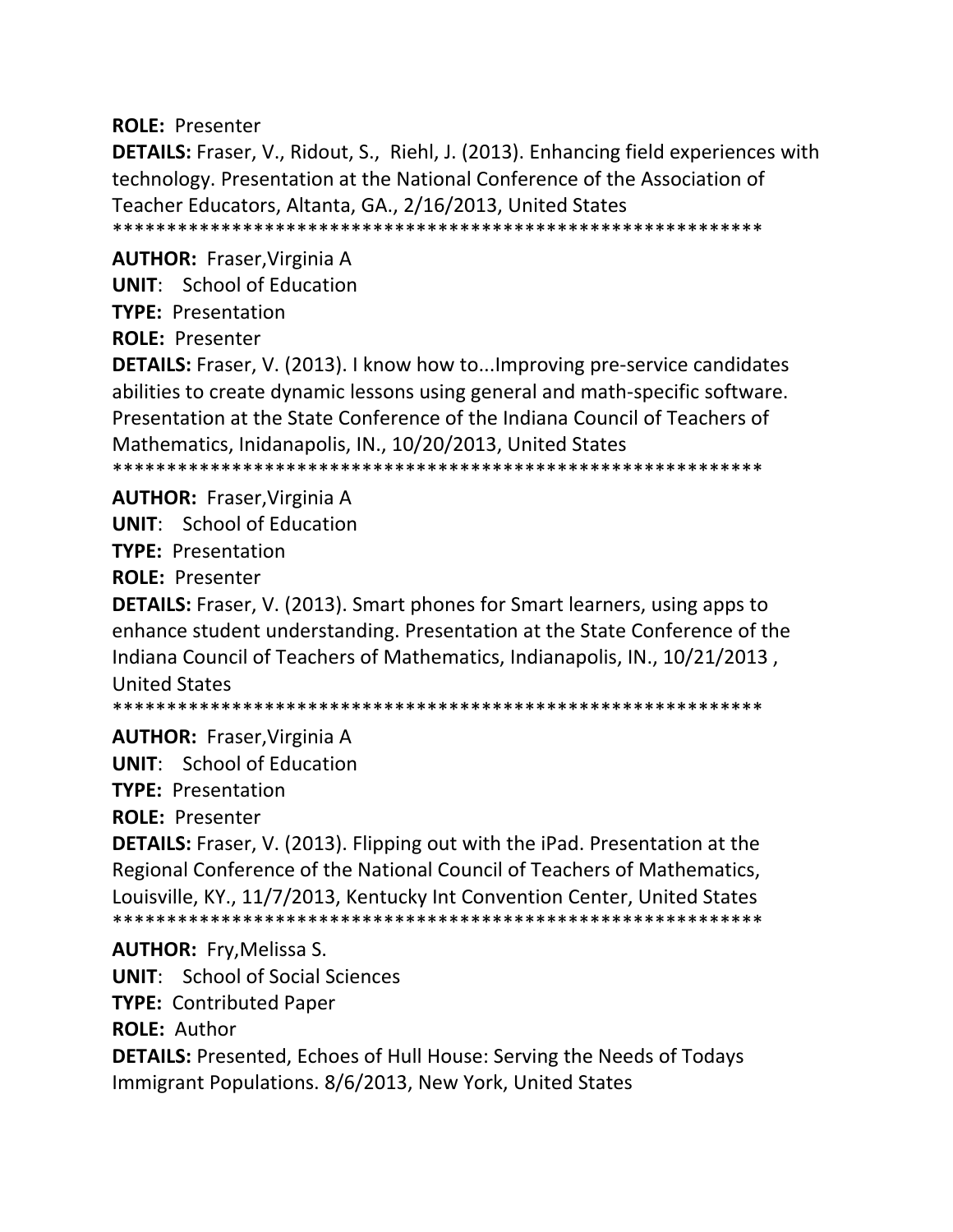**AUTHOR:** Fry, Melissa S.

**UNIT:** School of Social Sciences

**TYPE: Contributed Paper** 

**ROLE: Author** 

**DETAILS:** Presented a working paper on the Jeffersonville Township Public Library Assessment of Non-use--framing Library needs in the context of changing demography, technology, and economy. Also presented a second cut at the Echoes of Hull House paper. Received very helpful feedback on constructing the paper as a meta-analysis utilizing findings from a wide range of AREC projects that touch on services to the immigrant population. 10/3/2013, Portland, OR, United **States** 

**AUTHOR: Fry, Melissa S.** 

**UNIT:** School of Social Sciences

**TYPE: Professional Meeting** 

**ROLE: Discussant** 

**DETAILS:** Presented as part of an author meets critic panel discussing Miriam Boeris Women on Ice. 8/9/2013, United States

**AUTHOR: Fry, Melissa S.** 

**UNIT:** School of Social Sciences

**TYPE: Presentation** 

**ROLE: Presenter** 

**DETAILS:** Presented on Teaching Through Applied Research. Presented community research products from my Fall 2012 class, The Community. Discussed the design, evaluation and revision structure for group projects involving community based research on our regional Universitys service region. 8/9/2013, New York, United States

**AUTHOR: Galvin, Peter Reppert** 

**UNIT:** School of Natural Sciences

**TYPE: Symposium** 

**ROLE: Discussant** 

**DETAILS:** Served as discussant on panel for Globalizing the Curriculum symposium sponsored by IUS International Programs and Common Experience. 11/14/2013, **IUS, United States**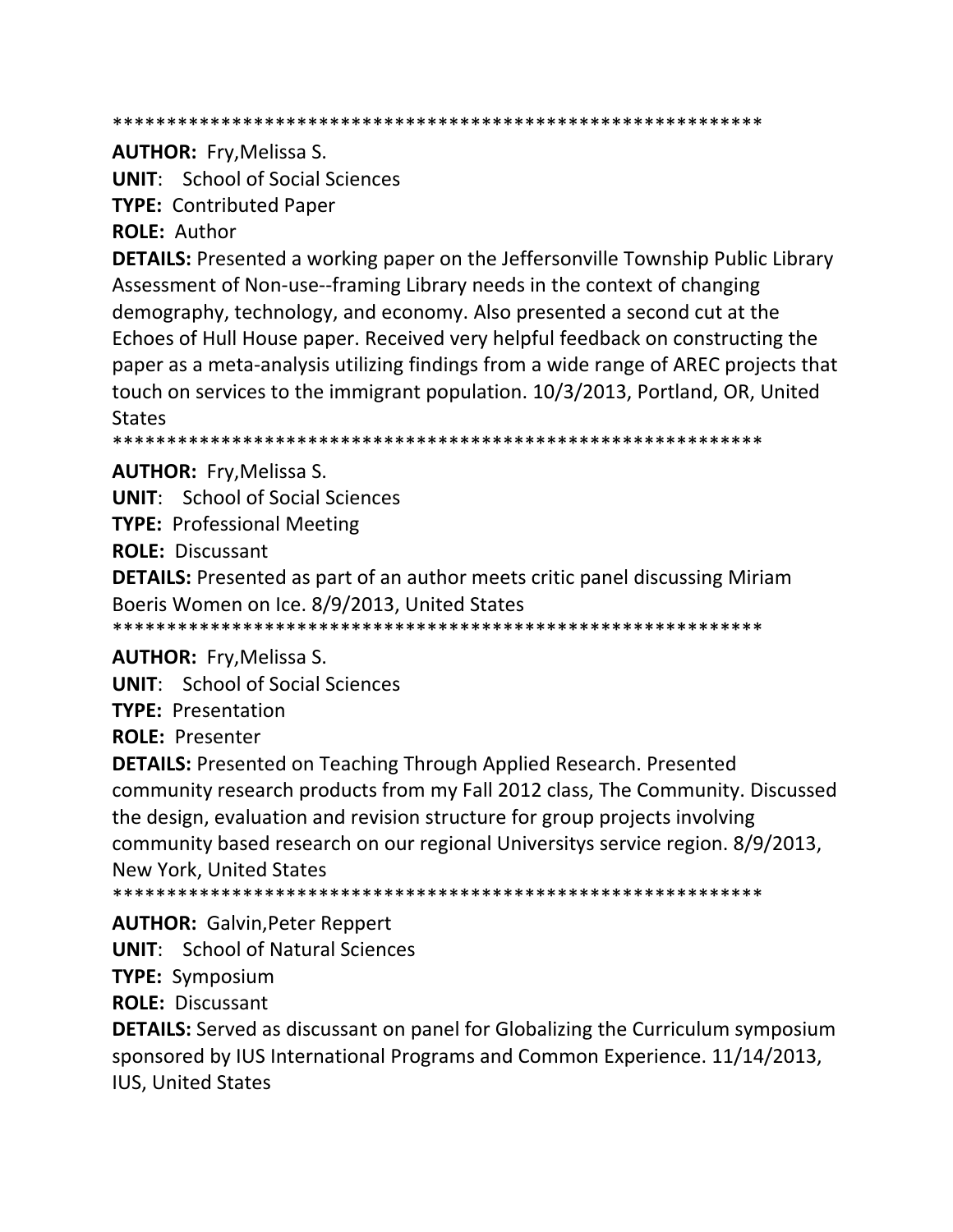#### 

**AUTHOR:** Griggs, C Bradford

**UNIT:** School of Education

**TYPE: Presentation** 

**ROLE: Co-Presenter** 

**DETAILS:** Using Women Biographies to Teach History and Build Literacy Skills. The session provides attendees with strategies to teach how culture shaped the lives of women in history. Using feminist biographical research methods students analyze texts and write their own biographies. 11/22/2013, St. Louis, United **States** 

**AUTHOR: Griggs, C Bradford** 

**UNIT:** School of Education

**TYPE: Presentation** 

**ROLE: Presenter** 

**DETAILS:** The Common Core and Curricular Enclosure: An Autonomist Reconceptualization of Standards and Accountability. Abstract-This paper offers a critique of the theory of common operating with the Common Core State Standards Initiative. Drawing from work in autonomist Marxism and critical curriculum theory, the authors argue that the CCSS constitues an example of curricular enclosure. In response, they offer a counter-theorization of common that is averse to standardization and hierarchial models of accountability, and is intead predicated upon a common that opposes the subsumption of student subjectivity into the logics of human capital and surplus-value production. 10/18/2013, Dayton OH, United States

**AUTHOR: Hackett, Brenda V.** 

**UNIT:** School of Nursing

**TYPE: Invited Paper** 

**ROLE: Co-Author** 

**DETAILS:** Submitted proposal for 2013 conference Hitting It Out of the Ballpark. The Advisors Role in Student Success. Co-authored with Sarah Gierke a proposal to share approaches to advising we had used in the School of School of Nursing. The focus was on group advising and online advising through Oncourse. United **States** 

**AUTHOR: Hall, Bryan Wesley**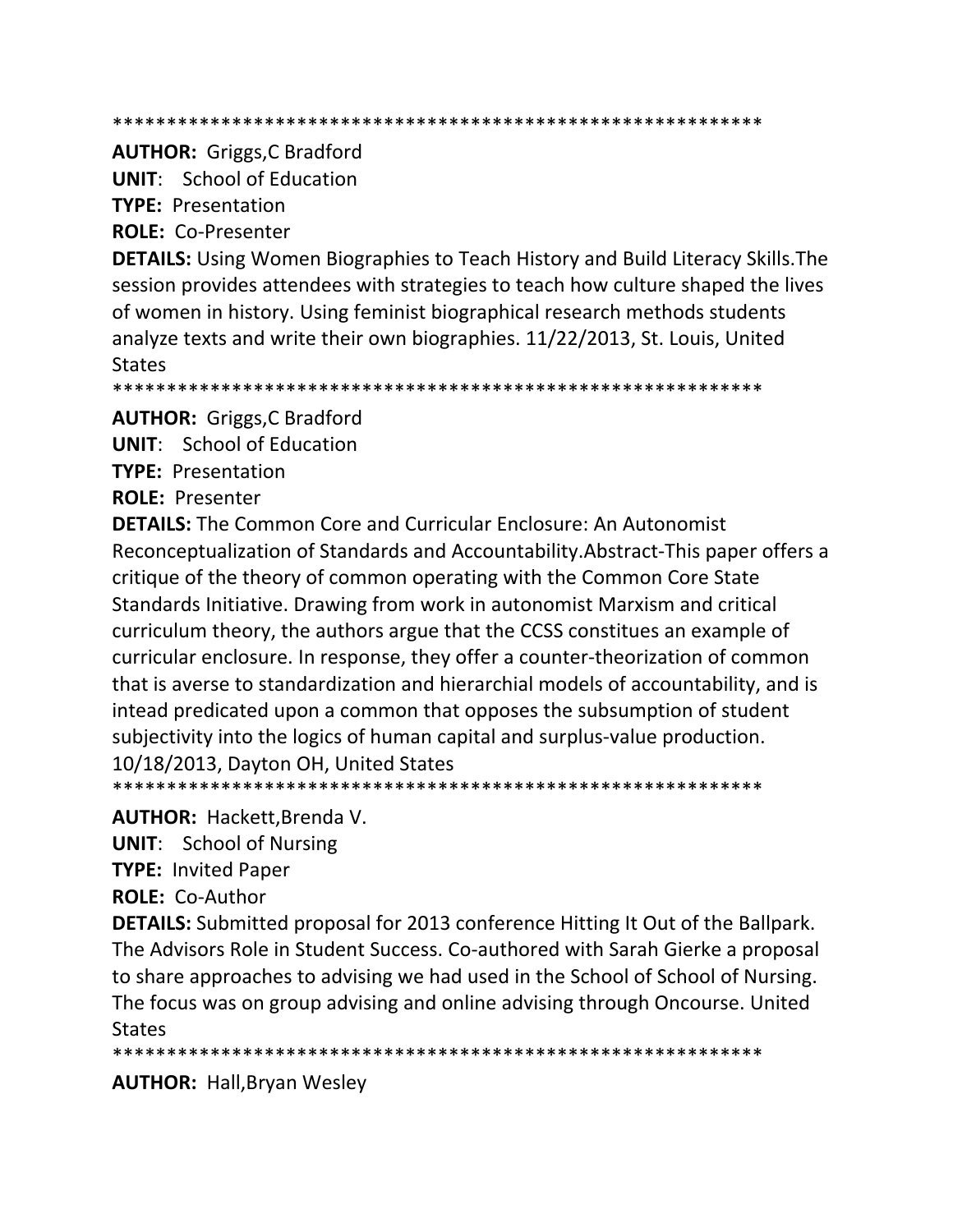**UNIT:** School of Arts & Letters

**TYPE: Competitive Paper** 

**ROLE: Author** 

**DETAILS:** I presented a peer-reviewed paper entitled Fichtes False Dilemma at the American Philosophical Association - Central Division conference. 2/23/2013, New **Orleans, LA, United States** 

**AUTHOR: Hall, Bryan Wesley** 

**UNIT:** School of Arts & Letters

**TYPE: Invited Paper** 

**ROLE: Author** 

**DETAILS:** I gave an invited paper to the Philosophy Department at UVA entitled Identifying the Gap in Kants Critical Philosophy. 3/27/2013, Charlotesville, VA, **United States** 

**AUTHOR: Hall, Bryan Wesley** 

**UNIT:** School of Arts & Letters

**TYPE: Competitive Paper** 

**ROLE: Author** 

DETAILS: I presented a peer-reviewed paper entitled Fichtes False Dilemma at the Kentucky Philosophical Associations conference at Centre College. 7/19/2013, Danville, KY, United States

**AUTHOR: Hare.Sara Cornell** 

**UNIT:** School of Social Sciences

**TYPE: Competitive Paper** 

**ROLE: Author** 

**DETAILS:** Paper presentations: Still no jetpacks or gender parity: Thirty two years of animated film, 4/5/2013, Indianapolis, IN, United States

**AUTHOR: Harper, Brian A UNIT:** School of Arts & Letters **TYPE: Invited Talk ROLE: Artist DETAILS:** Artist lecture - Kendall College of Art and Design, Grand Rapids, Michigan. United States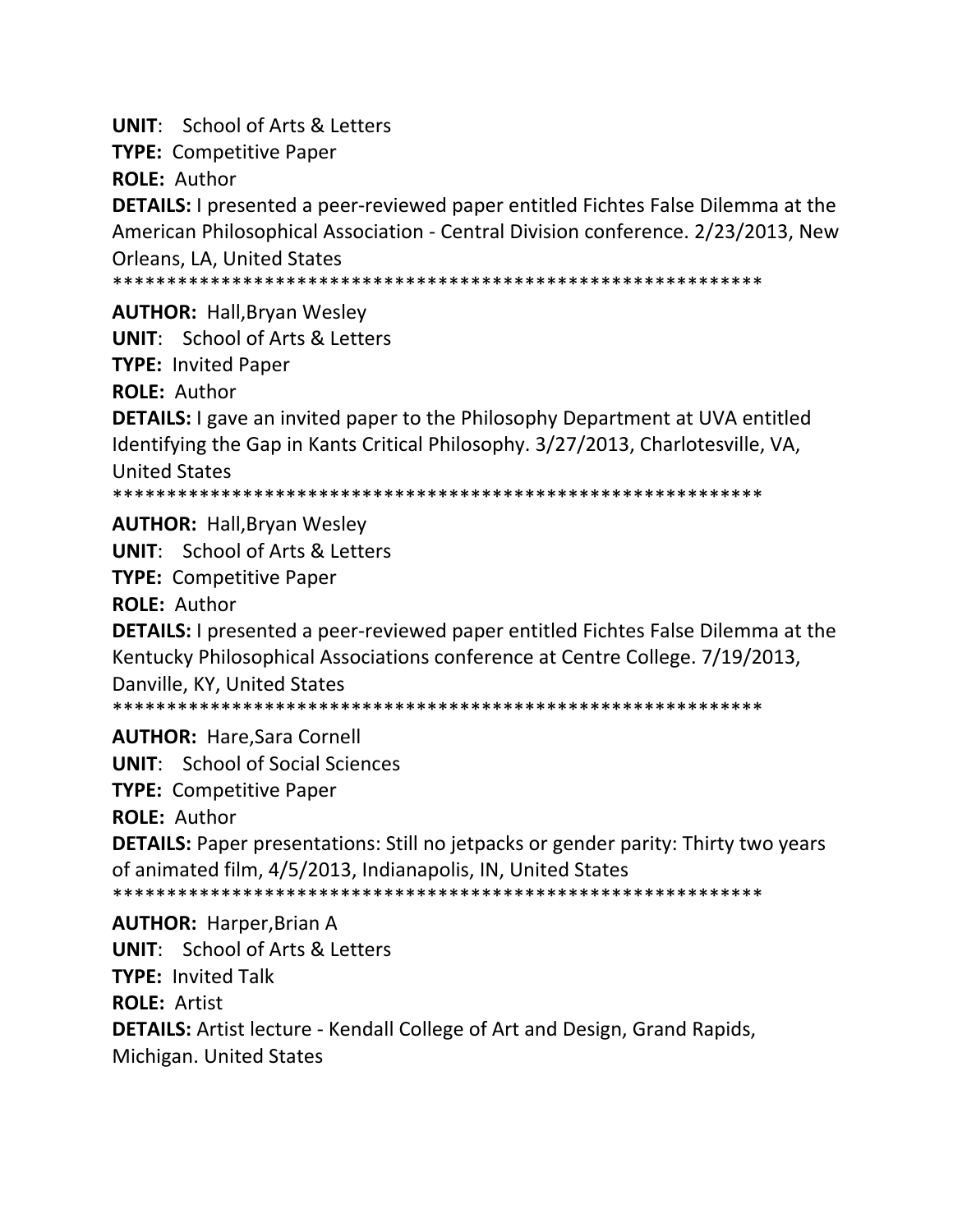\*\*\*\*\*\*\*\*\*\*\*\*\*\*\*\*\*\*\*\*\*\*\*\*\*\*\*\*\*\*\*\*\*\*\*\*\*\*\*\*\*\*\*\*\*\*\*\*\*\*\*\*\*\*\*\*\*\*\*\* **AUTHOR:** Harris,Kenneth J **UNIT**: School of Business **TYPE:** Presentation **ROLE:** Co‐Author **DETAILS:** Full citation: Harris, K. J., Kacmar, K. M. (2013). What really makes abusive supervision bad" When the abuser is also viewed as promotable. New Orleans, LA, United States \*\*\*\*\*\*\*\*\*\*\*\*\*\*\*\*\*\*\*\*\*\*\*\*\*\*\*\*\*\*\*\*\*\*\*\*\*\*\*\*\*\*\*\*\*\*\*\*\*\*\*\*\*\*\*\*\*\*\*\* **AUTHOR:** Harris,Kenneth J **UNIT**: School of Business **TYPE:** Presentation **ROLE:** Co‐Author **DETAILS:** Citation: Harris, K. J., Russell, L. M. (2013). An investigation of the curvilinear effects of contingent reward leadership on stress‐related and attitudinal outcomes. New Orleans, LA, United States \*\*\*\*\*\*\*\*\*\*\*\*\*\*\*\*\*\*\*\*\*\*\*\*\*\*\*\*\*\*\*\*\*\*\*\*\*\*\*\*\*\*\*\*\*\*\*\*\*\*\*\*\*\*\*\*\*\*\*\* **AUTHOR:** Harris,Kenneth J **UNIT**: School of Business **TYPE:** Presentation **ROLE:** Co‐Author **DETAILS:** Citation: Harris, K. J., Rossi, A. M. (2013). The curvilinear relationships between abusive supervision and work outcomes. Los Angeles, CA, United States \*\*\*\*\*\*\*\*\*\*\*\*\*\*\*\*\*\*\*\*\*\*\*\*\*\*\*\*\*\*\*\*\*\*\*\*\*\*\*\*\*\*\*\*\*\*\*\*\*\*\*\*\*\*\*\*\*\*\*\* **AUTHOR:** Harris,Kenneth J **UNIT**: School of Business **TYPE:** Poster Session **ROLE:** Co‐Author **DETAILS:** Full citation: Harris, K. J., Kacmar, K. M. (2013). Curvilinear effects of perceived organizational support on individual outcomes. Houston, TX, United **States** \*\*\*\*\*\*\*\*\*\*\*\*\*\*\*\*\*\*\*\*\*\*\*\*\*\*\*\*\*\*\*\*\*\*\*\*\*\*\*\*\*\*\*\*\*\*\*\*\*\*\*\*\*\*\*\*\*\*\*\* **AUTHOR:** Harris,Ranida Boonthanom **UNIT**: School of Business **TYPE:** Invited Talk **ROLE:** Panelist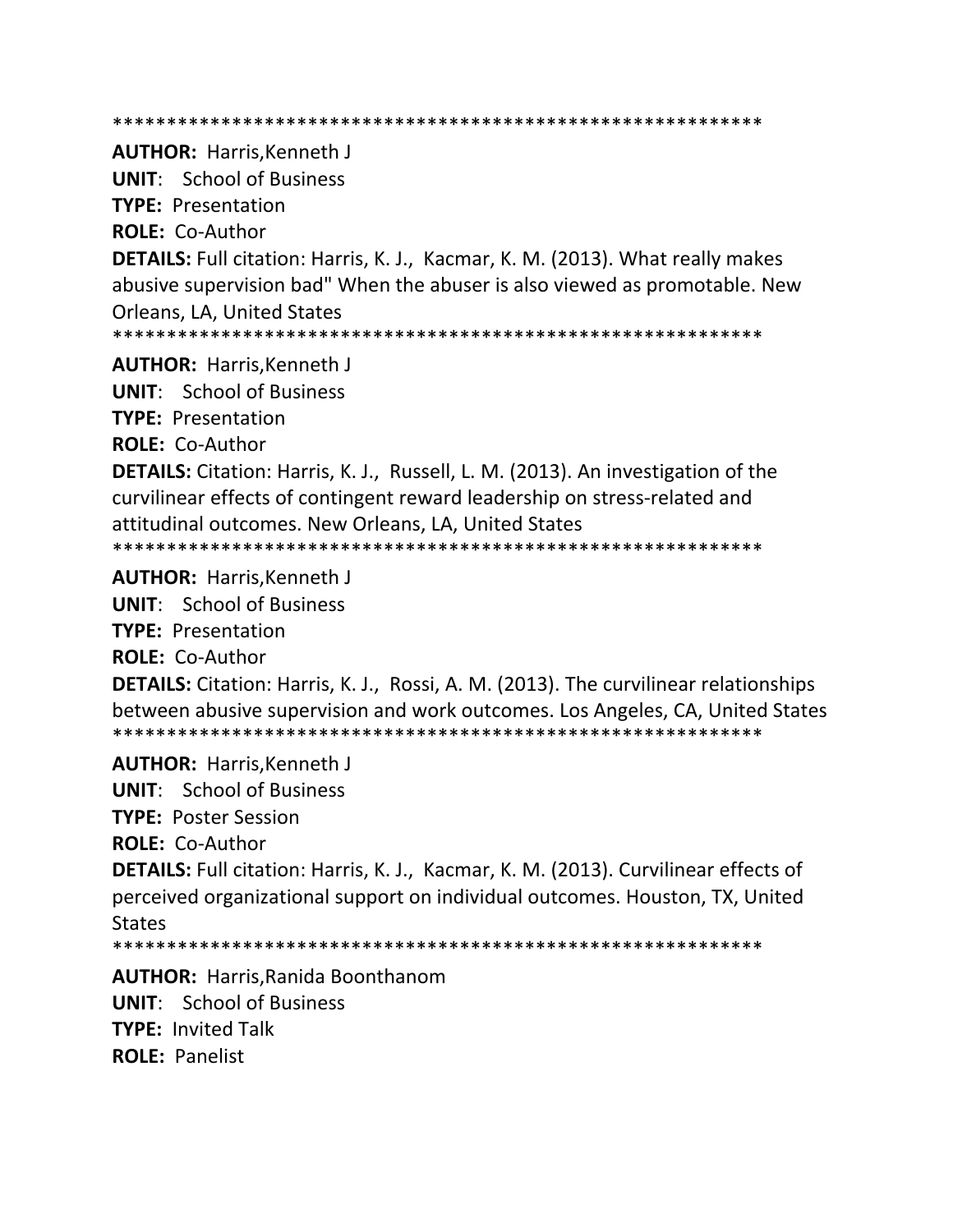**DETAILS:** I served as a panelist at the Institute for Learning and Teaching Excellence (ILTE)2013 Annual Teaching Symposiumon GIFT - Great Ideas for Teachingon the topic Building Scaffolding and Removing Barriers to Student Learning on January 25, 2013. New Albany, IN, United States 

**AUTHOR: Harvey, George William UNIT:** School of Arts & Letters **TYPE: Invited Paper ROLE: Presenter** DETAILS: Virtue and Pre-Political Life in Platos Laws III and IV, 1/17/2013, West Lafayette, IN, United States 

**AUTHOR: Harvey, George William UNIT:** School of Arts & Letters **TYPE: Competitive Paper ROLE: Presenter DETAILS:** Religion in Platos Laws: The Gods and What the Citizens Believe About Them. 10/11/2013, New York, NY, United States 

**AUTHOR: He, Yan UNIT:** School of Business **TYPE: Presentation ROLE: Presenter DETAILS:** Effects of Control Power and Transaction Cost on Dual-Class Share Prices, with J. Wang and C. Wu, presented at the Eastern Finance Association annual meeting, St. Pete Beach, Florida, April 2013. United States **AUTHOR: Henderson, Jodi Lynne UNIT:** School of Nursing **TYPE: Invited Talk ROLE: Presenter DETAILS:** End of Life Care - what do you want and what to expect, 3/17/2013, Wall Street Methodist Church, United States **AUTHOR: Herdoiza-Estevez, Magdalena** 

**UNIT:** School of Education

**TYPE: Other**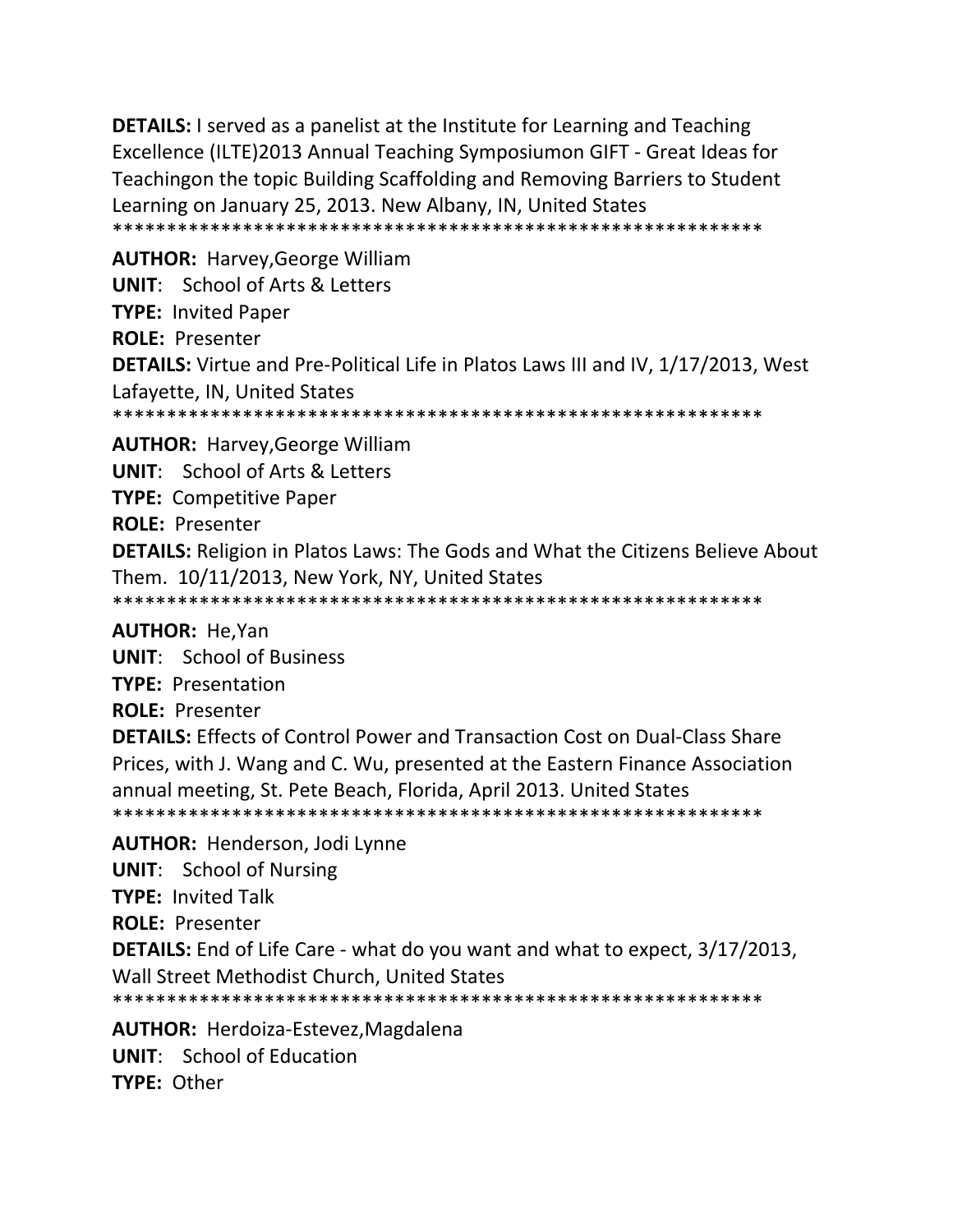**ROLE: Author** 

**DETAILS:** The Conceptual and Academic Framework of the University of Arts: Key note speaker at the University launching event organized by the Ecuador Ministry of Culture, Guayaquil (October 10, 2013), Guayaquil, Ecuador

**AUTHOR: Hettiarachchi, Suranga D** 

**UNIT:** School of Natural Sciences

**TYPE: Professional Meeting** 

**ROLE: Discussant** 

**DETAILS:** Panel member of undergraduate research discussion panel at Georgia Undergraduate Research Conference at Columbus State University-GA, Columbus, **GA. United States** 

\*\*\*\*\*\*\*\*\*\*\*\* 

**AUTHOR: Hoelger, Angelika** 

**UNIT:** School of Social Sciences

**TYPE: Competitive Paper** 

**ROLE: Presenter** 

**DETAILS:** Traveling Indecencies: Risqu Performances in the European Metropolis, 1890-1914, 3/7/2013, Fresno, CA, United States

**AUTHOR: Hoelger, Angelika** 

**UNIT:** School of Social Sciences

**TYPE: Competitive Paper** 

**ROLE: Presenter** 

**DETAILS:** The Impact of Commercial Freedom on Berlins Entertainment Scene, 1830-1900, 3/21/2013, Columbus, OH, United States 

**AUTHOR: Hoelger, Angelika** 

**UNIT:** School of Social Sciences

**TYPE: Invited Talk** 

**ROLE: Presenter** 

**DETAILS:** Presentation of summer research at SARC Series. 9/24/2013, United **States** 

**AUTHOR: Hoelger, Angelika** 

**UNIT:** School of Social Sciences

**TYPE: Competitive Paper**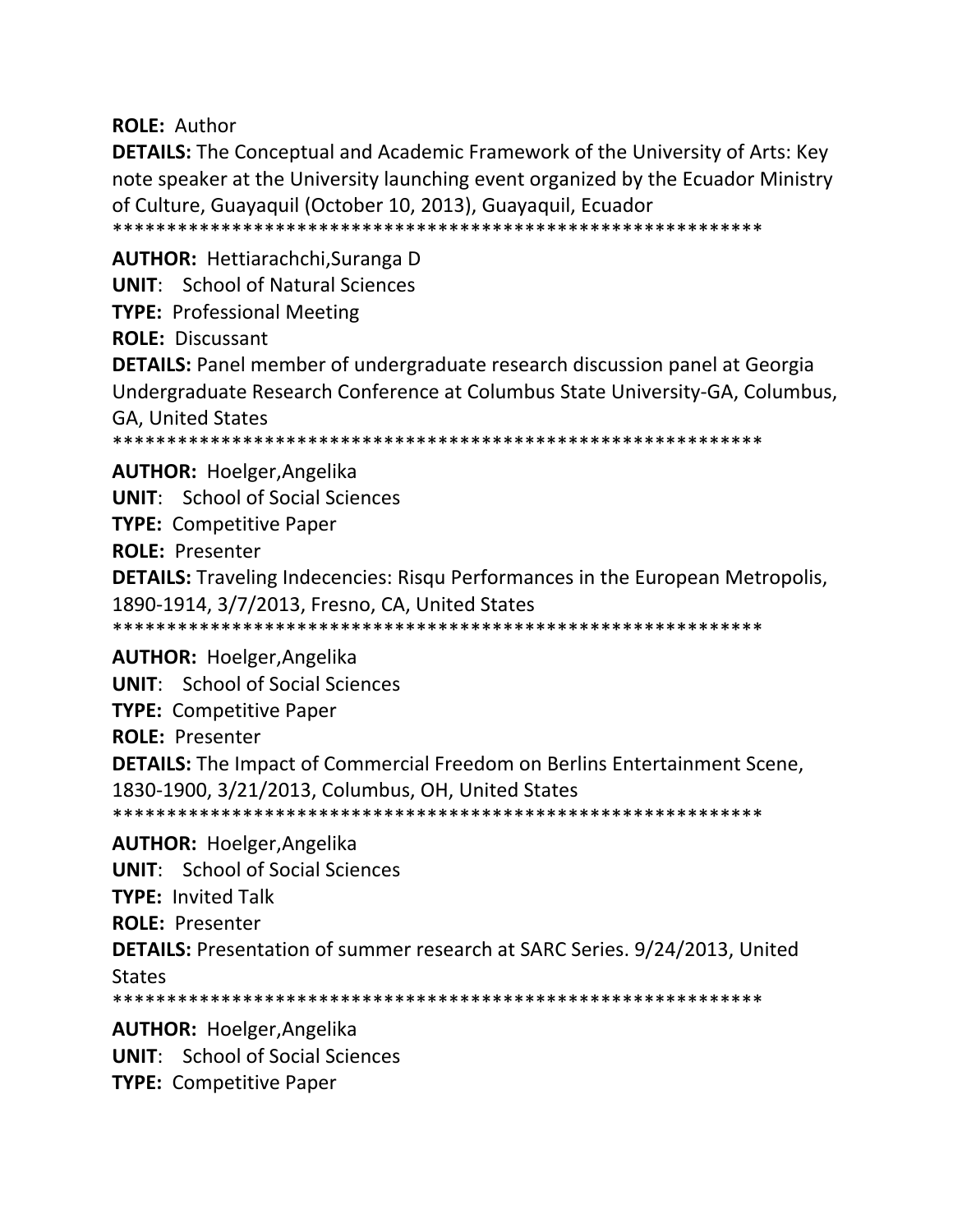### **ROLE:** Presenter

**DETAILS:** A fin-de-siecle product: the Barrisons and Berlins variety theater, 1893– 1900, 10/18/2013, Muncie, IN, United States

\*\*\*\*\*\*\*\*\*\*\*\*\*\*\*\*\*\*\*\*\*\*\*\*\*\*\*\*\*\*\*\*\*\*\*\*\*\*\*\*\*\*\*\*\*\*\*\*\*\*\*\*\*\*\*\*\*\*\*\*

### **AUTHOR:** Hoffman,Lisa

**UNIT**: School of Education **TYPE:** Competitive Paper **ROLE:** Author **DETAILS:** Hoffman, L. (2013). Teaching research concepts through challenging student assumptions. Paper presented to the 2013 Midwest Scholars Conference, Indianapolis, IN. 3/15/2013, United States \*\*\*\*\*\*\*\*\*\*\*\*\*\*\*\*\*\*\*\*\*\*\*\*\*\*\*\*\*\*\*\*\*\*\*\*\*\*\*\*\*\*\*\*\*\*\*\*\*\*\*\*\*\*\*\*\*\*\*\*

**AUTHOR:** Hoffman,Lisa

**UNIT**: School of Education

**TYPE:** Competitive Paper

**ROLE:** Author

**DETAILS:** Hoffman, L. (2013). What gifted educators should know about gifted bilingual students and the language learning process. Paper presented at the 20th Biennial World Conference of the World Council for Gifted and Talented Children, Louisville, KY. 8/10/2013, United States

\*\*\*\*\*\*\*\*\*\*\*\*\*\*\*\*\*\*\*\*\*\*\*\*\*\*\*\*\*\*\*\*\*\*\*\*\*\*\*\*\*\*\*\*\*\*\*\*\*\*\*\*\*\*\*\*\*\*\*\*

### **AUTHOR:** Hoffman,Lisa

**UNIT**: School of Education

**TYPE:** Competitive Paper

**ROLE:** Author

**DETAILS:** Hoffman, L. (2013). Growing up gifted in two worlds: Cultural considerations for educating gifted students from immigrant and refugee backgrounds. Paper presented at the 20th Biennial World Conference of the World Council for Gifted and Talented Children, Louisville, KY. 8/10/2013, United **States** 

\*\*\*\*\*\*\*\*\*\*\*\*\*\*\*\*\*\*\*\*\*\*\*\*\*\*\*\*\*\*\*\*\*\*\*\*\*\*\*\*\*\*\*\*\*\*\*\*\*\*\*\*\*\*\*\*\*\*\*\*

### **AUTHOR:** Hoffman,Lisa

**UNIT**: School of Education

**TYPE:** Competitive Paper

**ROLE:** Co‐Author

**DETAILS:** Hoffman, L., Hoffman, M. W. (2013, November). Supporting Higher Order Thinking Skills Among Students with Emerging English Proficiency.Paper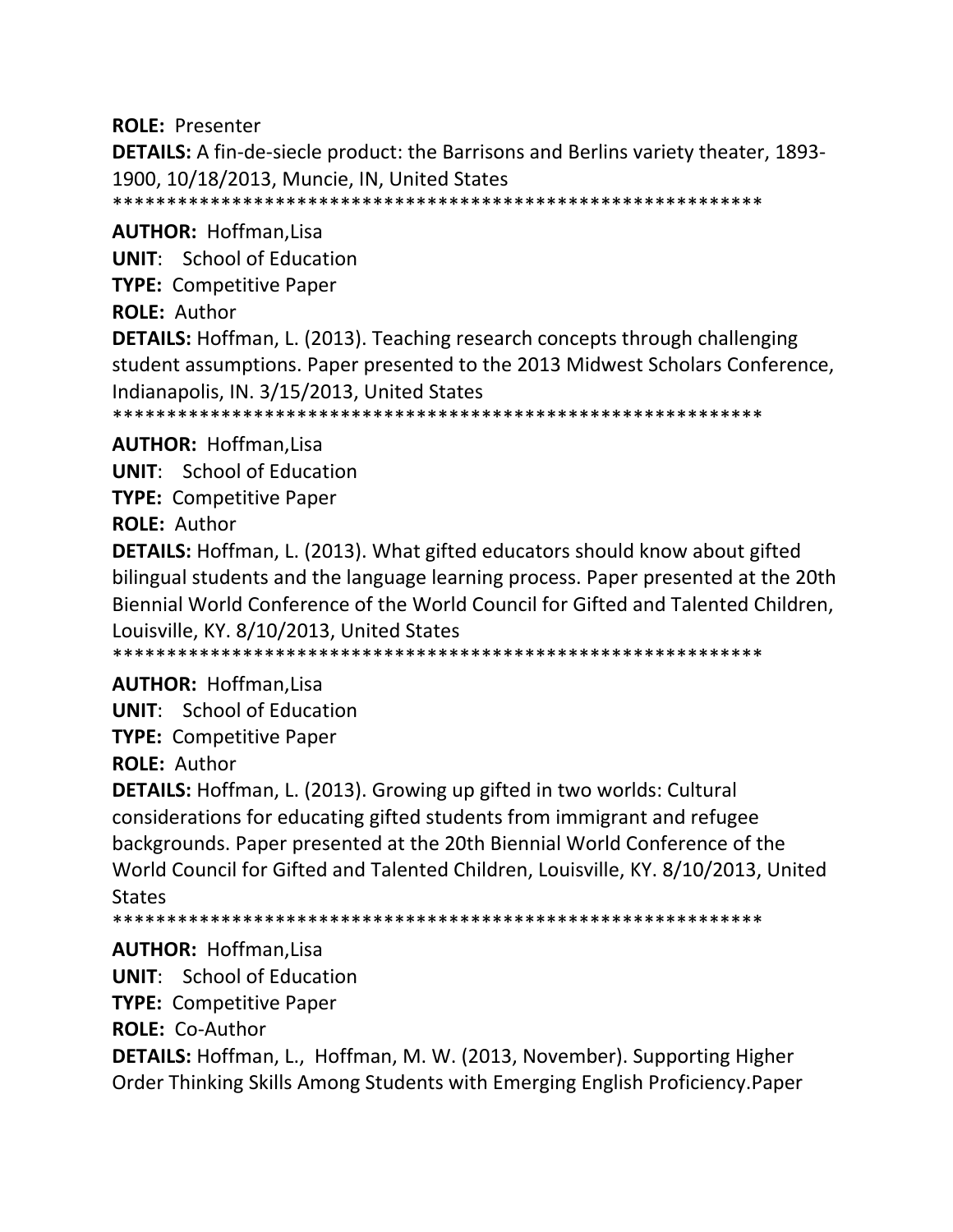presented at the annual meeting of the National Association for Gifted Children, Indianapolis, Indiana. 11/7/2013, United States \*\*\*\*\*\*\*\*\*\*\*\*\*\*\*\*\*\*\*\*\*\*\*\*\*\*\*\*\*\*\*\*\*\*\*\*\*\*\*\*\*\*\*\*\*\*\*\*\*\*\*\*\*\*\*\*\*\*\*\*

**AUTHOR:** Hoffman,Lisa **UNIT**: School of Education **TYPE:** Competitive Paper **ROLE:** Co‐Author **DETAILS:** Hoffman, M. W., Hoffman, L. (2013, November). Serving Gifted Students from Refugee Backgrounds.Paper presented at the annual meeting of the National Association for Gifted Children, Indianapolis, Indiana. 11/7/2013, United States \*\*\*\*\*\*\*\*\*\*\*\*\*\*\*\*\*\*\*\*\*\*\*\*\*\*\*\*\*\*\*\*\*\*\*\*\*\*\*\*\*\*\*\*\*\*\*\*\*\*\*\*\*\*\*\*\*\*\*\* **AUTHOR:** Hoffman,Lisa

**UNIT**: School of Education

**TYPE:** Competitive Paper

**ROLE:** Co‐Author

**DETAILS:** Hoffman, L., Hoffman, M. W. (2013, November). Approaches to Serving Gifted English Language Learners: Examples from Three States. Paper presented at the annual meeting of the National Association for Gifted Children, Indianapolis, Indiana. 11/7/2013, United States

\*\*\*\*\*\*\*\*\*\*\*\*\*\*\*\*\*\*\*\*\*\*\*\*\*\*\*\*\*\*\*\*\*\*\*\*\*\*\*\*\*\*\*\*\*\*\*\*\*\*\*\*\*\*\*\*\*\*\*\*

**AUTHOR:** Hoffman,Lisa **UNIT**: School of Education

**TYPE:** Invited Talk

**ROLE:** Presenter

**DETAILS:** Invited speaker for future school administrators in educational leadership course H520: Education and Social Issues.Speaking about issues school leaders need to understand regarding English language learners and immigrant students in schools. 5/29/2013, Jeffersonville, Indiana, United States \*\*\*\*\*\*\*\*\*\*\*\*\*\*\*\*\*\*\*\*\*\*\*\*\*\*\*\*\*\*\*\*\*\*\*\*\*\*\*\*\*\*\*\*\*\*\*\*\*\*\*\*\*\*\*\*\*\*\*\*

**AUTHOR:** Hollenbeck,James E **UNIT**: School of Education **TYPE:** Presentation **ROLE:** Presenter **DETAILS:** Positive Impact of the ISTEM Grant in the Greater Clark School District of Indiana, 2/8/2013, Indianapolis, United States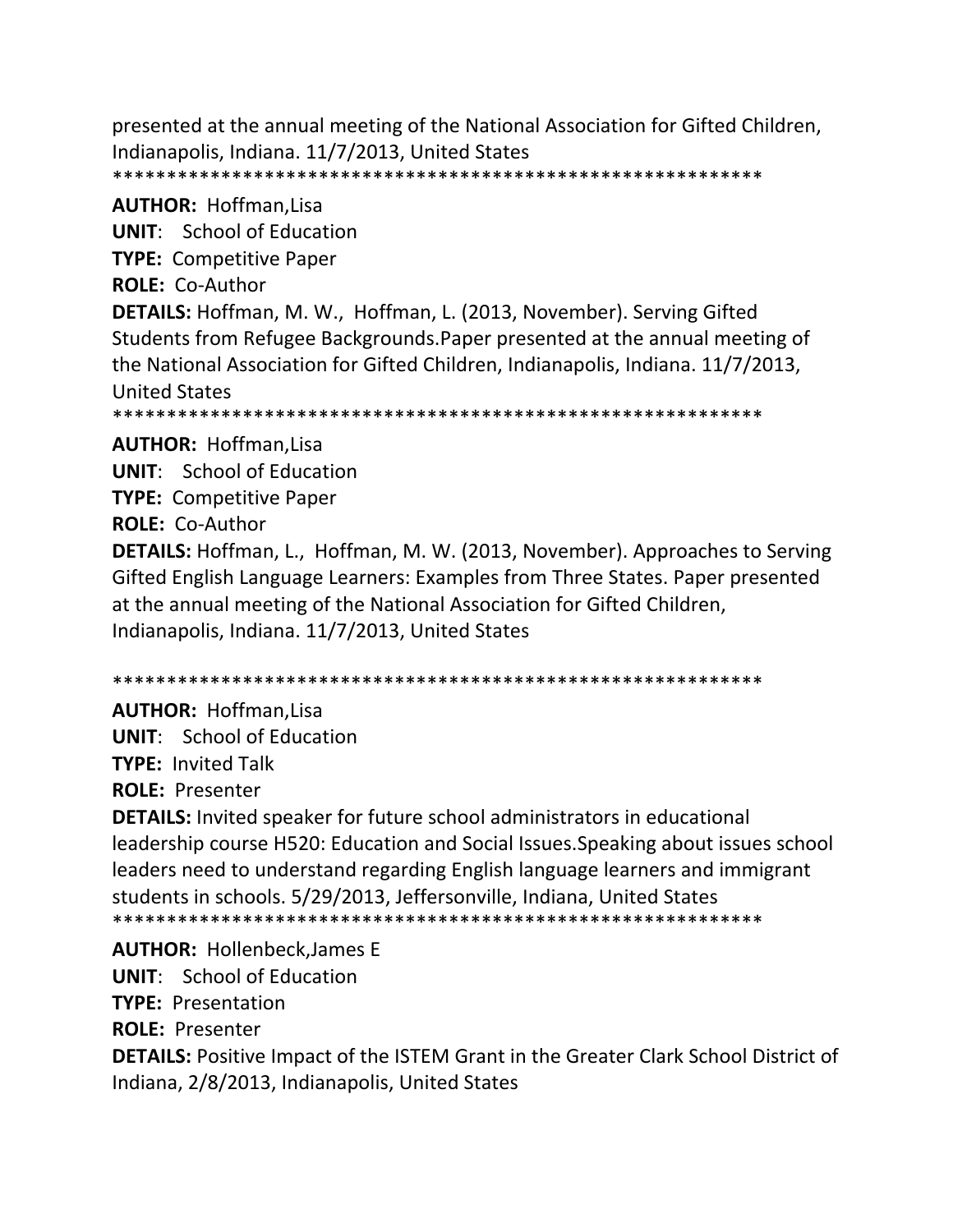**AUTHOR: Hollenbeck.James E** 

**UNIT:** School of Education **TYPE: Presentation ROLE: Presenter DETAILS:** Using Science Fiction to Encourage Science Literacy. 2/8/2013, Indianapolis, United States \*\*\*\*\*\*\*\*\*\*\*\*\*\*\*\*\*\*\*\*\* 

**AUTHOR: Hollenbeck, James E** 

**UNIT:** School of Education

**TYPE: Invited Paper** 

**ROLE: Presenter** 

**DETAILS:** Using and Applying Technology to Bridge Science Literacy in a Multilingual Classroom, 4/11/2013, San Antonio, TX, United States 

**AUTHOR: Hughes, Melanie Elizabeth** 

**UNIT:** Library

**TYPE: Presentation** 

**ROLE: Co-Author** 

**DETAILS:** POW! Graphic Novels and Comic Creator Apps Ignite Imagination in the SciencesCo-Presenter with Dr. Gary Pinkston, Professor of Educational Technology, School of Education, Indiana University Southeast Presentation to technology educators and school Library media specialists introducing graphic novels on STEM (science, technology, engineering, and math) subjects via booktalk and by sharing Libguide, STEM Graphic Novels and Comic Books, http://libguides.ius.edu/stem. Discussion of literature supporting comics and literacy, as well as preferences of girls and graphic novels, as well as attitudes towards STEM. Dr. Pinkston introduced ComicLife software and pedagogical applications. 3/14/2013, Louisville, KY, United States

**AUTHOR: Hughes, Melanie Elizabeth** 

**UNIT:** Library

**TYPE: Poster Session** 

**ROLE: Co-Author** 

**DETAILS:** Presented peer-reviewed poster at international conference: Two Years in the Journey of Female Information Entrepreneurs. By Melanie Hughes, MLS, MBA, Indiana University Southeast Library and Michael Breazeale, PhD, University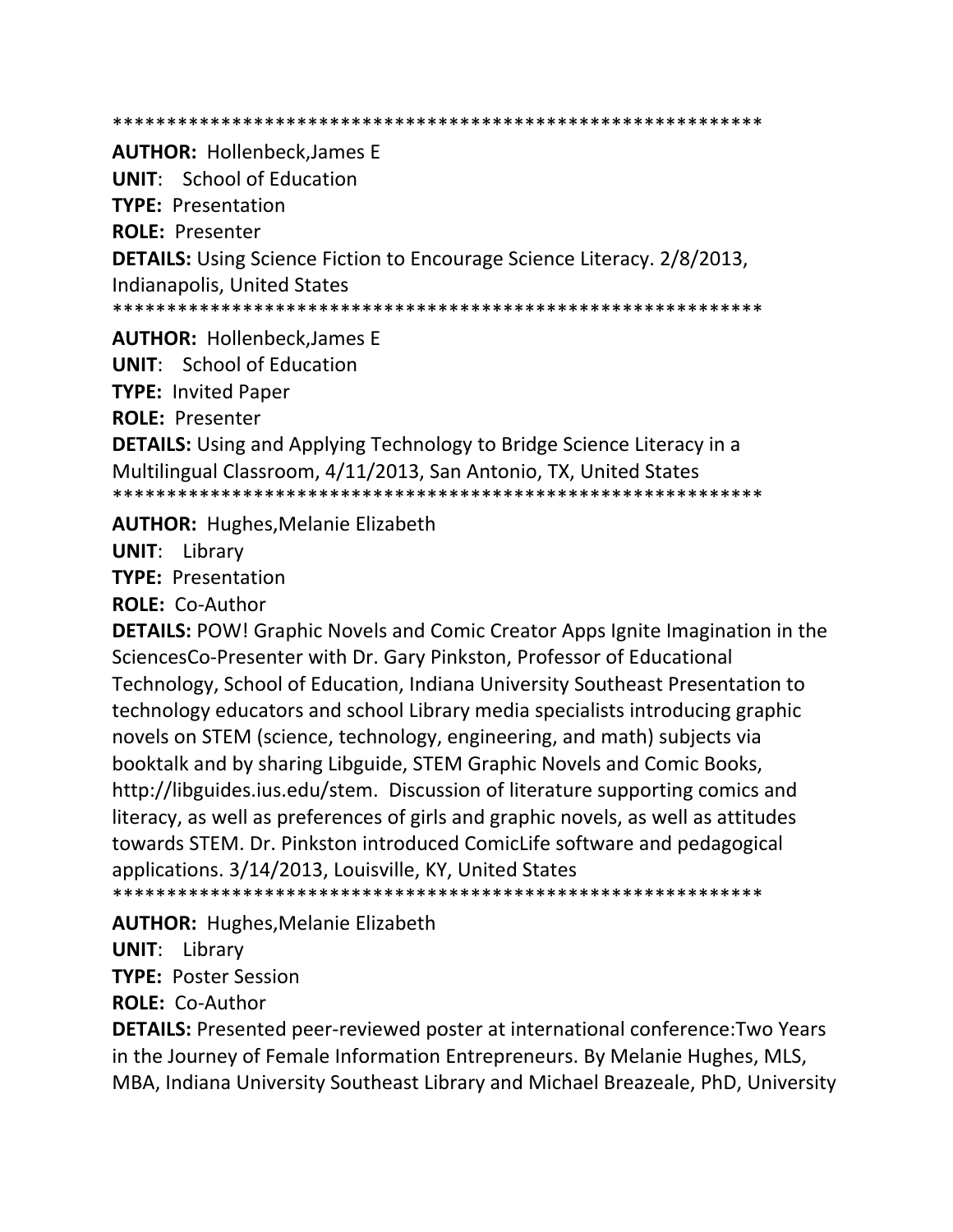of Nebraska Omaha, School of BusinessDiscussions on the growth, discovery and changes in the lives of independent information professionals at the beginning of their entrepreneurial journeys. Facing a changing information landscape and great recession, these entrepreneurs developed new skills, confidences and strengths to grow their businesses and themselves. 4/5/2013, Denver, CO, United States \*\*\*\*\*\*\*\*\*\*\*\*\*\*\*\*\*\*\*\*\*\*\*\*\*\*\*\*\*\*\*\*\*\*\*\*\*\*\*\*\*\*\*\*\*\*\*\*\*\*\*\*\*\*\*\*\*\*\*\*

**AUTHOR:** Hughes,Melanie Elizabeth

**UNIT**: Library

**TYPE:** Presentation

**ROLE:** Presenter

**DETAILS:** Presented with Dr. Gary Pinkston on STEM and Graphic Novels for High School students, along with Comic Life software. 7/30/2013, Shepherdsville, KY, United States

\*\*\*\*\*\*\*\*\*\*\*\*\*\*\*\*\*\*\*\*\*\*\*\*\*\*\*\*\*\*\*\*\*\*\*\*\*\*\*\*\*\*\*\*\*\*\*\*\*\*\*\*\*\*\*\*\*\*\*\*

**AUTHOR:** Hughes,Melanie Elizabeth

**UNIT**: Library

**TYPE:** Presentation

**ROLE:** Presenter

**DETAILS:** Co‐presented with Dr. Gary Pinkston: POW! Diversity Themed Graphic Novels in the Classroom For this presentation, I created a new LibGuide related to diversity in comics and graphic novels: http://libguides.ius.edu/diversitycomics, 10/12/2013, Indiana University Southeast, United States \*\*\*\*\*\*\*\*\*\*\*\*\*\*\*\*\*\*\*\*\*\*\*\*\*\*\*\*\*\*\*\*\*\*\*\*\*\*\*\*\*\*\*\*\*\*\*\*\*\*\*\*\*\*\*\*\*\*\*\*

**AUTHOR:** Hunt,Randy E.

**UNIT**: School of Natural Sciences

**TYPE:** Presentation

**ROLE:** Presenter

**DETAILS:** Oral Presentation: Geographic Variation and Reproductive Isolation in Erythroneuraleafhoppers. Randy E. Hunt, Dana Osoffsky, and Michael B. Roberts, 1/1/2013, United States

\*\*\*\*\*\*\*\*\*\*\*\*\*\*\*\*\*\*\*\*\*\*\*\*\*\*\*\*\*\*\*\*\*\*\*\*\*\*\*\*\*\*\*\*\*\*\*\*\*\*\*\*\*\*\*\*\*\*\*\*

**AUTHOR:** Hutchins,Michael David

**UNIT**: School of Arts & Letters

**TYPE:** Workshop

**ROLE:** Organizer

**DETAILS:** Annual Adjunct German Instructors teaching methods, materials and planning workshop. 8/23/2013, New Albany, IN, United States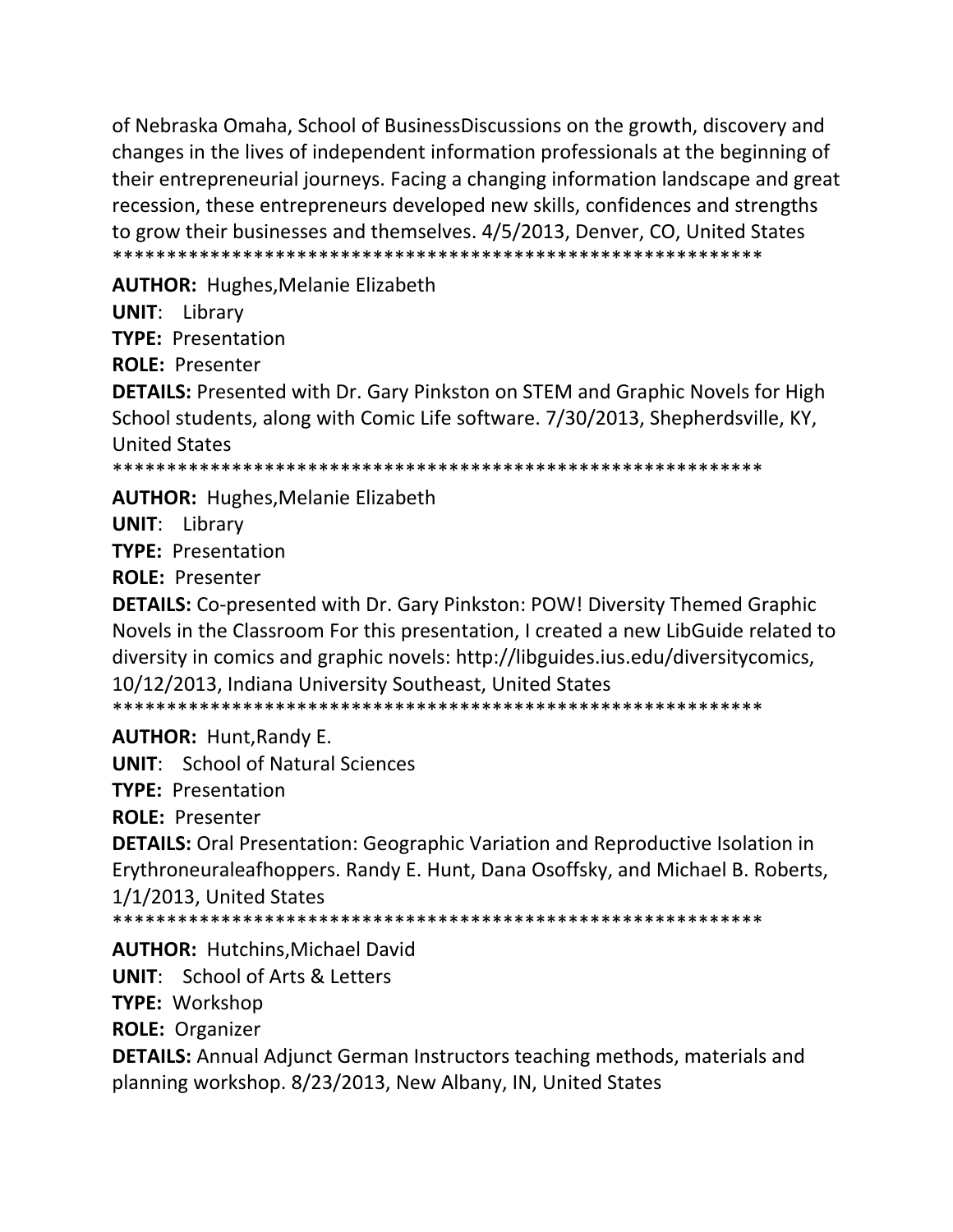#### 

**AUTHOR: Hutchins.Michael David** 

**UNIT:** School of Arts & Letters

**TYPE: Invited Talk** 

**ROLE: Presenter** 

**DETAILS:** Invited once again this year by the World Language Studies department at IUSB. Presented talk on my current research for faculty and students. South Bend, IN, United States

**AUTHOR: Johnson, Sandra L** 

**UNIT:** School of Natural Sciences

**TYPE: Presentation** 

**ROLE: Presenter** 

**DETAILS:** Invited speaker/presenter for continuing education sponsored by the American Academy of Professional Coders, Southern Indiana Chapter. Topic: The ABCs of Laboratory Coding. Power point presentation included differentiation between screening and diagnostic procedures; differentiation between quantitative and qualitative measures; explanation of the Clinical Laboratory Amendment and the components of complexity testing per federal regulations. Description of various methods of specimen collection, including blood, urine, feces, and sputum. Length: 2 hours for 2 continuing education units (CEUs), New Albany, IN, United States

**AUTHOR: Johnson.Sandra L** 

**UNIT:** School of Natural Sciences

**TYPE: Invited Talk** 

**ROLE: Presenter** 

**DETAILS:** Developed and presented on 09/21/2013, The ABCs of Laboratory Coding to the East Central chapter of the American Association of Medical Assistants, Indianapolis, IN. Two-hour presentation for 2 CEUs., United States 

**AUTHOR: Jones, Brian Harrison UNIT:** School of Arts & Letters **TYPE: Colloquia ROLE:**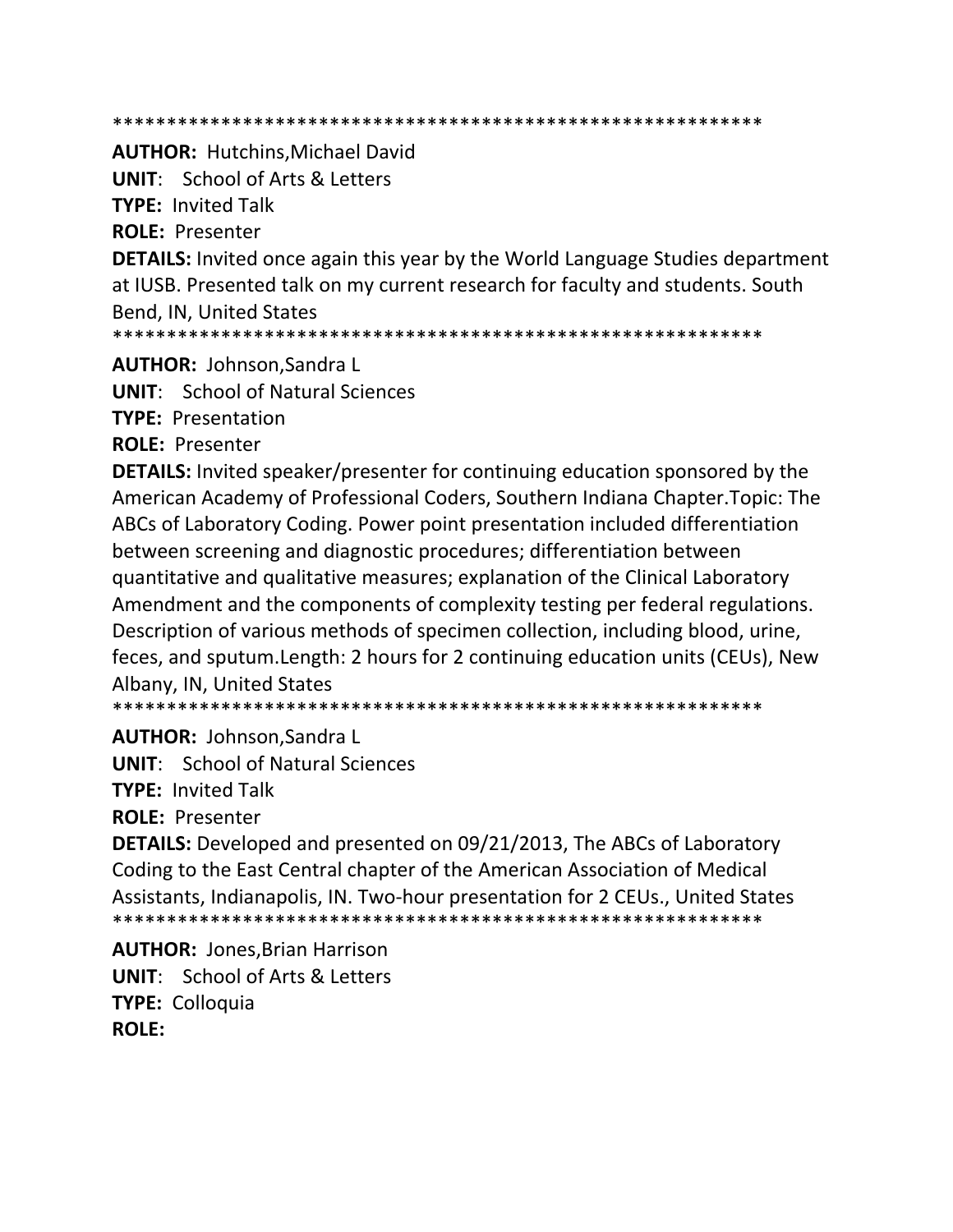**DETAILS:** Conducted printmaking workshop at the annual FACET retreat to create the collaborative 25th anniversary poster for the organization. French Lick, United **States** 

**AUTHOR: Kahn, Meghan C** 

**UNIT:** School of Social Sciences

**TYPE: Poster Session** 

**ROLE: Author** 

**DETAILS:** Presented a poster at the STP portion of the Midwestern Psychological Association meeting entitled, Reading with a Purpose: Comparison of Methods for Promoting Student Reading. 5/3/2013, United States 

**AUTHOR: Kahn, Meghan C** 

**UNIT:** School of Social Sciences

**TYPE: Poster Session** 

**ROLE: Author** 

**DETAILS:** Poster presenrted at MPA entitled, Olfactory versus visual conditional discrimination in the homing pigeon. 5/3/2013, United States 

**AUTHOR: Kara, Aycan** 

**UNIT:** School of Business

**TYPE: Competitive Paper** 

**ROLE: Co-Author** 

**DETAILS:** The paper entitled Contact and prejudice across cultures: A crosscountry meta-analysis of the contact hypothesis is under review. Co-Authors are : Judit Kende, Win Van de Noortgate, Karen Phalet, and Ronald Fischer. 11/7/2013, **United States** 

**AUTHOR:** Kimmer, Christopher James

**UNIT:** School of Natural Sciences

**TYPE: Presentation** 

**ROLE: Co-Author** 

**DETAILS:** C.J. Kimmer, R.E. Jones, and J.C. Duda, Effect of Interfacial Adhesive Layers on Thermal Transport in Model Systems, Materials Research Society Fall Meeting 2013. 12/4/2013, United States

**AUTHOR: King, Granville**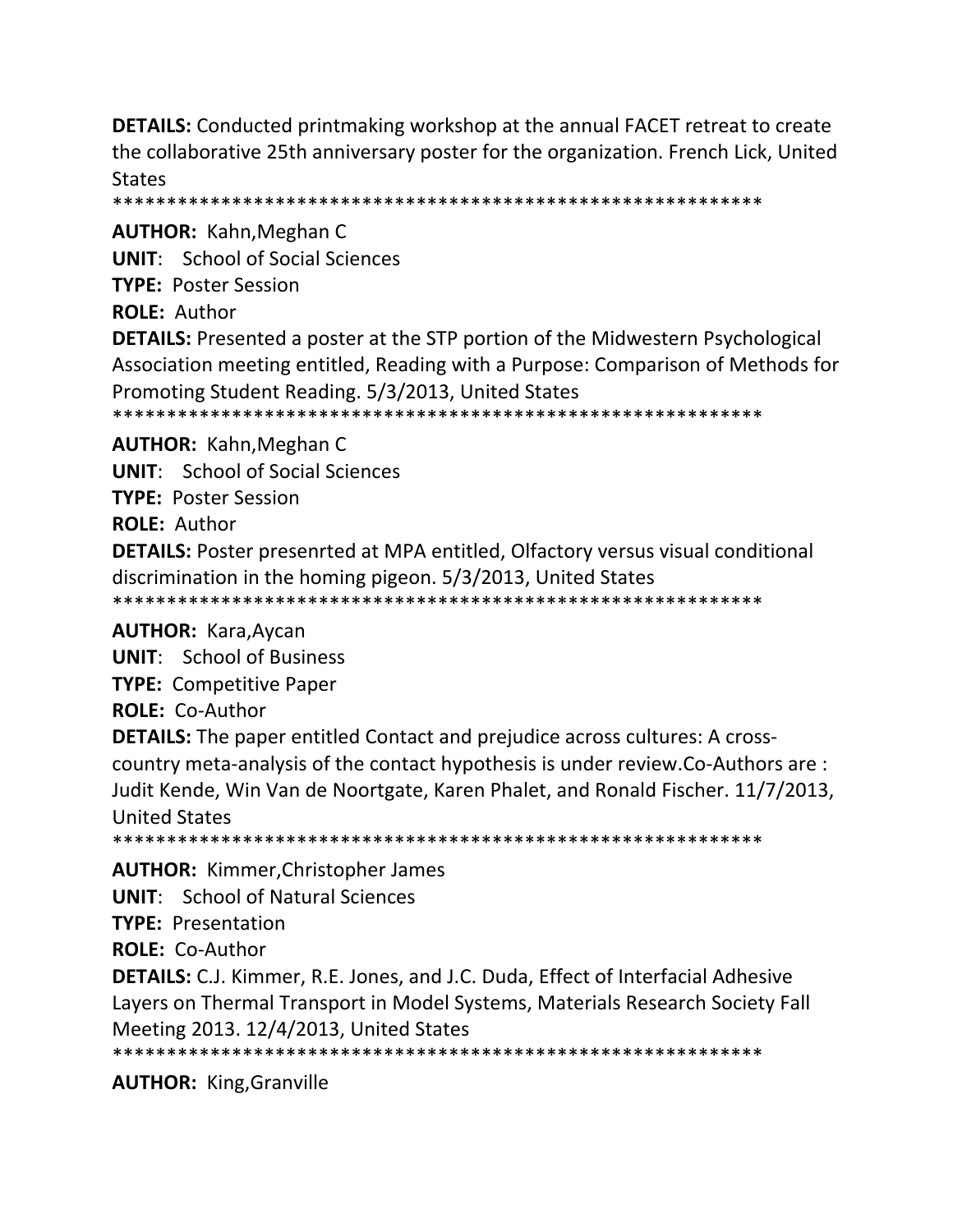# **UNIT:** School of Arts & Letters

**TYPE: Presentation** 

# **ROLE:**

**DETAILS:** Paper Presentation Topic: Reasons Registered Nurses Report Serious Wrongdoings In A Public Teaching HospitalSummary: This study examined reasons a registered nurse would report a wrongdoing within a public teaching hospital. Of agroup of 238 initial respondents, 30% reported they had observed a wrongdoing in the past year, with 68 nurses indicating they had reported a wrongdoing in the past year. The latter group was the focus of this study. They indicated through a self-report survey that incidents threatening the well-being of patients and their professional ethics were more likely to reported within their organizations. Observer anonymity was perceived to have a small, but important effect on nurses reporting a wrongdoing in this sample. A m...

**AUTHOR: Koerner, Michael Allen UNIT:** School of Arts & Letters

TYPF: Other

**ROLE:** 

**DETAILS:** 2013 HOW Design Conference, 6/21/2013, San Francisco, United States 

**AUTHOR: Koerner, Michael Allen** 

**UNIT:** School of Arts & Letters

TYPE: Other

# **ROLE:**

**DETAILS:** 2013 HOW Interactive Design Conference, 11/4/2013, Chicago, United **States** 

**AUTHOR: Kordsmeier, Gregory T** 

**UNIT:** School of Social Sciences

**TYPE: Competitive Paper** 

**ROLE: Presenter** 

**DETAILS:** More Than Dead White Guys: Helping Students Apply Theory to Contemporary Issues proposed 12/15/12, accepted 2/14/13, to be presented at the 2013 North Central Sociological Associations Annual Meeting, 4/4/13-4/6/13. Indianapolis, Indiana, United States

**AUTHOR: Kordsmeier, Gregory T**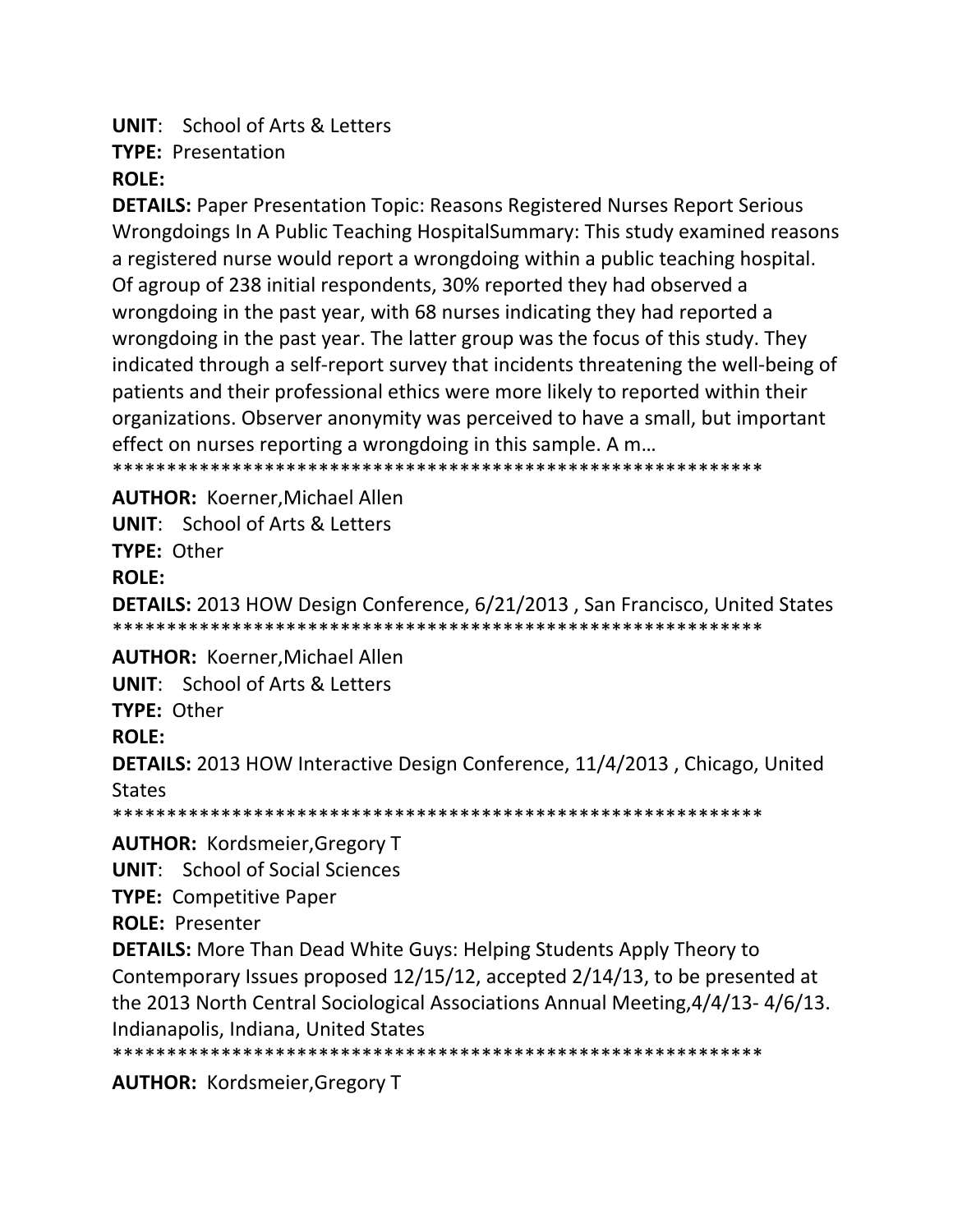**UNIT:** School of Social Sciences

**TYPE: Competitive Paper** 

**ROLE: Presenter** 

**DETAILS:** Performing Theory: An Active Learning Technique in the Theory Classroom proposed 11/15/13, accepted 1/15/14, to be presented at the 2013 North Central Sociological Associations Annual Meeting, 4/12/14. Cincinnati, Ohio, **United States** 

\*\*\*\*\*\*\*\*\*\*\*\*\*\*\*\*\* 

**AUTHOR: Lambert, Alysa D.** 

**UNIT:** School of Business

**TYPE: Presentation** 

**ROLE: Co-Presenter** 

**DETAILS:** Served as a co-presenter at the Southern Indiana Society for Human Resource Managements Annual Conference held at IUS. We presented to HR professionals on the benefits on creating student internships, the value of the HR student Assurance of Learning exam and the HR program at IUS. Tirza Howard and Jansen Foster (students) discussed their internship experiences and how valuable internships are for students. 4/9/2013, IUS, United States 

**AUTHOR:** Lambert, Alysa D.

**UNIT:** School of Business

**TYPE: Presentation** 

**ROLE: Presenter** 

DETAILS: Lambert, A. D., Leonard, S., Woolever, N. (2013). Transitioning from HR student to HR professional: An informational session on the SHRM Assurance of Learning Assessment. Paper presented at the Society for Human Resource Management Annual Conference in Chicago, IL. 6/15/2013, United States 

**AUTHOR:** Lambert, Alysa D.

**UNIT:** School of Business

**TYPE: Presentation** 

**ROLE: Presenter** 

**DETAILS:** Lambert, A. D. (2013). I Am Tired of Lecturing: Tips on Creating a Successful Service Learning Experience. Presentation at the Academy of Management Annual Meeting in Lake Buena VIsta, FL. 8/11/2013, United States 

**AUTHOR: Lang, W. Christopher**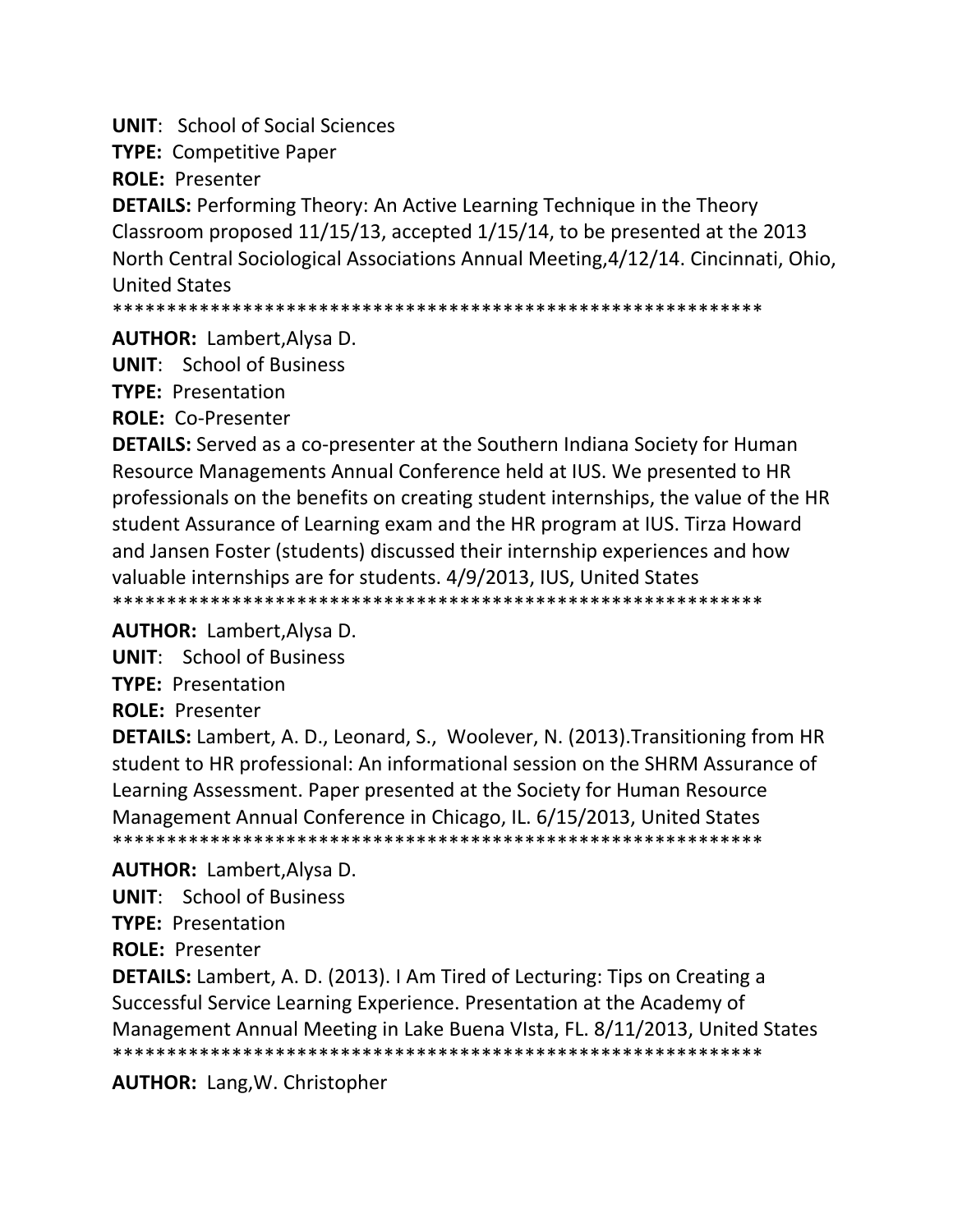**UNIT**: School of Natural Sciences

**TYPE:** Poster Session

**ROLE:** Co‐Author

**DETAILS:** This was a competitive abstract submitted in 2012 that was accepted; this was a poster presentation: A Sherman, RN, H Lewis, RN, WC Lang, PhD, B Rogers, MD, C McEvoy, MD, V Orozco, RN and N Buist, MD, Quantification of sucking behavior in late preterm [LPT], and full term [FT] infants at 38‐40 weeks of corrected age. 5/5/2013, Washington, DC, United States

\*\*\*\*\*\*\*\*\*\*\*\*\*\*\*\*\*\*\*\*\*\*\*\*\*\*\*\*\*\*\*\*\*\*\*\*\*\*\*\*\*\*\*\*\*\*\*\*\*\*\*\*\*\*\*\*\*\*\*\*

**AUTHOR:** Maksl, Adam Michael

**UNIT**: School of Social Sciences

**TYPE:** Competitive Paper

**ROLE:** Co‐Author

**DETAILS:** Maksl, A., Thorson, E., Kim, S., Swasy, A (2013, August). Is Internet accessibility a complement or a substitute for other forms of communication in rural America" Paper presented at the Association for Education in Journalism and Mass Communication annual conference, Washington, D.C. 8/9/2013, United States

\*\*\*\*\*\*\*\*\*\*\*\*\*\*\*\*\*\*\*\*\*\*\*\*\*\*\*\*\*\*\*\*\*\*\*\*\*\*\*\*\*\*\*\*\*\*\*\*\*\*\*\*\*\*\*\*\*\*\*\*

**AUTHOR:** Maksl, Adam Michael

**UNIT**: School of Social Sciences

**TYPE:** Competitive Paper

**ROLE:** Co‐Author

**DETAILS:** Maksl, A., Ashley, S., Craft, S. (2013, August). Measuring news media literacy. Paper presented at the Association for Education in Journalism and Mass Communication annual conference, Washington, D.C., 8/10/, United States \*\*\*\*\*\*\*\*\*\*\*\*\*\*\*\*\*\*\*\*\*\*\*\*\*\*\*\*\*\*\*\*\*\*\*\*\*\*\*\*\*\*\*\*\*\*\*\*\*\*\*\*\*\*\*\*\*\*\*\*

**AUTHOR:** Maksl, Adam Michael

**UNIT**: School of Social Sciences

**TYPE:** Other

**ROLE:** Director

**DETAILS:** Co-Director of the Reynolds High School Journalism Institute Directed and was a primary instructor for a two-week intensive, residential workshop designed to train and further develop professional and instructional skills of 35 high school journalism teachers. 7/14/2013, Columbia, MO, United States \*\*\*\*\*\*\*\*\*\*\*\*\*\*\*\*\*\*\*\*\*\*\*\*\*\*\*\*\*\*\*\*\*\*\*\*\*\*\*\*\*\*\*\*\*\*\*\*\*\*\*\*\*\*\*\*\*\*\*\*

**AUTHOR:** Maksl, Adam Michael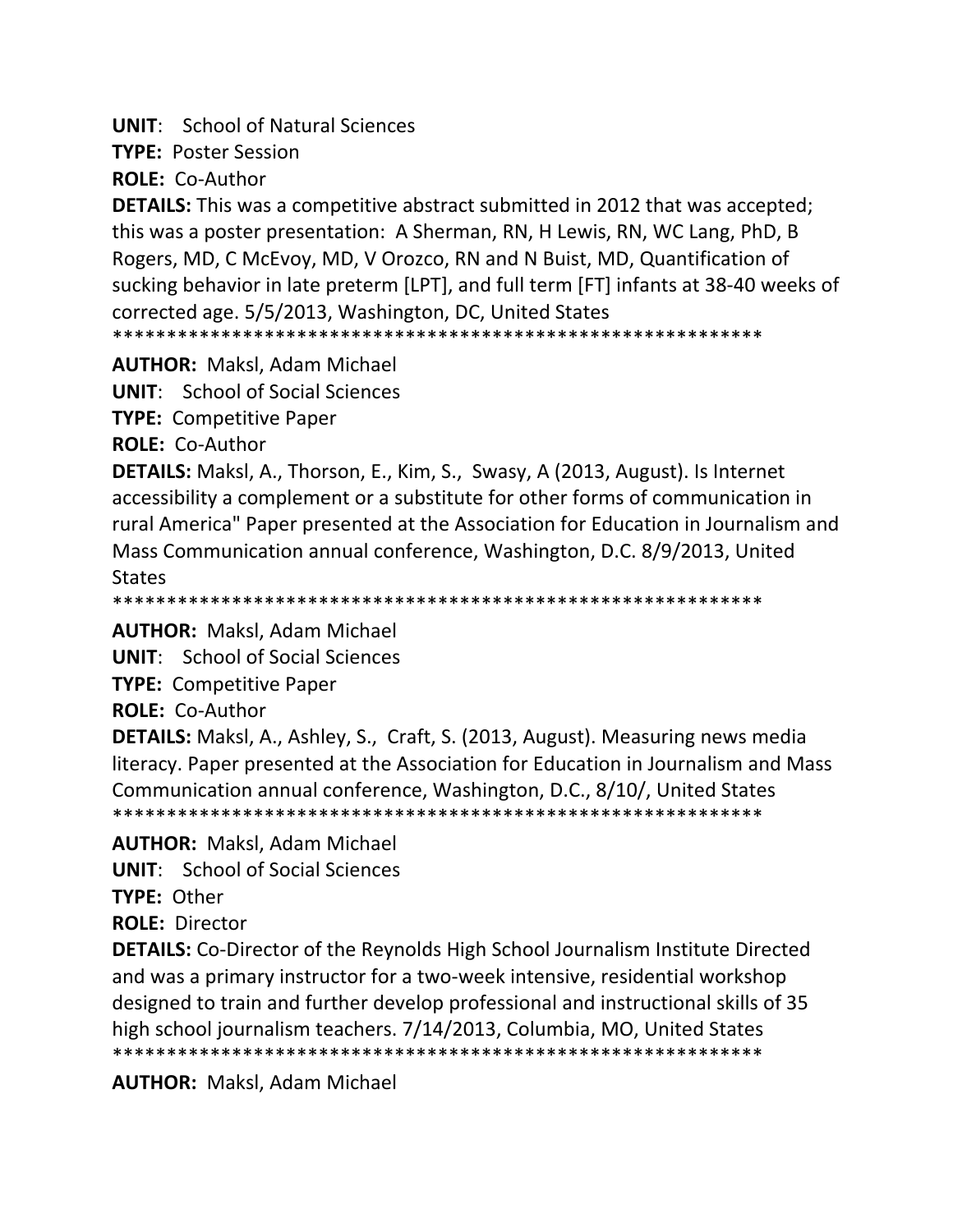**UNIT: School of Social Sciences** 

**TYPE: Invited Talk** 

**ROLE: Panelist** 

**DETAILS:** Sticks and Stones: Bullying in American Schools A discussion about bullying with IUS faculty and members of the community. Paritipated in a panel discussion with Dr. Veronica Media about bullying in American schools. My part of the discussion was focused on how technology has changed the nature of bullying, what should be done in schools to address bullying, and how schools and courts must balance anti-bullying policies against First Amendment principles. 11/5/2013, United States

**AUTHOR: Maksl, Adam Michael** 

**UNIT:** School of Social Sciences

**TYPE: Invited Talk** 

**ROLE: Presenter** 

**DETAILS:** Scholastic Press Association of Chicagol presented a session on my report Measuring news media literacy: How knowledge and motivations combine to create news-literate teens to a group of about 25 high school teachers, college faculty and charitable foundation representatives. 3/19/2013, United States 

**AUTHOR: Maksl, Adam Michael** 

**UNIT:** School of Social Sciences

**TYPE: Invited Talk** 

**ROLE: Presenter** 

**DETAILS:** Was invited to speak/participate in role-playing scenario at New Faculty Orientation about working with distressed students. 8/13/2013, United States 

**AUTHOR: Maksl.Adam Michael** 

**UNIT:** School of Social Sciences

**TYPE: Invited Talk** 

**ROLE: Presenter** 

**DETAILS:** Indiana High School Press Association annual conventionl presented a session on telling stories using digital and social media tools. This presentation was tailored toward being especially useful for high school journalism students. The description from the event program follows: Journalism is more than just writing a story with a couple photos. New tools give us the chance to engage student readers in many more ways than ever possible before. Come to this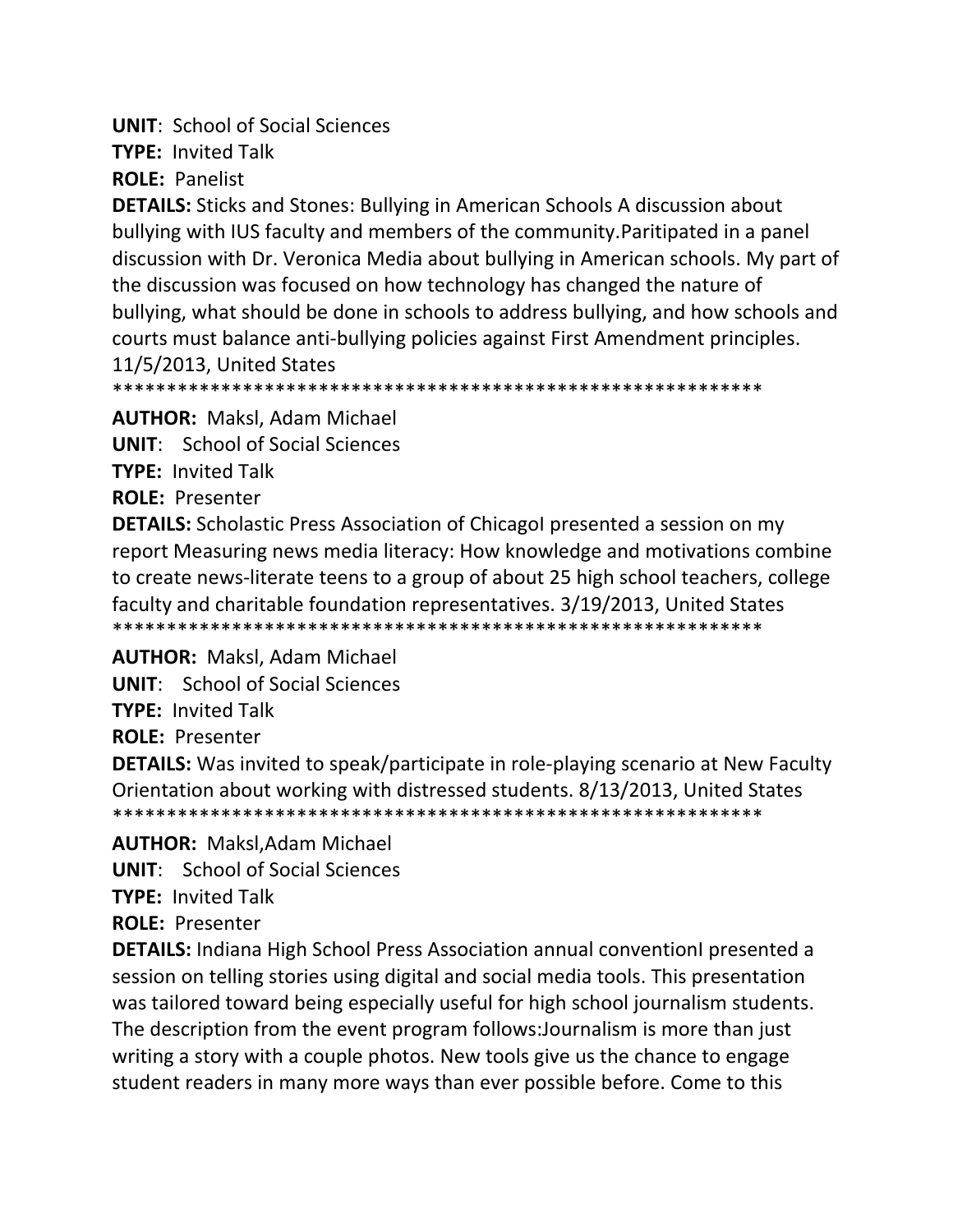session to learn about some cool (and many free) tools to help better tell multimedia stories. 10/18/2013, Franklin, IN, United States 

## **AUTHOR: Maksl, Adam Michael UNIT:** School of Social Sciences **TYPE: Presentation ROLE:**

**DETAILS:** Presented research findings about news media literacy to the Freedom of Speech Division of the Southern States Communication Association Panel title: The Objective Journalism Initiative: Redefining Public Service Journalism in the Digital Media AgeDescription from the convention program: As an invited research session, panelists will present results from studies indicating levels of bias in traditional versus new media. One assumptive benefit of new media and bloggers is the opportunity for a variety of voices to be present in the public discourse regarding citizens in a democracy. However, mainstream media, within this new competitive environment, seem to be increasingly slanted toward conservative or liberal agendas instead of presenting complete, unbiased... 

**AUTHOR: Manwani, Ghansham M** 

**UNIT:** School of Natural Sciences

**TYPE: Contributed Paper** 

**ROLE: Contributor** 

**DETAILS:** Inspire, Initiage, Contribute, Oversee and faculty sponser of the Undergraduate Research paper with a Honor Student on A Yogic Approach to Health, Happiness and Cognitive Function. Undergraduate Research Conference, **United States** 

**AUTHOR:** Manwani.Ghansham M

**UNIT:** School of Natural Sciences

**TYPE: Professional Meeting** 

**ROLE: Discussant** 

**DETAILS:** Panel Discussion on Entrepreneurship. 2/13/2013, United States 

**AUTHOR: Mason, Glenn Michael UNIT:** School of Natural Sciences **TYPE: Contributed Paper ROLE: Presenter**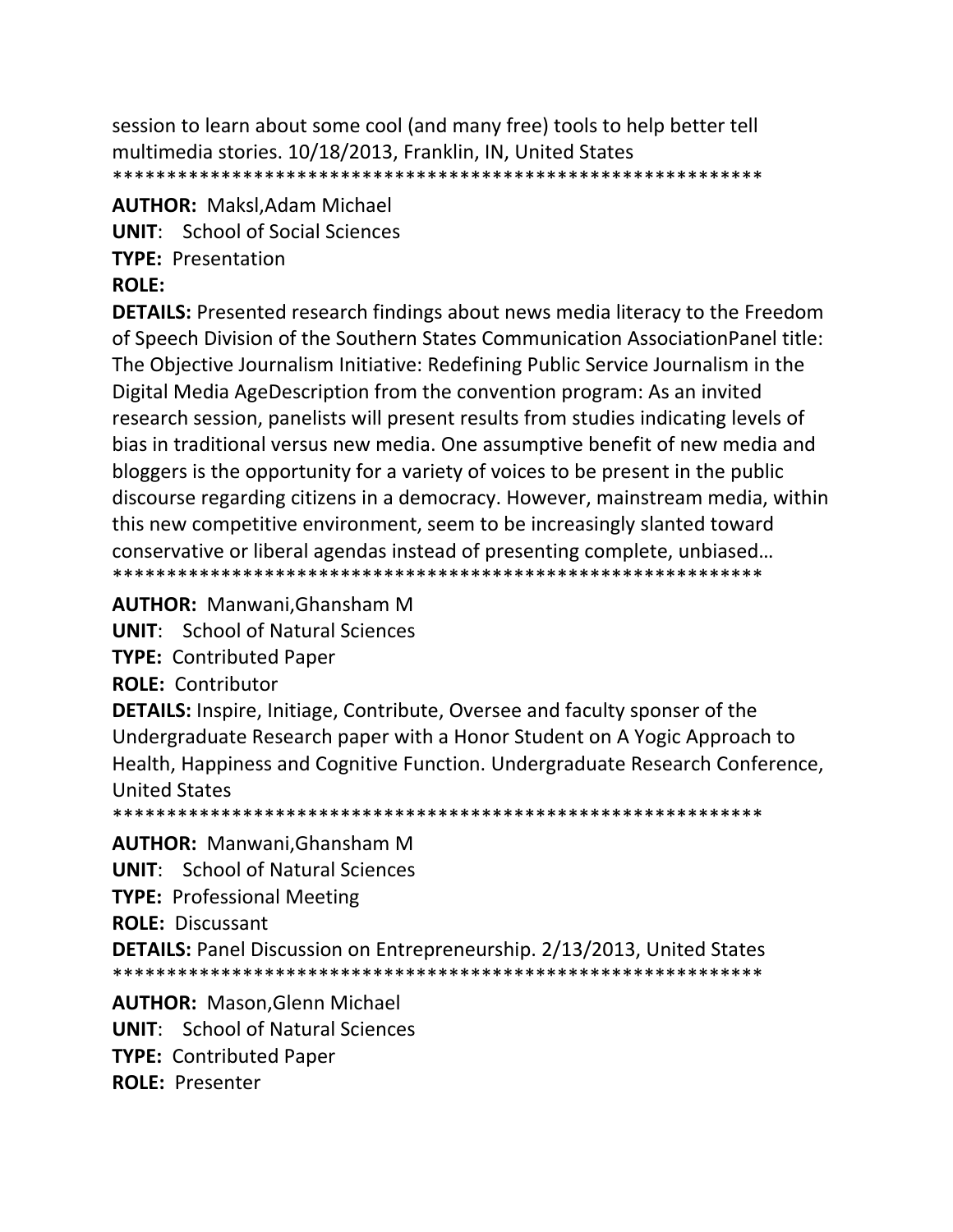**DETAILS:** Mason, G.M., Microspheroids from the Clegg Creek Member of the New Albany Shale: New Evidence supporting a Late Devonian impact. Poster presentation at the 33rd Oil Shale Symposium, Colorado School of Mines, Golden, Colorado. 10/14/2013, United States \*\*\*\*\*\*\*\*\*\*\*\*\*\*\*\*\*\*\*\*\*\*\*\*\*\*\*\*\*\*\*\*\*\*\*\*\*\*\*\*\*\*\*\*\*\*\*\*\*\*\*\*\*\*\*\*\*\*\*\*

**AUTHOR:** McIlvoy,Laura H. **UNIT**: School of Nursing **TYPE:** Invited Talk **ROLE:** Presenter **DETAILS:** Presented session Whats New in Healthcare. New Albany, IN, United States \*\*\*\*\*\*\*\*\*\*\*\*\*\*\*\*\*\*\*\*\*\*\*\*\*\*\*\*\*\*\*\*\*\*\*\*\*\*\*\*\*\*\*\*\*\*\*\*\*\*\*\*\*\*\*\*\*\*\*\* **AUTHOR:** Medina,Veronica Elizabeth

**UNIT**: School of Social Sciences **TYPE:** Presentation **ROLE:** Author **DETAILS:** American Girl and Imaginal Coping by Veronica E. Medina, 4/6/2013, Indianapolis, IN, United States \*\*\*\*\*\*\*\*\*\*\*\*\*\*\*\*\*\*\*\*\*\*\*\*\*\*\*\*\*\*\*\*\*\*\*\*\*\*\*\*\*\*\*\*\*\*\*\*\*\*\*\*\*\*\*\*\*\*\*\*

**AUTHOR:** Medina,Veronica Elizabeth **UNIT**: School of Social Sciences

**TYPE:** Invited Talk

**ROLE:** Co‐Presenter

**DETAILS:** Adam Maksl and I were co‐presenters at the Fall 2013 Social Sciences Forum titled Sticks and Stones: Bullying in American Schools., 11/5/2013, New Albany, IN, United States

\*\*\*\*\*\*\*\*\*\*\*\*\*\*\*\*\*\*\*\*\*\*\*\*\*\*\*\*\*\*\*\*\*\*\*\*\*\*\*\*\*\*\*\*\*\*\*\*\*\*\*\*\*\*\*\*\*\*\*\*

**AUTHOR:** Medina,Veronica Elizabeth

**UNIT**: School of Social Sciences

**TYPE:** Professional Meeting

**ROLE:** Discussant

**DETAILS:** Presider Discussant for Sociology of the Conference-- Session #137, Organized by Dr. Jeffrey McCully (Moraine Valley Community College), 3/29/2013, Chicago, IL, United States

\*\*\*\*\*\*\*\*\*\*\*\*\*\*\*\*\*\*\*\*\*\*\*\*\*\*\*\*\*\*\*\*\*\*\*\*\*\*\*\*\*\*\*\*\*\*\*\*\*\*\*\*\*\*\*\*\*\*\*\*

**AUTHOR:** Morgan,Robin K

**UNIT**: School of Social Sciences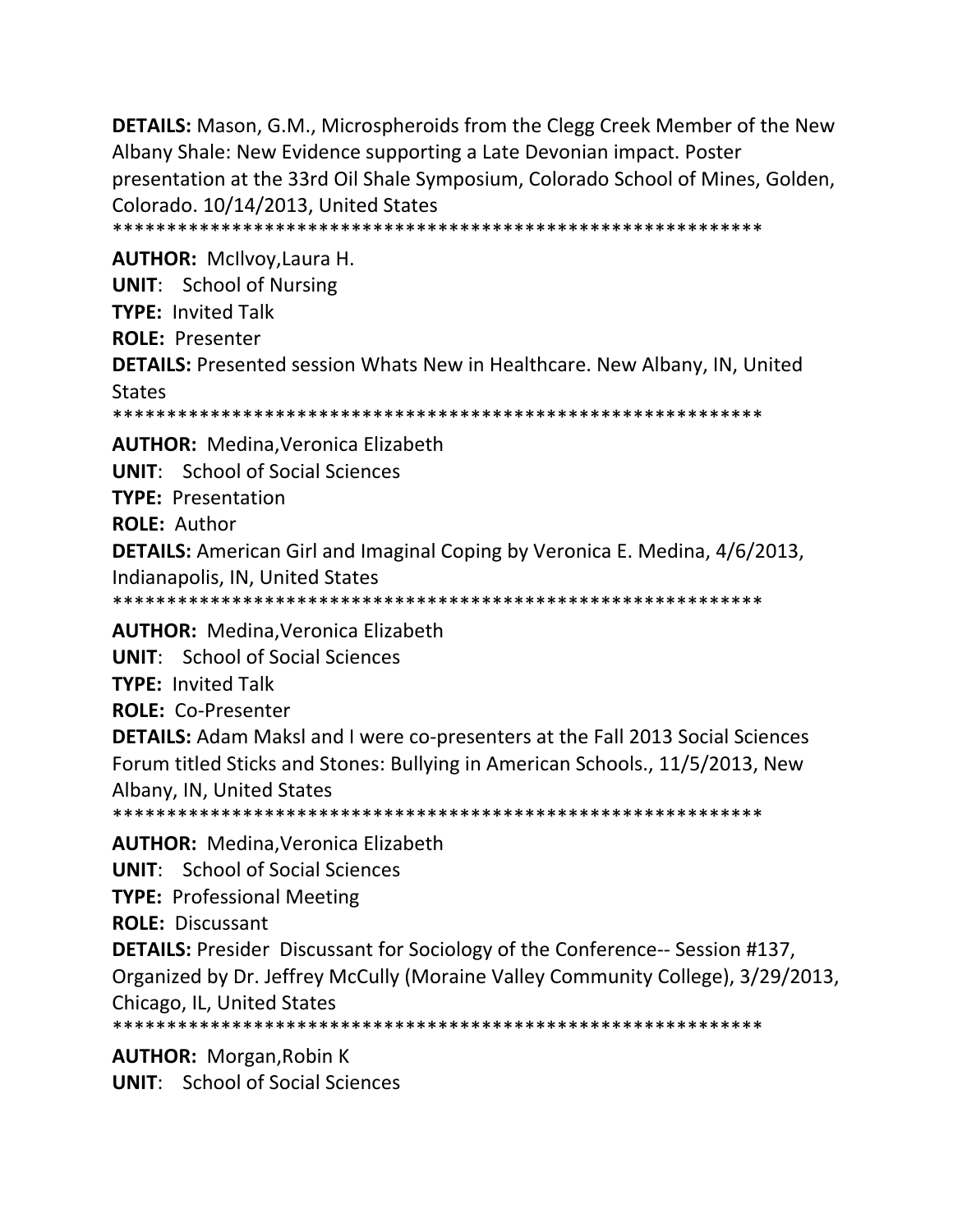**TYPE: Presentation ROLE: Co-Presenter DETAILS:** Presented, along with others, on using e-texts. New Abany, Indiana, **United States** 

**AUTHOR:** Morgan, Robin K

**UNIT:** School of Social Sciences

**TYPE: Invited Talk** 

**ROLE: Organizer** 

**DETAILS:** The Myth of Learning Styles - opening presentation at the Fall All Centers Meeting. Indianapolis, United States

**AUTHOR: Morgan, Robin K** 

**UNIT:** School of Social Sciences

**TYPE: Competitive Paper** 

**ROLE: Presenter** 

DETAILS: Richmond, A.S., Morgan, R.K., Slattery, J.M., Venzke, B. (2013). How learner-centered are Project Syllabus syllabi" Presented at the 121st American Psychological Association Convention in Honolulu, HI, 11/1/2012, United States 

**AUTHOR: Morgan, Robin K** 

**UNIT:** School of Social Sciences

**TYPE: Competitive Paper** 

**ROLE: Presenter** 

**DETAILS:** Morgan, R.K., Mitchell, N. (2014). Flipping the Classroom in a More Effective Manner. Presented at the National Institute of Teachers of Psychology Conference in St. Petersburg, Florida, United States

**AUTHOR:** Morgan, Robin K

**UNIT:** School of Social Sciences

**TYPE: Invited Talk** 

**ROLE: Presenter** 

**DETAILS:** Developed and presented four 1/2 day workshops on developing online courses for two cohorts of faculty at IUS. Approximately 22 faculty met on four Friday mornings and another 22 faculty met on four Friday afternoons. The series of workshops helped faculty learn needed skills to develop their own online courses for the summer or fall, 2013. United States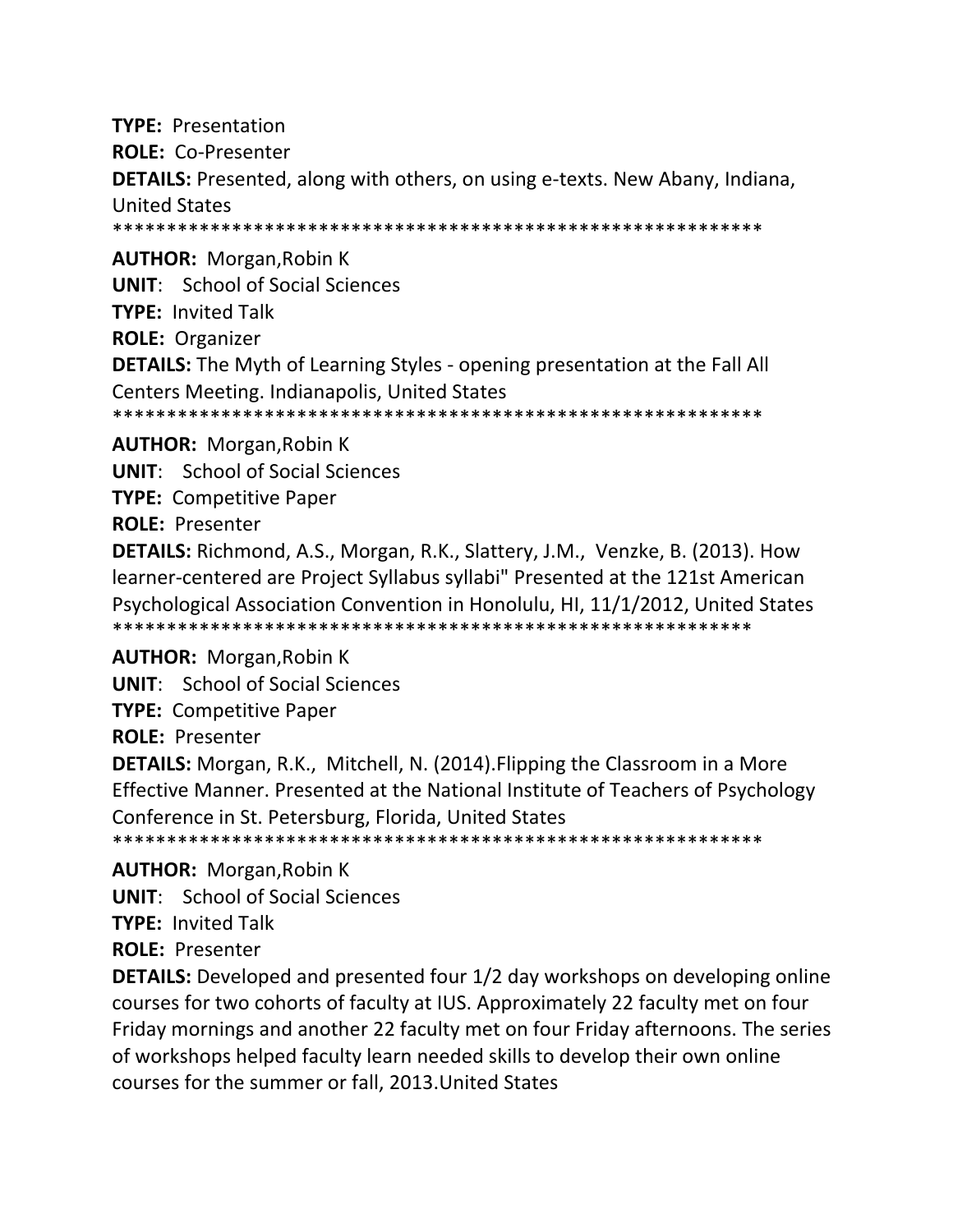\*\*\*\*\*\*\*\*\*\*\*\*\*\*\*\*\*\*\*\*\*\*\*\*\*\*\*\*\*\*\*\*\*\*\*\*\*\*\*\*\*\*\*\*\*\*\*\*\*\*\*\*\*\*\*\*\*\*\*\* **AUTHOR:** Morgan,Robin K **UNIT**: School of Social Sciences **TYPE:** Invited Talk **ROLE:** Presenter **DETAILS:** Morgan, R.K., (2013). Flipping the classroon. Making it work. Presented at the 18th annual FACET Adjunct and Lecturers Conference (FALCON), Indianapolis, United States \*\*\*\*\*\*\*\*\*\*\*\*\*\*\*\*\*\*\*\*\*\*\*\*\*\*\*\*\*\*\*\*\*\*\*\*\*\*\*\*\*\*\*\*\*\*\*\*\*\*\*\*\*\*\*\*\*\*\*\* **AUTHOR:** Morgan,Robin K **UNIT**: School of Social Sciences **TYPE:** Presentation **ROLE:** Presenter **DETAILS:**ILTE/FACET Peer Review Workshop for IUS, 1/1/2013 , New Albany, Indiana, United States \*\*\*\*\*\*\*\*\*\*\*\*\*\*\*\*\*\*\*\*\*\*\*\*\*\*\*\*\*\*\*\*\*\*\*\*\*\*\*\*\*\*\*\*\*\*\*\*\*\*\*\*\*\*\*\*\*\*\*\* **AUTHOR:** Morgan,Robin K **UNIT**: School of Social Sciences **TYPE:** Invited Talk **ROLE:** Presenter **DETAILS:** FACET Peer Review Training, 1/1/2013 , Indianapolis, United States \*\*\*\*\*\*\*\*\*\*\*\*\*\*\*\*\*\*\*\*\*\*\*\*\*\*\*\*\*\*\*\*\*\*\*\*\*\*\*\*\*\*\*\*\*\*\*\*\*\*\*\*\*\*\*\*\*\*\*\* **AUTHOR:** Morgan,Robin K **UNIT**: School of Social Sciences **TYPE:** Invited Talk **ROLE:** Presenter **DETAILS:** Flipped classrooms ‐ presented this invited talk at the ILTE/FACET Janurary Teaching Symposium, United States \*\*\*\*\*\*\*\*\*\*\*\*\*\*\*\*\*\*\*\*\*\*\*\*\*\*\*\*\*\*\*\*\*\*\*\*\*\*\*\*\*\*\*\*\*\*\*\*\*\*\*\*\*\*\*\*\*\*\*\* **AUTHOR:** Morgan,Robin K **UNIT**: School of Social Sciences **TYPE:** Competitive Paper **ROLE:** Presenter **DETAILS:** Morgan, R.K., Mitchell, N. (2014).The Failure of F2F Assignments in an Online Environment. Presented at the National Institute of Teachers of Psychology Conference in St. Petersburg, Florida. 6/9/2013, United States

\*\*\*\*\*\*\*\*\*\*\*\*\*\*\*\*\*\*\*\*\*\*\*\*\*\*\*\*\*\*\*\*\*\*\*\*\*\*\*\*\*\*\*\*\*\*\*\*\*\*\*\*\*\*\*\*\*\*\*\*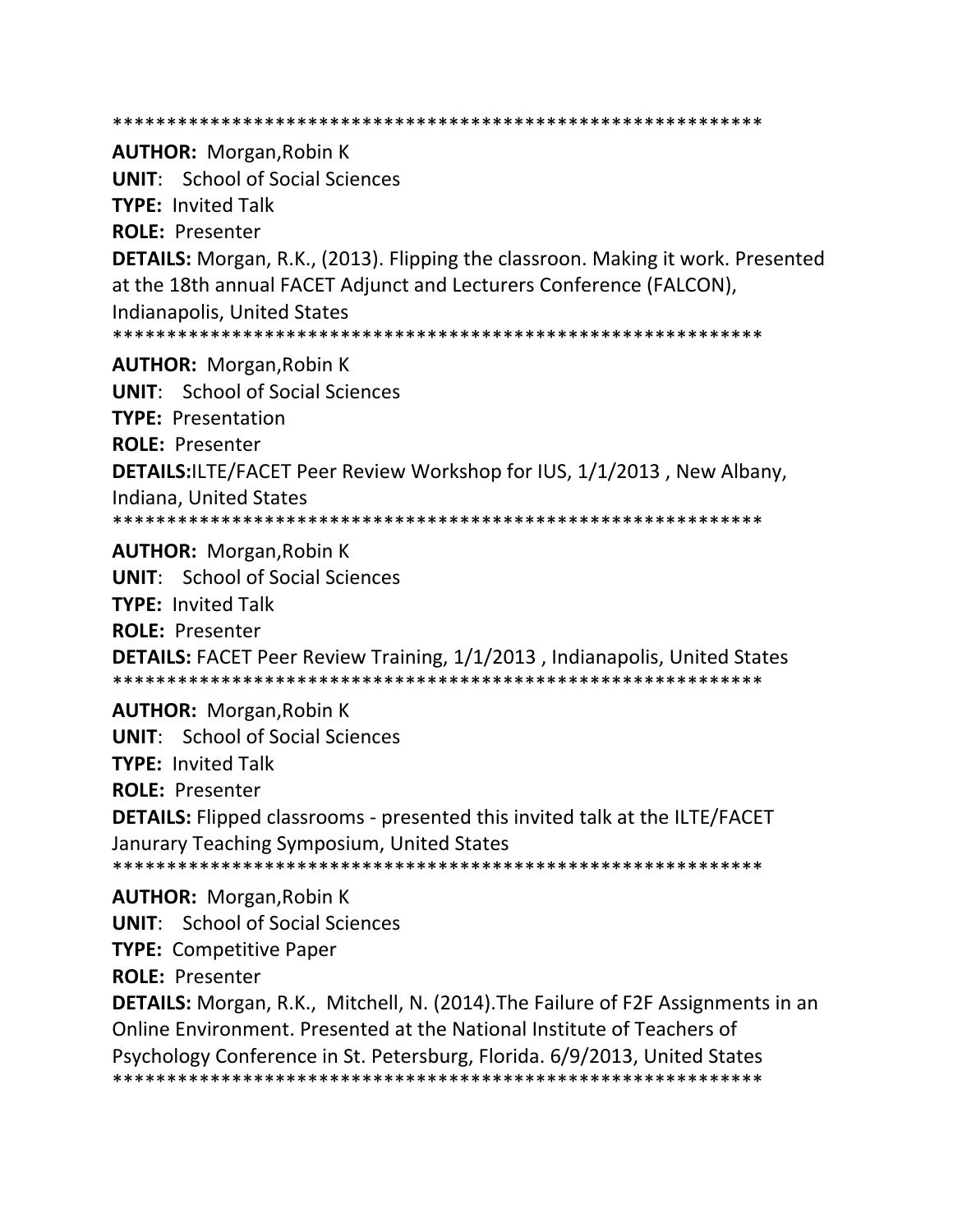**AUTHOR:** Morgan,Robin K

**UNIT**: School of Social Sciences

**TYPE:** Competitive Paper

**ROLE:** Presenter

**DETAILS:** Slattery, J., Morgan, R.K., Richmond, A., Haney, M., Venzke, B., Mitchell, N. (accepted for presentation).Project Syllabus: Student Responses to Syllabi to be presented at the 122nd American Psychological Association Convention in Washington, D.C. 8/26/2013, United States

\*\*\*\*\*\*\*\*\*\*\*\*\*\*\*\*\*\*\*\*\*\*\*\*\*\*\*\*\*\*\*\*\*\*\*\*\*\*\*\*\*\*\*\*\*\*\*\*\*\*\*\*\*\*\*\*\*\*\*\*

**AUTHOR:** Morgan,Robin K

**UNIT**: School of Social Sciences **TYPE:** Presentation

**ROLE:**

**DETAILS:** Helped design and served as co‐facilitator, along with Jamie Kauffman,for Brown Bag Discussion,Teaching Smarter: Sharing Ideas about Time Management Techniques. 3/13/2013, United States \*\*\*\*\*\*\*\*\*\*\*\*\*\*\*\*\*\*\*\*\*\*\*\*\*\*\*\*\*\*\*\*\*\*\*\*\*\*\*\*\*\*\*\*\*\*\*\*\*\*\*\*\*\*\*\*\*\*\*\*

**AUTHOR:** Myers,Judy G.

**UNIT**: School of Nursing

**TYPE:** Invited Talk

**ROLE:** Presenter

**DETAILS:** Talk titled; Reproductive Rights: Historically Targeted During Times of Social and Economic Upheaval ‐ Presented dissertation research to students in graduate course ‐ Narrative in Qualitative Research. 1/30/2013, IUS, United States \*\*\*\*\*\*\*\*\*\*\*\*\*\*\*\*\*\*\*\*\*\*\*\*\*\*\*\*\*\*\*\*\*\*\*\*\*\*\*\*\*\*\*\*\*\*\*\*\*\*\*\*\*\*\*\*\*\*\*\*

**AUTHOR:** O'neal,James

**UNIT**: School of Arts & Letters

**TYPE:** Presentation

**ROLE:** Presenter

**DETAILS:** At the First Year Seminar retreat, May 10, 2013 I co-presented along with Leigh Ann Meyer and Dr. Virginia Anderson our workshop, Responding to Student Writing. I presented research in the field of composition studies on how written feedback is perceived by students with an emphasis on best practices for providing the most productive kinds of teacher comments., 5/10/2013, IU Southeast, United States

\*\*\*\*\*\*\*\*\*\*\*\*\*\*\*\*\*\*\*\*\*\*\*\*\*\*\*\*\*\*\*\*\*\*\*\*\*\*\*\*\*\*\*\*\*\*\*\*\*\*\*\*\*\*\*\*\*\*\*\*

**AUTHOR:** Phipps,Gregory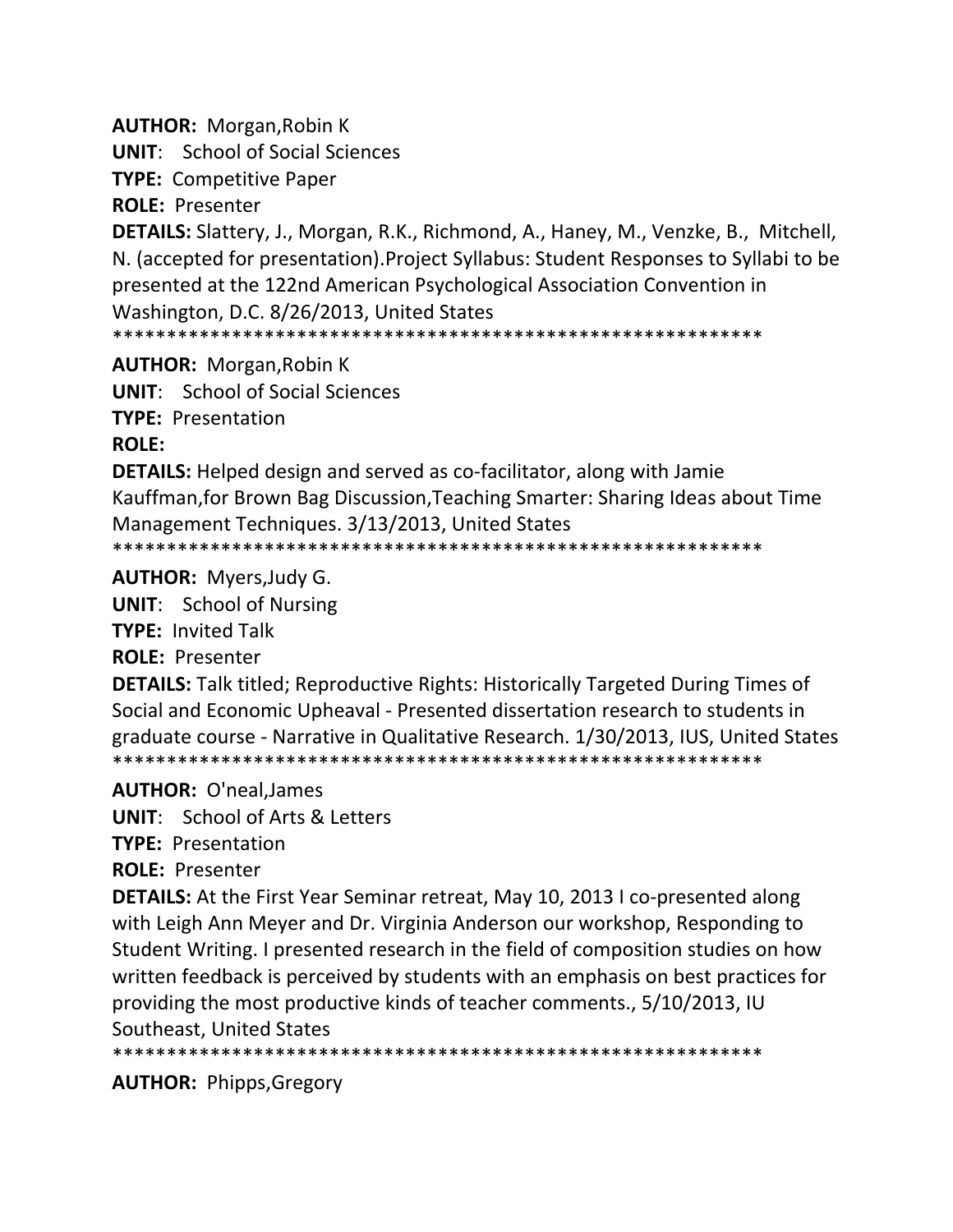**UNIT:** School of Social Sciences

**TYPE: Presentation** 

**ROLE: Presenter** 

**DETAILS:** Ruminations Ramblings on Teaching Theoretical Perspectives in Social Problems Classes. 4/6/2013, Indianapolis, IN, United States

**AUTHOR: Pinkston, Gary L.** 

**UNIT:** School of Education

**TYPE: Presentation** 

**ROLE: Co-Presenter** 

**DETAILS:** Meaningful Literacy Strategies and Concepts Taught with an iPad Accepted for presentation at KySTE, Louisville.Co-presented with Jane Riehl and Susan Ridout. 3/15/2013, Louisville, United States

**AUTHOR: Pinkston, Gary L.** 

**UNIT:** School of Education

**TYPE: Invited Talk** 

**ROLE: Presenter** 

**DETAILS:** Presented Kazaam! STEM, Graphic Novels, and Their Creation Purpose of the presentation was to promote the advancement of understanding and appreciation for STEM subjects. Presented on how teachers might use web or computer based applications to develop comics, resources and examples of graphic novels, can be employed in the classroom. Sample projects from IUS students were shown. Melanie Hughes co-presented. 3/15/2013, Louisville, KY **United States** 

**AUTHOR: Pinkston, Gary L.** 

**UNIT:** School of Education

**TYPE: Presentation** 

**ROLE: Presenter** 

**DETAILS:** Presented STEM Engagement: Using Graphic Novels and Comic Book Creation Apps at the International Society of Technology Educators conference in San Antonio, TX. The focus of the session was on sample Web based and paper graphic novels, desktop, iPad, online graphic novel creation resources, samples of the successful implementation of graphic novels in STEM content areas, and research which validates the use of graphic novels in school settings. Equal time will be devoted to each area with an emphasis on student learning. The resources,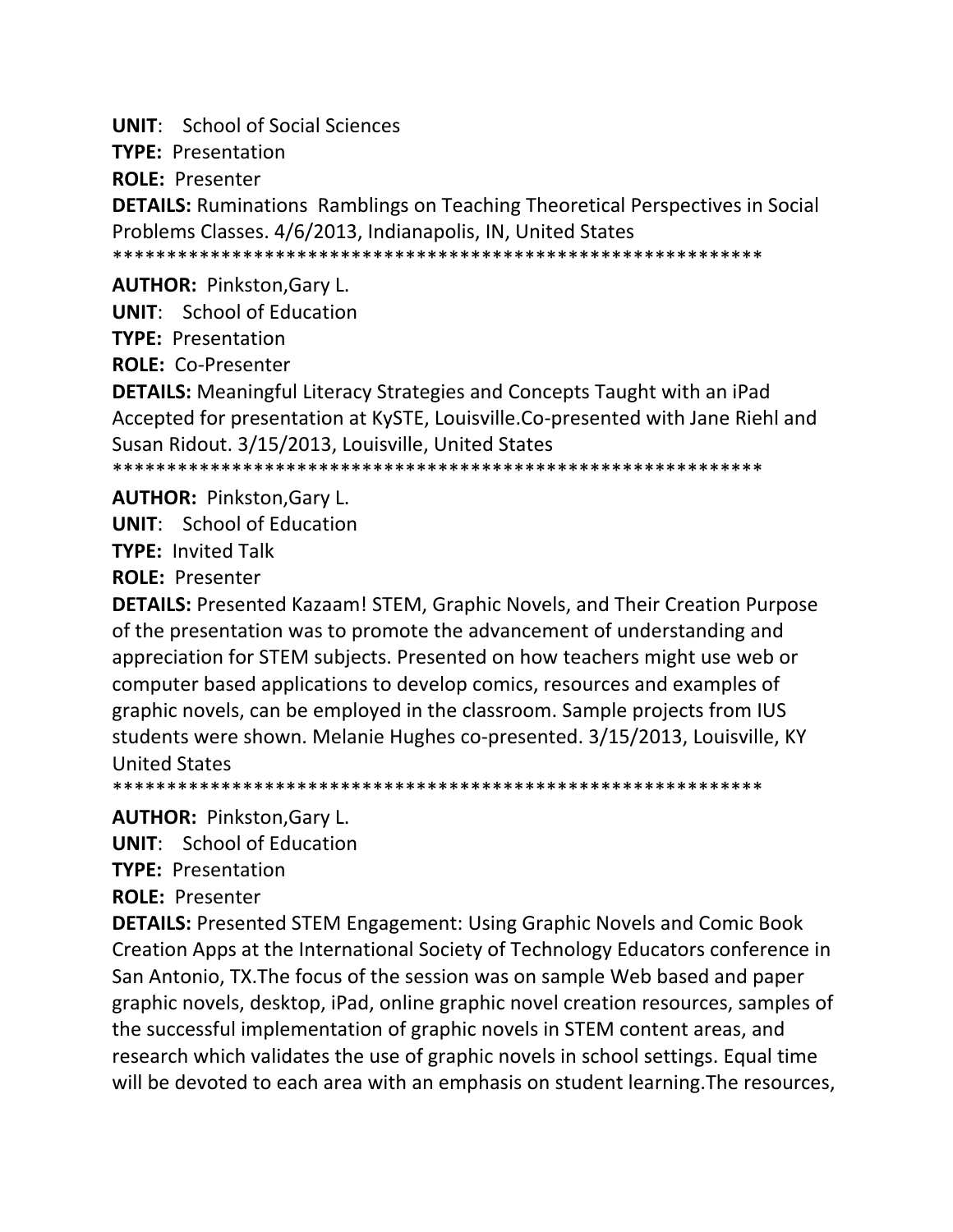student samples, and research were illustrated and how to create a graphic novel demonstrated. Melanie Hughes co-presented. 6/26/2013, United States 

**AUTHOR: Pinkston, Gary L.** 

**UNIT:** School of Education

**TYPE: Presentation** 

**ROLE: Presenter** 

**DETAILS: POW! Diversity Themed Graphic Novels In the Classroom. Discussed** how STEM based graphic novels might be used in the K-12 classroom Discusses the value of using graphic novels in the instruction of the STEM subjects and desktop publication applications such as ComicLife. Discussion of diversity issues such as race and sex were included. The presentation included original pictures created by myself and previous students. The research behind the use of graphic novels, samples of STEM themed graphic novels, and how to use Comic Life software on both desktop computers and iPads were discussed. 10/12/2013, **United States** 

**AUTHOR: Podikunju-Hussain, Shifa** 

**UNIT:** School of Education

**TYPE: Invited Talk** 

ROLE: Co-Presenter

**DETAILS:** Muslim Journeys Lecture: Working with Muslim Families Invited to present at the Louisville Free Public Librarys Bridging Cultures initiative, which was made possible by a grant from the National Endowment for the Humanities. The Muslim Journeys program was a month long program that promoted understanding of and mutual respect for Muslim people of diverse histories, cultures and perspectives within the United States and abroad. 10/19/2013, Louisville, KY, United States

\*\*\*\*\*\*\*\*\*\*\*\*\*\*\*\*\*\*\*\* 

AUTHOR: Podikunju-Hussain, Shifa

**UNIT:** School of Education

**TYPE: Presentation** 

**ROLE: Presenter** 

**DETAILS:** Preparing school counselor interns to close the achievement gap: Evidence-based interventions in action. Presented on instructional strategy that exemplified the impact on student learning in K-12 settings when school counseling interns implemented evidence-based interventions that helped close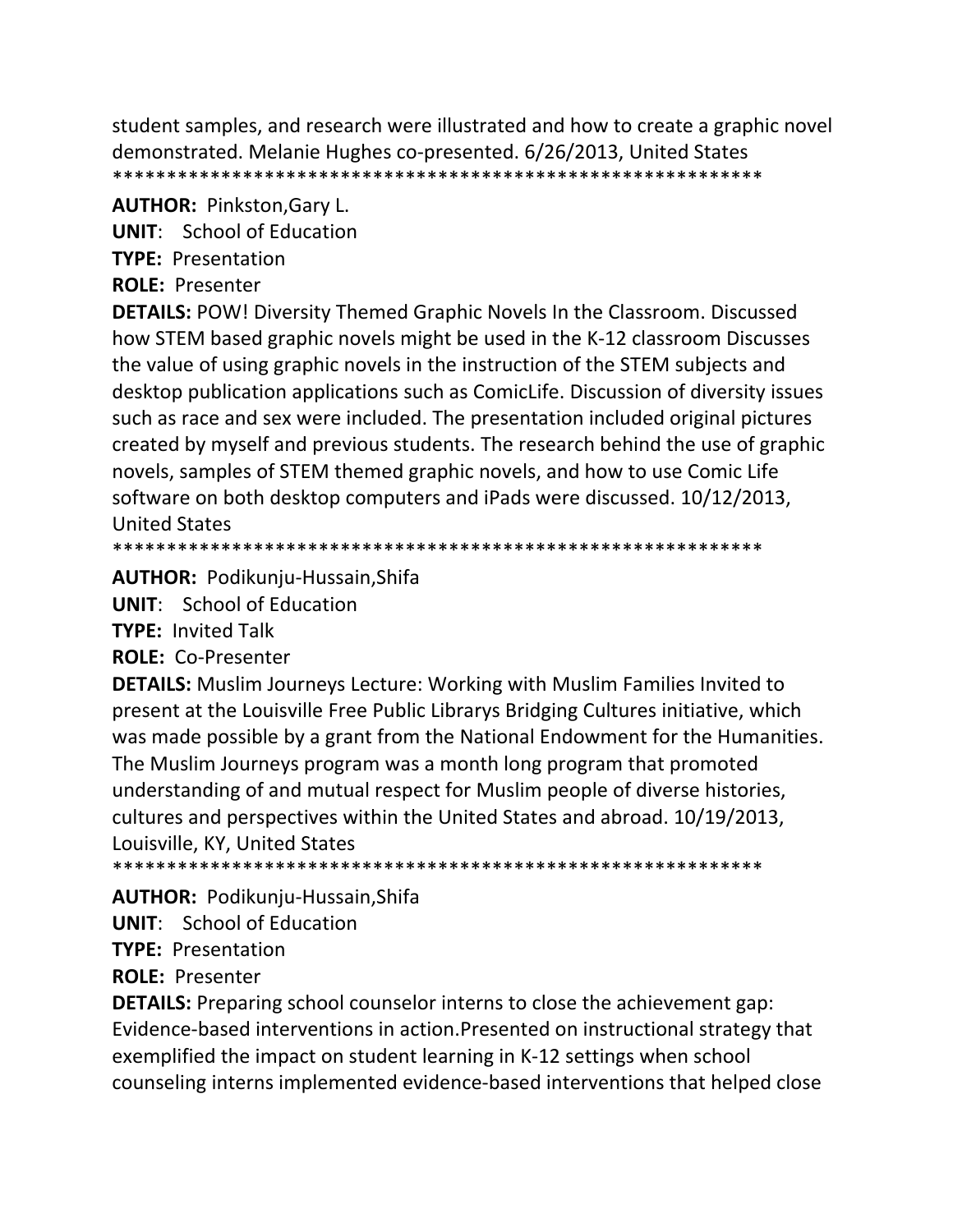the achievement gap in their internship experience. 3/18/2013, Erlanger, KY, **United States** 

**AUTHOR: Podikunju-Hussain, Shifa** 

**UNIT:** School of Education

**TYPE: Invited Paper** 

**ROLE: Presenter** 

**DETAILS:** The needs and issues of first year immigrant and refugee adolescents. Presented research paper on the results of a survey done with first year immigrant and refugee adolescents in the United States. 10/12/2013, New Albany, IN, United States

**AUTHOR: Podikunju-Hussain, Shifa** 

**UNIT:** School of Education

**TYPE: Invited Talk** 

**ROLE: Presenter** 

**DETAILS:** GIFTS (Great Idea for Teaching) session: Invited to present one of top ten best GIFT submissions in a round-robin display and presentation. I presented on the use of an activity called LABELS: What you know and what youve heard in a diversity course. 10/12/2013, New Albany, IN, United States 

**AUTHOR: Ramey, John Wilson** 

**UNIT:** School of Arts & Letters

**TYPE: Invited Talk** 

**ROLE: Presenter** 

**DETAILS:** I wrote and delivered a lecture with a slide show entitled: The Role of Natural Science in Christian Thought to a large gathering of retired ministers and their spouses of the Church of the Disciples of Christ at the 2013 Annual Retreat of the Association of Former and Retired Ministers and Spouses in Madison, Indiana. 10/15/2013, United States

**AUTHOR: Ranaivo, Patricia** 

**UNIT:** School of Natural Sciences

**TYPE: Invited Talk** 

**ROLE: Co-Author** 

**DETAILS:** The abstract entitled Improving stereoisomer analysis of 1,3-DMAA and 1,4-DMAA in geranium plant using a chiral derivatization agent with HPLC-MS/MS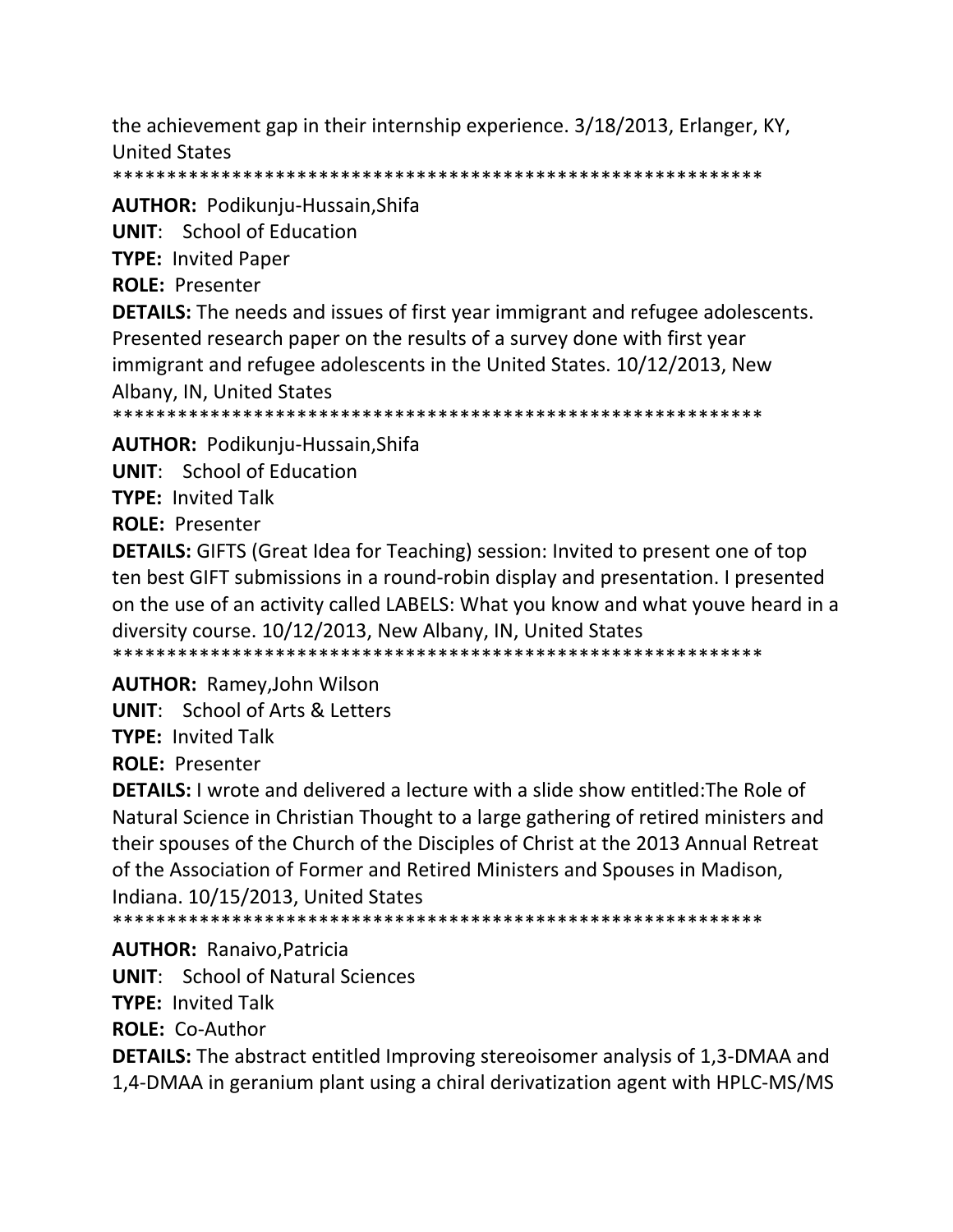detection was accepted for oral presentation at Pittcon Conference and Expo. 8/9/2013, Chicago, IL, United States 

**AUTHOR: Reid, Diane S. UNIT:** School of Arts & Letters **TYPE: Invited Talk ROLE: Presenter DETAILS:** I developedand presenteda 30-minute presentation about creating a pod-cast for an online course. 1/11/2013, IU Southeast, United States 

**AUTHOR: Reid, Diane S. UNIT:** School of Arts & Letters

**TYPE: Invited Talk** 

**ROLE: Presenter** 

**DETAILS:** Led one morning breakout session on Tips for Developing Student Rapport in the Classroom. 1/25/2013, IU Southeast, United States 

**AUTHOR: Reid, Diane S.** 

**UNIT:** School of Arts & Letters

**TYPE: Invited Talk** 

**ROLE: Presenter** 

**DETAILS:** I developed and conducted a 3-hour workshop for the Broadening Leadership cohort on the topic of Successful Communication in the IUS Community. The focus included perception checking, listening, and assertiveness., 2/8/2013, IU Southeast, United States

**AUTHOR: Reid, Diane S.** 

**UNIT:** School of Arts & Letters

**TYPE: Invited Talk** 

**ROLE: Presenter** 

**DETAILS:** I was invited to do a guest lecture on interviewing practices and approaches for the General Studies Capstone course taught by Michael Abernethy. 4/1/2013, IU Southeast, United States

**AUTHOR: Reid.Diane S. UNIT:** School of Arts & Letters **TYPE: Invited Talk**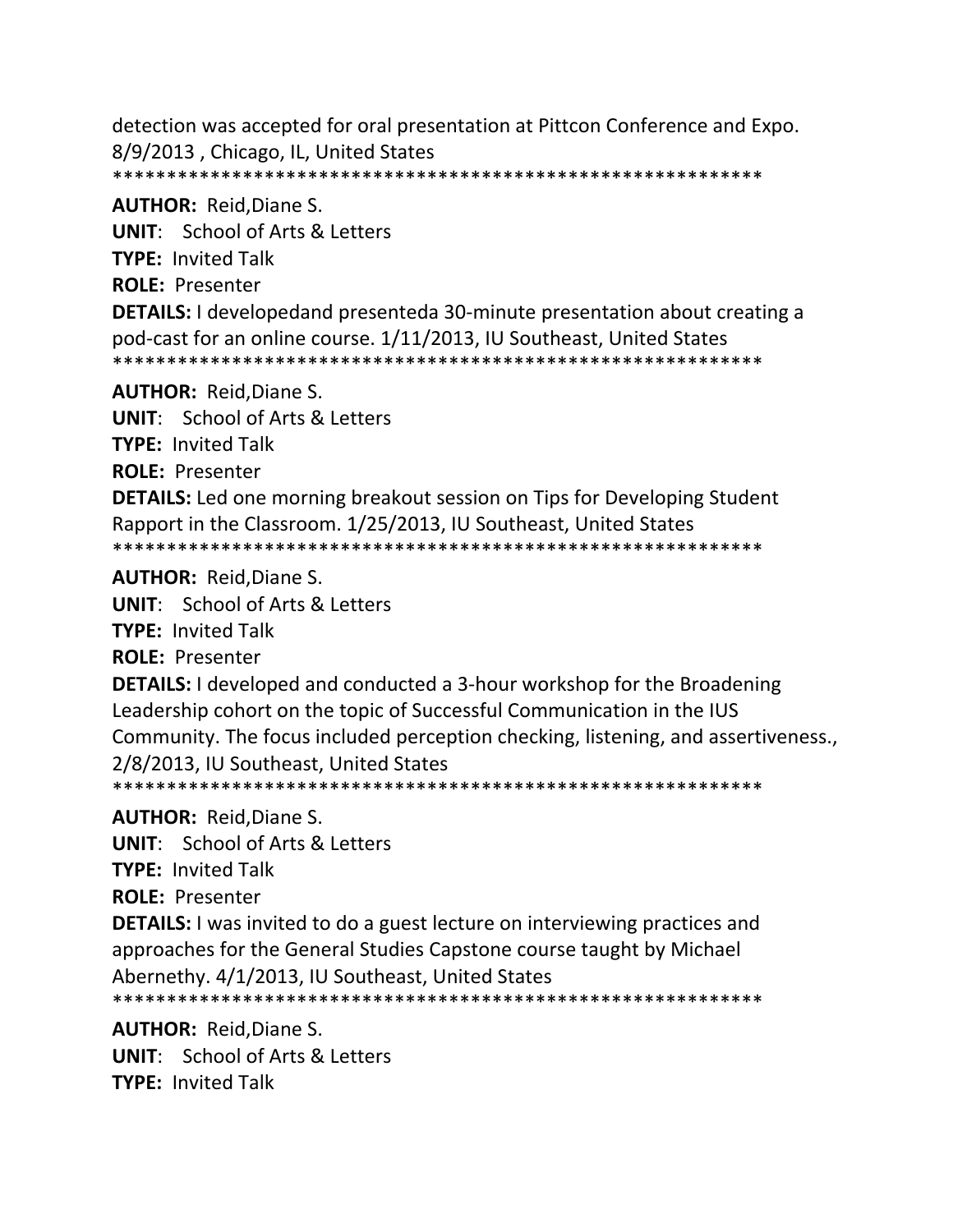**ROLE: Presenter** 

**DETAILS:** was invited to do a guest lecture on interviewing practices and approaches for the General Studies Capstone course taught by Michael Abernethy. 11/18/2013, IU Southeast, United States 

**AUTHOR: Reigler, Susan H.** 

**UNIT:** School of Natural Sciences

**TYPE: Invited Talk** 

**ROLE: Presenter** 

**DETAILS:** Presented a talk on the natural, historical, and recreational aspects of Kentucky's State parks based on my book about the parks to members of the foundation. The audience included Elaine Walker, the Parks Commisioner. 10/24/2013, Lexington, KY, United States 

**AUTHOR: Reisz, Elizabeth Marie** 

**UNIT:** School of Business

**TYPE: Invited Talk** 

**ROLE: Presenter** 

**DETAILS:** Greater Louisville Inc LEAD Class Presentation, Presented how economic ecosystem works and an economic update to GLIs LEAD (Leadership, Engagement, Action, Development Action) class. GLIs program description: The six-month LEAD program provides participants with the opportunity to increase their personal network of connections, enhance their business leadership skills, and develop a greater understanding of the communitys economic development strategies in the areas job creation, entrepreneurial development, human capital, public policy and marketing Louisville. 9/19/2013, Louisville, KY, United States

**AUTHOR: Ridout, Susan R.** 

**UNIT:** School of Education

**TYPE: Presentation** 

**ROLE: Co-Presenter** 

**DETAILS:** Enhancing Field Experiences with Technology: Multi-Curricular Approaches for Undergraduate and Graduate Candidates (with Virginia Fraser). This was a peer-reviewed conference presentation delivered at the 2013 Association of Teacher Education Annual Meeting in Atlanta, Georgia. 2/17/2013, **United States**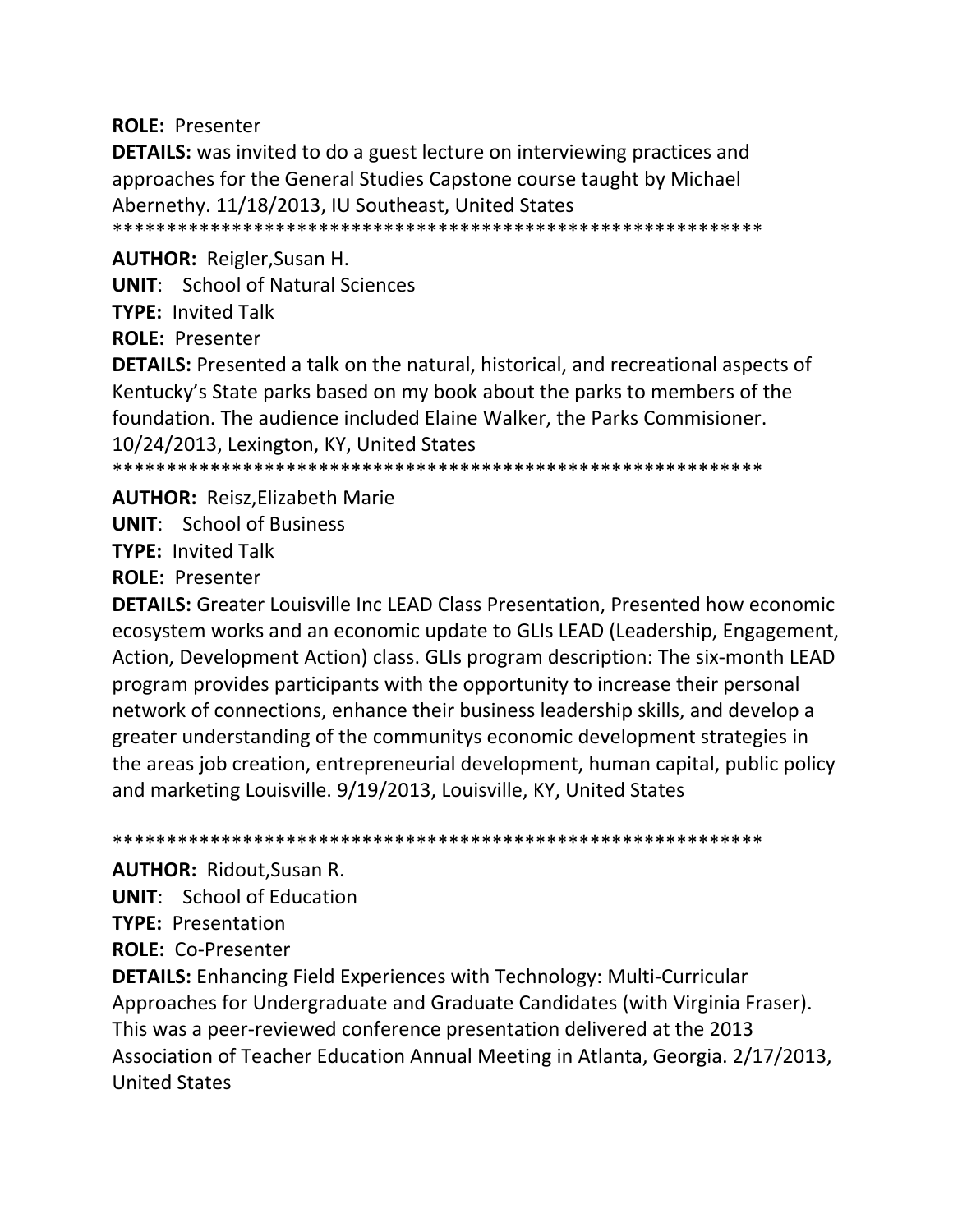**AUTHOR: Ridout, Susan R.** 

**UNIT:** School of Education

**TYPE: Presentation** 

**ROLE: Co-Presenter** 

**DETAILS:** Meaningful Literacy Strategies and Concepts Taught with an iPad. (With G. Pinkston). We applied for this conference and were awarded a presentation slot. 3/15/2013, Louisville, KY, United States

**AUTHOR: Ridout, Susan R.** 

**UNIT:** School of Education

**TYPE: Colloguia** 

**ROLE: Presenter** 

**DETAILS:** I was asked to share some tips on teaching during a back-to-school workshop, Teachers as Learners, offered by the ILTE. 8/19/2013, IUS, United **States** 

**AUTHOR: Rueschhoff, Elizabeth Dushlek** 

**UNIT:** School of Natural Sciences

**TYPE: Poster Session** 

ROLE: Co-Author

**DETAILS:** Josh Scantland, Lauren Ogburn and Elizabeth Rueschhoff, Identification of Novel Protein Interactions of the Vitamin B6 Biosynthetic Complex. Bloomington, Indiana, United States

**AUTHOR: Rueschhoff, Elizabeth Dushlek** 

**UNIT:** School of Natural Sciences

**TYPE: Presentation** 

**ROLE: Co-Author** 

**DETAILS:** Melissa Lamanna, Elisha Miller and Elizabeth Rueschhoff Identification and Classification of Novel Protein Interactions of Vitamin B6 Biosynthetic Pathway Proteins: PDX1-PDX2 of Arabidopsis thaliana. 3/9/2013, Indianapolis, Indiana. United States

**AUTHOR: Rueschhoff.Elizabeth Dushlek** 

**UNIT:** School of Natural Sciences

**TYPE: Poster Session**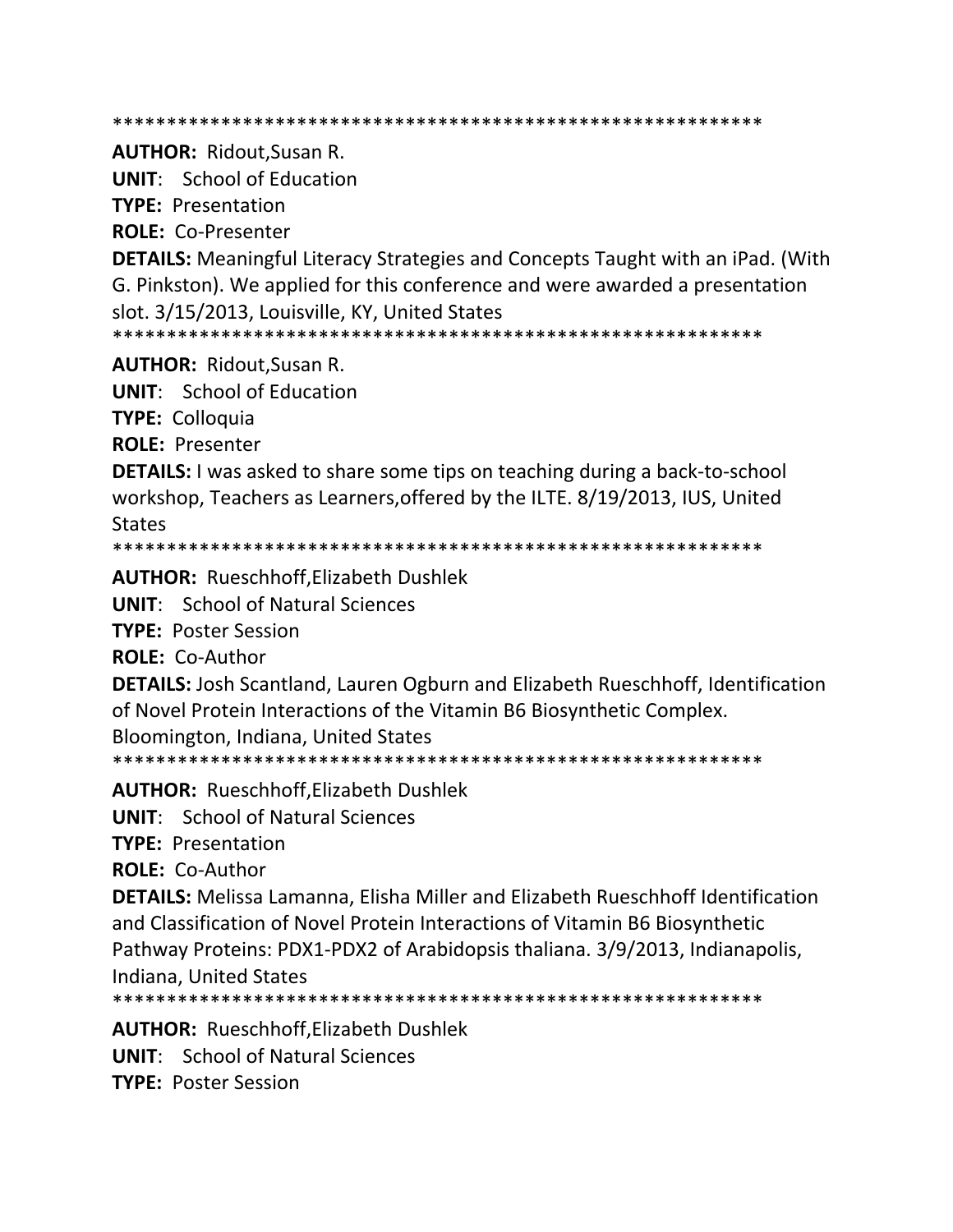**ROLE:** Co‐Author

**DETAILS:** Elisha Miller, Melissa Lamanna and Elizabeth Rueschhoff Identifying Novel Protein Interactions of the Vitamin B6Biosynthetic Enzyme Complex in Arabidopsis thaliana Poster presentation. 3/9/2013, Indianapolis, IN, United **States** 

\*\*\*\*\*\*\*\*\*\*\*\*\*\*\*\*\*\*\*\*\*\*\*\*\*\*\*\*\*\*\*\*\*\*\*\*\*\*\*\*\*\*\*\*\*\*\*\*\*\*\*\*\*\*\*\*\*\*\*\*

**AUTHOR:** Rueschhoff,Elizabeth Dushlek

**UNIT**: School of Natural Sciences

**TYPE:** Presentation

**ROLE:** Co‐Author

**DETAILS:** Melissa Lamanna and Elizabeth Rueschhoff Identification of Novel Protein Interactions of Vitamin B6 Biosynthetic Proteins: PDX1‐PDX2 of Arabidopsis thaliana. 4/12/2013, IU Southeast, United States \*\*\*\*\*\*\*\*\*\*\*\*\*\*\*\*\*\*\*\*\*\*\*\*\*\*\*\*\*\*\*\*\*\*\*\*\*\*\*\*\*\*\*\*\*\*\*\*\*\*\*\*\*\*\*\*\*\*\*\*

**AUTHOR:** Rueschhoff,Elizabeth Dushlek

**UNIT**: School of Natural Sciences

**TYPE:** Presentation

**ROLE:** Co‐Author

**DETAILS:** Molly McDaniel and Elizabeth Rueschhoff PDX1.2 and the Biosynthesis of Vitamin B6. 4/12/2013, IUSoutheast, United States \*\*\*\*\*\*\*\*\*\*\*\*\*\*\*\*\*\*\*\*\*\*\*\*\*\*\*\*\*\*\*\*\*\*\*\*\*\*\*\*\*\*\*\*\*\*\*\*\*\*\*\*\*\*\*\*\*\*\*\*

**AUTHOR:** Rueschhoff,Elizabeth Dushlek

**UNIT**: School of Natural Sciences

**TYPE:** Seminar

**ROLE:** Presenter

**DETAILS:** I was a main participant along with Pam Connerly and David Taylor in a Panel Discussion entitled The Science of HeLa Cells for Beginners. In this panel, we presented to the university community. The goal of the seminar was to help non‐ scientists understand the scientific underpinnings of the Common Experience book The Immortal Life of Henrietta Lacks. Dr. Connerly and I put together a powerpoint presentation and cultured cells so that seminar attendees could see what cells growing in culture looked like through a microscope. 9/30/2013, IU Southeast, United States

\*\*\*\*\*\*\*\*\*\*\*\*\*\*\*\*\*\*\*\*\*\*\*\*\*\*\*\*\*\*\*\*\*\*\*\*\*\*\*\*\*\*\*\*\*\*\*\*\*\*\*\*\*\*\*\*\*\*\*\*

**AUTHOR:** Russell,Diane Mae **UNIT**: School of Arts & Letters **TYPE:** Invited Talk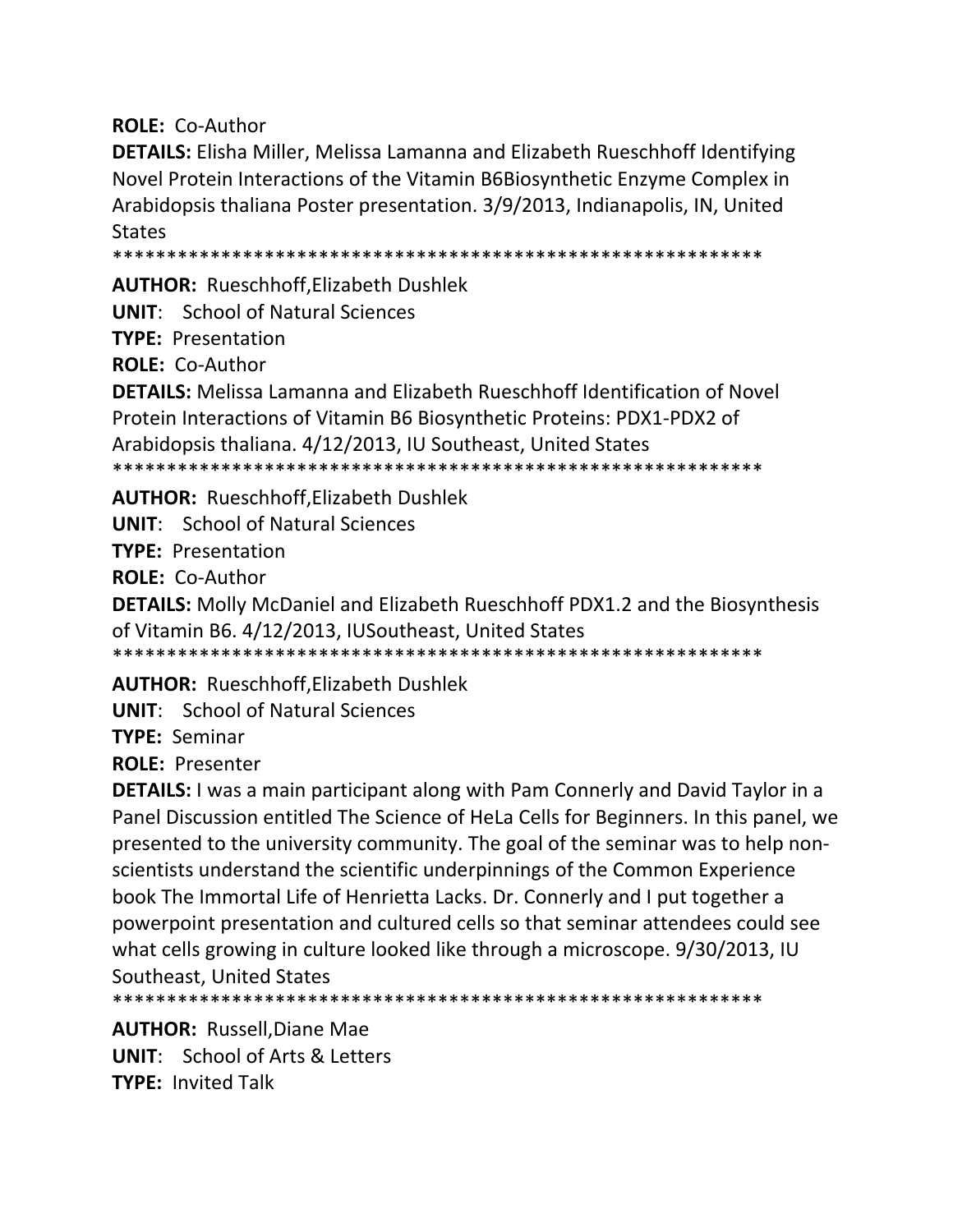**ROLE:** Presenter

**DETAILS:** I was invited to present at the FACET Half‐Day Welcome Week Conference by the FACET directors on campus. I gave two presentations on effective grading of student essays. 8/19/2013, IUS, United States \*\*\*\*\*\*\*\*\*\*\*\*\*\*\*\*\*\*\*\*\*\*\*\*\*\*\*\*\*\*\*\*\*\*\*\*\*\*\*\*\*\*\*\*\*\*\*\*\*\*\*\*\*\*\*\*\*\*\*\*

**AUTHOR:** Russell,Lisa M

**UNIT**: School of Business

**TYPE:** Presentation

**ROLE:** Co‐Author

**DETAILS:** Presented Paper at SMA Confernce:Russell, L., Cole, B., Jones, R. (2013). High-risk Occupations: How Leadership, Stress, and Ability to Cope Influence Burnout in Law Enforcement. Paper presented at the Southern Management Association Conference, New Orleans, LA., 11/5/2013, United States \*\*\*\*\*\*\*\*\*\*\*\*\*\*\*\*\*\*\*\*\*\*\*\*\*\*\*\*\*\*\*\*\*\*\*\*\*\*\*\*\*\*\*\*\*\*\*\*\*\*\*\*\*\*\*\*\*\*\*\*

**AUTHOR:** Russell,Lisa M **UNIT**: School of Business **TYPE:** Presentation

**ROLE:** Co‐Author

**DETAILS:** Presented Paper at SMA Confernece:Cole, B., Russell, L., Jones, R. (2013). Relational Demography and the influence on psychological diversity climate‐organization identity relationship. Paper presented at the Southern Management Association Conference, New Orleans, LA., 11/5/2013, United States \*\*\*\*\*\*\*\*\*\*\*\*\*\*\*\*\*\*\*\*\*\*\*\*\*\*\*\*\*\*\*\*\*\*\*\*\*\*\*\*\*\*\*\*\*\*\*\*\*\*\*\*\*\*\*\*\*\*\*\*

**AUTHOR:** Russell,Lisa M

**UNIT**: School of Business

**TYPE:** Workshop

**ROLE:** Presenter

**DETAILS:** Presenter: Developed and presented content for ILTE Brown Bag Learning with Adobe Connect (4/16/2013 12:20 ‐ 1:00 PM), 4/16/2013, New Albany, United States

\*\*\*\*\*\*\*\*\*\*\*\*\*\*\*\*\*\*\*\*\*\*\*\*\*\*\*\*\*\*\*\*\*\*\*\*\*\*\*\*\*\*\*\*\*\*\*\*\*\*\*\*\*\*\*\*\*\*\*\*

**AUTHOR:** Russell,Lisa M

**UNIT**: School of Business

**TYPE:** Presentation

**ROLE:** Presenter

**DETAILS:** Presented Paper at SMA Confernece:Harris, K. Russell, L. (2013). An Investigation of the Curvilinear Effects of Contingent Reward Leadership on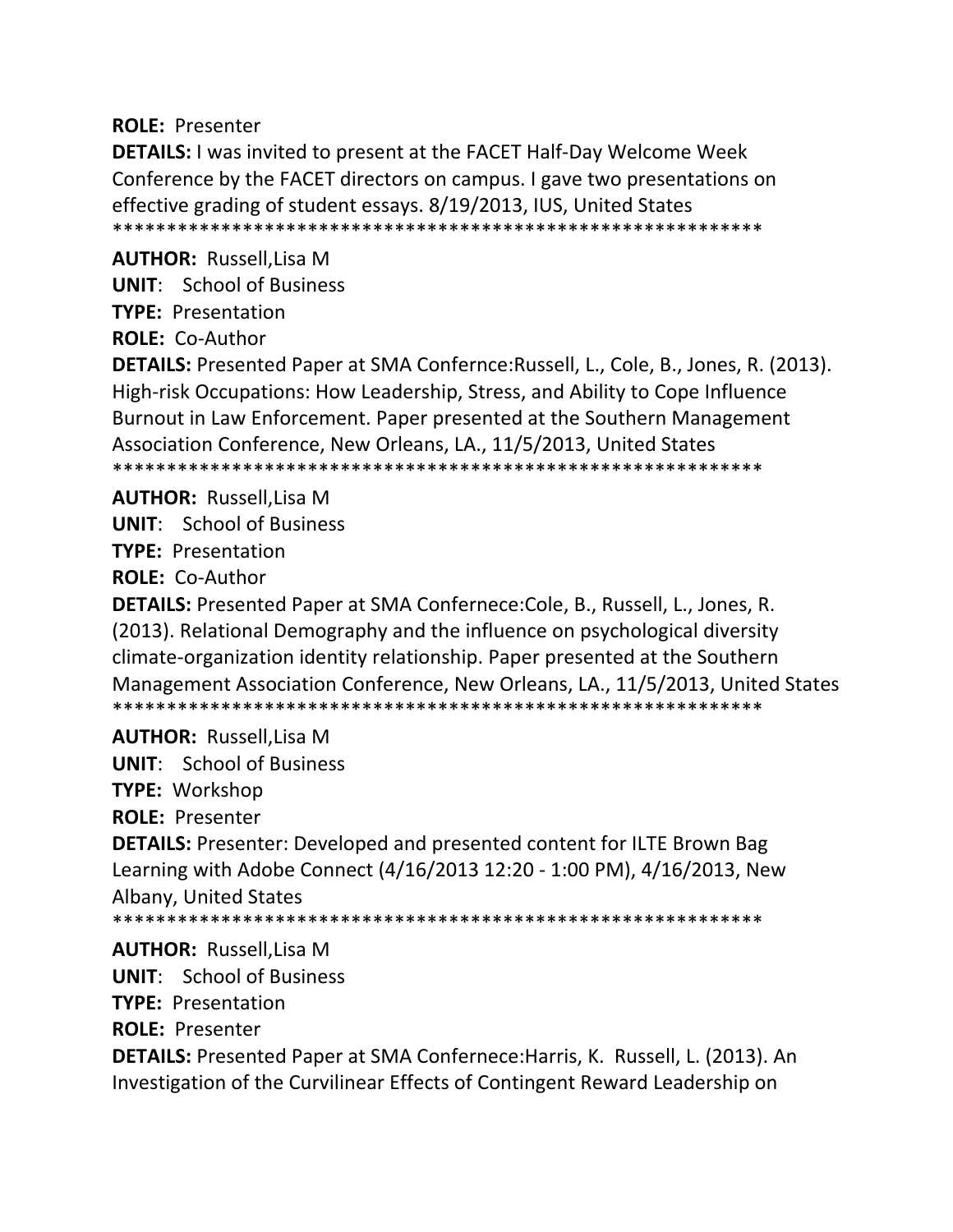Stress‐Related and Attitudinal Outcomes. Paper presented at the Southern Management Association Conference, New Orleans, LA., 11/5/2013, United States \*\*\*\*\*\*\*\*\*\*\*\*\*\*\*\*\*\*\*\*\*\*\*\*\*\*\*\*\*\*\*\*\*\*\*\*\*\*\*\*\*\*\*\*\*\*\*\*\*\*\*\*\*\*\*\*\*\*\*\*

**AUTHOR:** Salas,Angela Marie

**UNIT**: School of Arts & Letters

**TYPE:** Invited Talk

**ROLE:** Co‐Presenter

**DETAILS:** Co-presented GRIT findings and background for the use of people from other campuses. GRIT is an indicator of student persistence, and the issue is how to locate and develop it in students. 5/15/2013, Indianapolis, United States \*\*\*\*\*\*\*\*\*\*\*\*\*\*\*\*\*\*\*\*\*\*\*\*\*\*\*\*\*\*\*\*\*\*\*\*\*\*\*\*\*\*\*\*\*\*\*\*\*\*\*\*\*\*\*\*\*\*\*\*

**AUTHOR:** Setterdahl,Aaron T

**UNIT**: School of Natural Sciences

**TYPE:** Poster Session

**ROLE:** Co‐Author

**DETAILS:** Abrar Syed, Aaron Setterdahl. Characterization of the Gene RSP 3263, a Putative Copper Binding Protein, from the Photosynthetic Bacterium Rhodobacter sphaeroides, 128th Indiana Academy of Science Meeting, Indianapolis, IN 2013. United States

\*\*\*\*\*\*\*\*\*\*\*\*\*\*\*\*\*\*\*\*\*\*\*\*\*\*\*\*\*\*\*\*\*\*\*\*\*\*\*\*\*\*\*\*\*\*\*\*\*\*\*\*\*\*\*\*\*\*\*\*

**AUTHOR:** Setterdahl,Aaron T

**UNIT**: School of Natural Sciences

**TYPE:** Poster Session

**ROLE:** Co‐Author

**DETAILS:** Young‐Won Christine Kim, Cameron Unververth, Miralem Beckricand Aaron Setterdahl. Characterizing the RSP\_2415 gene from the photosynthetic bacterium Rhodobacter sphaeroides 128th Indiana Academy of Science Meeting, Indianapolis, IN 2013. United States

\*\*\*\*\*\*\*\*\*\*\*\*\*\*\*\*\*\*\*\*\*\*\*\*\*\*\*\*\*\*\*\*\*\*\*\*\*\*\*\*\*\*\*\*\*\*\*\*\*\*\*\*\*\*\*\*\*\*\*\*

**AUTHOR:** Setterdahl,Aaron T

**UNIT**: School of Natural Sciences

**TYPE:** Poster Session

**ROLE:** Co‐Author

**DETAILS:** Cameron Unverferth, Miralem Bekric, Young Won Christine Kim, Abrar Syed, Aaron Setterdahl Characterization and validation of unknown gene function from the bacterium Rhodobacter sphaeroides, 246th ACS National Meeting Sept 8‐12, Indianapolis, IN, 2013. United States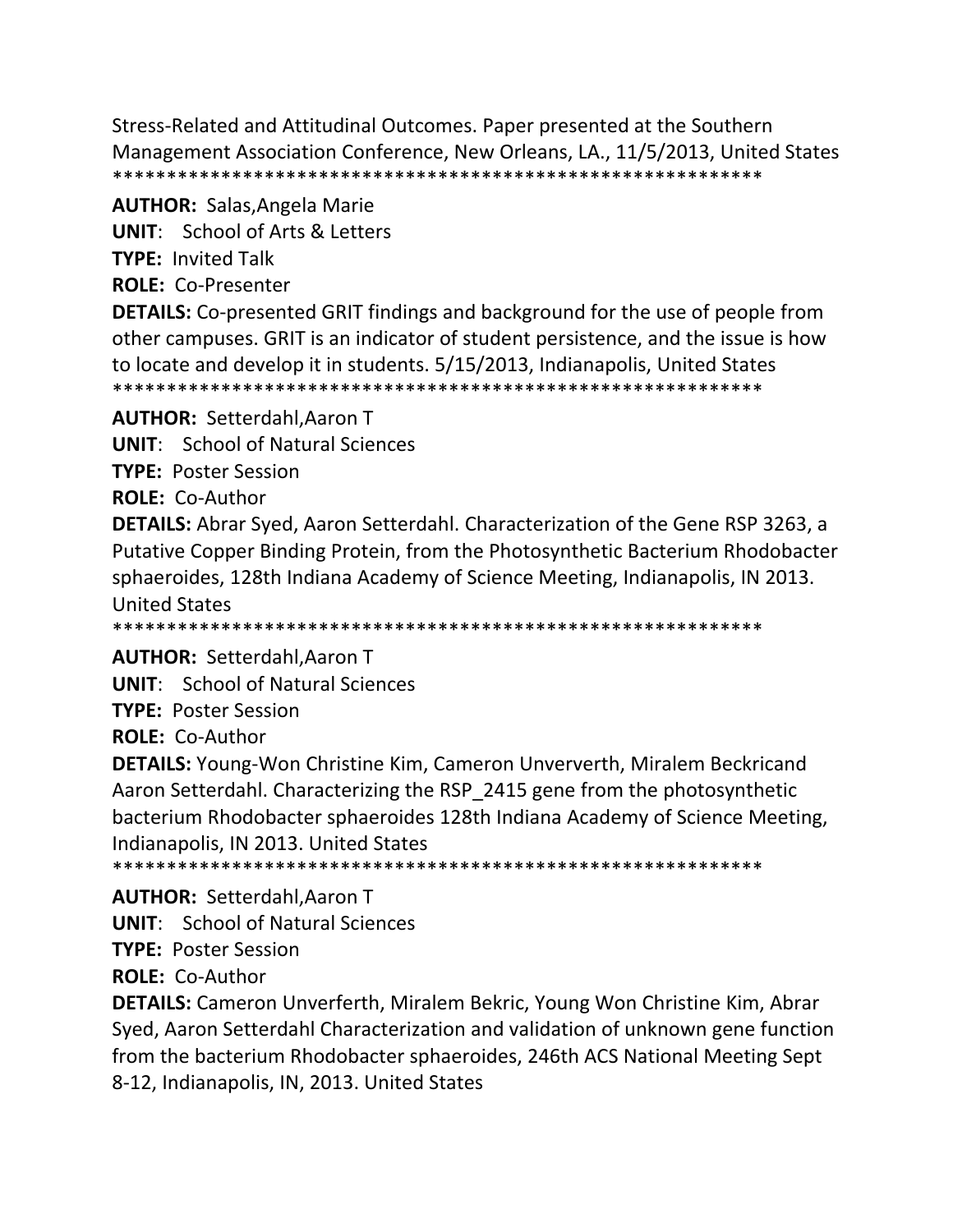\*\*\*\*\*\*\*\*\*\*\*\*\*\*\*\*\*\*\*\*\*\*\*\*\*\*\*\*\*\*\*\*\*\*\*\*\*\*\*\*\*\*\*\*\*\*\*\*\*\*\*\*\*\*\*\*\*\*\*\*

**AUTHOR:** Setterdahl,Aaron T

**UNIT**: School of Natural Sciences

**TYPE:** Poster Session

**ROLE:** Co‐Author

**DETAILS:** Cameron Unverferth, Aaron Setterdahl. Identification and Characterization of Black Pigment in Environmental Bacteria, Indiana University Southeast Student Conference, April 12, 2013. United States \*\*\*\*\*\*\*\*\*\*\*\*\*\*\*\*\*\*\*\*\*\*\*\*\*\*\*\*\*\*\*\*\*\*\*\*\*\*\*\*\*\*\*\*\*\*\*\*\*\*\*\*\*\*\*\*\*\*\*\*

**AUTHOR:** Setterdahl,Aaron T

**UNIT**: School of Natural Sciences

**TYPE:** Poster Session

**ROLE:** Co‐Author

**DETAILS:** Miralem Bekric, Christine Kim, Aaron Setterdahl, Characterization of unknown gene Rsp2415 of the purple bacterium Rhodobacter sphaeroides, Indiana University Southeast Student Conference, April 12, 2013. United States \*\*\*\*\*\*\*\*\*\*\*\*\*\*\*\*\*\*\*\*\*\*\*\*\*\*\*\*\*\*\*\*\*\*\*\*\*\*\*\*\*\*\*\*\*\*\*\*\*\*\*\*\*\*\*\*\*\*\*\*

**AUTHOR:** Setterdahl,Aaron T

**UNIT**: School of Natural Sciences

**TYPE:** Poster Session

**ROLE:** Co‐Author

**DETAILS:** Abrar Syed, Aaron Setterdahl Characterizing the RSP\_3263 gene found in Rhodobacter sphaeroides, IU Southeast Student Conference, April 12, 2013. United States

\*\*\*\*\*\*\*\*\*\*\*\*\*\*\*\*\*\*\*\*\*\*\*\*\*\*\*\*\*\*\*\*\*\*\*\*\*\*\*\*\*\*\*\*\*\*\*\*\*\*\*\*\*\*\*\*\*\*\*\*

**AUTHOR:** Setterdahl,Aaron T

**UNIT**: School of Natural Sciences

**TYPE:** Presentation

**ROLE:** Co‐Author

**DETAILS:** Young-Won Kim, Dr. Aaron Setterdahl, Characterizing the RSP 2415 gene from the Photosynthetic Bacterium Rhodobacter sphaeroides, IU Southeast Student Conference, April 12, 2013. United States

\*\*\*\*\*\*\*\*\*\*\*\*\*\*\*\*\*\*\*\*\*\*\*\*\*\*\*\*\*\*\*\*\*\*\*\*\*\*\*\*\*\*\*\*\*\*\*\*\*\*\*\*\*\*\*\*\*\*\*\*

**AUTHOR:** Setterdahl,Aaron T **UNIT**: School of Natural Sciences **TYPE:** Poster Session **ROLE:** Co‐Author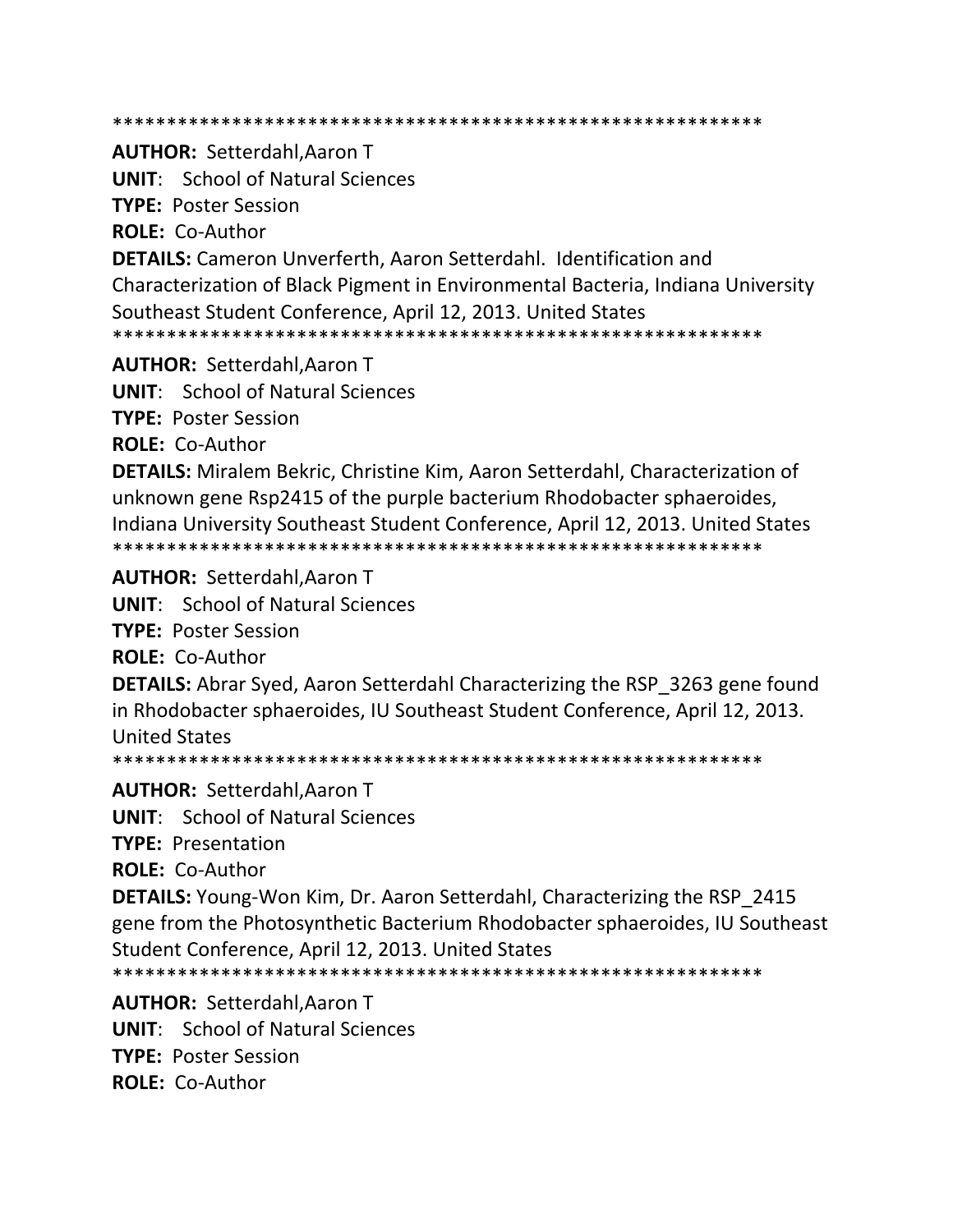**DETAILS:** Cameron Unverferth, Aaron Setterdahl, Identification and Characterization of Black Pigment in Environmental Bacteria, Indiana Branch of the American Society for Microbiology meeting, McKormicks Creek State Park, Indiana, 2013. 4/13/2013, United States

**AUTHOR: Srinivasan, Arun Kumar UNIT:** School of Business **TYPE: Presentation ROLE: Co-Author DETAILS:** My Co-author Tom Lambert presented the paper Stagnating Casio Revenues and Tax Receipts. 8/29/2013, Peru **AUTHOR: Srinivasan, Arun Kumar UNIT:** School of Business **TYPE: Professional Meeting ROLE: Discussant DETAILS:** Discussed a paper in the Labor and Demographic Economics Session, 3/29/2013, New Orleans, United States 

**AUTHOR: Srinivasan, Arun Kumar UNIT:** School of Business **TYPE: Presentation ROLE: Presenter DETAILS:** Presented a research paper Determinants of Migration of Hispanic Population in Indiana with Uric Dufrene, 3/30/2013, New Orleans, United States **AUTHOR: Sung, Chang Oan UNIT:** School of Natural Sciences **TYPE: Conference** ROLE: Co-Chair **DETAILS:** Co-chair of the Software Engineering Track in ACM SAC 2013, 3/18/2013, Coimbra, Portugal **AUTHOR: Taylor, David Winship UNIT:** School of Natural Sciences

**TYPE: Contributed Paper** 

**ROLE: Co-Author**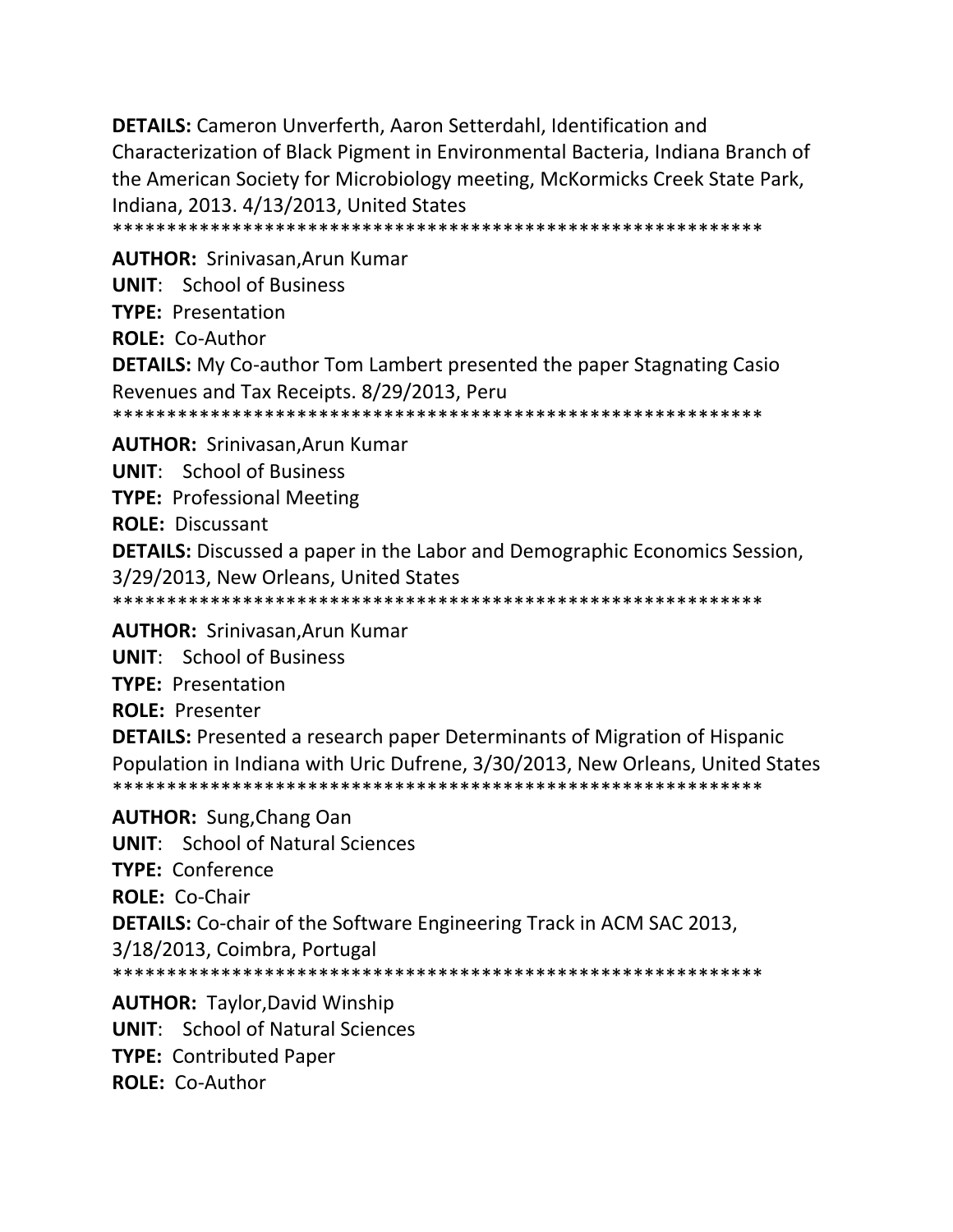**DETAILS:** Hu, S. and D.W. Taylor, 2013. Paleoecology: An Albian flora from Jordan. Botany 2013 Botanical Society of America annual meeting, New Orleans, LA, USA. Abstract. (Invited Contribution to Symposium), United States \*\*\*\*\*\*\*\*\*\*\*\*\*\*\*\*\*\*\*\*\*\*\*\*\*\*\*\*\*\*\*\*\*\*\*\*\*\*\*\*\*\*\*\*\*\*\*\*\*\*\*\*\*\*\*\*\*\*\*\*

**AUTHOR:** Taylor,David Winship **UNIT**: School of Natural Sciences **TYPE:** Invited Talk

**ROLE:** Co‐Author

**DETAILS:** Taylor, D.W. C.T. Gee, 2013. Leaf Architecture: Phylogenetic analysis of fossil water lily leaves based on leaf and vegetative characters: testing phylogenetic and biogeographic results using molecular data. Botany 2013 Botanical Society of America annual meeting, New Orleans, LA, USA. Abstract. (Invited Contribution to Symposium)

\*\*\*\*\*\*\*\*\*\*\*\*\*\*\*\*\*\*\*\*\*\*\*\*\*\*\*\*\*\*\*\*\*\*\*\*\*\*\*\*\*\*\*\*\*\*\*\*\*\*\*\*\*\*\*\*\*\*\*\*

**AUTHOR:** Taylor,David Winship

**UNIT**: School of Natural Sciences

**TYPE:** Invited Talk

**ROLE:** Co‐Author

**DETAILS:** Hu, S. and D.W. Taylor, 2013. Paleoecology: An Albian flora from Jordan. Botany 2013 Botanical Society of America annual meeting, New Orleans, LA, USA. Abstract. (Invited Contribution to Symposium)

\*\*\*\*\*\*\*\*\*\*\*\*\*\*\*\*\*\*\*\*\*\*\*\*\*\*\*\*\*\*\*\*\*\*\*\*\*\*\*\*\*\*\*\*\*\*\*\*\*\*\*\*\*\*\*\*\*\*\*\*

**AUTHOR:** Taylor,David Winship

**UNIT**: School of Natural Sciences

**TYPE:** Contributed Paper

**ROLE:** Co‐Author

**DETAILS:** Taylor, D.W. C.T. Gee, 2013. Leaf Architecture: Phylogenetic analysis of fossil water lily leaves based on leaf and vegetative characters: testing phylogenetic and biogeographic results using molecular data. Botany 2013 Botanical Society of America annual meeting, New Orleans, LA, USA. Abstract. (Invited Contribution to Symposium)

\*\*\*\*\*\*\*\*\*\*\*\*\*\*\*\*\*\*\*\*\*\*\*\*\*\*\*\*\*\*\*\*\*\*\*\*\*\*\*\*\*\*\*\*\*\*\*\*\*\*\*\*\*\*\*\*\*\*\*\*

**AUTHOR:** Taylor,David Winship **UNIT**: School of Natural Sciences **TYPE:** Presentation **ROLE:** Contributor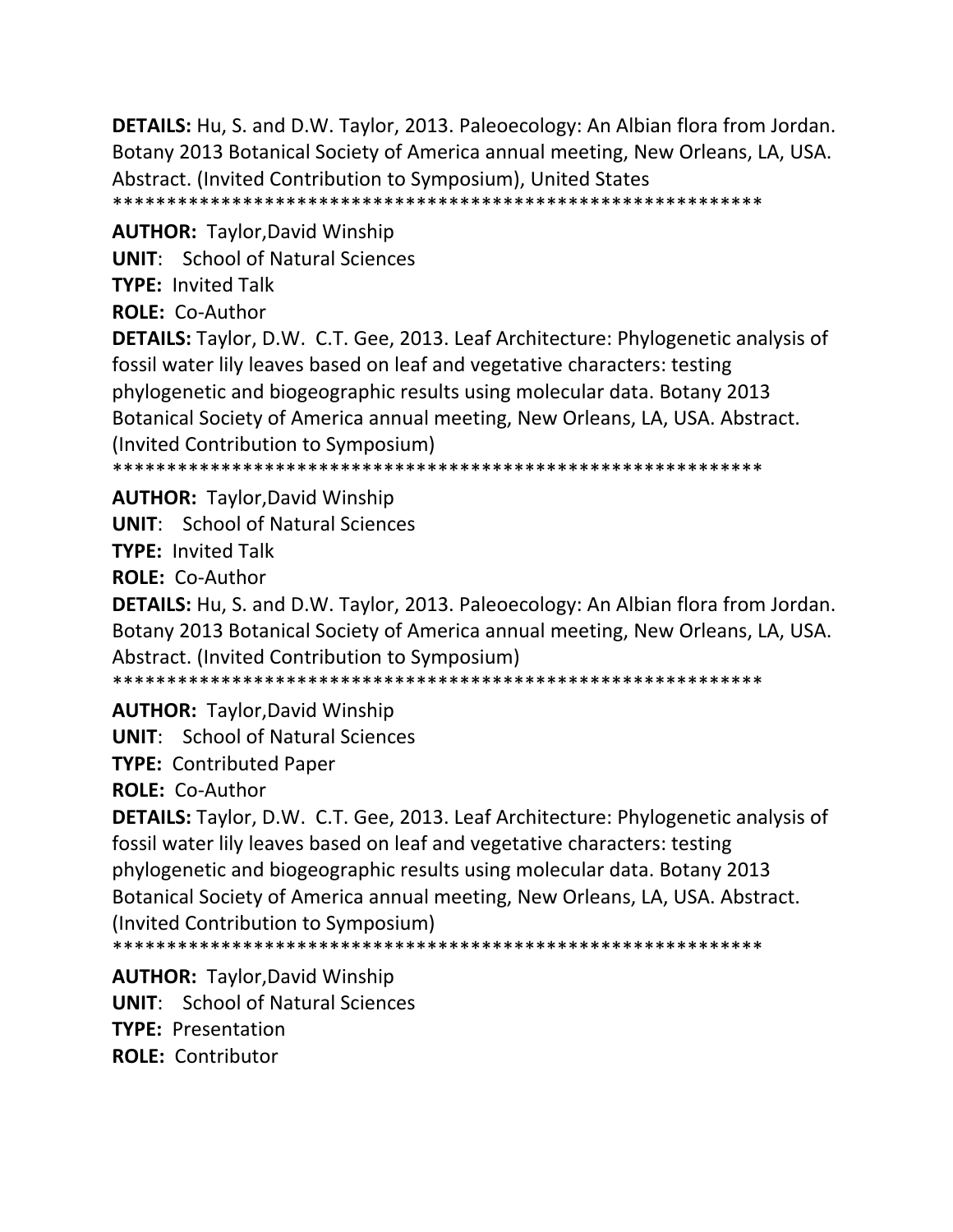**DETAILS:** Creating a Culture of Completion. Research students and completion. 5/15/2013, Indianapolis, IN, United States 

**AUTHOR: Taylor, David Winship UNIT:** School of Natural Sciences **TYPE: Symposium ROLE: Discussant DETAILS:** Carpel Symposium, 10/11/2013, New Albany, IN, United States **AUTHOR:** Taylor, David Winship

**UNIT:** School of Natural Sciences

**TYPE: Workshop** 

**ROLE: Facilitator** 

**DETAILS:** Led Breakout workshop using Evolution course to show motivation, 8/20/2013, New Albany, United States

## **AUTHOR: Treves, David S.**

**UNIT:** School of Natural Sciences

**TYPE: Presentation** 

**ROLE: Presenter** 

**DETAILS:**BORG talk, Agrobacterium mediated transformation of the anther smut fungus, Microbotryum violaceum Gave a presentation of current research including inverse PCR to track insertions in fungal genome. 10/25/2013, United **States** 

**AUTHOR: Treves, David S.** 

**UNIT:** School of Natural Sciences

**TYPE: Presentation** 

## **ROLE:**

**DETAILS:** Talk at the 2013 IAS meeting (microbiology and molecular biology section). Matt Cox and Kasceio Niles presented their work on the Marsh Rice Rat project. AUTHOR: Kasceio Niles, Matthew CoxEMAIL: kasniles@ius.edu, cox22@ius.eduTITLE: How is antibiotic resistance maintained in the environment"FACULTY SPONSOR: David TrevesDISCIPLINE: BiologyTo address how antibiotic resistance persists in the environment we examined the gut microflora of marsh rice rats that have been reared free of antibiotics for over ten years. In two experiments rat feces was inoculated in liquid nutrient broth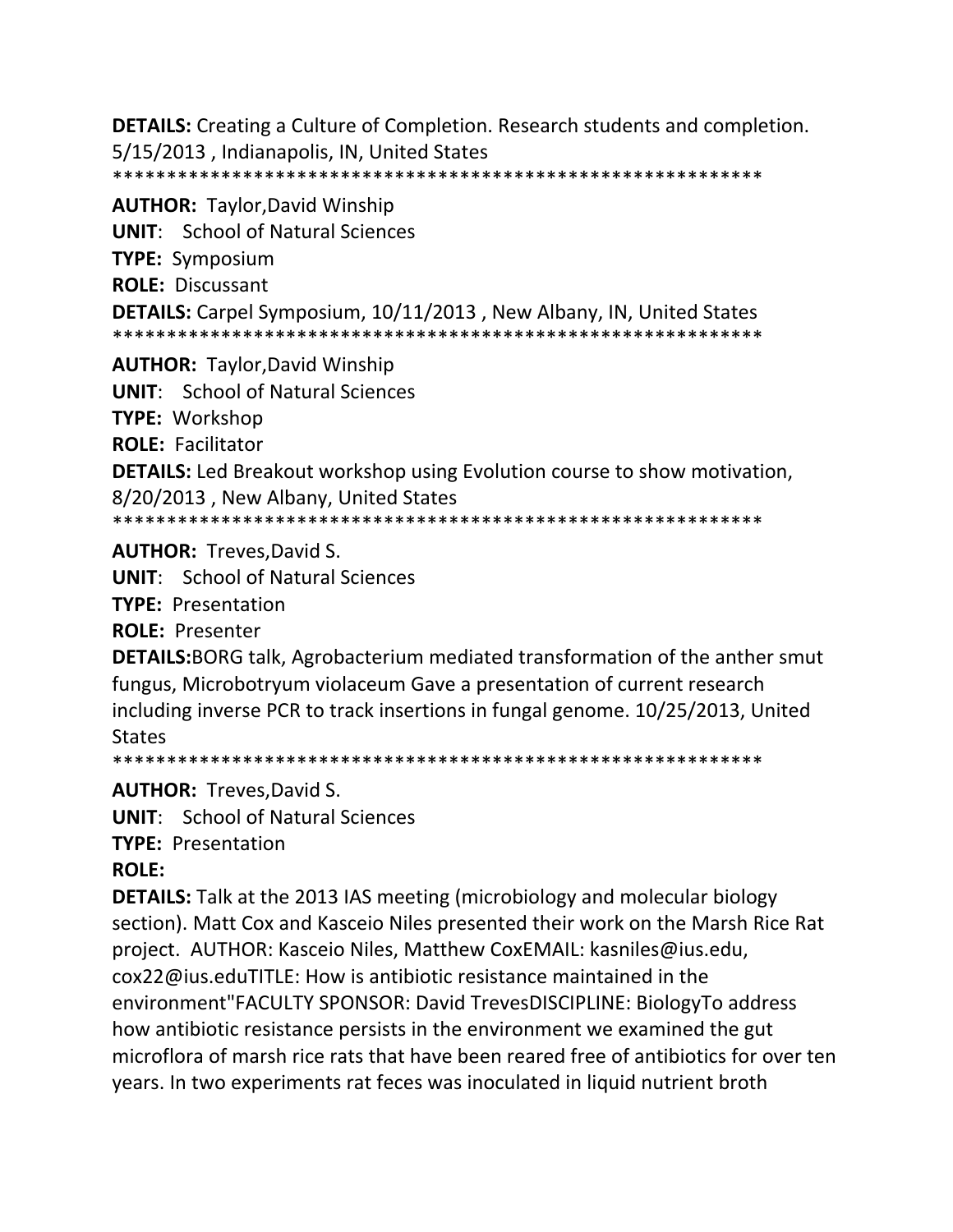containing ampicillin and incubated at 37C. Isolates from the culture were purified, identified, and tested for antibiotic resistance. Enterobacter, Klebsiella and suspected Psu...

**AUTHOR: Treves, David S.** 

**UNIT:** School of Natural Sciences **TYPE: Presentation ROLF:** 

**DETAILS:** Presented a MicroBrew talk at the 20th annual american society for microbiology conference for undergraduate educators (ASMCUE) May 16-19, 2013, Englewood, CO. How does a fungus go blind" Using fungal photoreceptors to introduce bioinformatics to undergraduate microbiologists. As a participant in the 2012 ASM/JGI Bioinformatics Institute I was lucky to be exposed to numerous bioinformatics tools and activities to enhance undergraduate education. Described here is a first attempt to incorporate bioinformatics activities into an upper level microbiology course. Using fungal photoreceptors as model system, the objective was to introduce undergraduates to key concepts in bioinformatics such as motif discovery, database queries and phylogenetics. To begin, student... 

**AUTHOR:** Viner, V Leigh

**UNIT:** School of Arts & Letters

**TYPE: Invited Paper** 

**ROLE:** Keynote or Plenary Speaker

**DETAILS:** Invited Keynote presnetation, Arguments about Natural Human Desire in Platos Republic at the First Annual Faculty/Student Conference of the Central Indiana Reading Group for Ancient Philosophy, Ball State University, Muncie, IN., 11/21/2013. United States

**AUTHOR:** Viner, V Leigh

**UNIT:** School of Arts & Letters

**TYPE: Professional Meeting** 

**ROLE: Research** 

**DETAILS:** I was invited to comment on Aaron Harpers paper The Sincerity of Valuing: Honesty as a Nietzschean Value Standard, at the Spring meeting of the Indiana Philosophical Association at IU Southeast. 3/8/2013, United States 

**AUTHOR: Viner, V Leigh**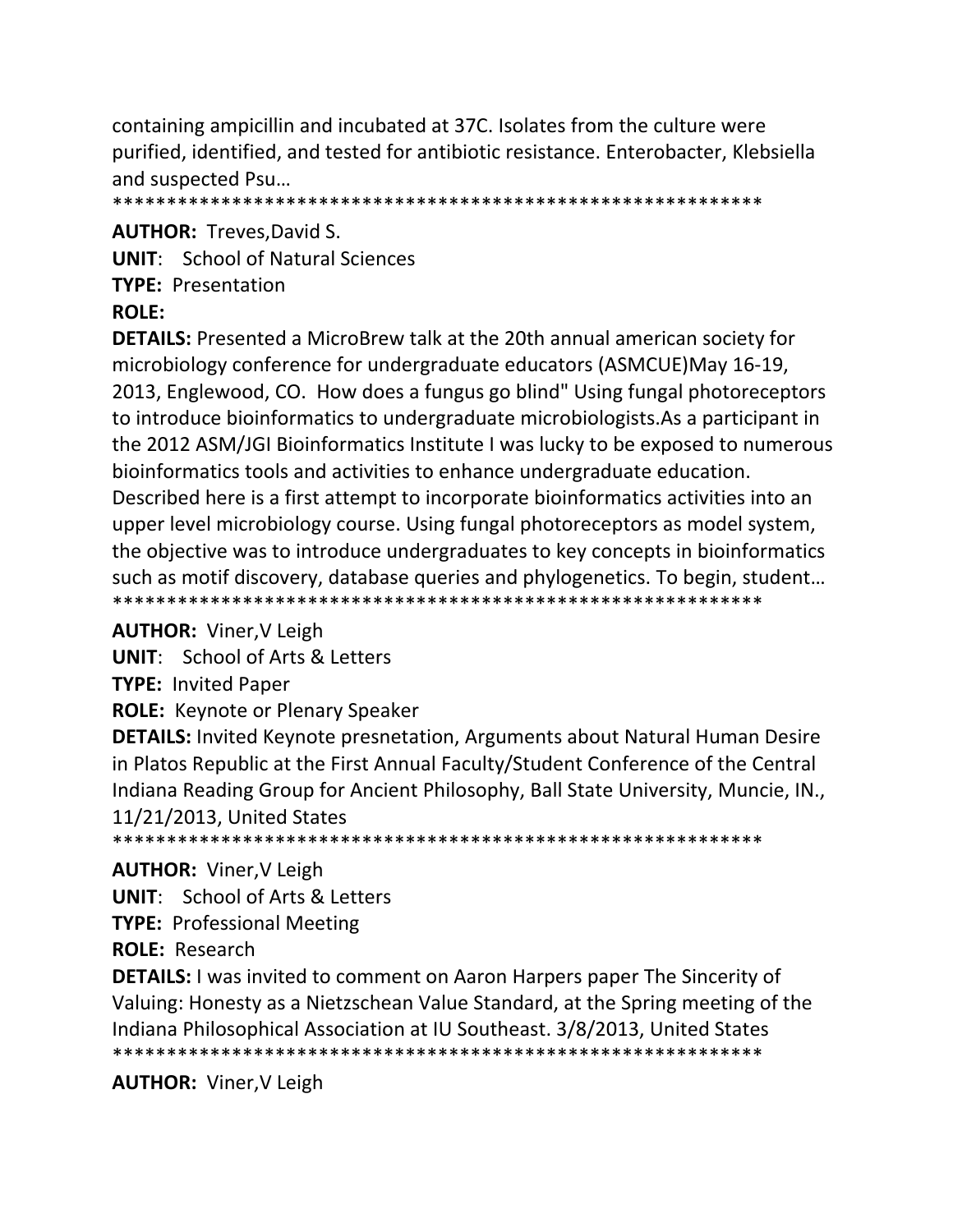**UNIT:** School of Arts & Letters

**TYPE: Professional Meeting** 

**ROLE: Research** 

**DETAILS:** I was invited to comment on Gina Schoutens paper The Stereotype Threat Hypothesis: An Assessment from the Philosophers Armchair, at the Fall 2013 meeting of the Indiana Philosophical Association at IUPUI. 10/11/2013, **United States** 

\*\*\*\*\*\*\*\*\*\*\*\*\*\*\* 

**AUTHOR: Waingeh, Victor F** 

**UNIT:** School of Natural Sciences

**TYPE: Poster Session** 

**ROLE: Co-Author** 

**DETAILS:** Co-authored and co-presented a poster at the 246th ACS national meeting in Indianapolis, IN about Assessment of Student Learning in our Chemistry program. Poster Title: Assessment for a general chemistry course and laboratory - is there an easy way and will it ever end"The poster waschosen for presentation during a special session called Sci-Mix, which is a large poster session and mixer held at each ACS national meeting. This session consists of abstracts selected by division program chairs and represents the most exceptional abstracts submitted to participating divisions. 9/8/2013, United States 

**AUTHOR: Walsh, Sara Malinda** 

**UNIT:** School of Social Sciences

**TYPE: Presentation** 

**ROLE: Co-Author** 

**DETAILS:** Fact and Belief in Research Methods Courses. Preliminary findings from course assessments performed by the authors indicate that students have great difficulty with distinctions between fact and belief. Using the findings as a point of departure, this roundtable offers a space in which to discuss: (1) problems instructors have with helping students identify fact from opinion/belief, (2) developmental and ideological barriers to students ability to identify opinion based conclusions, and (3) ways to improve students critical thinking skills. 9/26/2013, Chicago, Il, United States

**AUTHOR: Walsh, Sara Malinda UNIT:** School of Social Sciences **TYPE: Conference**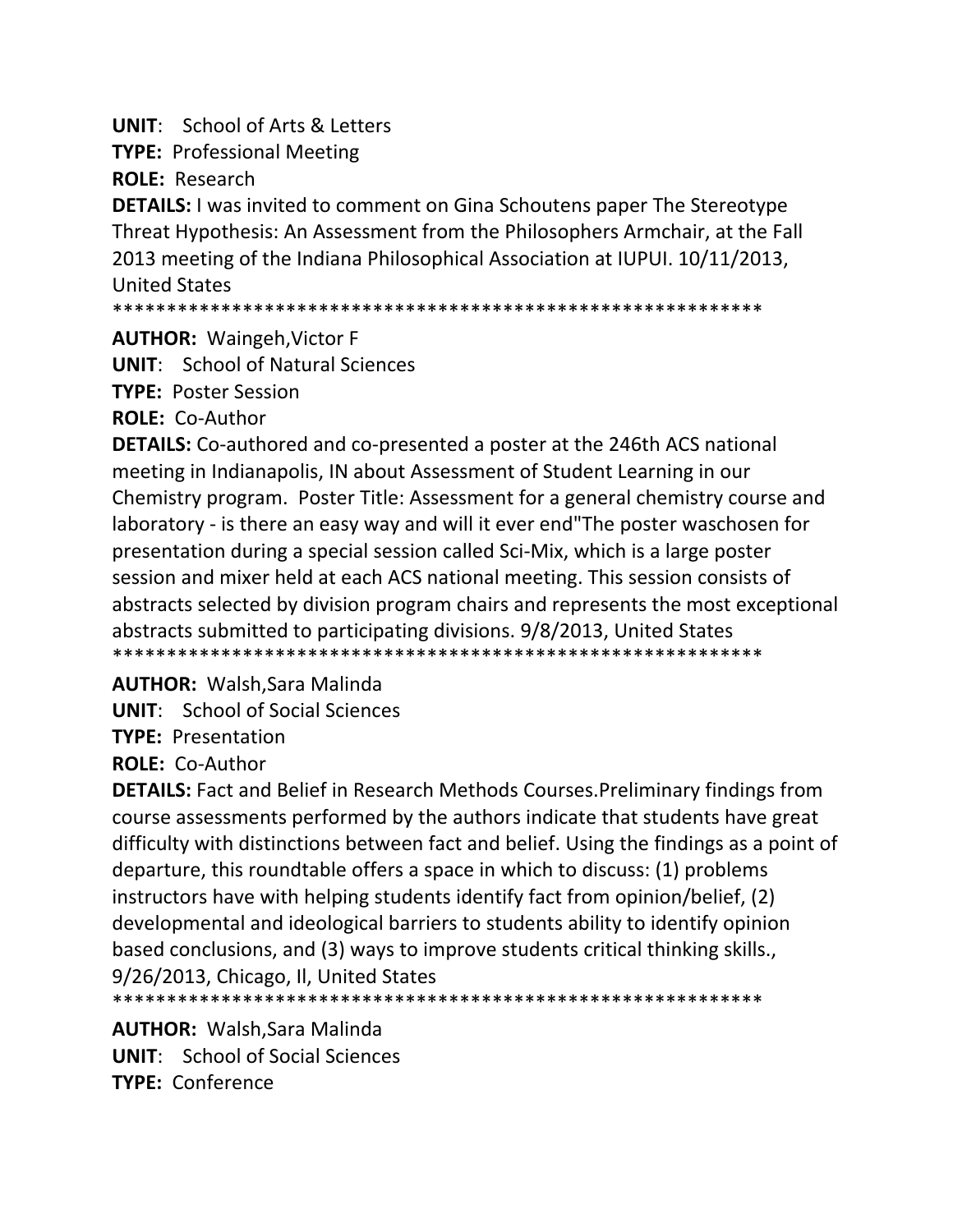## **ROLE: Discussant**

**DETAILS:** This three-day conference provides an opportunity to critically examine perspectives on human-environment relationships in their varied manifestations and to foster discussions among a diverse group of scholars. I was the discussant for the session Technology as an Interface of Human-Environment Interaction 1 that included: Technology Diffusion in Liberia: Introducing the Caltech Expeller; Infrastructural Drift and the Undiscussed: From Green Machines to Disaster Alert Systems; Greywater, Green Technology, and the Criminalization of Residential Water Reuse and Storage; Bioenergy Futures: Framing Sociotechnical Imaginaries in Local Places. 2/28/2013, University of Kentucky, United States 

**AUTHOR: Walsh, Sara Malinda** 

**UNIT:** School of Social Sciences **TYPE: Presentation** 

## **ROLE:**

**DETAILS:** Discerning Fact from Belief in an Undergraduate Research Methods Course Critical thinking is a key feature of a liberal arts education. One of the central tenants and defining characteristics, of critical thinking is learning to distinguish conclusions that are evidence based from those that are belief based (Stassen, Herrington, and Henderson, 2011). Preliminary findings from course assessments performed by the authors indicate that students have great difficulty with distinctions between fact and belief. Using the findings as a point of departure, this roundtable offers a space in which to discuss: (1) problems instructors have with helping students identify fact from opinion/belief, (2) developmental and ideological barriers to...

## **AUTHOR: Wesley, Tymika N**

**UNIT:** School of Education

**TYPE: Presentation** 

## **ROLE:**

**DETAILS:** Conference Theme: Erasing the Shadows, Embracing the Light:?Re/visioning Multicultural Education. Giving honor to who our students are, valuing their experiences. Realizing that teaching is a reciprocal relationship. ALL of our students come to school with rich foundations and experiences. Teachers can only build on this foundation if they tap into it. Through the work of Ladson-Billings, Villegas, Bowers and Flinders, Gay and many others, we understand that importace of providing instruction in ways that tap into the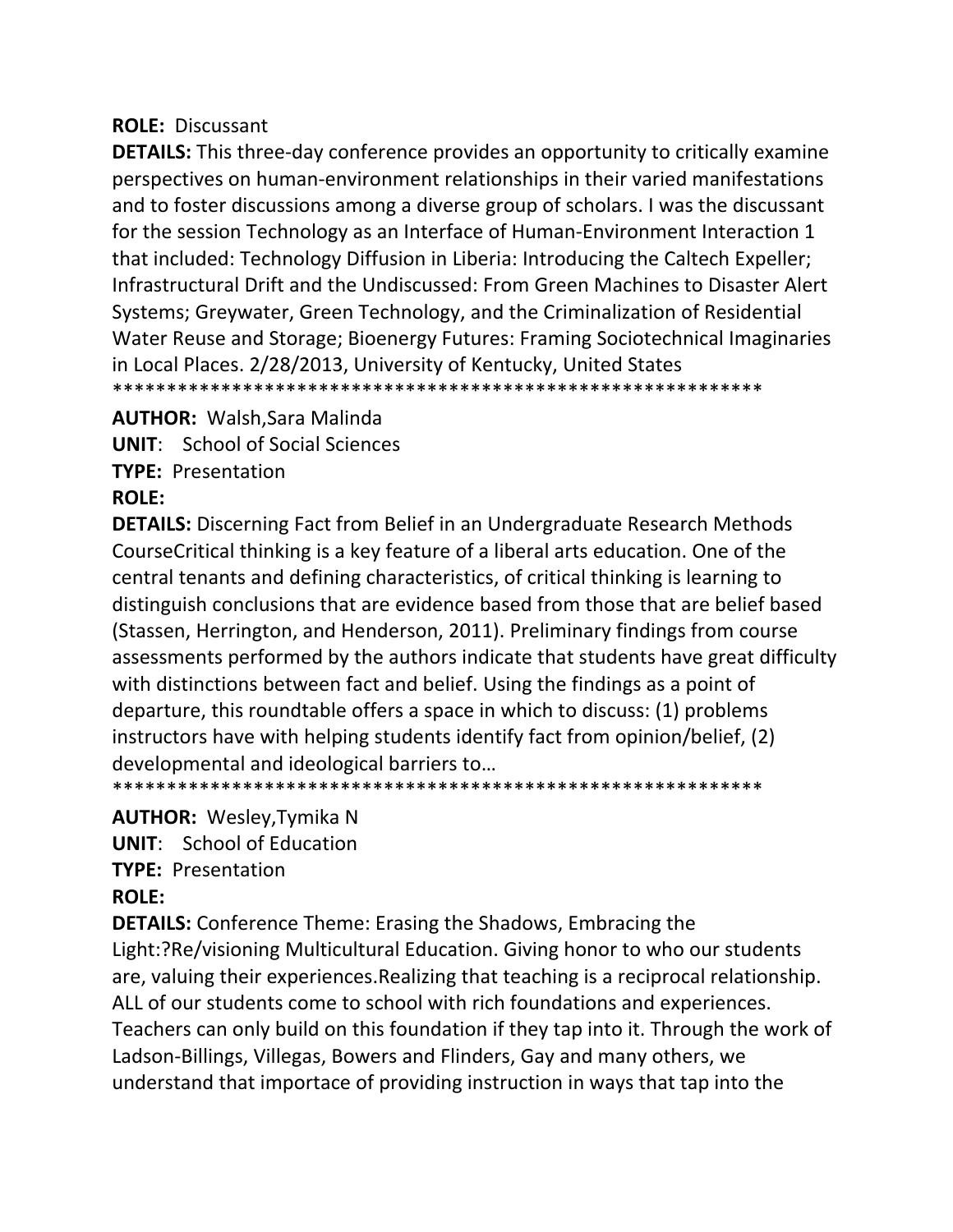learning styles and strengths of our students but what does that look like in action. This session provided practical examples of Culturally Responsive Teaching in action using literature such as Esperanza Rising. Culturally responsive teaching is providing instruction...

**AUTHOR:** Wille, Diane E.

**UNIT:** School of Social Sciences

**TYPE:** Competitive Paper

**ROLE: Author** 

**DETAILS:** Wille, D. (April, 2013). Challenges and best practices in the use of Etextbooks. Roundtable discussion leader at the SRCD biennial Developmental Science Teaching Institute, Seattle, WA, United States \*\*\*\*\*\*\*\*\*\*\*\*\*\*\*\*\*\*\*\*\*\*\*\*\*\*\*\*\*\*\*\*\*\*\*\* \*\*\*\*\*\*\*\*\*\*\*\*\*\*\*\*\*\*

**AUTHOR: Wille.Diane E.** 

**UNIT:** School of Social Sciences **TYPE: Competitive Paper** 

**ROLE: Author** 

**DETAILS:** Wille, D. (May, 2013). The Advantages and Disadvantages of the Etextbook from the Student and Professor Prospective. Paper presented at the Society for the Teaching of Psychology poster session, Midwest Psychological Association Annual Meeting, Chicago, IL. United States 

**AUTHOR: Wille, Diane E.** 

**UNIT:** School of Social Sciences

**TYPE: Competitive Paper** 

ROLE: Co-Author

**DETAILS:** Shope, L. Wille, D. (May, 2013). Stress in the Family: Who does it Affect More Adolescent Girls or Boys. Paper presented at the Midwest Psychological Association Annual Meeting, Chicago, IL, United States

\*\*\*\*\*\*\*\*\*\*\*\*\*\*\*\*\*\*\*\*\*\* \*\*\*\*\*\*\*\*\*\*\*\*\*\*\*\*\*

**AUTHOR: Wille, Diane E.** 

**UNIT:** School of Social Sciences

**TYPE: Competitive Paper** 

**ROLE: Co-Author** 

**DETAILS:** Hardin, J. Wille, D. (October, 2013). Factors which Contribute to Homelessness. Paper presented at the Indiana Academy of Social Sciences Conference, Muncie, IN. United States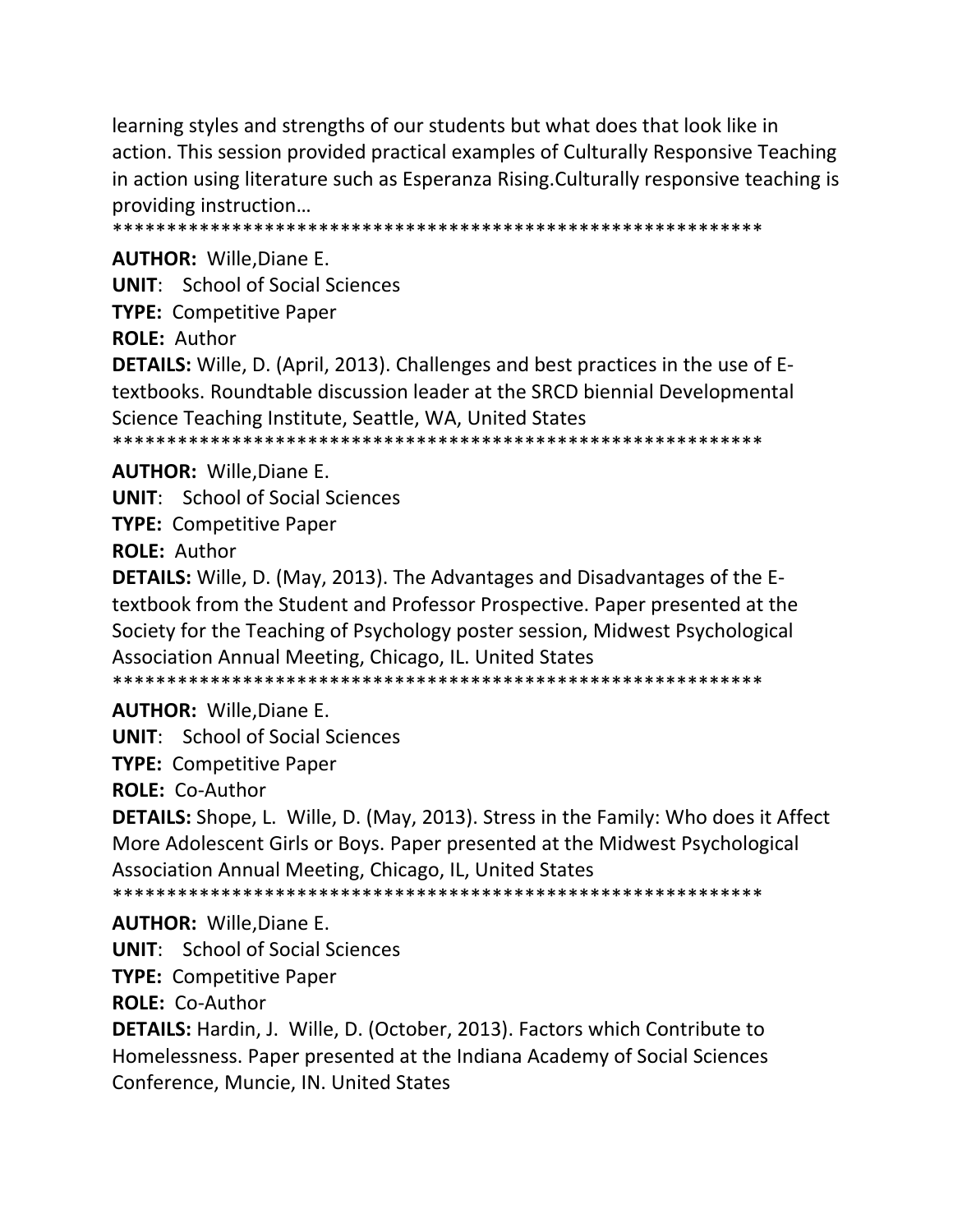\*\*\*\*\*\*\*\*\*\*\*\*\*\*\*\*\*\*\*\*\*\*\*\*\*\*\*\*\*\*\*\*\*\*\*\*\*\*\*\*\*\*\*\*\*\*\*\*\*\*\*\*\*\*\*\*\*\*\*\*

**AUTHOR:** Wille,Diane E.

**UNIT**: School of Social Sciences

**TYPE:** Competitive Paper

**ROLE:** Co‐Author

**DETAILS:** Ogburn, L. Wille, D. (October, 2013). Throttle Queen: Bye Bye Bitch Seat. Paper presented at the Indiana Academy of Social Sciences Conference, Muncie, IN. United States

\*\*\*\*\*\*\*\*\*\*\*\*\*\*\*\*\*\*\*\*\*\*\*\*\*\*\*\*\*\*\*\*\*\*\*\*\*\*\*\*\*\*\*\*\*\*\*\*\*\*\*\*\*\*\*\*\*\*\*\*

**AUTHOR:** Wong,Alan

**UNIT**: School of Business

**TYPE:** Competitive Paper

**ROLE:** Co‐Author

**DETAILS:** Five‐Factor Mini‐Markers of Personality as Predictors of Risk Tolerance in Everyday Money Matters, 7/31/2013 , Honolulu, Hawaii, United States \*\*\*\*\*\*\*\*\*\*\*\*\*\*\*\*\*\*\*\*\*\*\*\*\*\*\*\*\*\*\*\*\*\*\*\*\*\*\*\*\*\*\*\*\*\*\*\*\*\*\*\*\*\*\*\*\*\*\*\*

**AUTHOR:** Woodward,Lucinda Emily

**UNIT**: School of Social Sciences

**TYPE:** Colloquia

**ROLE:** Presenter

**DETAILS:** Panel presenter on ethics in human research using international populations, 9/3/2013, IUS, United States

\*\*\*\*\*\*\*\*\*\*\*\*\*\*\*\*\*\*\*\*\*\*\*\*\*\*\*\*\*\*\*\*\*\*\*\*\*\*\*\*\*\*\*\*\*\*\*\*\*\*\*\*\*\*\*\*\*\*\*\*

**AUTHOR:** Wrzenski,Rhonda L

**UNIT**: School of Social Sciences

**TYPE:** Conference

**ROLE:** Discussant

**DETAILS:** I served as a discussant for the undergraduate research panel in elections and public opinion at the Southern Political Science Association Conference in Orlando, Florida. This panel was part of several sessions on undergraduate student research and training, 1/3/2013, United States \*\*\*\*\*\*\*\*\*\*\*\*\*\*\*\*\*\*\*\*\*\*\*\*\*\*\*\*\*\*\*\*\*\*\*\*\*\*\*\*\*\*\*\*\*\*\*\*\*\*\*\*\*\*\*\*\*\*\*\*

**AUTHOR:** Wrzenski,Rhonda L **UNIT**: School of Social Sciences **TYPE:** Conference **ROLE:** Panel Chair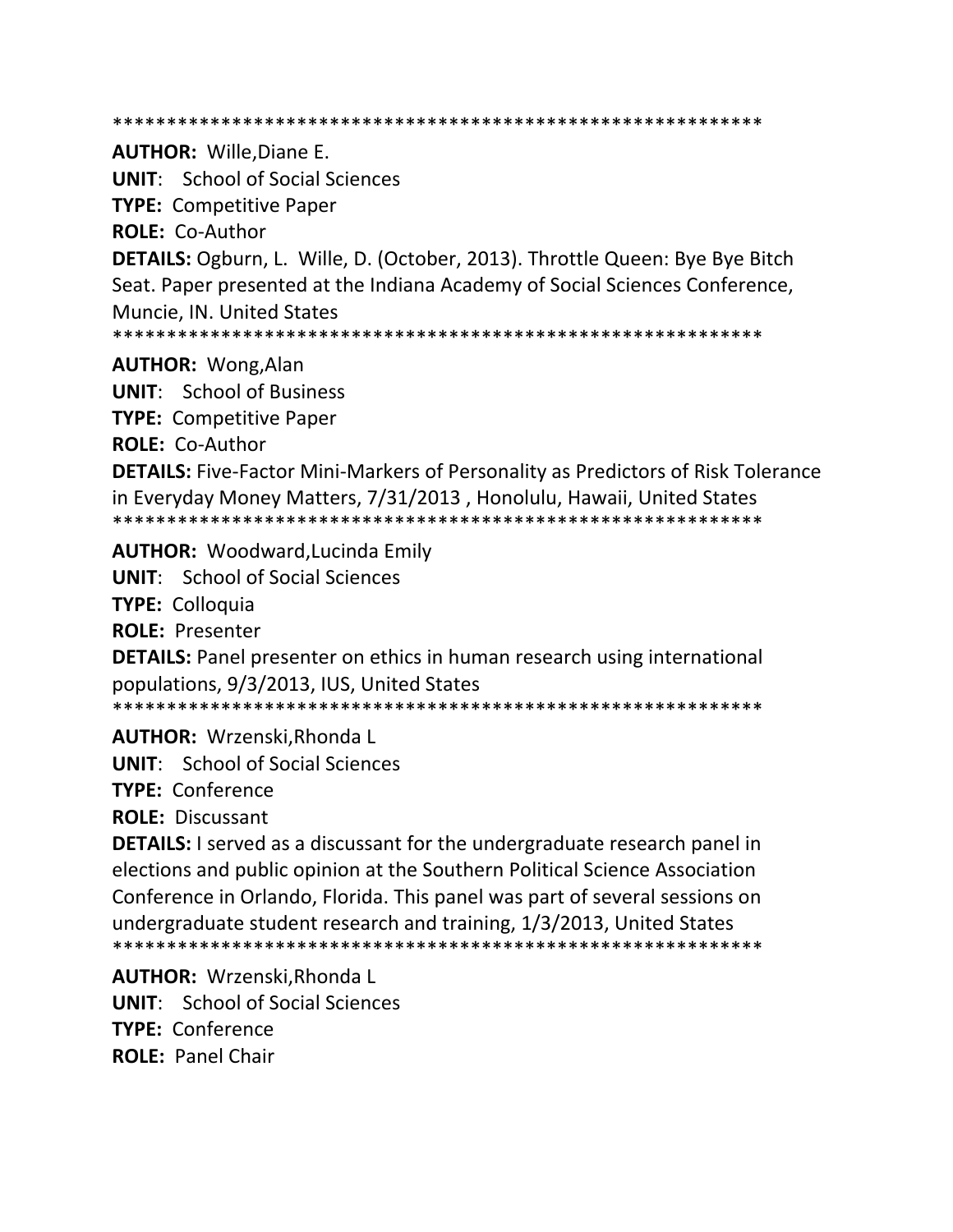**DETAILS:** I served as a panel chair for the panel Its Not All About Legislators: Women in Appointed, Executive, and Judicial Politics. This panel was under the women and politics session and took place at the Southern Political Science Association Conferene in Orlando, FL. In addition to acting as chair, I also provided some feedback to some of the participants on the panel. 1/3/2013, United States 

AUTHOR: Wrzenski, Rhonda L

**UNIT:** School of Social Sciences

TYPF: Conference

**ROLE: Panel Chair** 

**DETAILS:** I served as a panel chair for the undergraduate research panel in international politics at the Southern Political Science Association Conference in Orlando, Florida. This panel was part of several sessions on undergraduate student research and training. In addition to acting as chair, I also provided feedback to the participants. 1/3/2013, Orlando, FL, United States

**AUTHOR: Wrzenski, Rhonda L** 

**UNIT:** School of Social Sciences

**TYPE: Presentation** 

**ROLE: Presenter** 

**DETAILS:** I presented my research paper titled, Do Female Legislators Win at the Same Rate" Examining the Dimensions of Candidate Success. I presented this paper with R. Bruce Anderson and Carlene Fogle-Miller (Carlene is an undergraduate at Florida Southern College) at the 84th Annual Meeting of the Southern Political Science Association in Orlando, Florida, from January 3-5, 2013. **United States** 

**AUTHOR:** Zimmerman, Michele Rene

**UNIT:** School of Natural Sciences

TYPE: Conference

**ROLE: Presenter** 

**DETAILS:** GIFT-Great Idea for Teaching-January Teaching Symposium, 1/25/2013, Hoosier Room West, United States

**AUTHOR: Zimmerman, Michele Rene UNIT:** School of Natural Sciences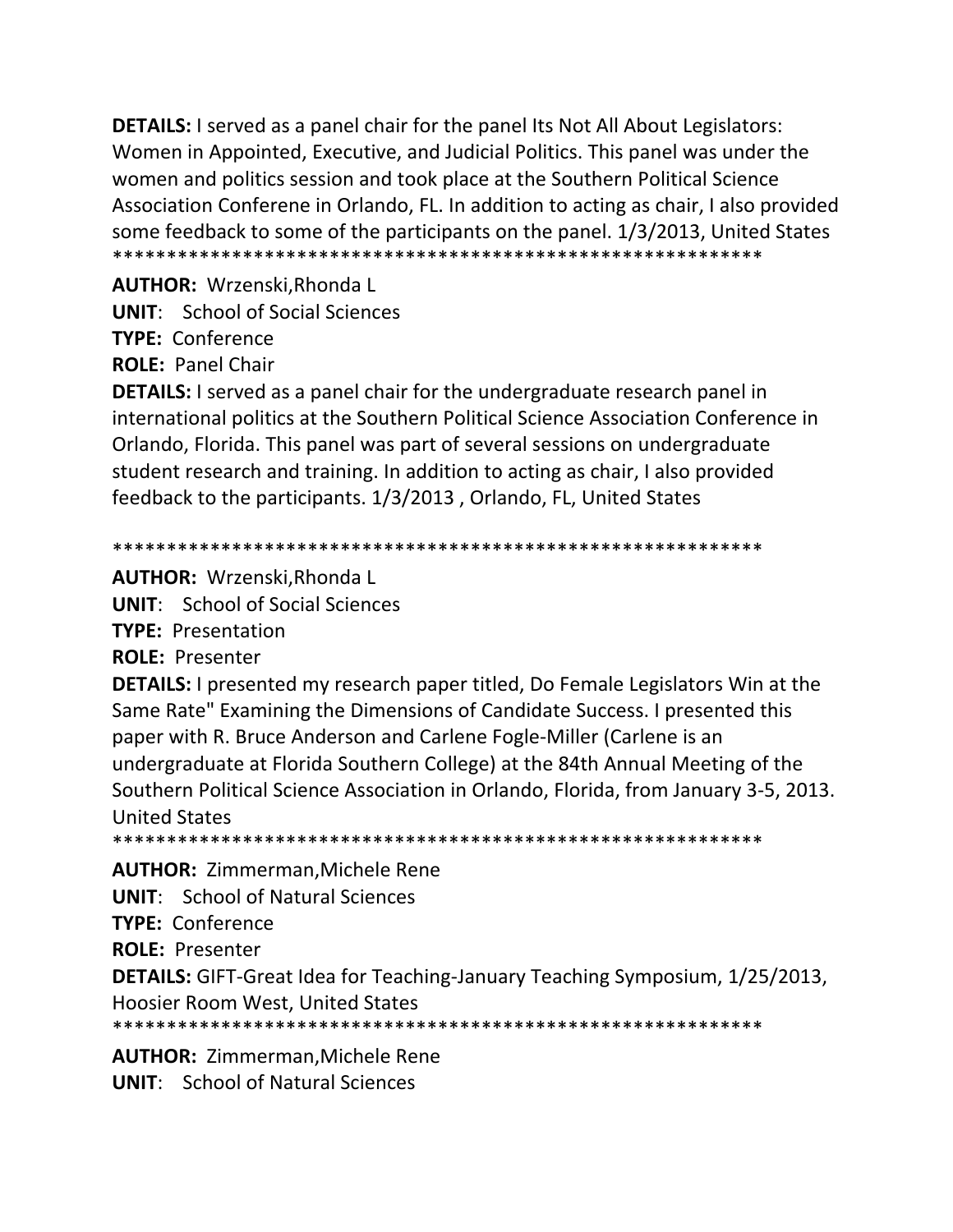**TYPE: Presentation ROLE: Presenter DETAILS: FLAGS Systems Presentation, 2/14/2013, UC 127, United States AUTHOR: Zimmerman, Michele Rene UNIT:** School of Natural Sciences **TYPE: Presentation ROLE: Presenter DETAILS:** CPC Information Session. 5/23/2013, Norton's Healthcare Org., United **States** 

**AUTHOR: Zorn, Christa** 

**UNIT:** School of Arts & Letters

**TYPE: Invited Talk** 

**ROLE:** Keynote or Plenary Speaker

**DETAILS:** I had been invited to deliver the keynote address at the international Vernon Lee conference, Women and Political Theory: Venon Lee and Radical Cirlces (October 16-19, 2013). My speech described Lee's German literary connections and her WWI correspondence with Irene Forbes-Mosse. I placed the paper in the larger context of Lees cosmopolitanism, her international networking, and the recent scholarly work on new documents that have shown up in various parts of Europe. 10/16/2013, Paris, France 

**AUTHOR: Zorn.Christa** 

**UNIT:** School of Arts & Letters

TYPE: Conference

**ROLE: Panel Chair** 

**DETAILS:** Chaired a panel on German (and international) literature at the 41st Annual Louisville Conference on Literature and Culture. Panel: Estrangement in German-speaking Post War Europe. 2/21/2013, Louisville, KY, United States 

**AUTHOR: Zorn, Christa** 

**UNIT:** School of Arts & Letters

**TYPE: Competitive Paper** 

**ROLE: Presenter** 

**DETAILS:** Paper on the textual and technical problems of editing a set of letters written at a time of border closings and severe censorship. Letters in WW I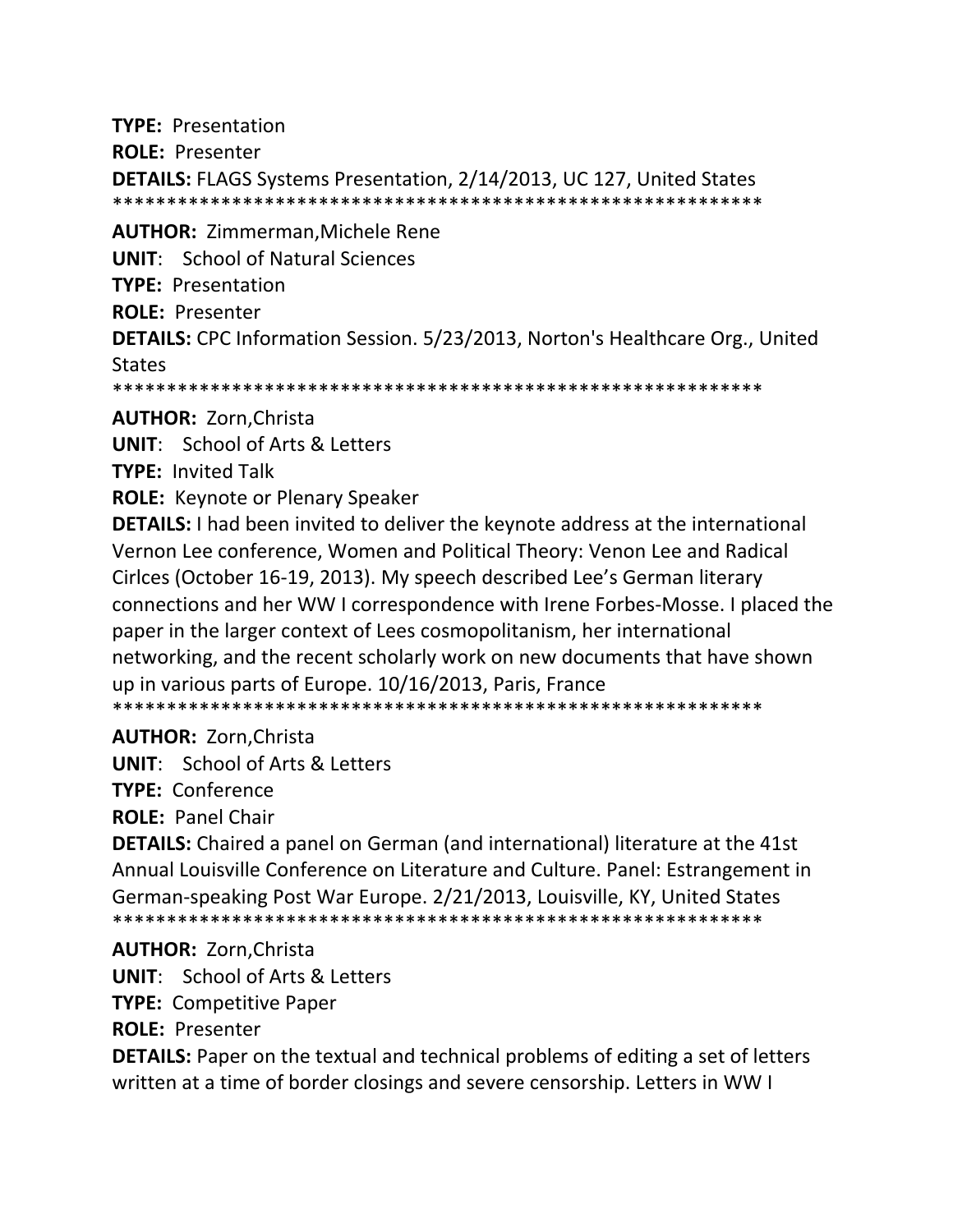constitute part of what we may call alternative or counter publics, i.e. an alternative public sphere that comes to stand in for the inoperative (main) public sphere and includes semi- or inofficial communication, such as letters, flyers, notes, underground publications, and the like. 3/7/2013, Chicago, IL, United States 

**AUTHOR: Zorn, Christa** 

**UNIT:** School of Arts & Letters

**TYPE: Competitive Paper** 

**ROLE: Presenter** 

**DETAILS:** Peer selected paper for the Shaw at Home conference in Ayot St. Lawrence (Shaws former home) near London. In this paper I discuss Shaws late plays, which have been disparaged as weak or politically misleading. The example I used was Shaws 1938 play Geneva. The title of my paper: Geneva--or the Failur of Language. The argument shows that we need to read the play in the context of recent hisotrical controvesies (including the German Historikerstreit) and to employ non-traditional interpretive strategies that include gesture, movement, textual movement to set off the inappropriately flippant representations of political dictators--frightlfully real in those days. 6/17/2013, London, England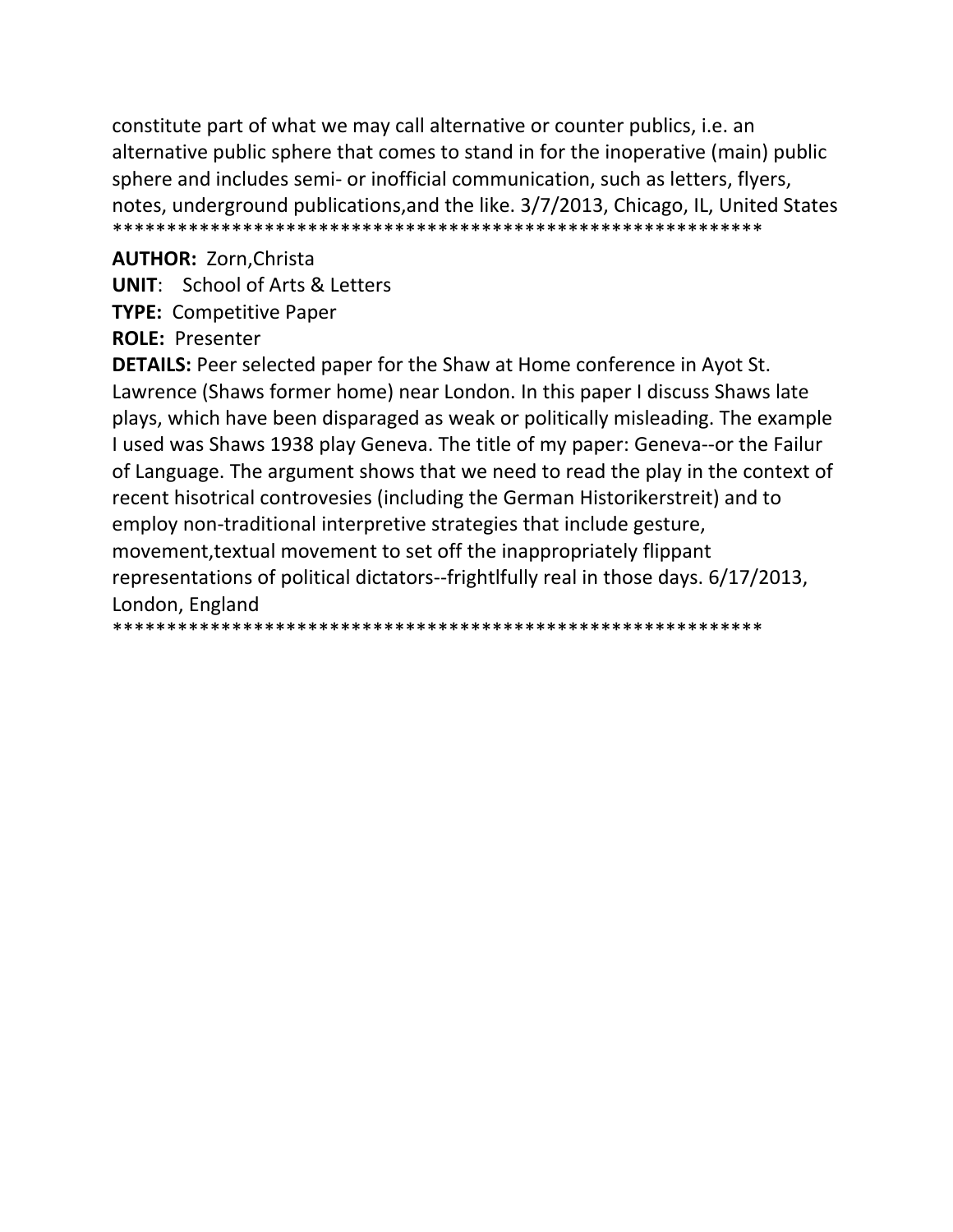# **CREATIVE ACTIVITY**

**AUTHOR: Abernethy, Michael Lee UNIT:** School of Arts & Letters TYPF: Performance **ROLE: Performer DETAILS: Performer with Diane Reid, Voices of Change Speech Contest.**  $1/23/2013.$ 

**AUTHOR: Brewer, Neil H.** 

**UNIT:** School of Education **TYPE:** Digital Media

**ROLE: Producer** 

DETAILS: Mr. Bob Williams, Director of "Ranch Hand Rescue" in Dallas, Texas, requested that I write and perform a song to accompany scenes of children and adults with the animals rescued from abuse through his organization. Ranch Hand Rescue saves abused animals of all kinds, especially severely abused horses. The ranch has been internationally recognized for its "ahead-of-its-time" medical procedures, and the world's first successful prosthetic leg for a horse was achieved by the organization. In turn, these animals then serve as inspirations to children and adults who have severe physical impairments. Thus, the song was written and utilized in a video for Youtube and other digital media to raise awareness for this effort, and it features many scenes of special needs children who have made life-long connection.

**AUTHOR: Brewer, Neil H.** 

**UNIT:** School of Education

**TYPE:** Musical Performance

**ROLE: Author** 

**DETAILS:** Performed original poetry and music for all grade levels of St. Matthews Elementary School, in Louisville KY. 10/3/2013.

**AUTHOR: Brewer, Neil H. UNIT:** School of Education **TYPE: Musical Production** ROLE: Co-Author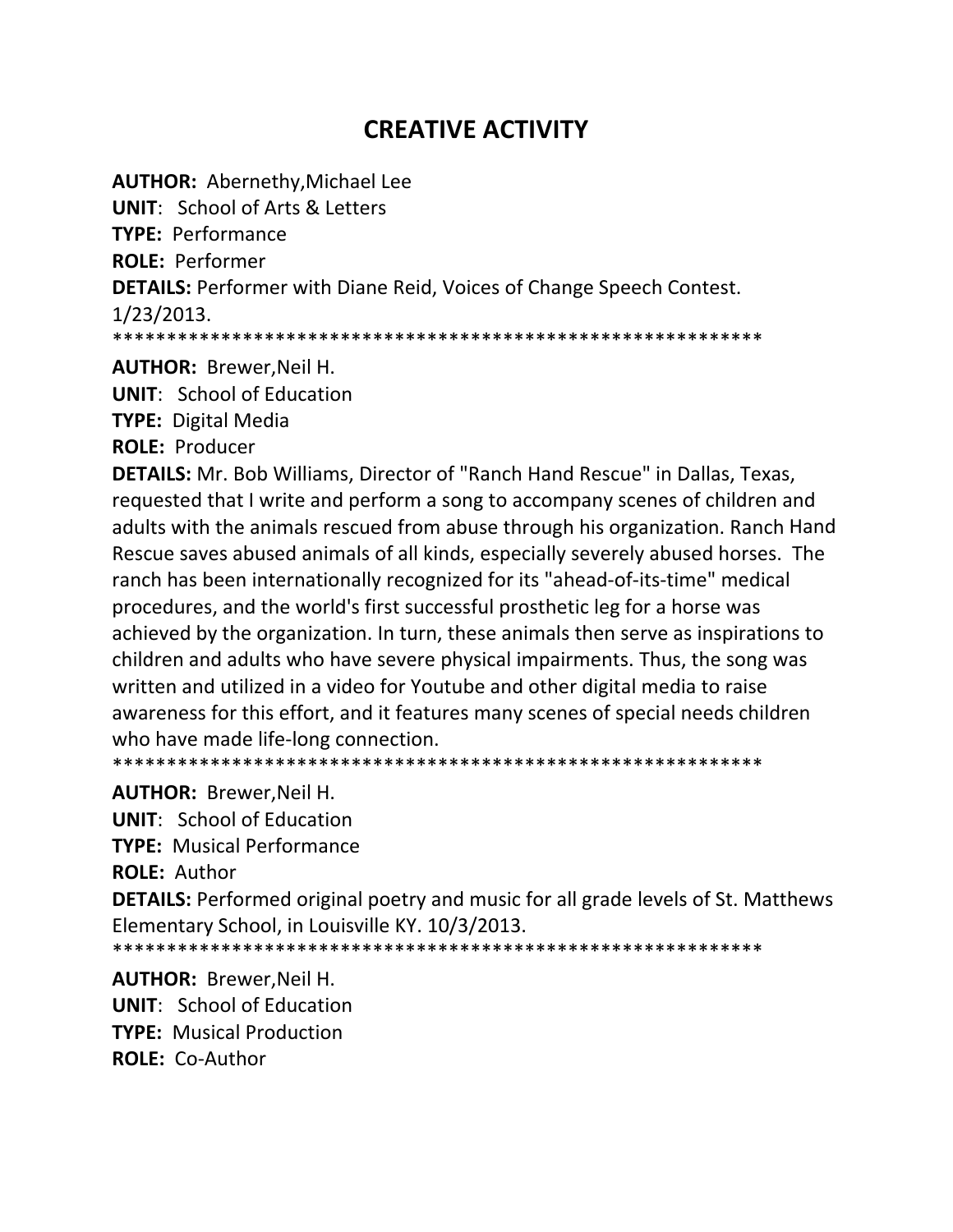**DETAILS:** For the benefit of research at the Harvard University Stem Cell Institute, two songs from the CD, "Neil Brewer and Friends are Back in School" were utilized by professional animators in Slovakia to create animations for children. These animations have been posted on Youtube and other digital media to raise funds for the institute.

**AUTHOR: Clem.Debra K. UNIT: School of Arts & Letters TYPE: Exhibition Solo ROLE: Artist DETAILS:** Solo exhibition at Swanson Contemporary Gallery in Louisville, Kentucky. 7/12/2013. \*\*\*\*\*\*\*\*\*\* \*\*\*\*\*\*\*\*\*\*\*\*\*\*\*\*\*\*\*\*\*\*\*\*\*\*\*\*\*\*\*\*\*\*\*\*\*

**AUTHOR: Darnowski, Douglas William UNIT: School of Natural Sciences TYPE: Exhibition Solo ROLE: Artist** 

**DETAILS:** My various botanical artworks (solar prints, nature prints, watercolors, about 20 total) were exhbited at the IUS Library in June and July 2013 under the exhibit title "Nature Printing: A New Kind of Ukiyo-e." 6/20/2013. 

**AUTHOR: Goldstein, Joanna** 

**UNIT: School of Arts & Letters** 

**TYPE: Musical Performance** 

**ROLE: Conductor** 

**DETAILS: IU Southeast Orchestra - we prepared the annual Holiday Pops concert** but had to cancel due to extremely bad weather which closed the campus for that weekend. 12/7/2013.

**AUTHOR: Goldstein, Joanna** 

**UNIT:** School of Arts & Letters

**TYPE:** Musical Performance

**ROLE: Performer** 

**DETAILS:** Kentucky Center Chamber Players at University of Louisville program: Schubert Arpeggione Sonata for cello and piano. 2/3/2013.

**AUTHOR: Goldstein, Joanna**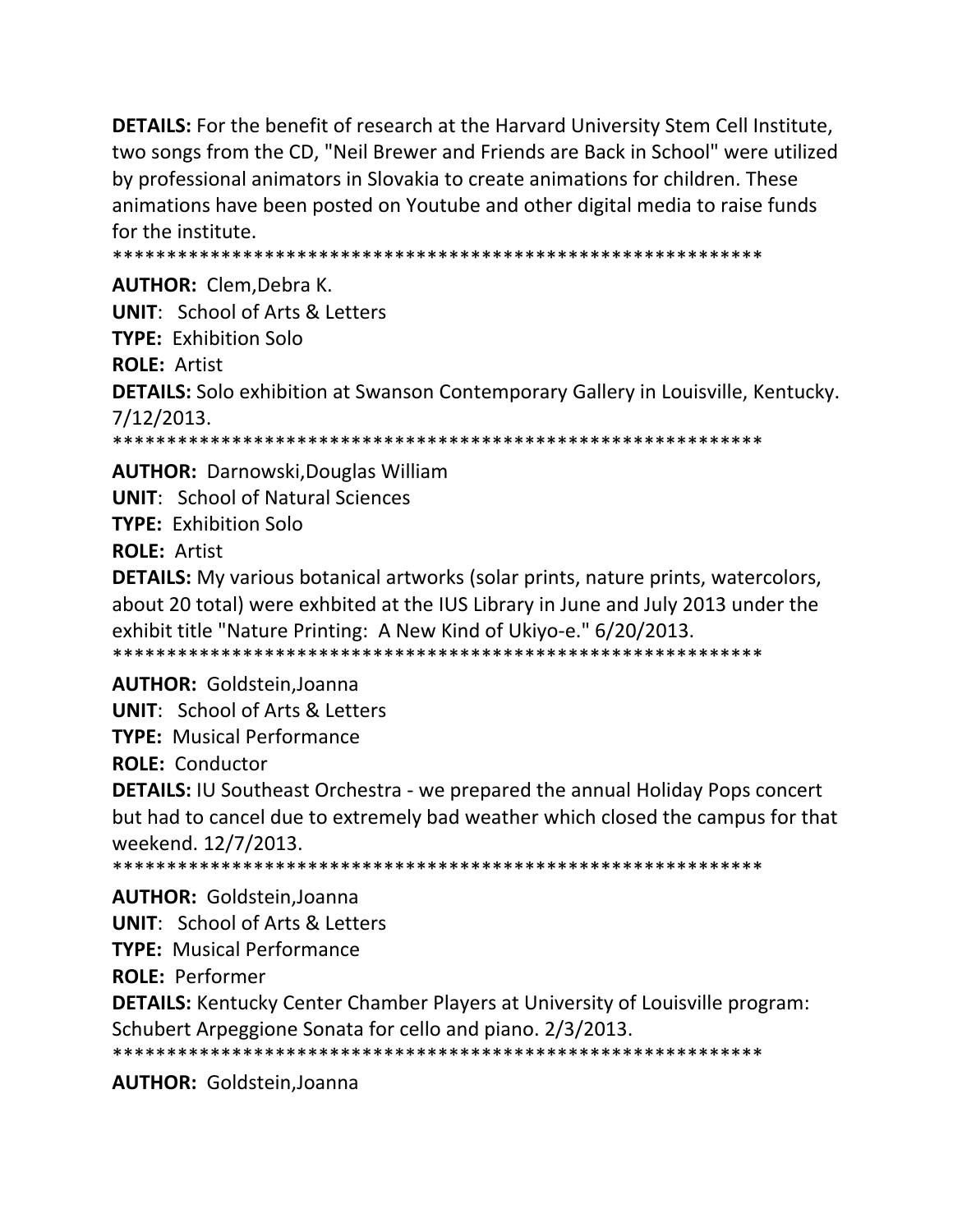**UNIT**: School of Arts & Letters

**TYPE:** Musical Production

**ROLE:** Organizer

**DETAILS:** Kentucky Center Chamber Players ‐ production of Stravinsky's L'Histoire du Soldat with choreographer Alun Jones and members of the Louisville Ballet. 2/3/2013.

\*\*\*\*\*\*\*\*\*\*\*\*\*\*\*\*\*\*\*\*\*\*\*\*\*\*\*\*\*\*\*\*\*\*\*\*\*\*\*\*\*\*\*\*\*\*\*\*\*\*\*\*\*\*\*\*\*\*\*\*

**AUTHOR:** Goldstein,Joanna **UNIT**: School of Arts & Letters **TYPE:** Musical Performance **ROLE:** Performer **DETAILS:** Kentucky Center Chamber Players at University of Louisvilleprogram: Korngold Suite and Moravec "Tempest Fantasy". 3/3/2013. \*\*\*\*\*\*\*\*\*\*\*\*\*\*\*\*\*\*\*\*\*\*\*\*\*\*\*\*\*\*\*\*\*\*\*\*\*\*\*\*\*\*\*\*\*\*\*\*\*\*\*\*\*\*\*\*\*\*\*\*

**AUTHOR:** Goldstein,Joanna **UNIT**: School of Arts & Letters **TYPE:** Musical Performance **ROLE:** Performer **DETAILS:** Commonwealth Brass Band at IU Southeast. 3/10/2013. \*\*\*\*\*\*\*\*\*\*\*\*\*\*\*\*\*\*\*\*\*\*\*\*\*\*\*\*\*\*\*\*\*\*\*\*\*\*\*\*\*\*\*\*\*\*\*\*\*\*\*\*\*\*\*\*\*\*\*\*

**AUTHOR:** Goldstein,Joanna **UNIT**: School of Arts & Letters **TYPE:** Musical Performance **ROLE:** Performer **DETAILS:** Steinways! is a two and three-piano concert I performed with two piano faculty colleagues at IUS.Program: works by Bach, Chopin, Cox, Rachmaninoff, Brubeck, Gershwin, Lecuona. 3/17/2013. \*\*\*\*\*\*\*\*\*\*\*\*\*\*\*\*\*\*\*\*\*\*\*\*\*\*\*\*\*\*\*\*\*\*\*\*\*\*\*\*\*\*\*\*\*\*\*\*\*\*\*\*\*\*\*\*\*\*\*\*

**AUTHOR:** Goldstein,Joanna **UNIT**: School of Arts & Letters **TYPE:** Musical Performance **ROLE:** Conductor **DETAILS:** IU Southeast Orchestra and Choirs at IU Southeastprogram: Faure Requiem. 4/7/2013. \*\*\*\*\*\*\*\*\*\*\*\*\*\*\*\*\*\*\*\*\*\*\*\*\*\*\*\*\*\*\*\*\*\*\*\*\*\*\*\*\*\*\*\*\*\*\*\*\*\*\*\*\*\*\*\*\*\*\*\*

**AUTHOR:** Goldstein,Joanna **UNIT**: School of Arts & Letters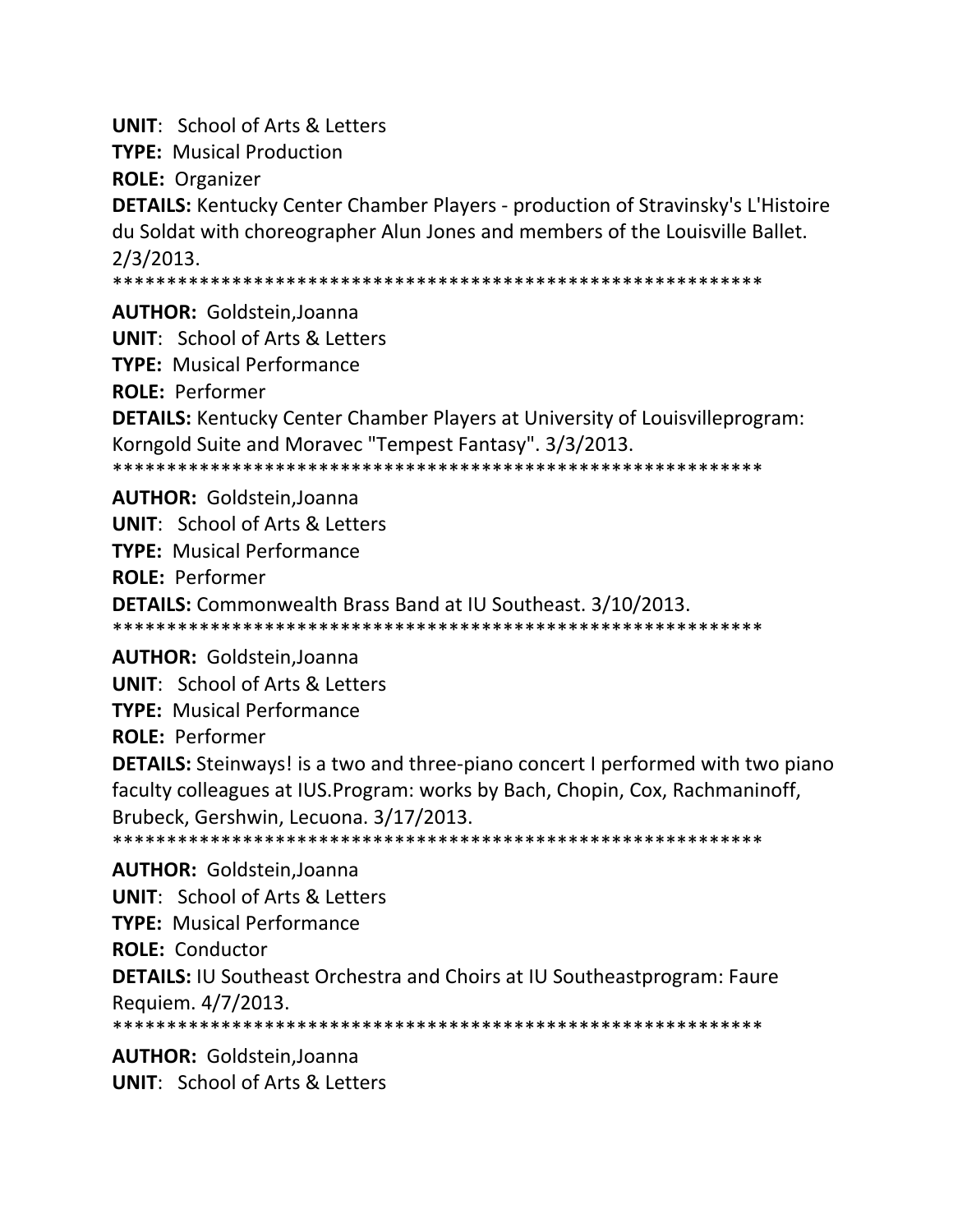**TYPE:** Musical Performance **ROLE:** Performer **DETAILS:** Kentucky Center Chamber Players at Locust Groveprogram: Prokofiev Overture on Hebrew Themes and Brahms piano quintet. 4/14/2013. \*\*\*\*\*\*\*\*\*\*\*\*\*\*\*\*\*\*\*\*\*\*\*\*\*\*\*\*\*\*\*\*\*\*\*\*\*\*\*\*\*\*\*\*\*\*\*\*\*\*\*\*\*\*\*\*\*\*\*\* **AUTHOR:** Goldstein,Joanna **UNIT**: School of Arts & Letters **TYPE:** Musical Performance

**ROLE:** Conductor

**DETAILS:** IU Southeast Orchestra at IU Southeastprogram: Vaughn Williams Norfolk Rhapsody, Vaughn Williams Tuba Concerto, Peter Felice "Superhero" Symphony. 4/21/2013.

\*\*\*\*\*\*\*\*\*\*\*\*\*\*\*\*\*\*\*\*\*\*\*\*\*\*\*\*\*\*\*\*\*\*\*\*\*\*\*\*\*\*\*\*\*\*\*\*\*\*\*\*\*\*\*\*\*\*\*\*

**AUTHOR:** Goldstein,Joanna **UNIT**: School of Arts & Letters **TYPE:** Musical Performance **ROLE:** Performer **DETAILS:** Commonwealth Brass Band at IU Southeast. 6/2/2013. \*\*\*\*\*\*\*\*\*\*\*\*\*\*\*\*\*\*\*\*\*\*\*\*\*\*\*\*\*\*\*\*\*\*\*\*\*\*\*\*\*\*\*\*\*\*\*\*\*\*\*\*\*\*\*\*\*\*\*\*

**AUTHOR:** Goldstein,Joanna **UNIT**: School of Arts & Letters **TYPE:** Musical Performance **ROLE:** Performer **DETAILS:** Commonwealth Brass Band in Corydon, IN. 6/7/2013. \*\*\*\*\*\*\*\*\*\*\*\*\*\*\*\*\*\*\*\*\*\*\*\*\*\*\*\*\*\*\*\*\*\*\*\*\*\*\*\*\*\*\*\*\*\*\*\*\*\*\*\*\*\*\*\*\*\*\*\*

**AUTHOR:** Goldstein,Joanna **UNIT**: School of Arts & Letters **TYPE:** Musical Performance **ROLE:** Performer **DETAILS:** IU Southeast Concert Band. 6/9/2013. \*\*\*\*\*\*\*\*\*\*\*\*\*\*\*\*\*\*\*\*\*\*\*\*\*\*\*\*\*\*\*\*\*\*\*\*\*\*\*\*\*\*\*\*\*\*\*\*\*\*\*\*\*\*\*\*\*\*\*\*

**AUTHOR:** Goldstein,Joanna **UNIT**: School of Arts & Letters **TYPE:** Musical Performance **ROLE:** Conductor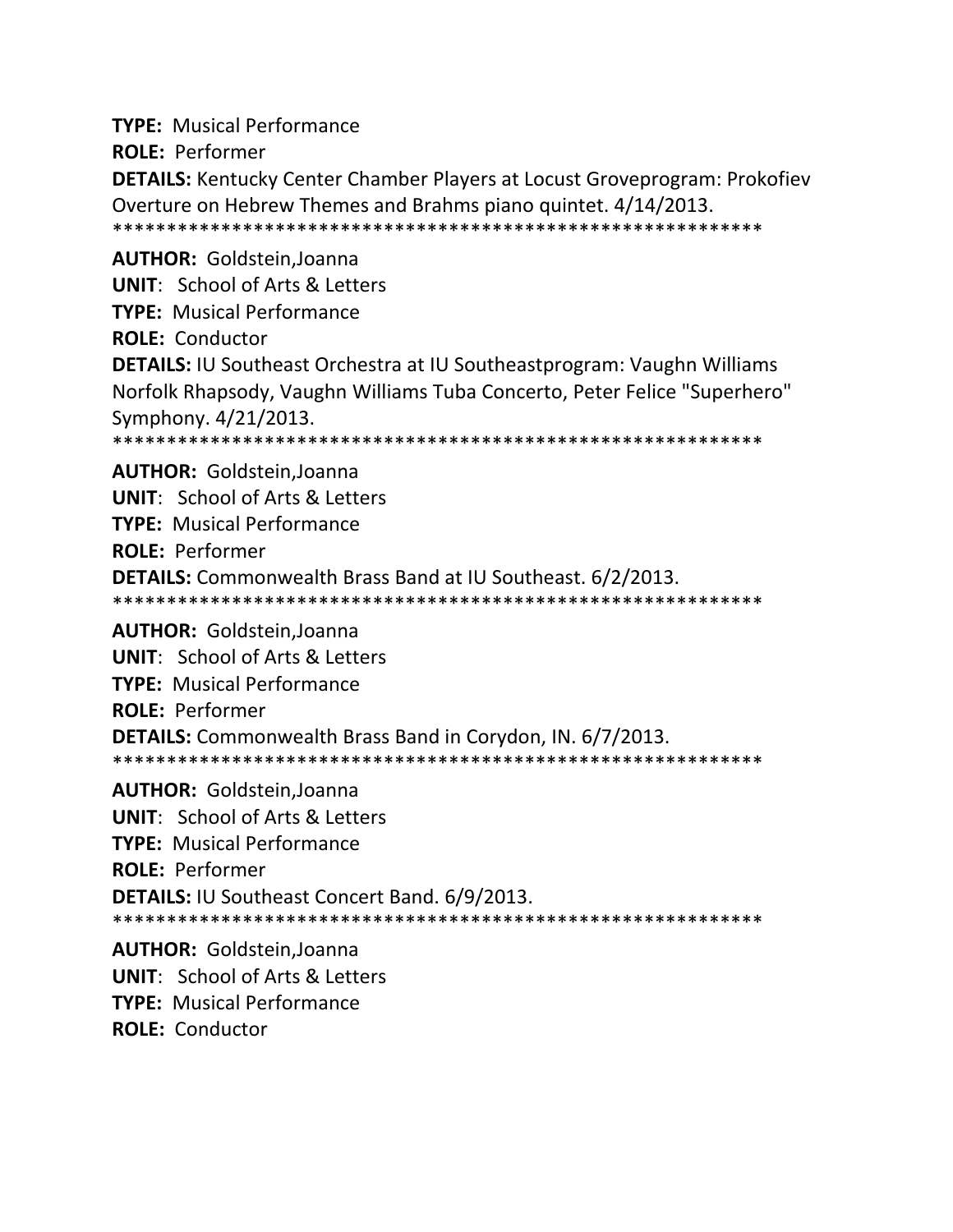**DETAILS:** IU Southeast OrchestraSummer Pops concert Program: music by Gould, souse, John Williams, music from The Hobbitt and Pirates of the Caribbean. There was also a trombone trio featuring three graduating students. 6/16/2013. \*\*\*\*\*\*\*\*\*\*\*\*\*\*\*\*\*\*\*\*\*\*\*\*\*\*\*\*\*\*\*\*\*\*\*\*\*\*\*\*\*\*\*\*\*\*\*\*\*\*\*\*\*\*\*\*\*\*\*\*

**AUTHOR:** Goldstein,Joanna **UNIT**: School of Arts & Letters **TYPE:** Musical Performance **ROLE:** Performer **DETAILS:** Kentucky Center Chamber Players at University of Louisvilleprogram: Beethoven piano trio, Joan Tower's Rainwaves, Brahms Liebeslieder Waltzes. 9/15/2013. \*\*\*\*\*\*\*\*\*\*\*\*\*\*\*\*\*\*\*\*\*\*\*\*\*\*\*\*\*\*\*\*\*\*\*\*\*\*\*\*\*\*\*\*\*\*\*\*\*\*\*\*\*\*\*\*\*\*\*\*

**AUTHOR:** Goldstein,Joanna **UNIT**: School of Arts & Letters **TYPE:** Musical Performance **ROLE:** Performer **DETAILS:** Kentucky Center Chamber Players at IU Southeastprogram: Dvorak piano quintet. 10/20/2013. \*\*\*\*\*\*\*\*\*\*\*\*\*\*\*\*\*\*\*\*\*\*\*\*\*\*\*\*\*\*\*\*\*\*\*\*\*\*\*\*\*\*\*\*\*\*\*\*\*\*\*\*\*\*\*\*\*\*\*\*

**AUTHOR:** Goldstein,Joanna **UNIT**: School of Arts & Letters **TYPE:** Musical Performance **ROLE:** Performer **DETAILS:** Commonwealth Brass Band at IU Southeast. 10/27/2013. \*\*\*\*\*\*\*\*\*\*\*\*\*\*\*\*\*\*\*\*\*\*\*\*\*\*\*\*\*\*\*\*\*\*\*\*\*\*\*\*\*\*\*\*\*\*\*\*\*\*\*\*\*\*\*\*\*\*\*\*

**AUTHOR:** Goldstein,Joanna

**UNIT**: School of Arts & Letters

**TYPE:** Musical Performance

**ROLE:** Conductor

**DETAILS:** IU Southeast Orchestraprogram: Beethoven Fidelio Overture, Prokofiev "Classical' Symphony, Wagner "Arrival of the Guest at Wartburg, Elgar "nimrod", third mov't of Hanson's "Romantic" Symphony. 11/24/2013. \*\*\*\*\*\*\*\*\*\*\*\*\*\*\*\*\*\*\*\*\*\*\*\*\*\*\*\*\*\*\*\*\*\*\*\*\*\*\*\*\*\*\*\*\*\*\*\*\*\*\*\*\*\*\*\*\*\*\*\*

**AUTHOR:** Goldstein,Joanna **UNIT**: School of Arts & Letters **TYPE:** Musical Performance **ROLE:** Performer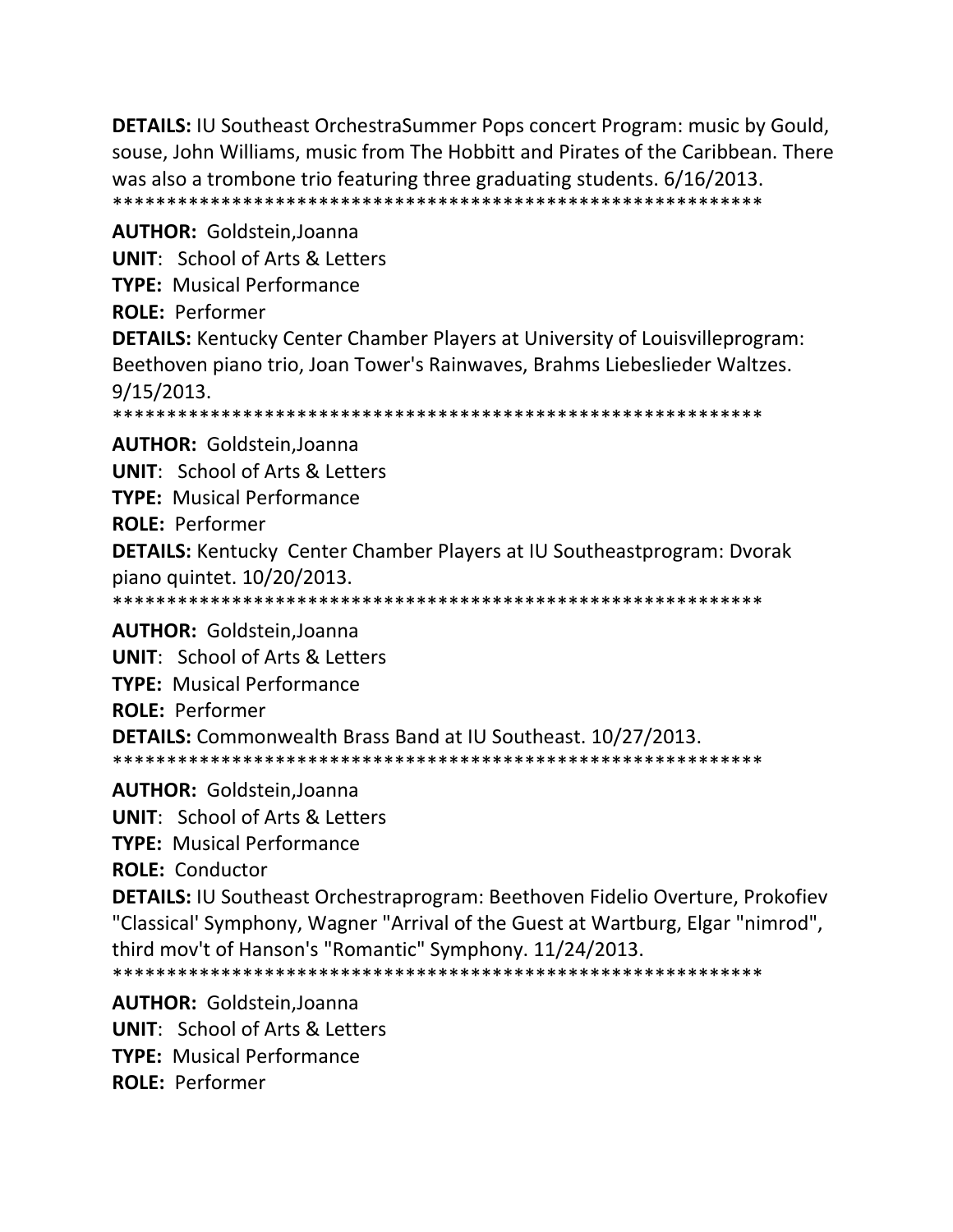**DETAILS:** Commonwealth Brass Band holiday concert at IU Southeast. 12/1/2013. 

**AUTHOR: Goldstein, Joanna UNIT:** School of Arts & Letters **TYPE: Musical Performance ROLE: Performer DETAILS:** Commonwealth Brass Band holiday concert at Holy Spirit Church, Louisville. 12/2/2013. 

**AUTHOR:** Haertel, Timothy R

**UNIT: School of Arts & Letters** 

**TYPE: Recording** 

**ROLE: Technical** 

**DETAILS:** I engineered a recording or the chamber opera "The Red Thread" for composer Rene Orth. This recording was used for a self released cd and demo for prospective performing companies. Rene also used it to help fulfill her requirements for obtaining her masters degree. 10/7/2013. 

**AUTHOR: Haertel, Timothy R** 

**UNIT: School of Arts & Letters** 

**TYPE:** Recording

**ROLE: Technical** 

**DETAILS:** I recorded 16 musical arrangements for the upcoming documentary "The Gettysburg Address". These pieces were performed on period instruments and mouthpieces by President Lincoln's Own Band, and were all performed at the Gettysburg Address ceremony. In addition to being used as background music for the film, they will also be part of a cd to be released as a companion to the movie. 12/9/2013.

\*\*\*\*\*\*\*\*\*\*\*\*\*\*\*\* 

**AUTHOR: Harper, Brian A** 

**UNIT: School of Arts & Letters** 

**TYPE: Exhibition** 

**ROLE: Artist** 

**DETAILS:** Texans and Exs, in Conjunction with NCECA Conference, Winter Street Studios, Houston, Texas.

**AUTHOR: Harper, Brian A**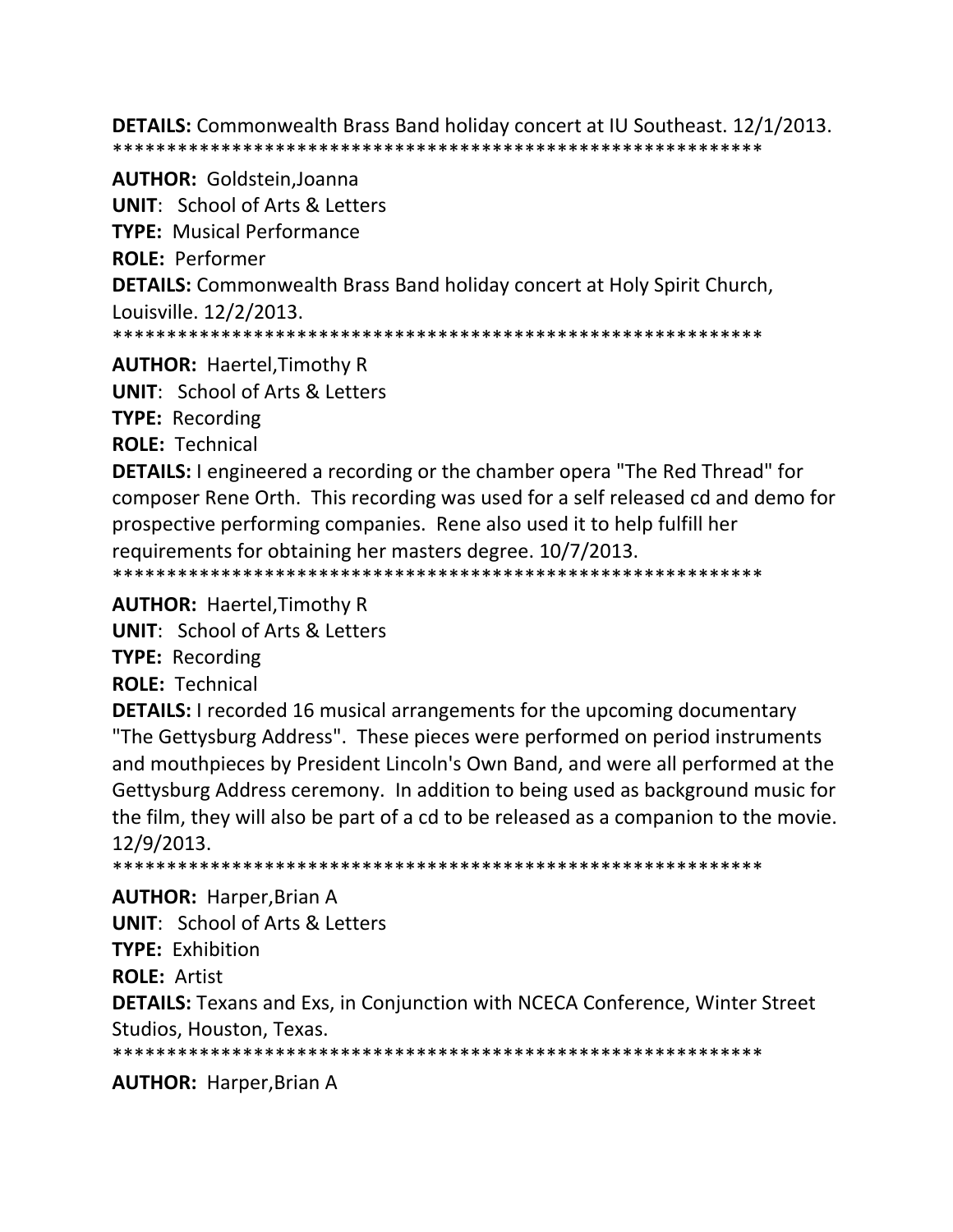**UNIT**: School of Arts & Letters **TYPE:** Exhibition **ROLE:** Artist **DETAILS:** Summer Workshop Faculty Exhibition, Appalachian Center for Craft, Cookeville, Tennessee. \*\*\*\*\*\*\*\*\*\*\*\*\*\*\*\*\*\*\*\*\*\*\*\*\*\*\*\*\*\*\*\*\*\*\*\*\*\*\*\*\*\*\*\*\*\*\*\*\*\*\*\*\*\*\*\*\*\*\*\* **AUTHOR:** Harper,Brian A **UNIT**: School of Arts & Letters

**TYPE:** Exhibition

**ROLE:** Artist

**DETAILS:** EUP Bruce Gallery Ceramic Invitational, Bruce Gallery, Edinboro University, Edinboro, Pennsylvannia.

\*\*\*\*\*\*\*\*\*\*\*\*\*\*\*\*\*\*\*\*\*\*\*\*\*\*\*\*\*\*\*\*\*\*\*\*\*\*\*\*\*\*\*\*\*\*\*\*\*\*\*\*\*\*\*\*\*\*\*\*

#### **AUTHOR:** Harper,Brian A

**UNIT**: School of Arts & Letters **TYPE:** Exhibition **ROLE:** Artist **DETAILS:** Complimentary, The Green Building Gallery, Louisville, Kentucky. \*\*\*\*\*\*\*\*\*\*\*\*\*\*\*\*\*\*\*\*\*\*\*\*\*\*\*\*\*\*\*\*\*\*\*\*\*\*\*\*\*\*\*\*\*\*\*\*\*\*\*\*\*\*\*\*\*\*\*\*

**AUTHOR:** Hesselman,James L

**UNIT**: School of Arts & Letters

**TYPE:** Theatrical Production

**ROLE:** Producer

**DETAILS:** Produced the IU Southeast Production of HAMLET. Oversaw the hiring of a guest director and designer, as well as all aspects of production including production meetings, budget, casting, staffing, strike, etc. 1/9/2013. \*\*\*\*\*\*\*\*\*\*\*\*\*\*\*\*\*\*\*\*\*\*\*\*\*\*\*\*\*\*\*\*\*\*\*\*\*\*\*\*\*\*\*\*\*\*\*\*\*\*\*\*\*\*\*\*\*\*\*\*

**AUTHOR:** Hesselman,James L **UNIT**: School of Arts & Letters **TYPE:** Theatrical Performance **ROLE:** Actor **DETAILS:** Played Professor Marvel / The Wizard in THE WIZARD OF OZ at Derby Dinner Playhouse in Clarksville, IN 47129. 6/17/2013. \*\*\*\*\*\*\*\*\*\*\*\*\*\*\*\*\*\*\*\*\*\*\*\*\*\*\*\*\*\*\*\*\*\*\*\*\*\*\*\*\*\*\*\*\*\*\*\*\*\*\*\*\*\*\*\*\*\*\*\*

**AUTHOR:** Hesselman,James L **UNIT**: School of Arts & Letters

**TYPE:** Theatrical Production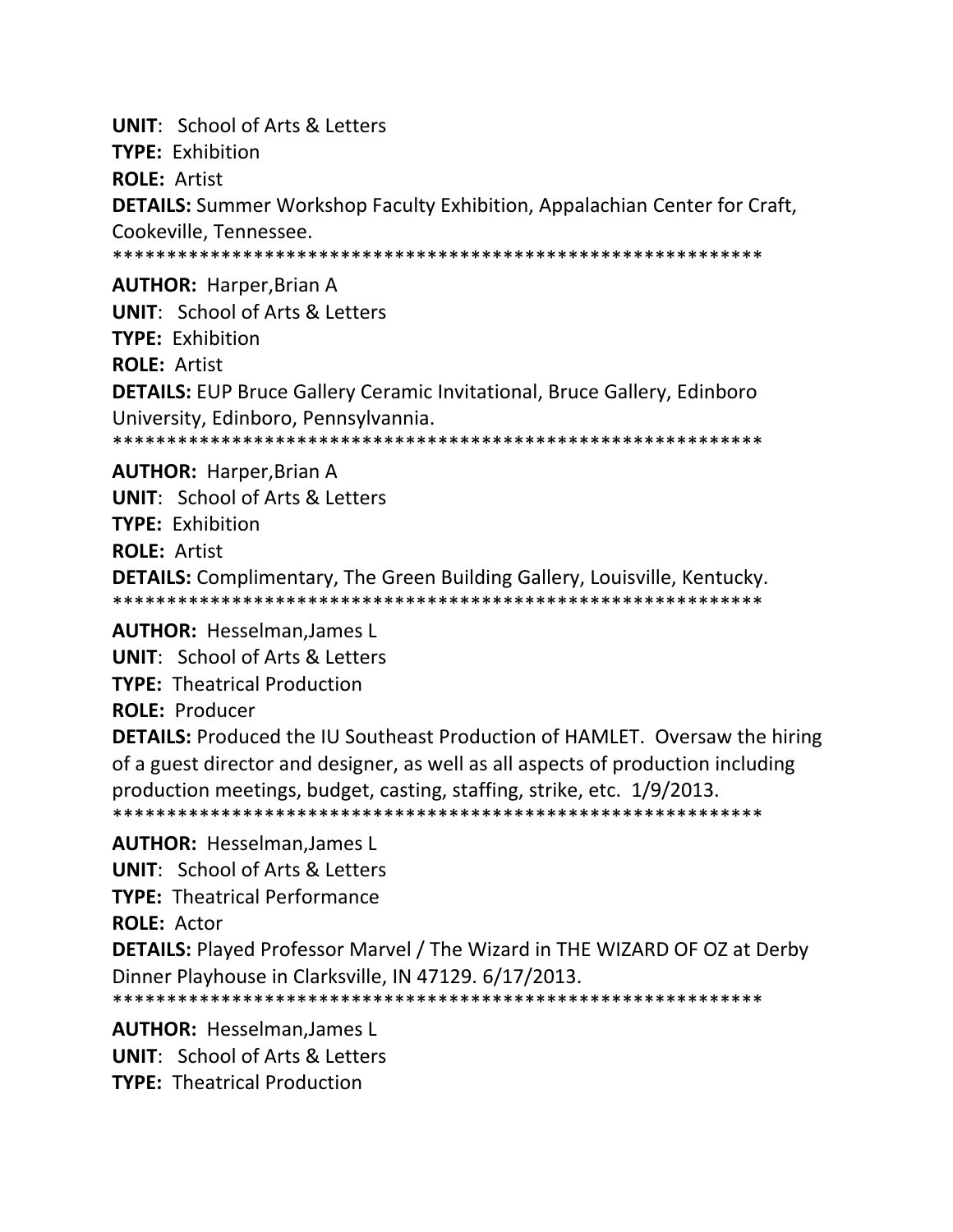**ROLE:** Director

**DETAILS:** Directed and Choreographed IU Southeast Theatre Department's production of DAMN YANKEES. 9/6/2013.

\*\*\*\*\*\*\*\*\*\*\*\*\*\*\*\*\*\*\*\*\*\*\*\*\*\*\*\*\*\*\*\*\*\*\*\*\*\*\*\*\*\*\*\*\*\*\*\*\*\*\*\*\*\*\*\*\*\*\*\*

**AUTHOR:** Hesselman,James L **UNIT**: School of Arts & Letters **TYPE:** Theatrical Production **ROLE:** Director **DETAILS:** Directed Derby Dinner Playhouse's January / February production of the theatrical farce, DON'T DRESS FOR DINNER. 12/9/2013. \*\*\*\*\*\*\*\*\*\*\*\*\*\*\*\*\*\*\*\*\*\*\*\*\*\*\*\*\*\*\*\*\*\*\*\*\*\*\*\*\*\*\*\*\*\*\*\*\*\*\*\*\*\*\*\*\*\*\*\*

**AUTHOR:** Jackman,Michael

**UNIT**: School of Arts & Letters

**TYPE:** Reading

**ROLE:** Artist

**DETAILS:** Guest Poet at Blue Studio, Bloomington, KY. Featuring poetry by Ian Uriel Girdley, Michael Jackman, John (Fish) Isbell, and Hiromi Yoshida. 7:30‐ 9:00pm. 6/20/2013.

\*\*\*\*\*\*\*\*\*\*\*\*\*\*\*\*\*\*\*\*\*\*\*\*\*\*\*\*\*\*\*\*\*\*\*\*\*\*\*\*\*\*\*\*\*\*\*\*\*\*\*\*\*\*\*\*\*\*\*\*

**AUTHOR:** Jackman,Michael

**UNIT**: School of Arts & Letters

**TYPE:** Reading

**ROLE:** Artist

**DETAILS:** Guest poet at Bloomington, IN 4th Street Festival. 3‐3:30p.m. Spoken Word Stage. Read with the "Spalding Brewhouse Poets" Kristen Becht, Chris Blair, Angela Ellis, Michael Jackman, Nancy Long, Joel Nelson and Drew Pomeroy. 9/1/2013.

\*\*\*\*\*\*\*\*\*\*\*\*\*\*\*\*\*\*\*\*\*\*\*\*\*\*\*\*\*\*\*\*\*\*\*\*\*\*\*\*\*\*\*\*\*\*\*\*\*\*\*\*\*\*\*\*\*\*\*\*

**AUTHOR:** Jackman,Michael

**UNIT**: School of Arts & Letters

**TYPE:** Broadcast

**ROLE:** Artist

**DETAILS:** Interview & Poetry Reading, ArtxFM Radio, 1pm‐2pm. Interviewed by host Rachel Short. 10/3/2013.

\*\*\*\*\*\*\*\*\*\*\*\*\*\*\*\*\*\*\*\*\*\*\*\*\*\*\*\*\*\*\*\*\*\*\*\*\*\*\*\*\*\*\*\*\*\*\*\*\*\*\*\*\*\*\*\*\*\*\*\*

**AUTHOR:** Jackman,Michael **UNIT**: School of Arts & Letters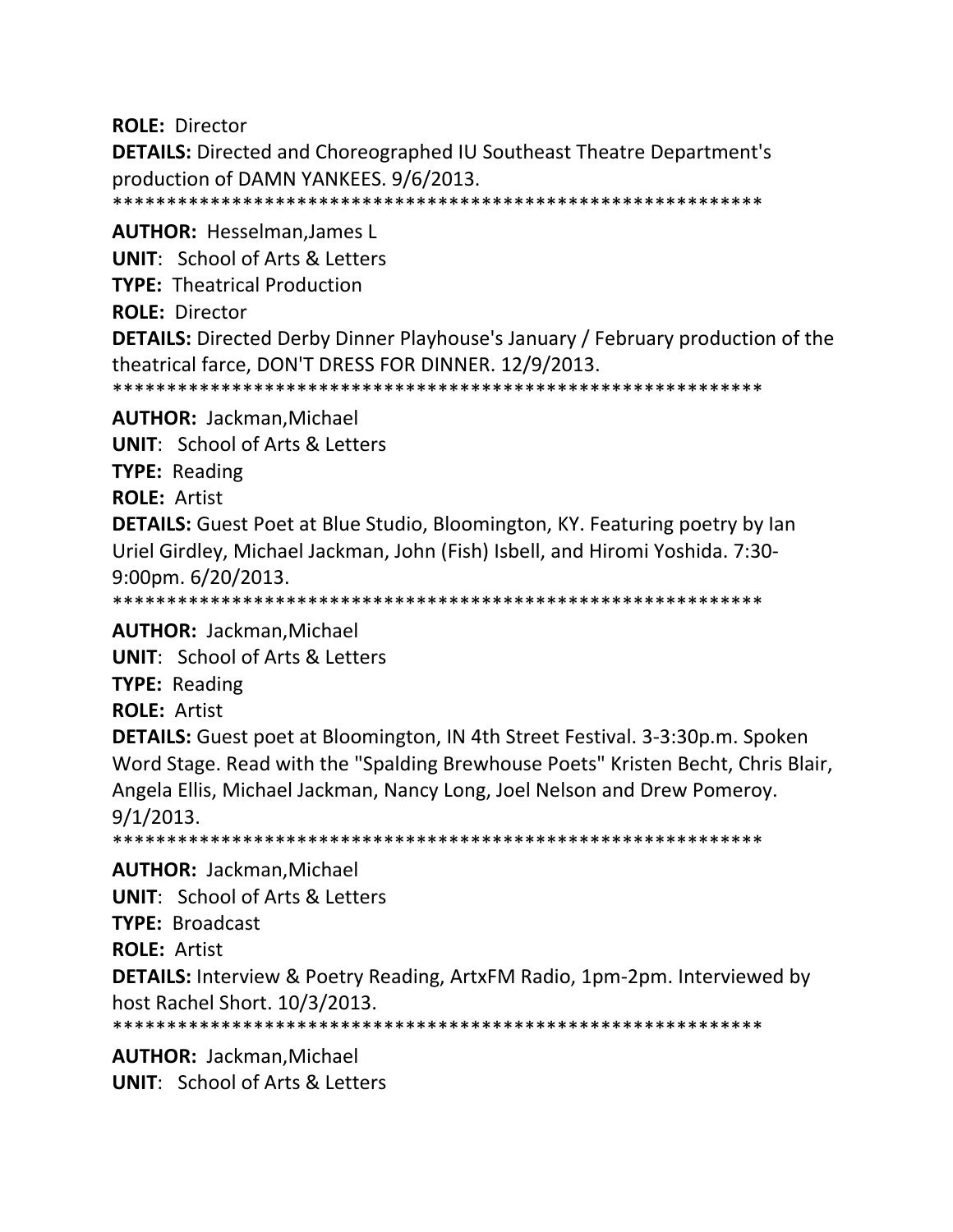**TYPE:** Reading **ROLE:** Artist **DETAILS:** Featured Poet at "Subterranean Phrases" reading series, Decca Restaurant, Louisville, KY. 8‐10pm. 10/9/2013. \*\*\*\*\*\*\*\*\*\*\*\*\*\*\*\*\*\*\*\*\*\*\*\*\*\*\*\*\*\*\*\*\*\*\*\*\*\*\*\*\*\*\*\*\*\*\*\*\*\*\*\*\*\*\*\*\*\*\*\* **AUTHOR:** Jones,Brian Harrison **UNIT**: School of Arts & Letters **TYPE:** Exhibition Solo **ROLE:** Artist **DETAILS:** I was invited to have a solo exhibition at the Patio Gallery at the JCC in Louisville. \*\*\*\*\*\*\*\*\*\*\*\*\*\*\*\*\*\*\*\*\*\*\*\*\*\*\*\*\*\*\*\*\*\*\*\*\*\*\*\*\*\*\*\*\*\*\*\*\*\*\*\*\*\*\*\*\*\*\*\* **AUTHOR:** Jones,Brian Harrison **UNIT**: School of Arts & Letters **TYPE:** Exhibition Group **ROLE:** Artist **DETAILS:** 4th MAAPS "Charta Amor" Printmaking Exhibition. \*\*\*\*\*\*\*\*\*\*\*\*\*\*\*\*\*\*\*\*\*\*\*\*\*\*\*\*\*\*\*\*\*\*\*\*\*\*\*\*\*\*\*\*\*\*\*\*\*\*\*\*\*\*\*\*\*\*\*\* **AUTHOR:** Koerner,Michael Allen **UNIT**: School of Arts & Letters **TYPE:** Exhibition

**ROLE:** Artist

**DETAILS:** In conjunction with Zephyr Gallery's Corporate Loaning program, six of my smaller paintings and 1 large painting from the Cloud Conversation series were selected by Churchill Downs here in Louisville for 12 months. They are in effect on Loan/Temporary Collection for 12 months. After a year has passed, the corporation has agreed to purchase a minimum of 20% of the artwork. 9/6/2012. \*\*\*\*\*\*\*\*\*\*\*\*\*\*\*\*\*\*\*\*\*\*\*\*\*\*\*\*\*\*\*\*\*\*\*\*\*\*\*\*\*\*\*\*\*\*\*\*\*\*\*\*\*\*\*\*\*\*\*\*

**AUTHOR:** Koerner,Michael Allen **UNIT**: School of Arts & Letters **TYPE:** Exhibition Group **ROLE:** Artist **DETAILS:** The Carnegie Center ‐ Project Reclamation. 11/2/2012. \*\*\*\*\*\*\*\*\*\*\*\*\*\*\*\*\*\*\*\*\*\*\*\*\*\*\*\*\*\*\*\*\*\*\*\*\*\*\*\*\*\*\*\*\*\*\*\*\*\*\*\*\*\*\*\*\*\*\*\* **AUTHOR:** Koerner,Michael Allen

**UNIT**: School of Arts & Letters **TYPE:** Exhibition Group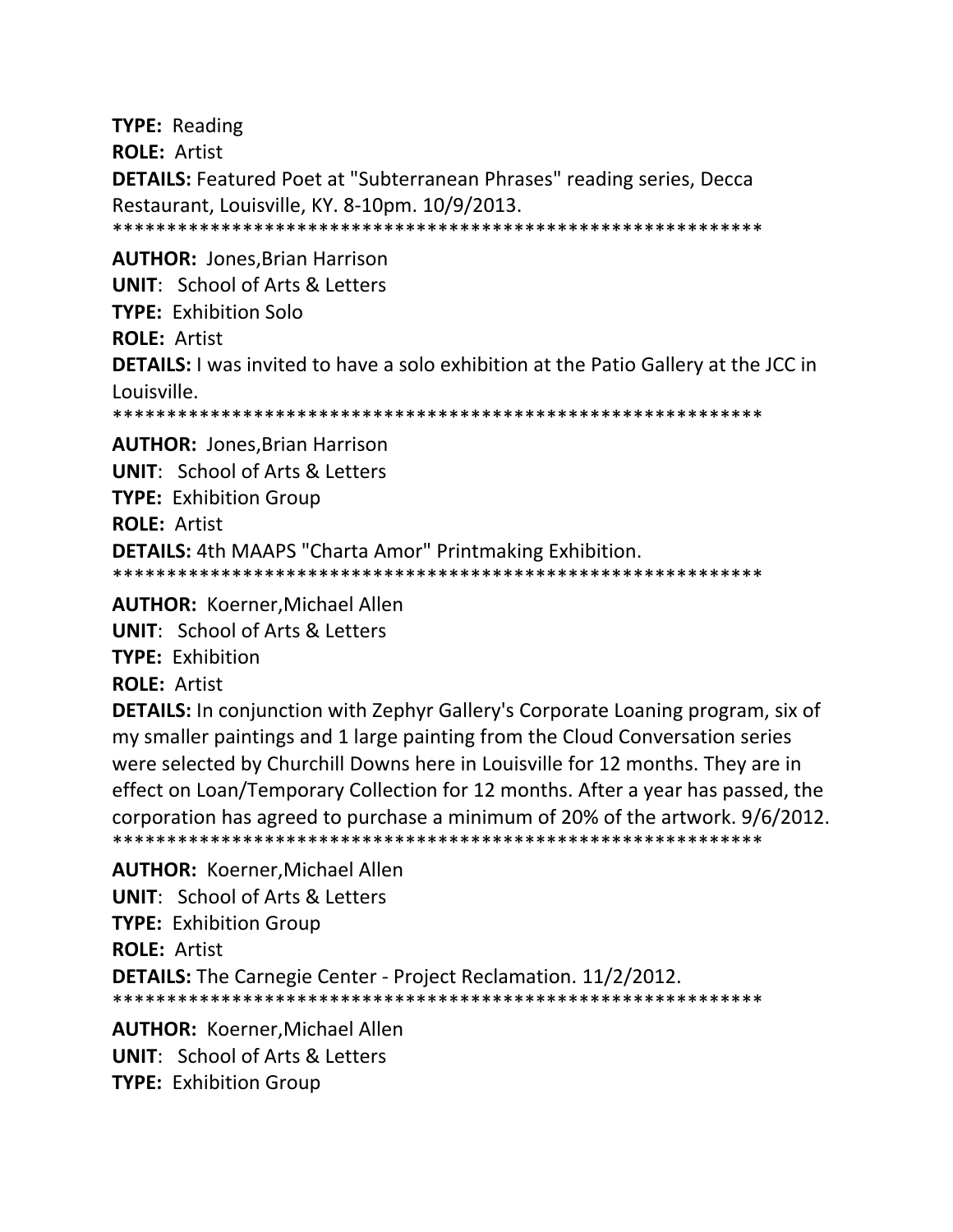**ROLE: Artist** 

**DETAILS:** Belmont University, Nashville, TN - Project Reclamation, 9/9/2013. 

**AUTHOR: Meixner, Rebekkah Jean UNIT: School of Arts & Letters** 

**TYPE: Theatrical Production** 

**ROLE: Designer** 

**DETAILS:** Project Title: Damn Yankees Design credits: Scenery, Lighting Produced for Indiana University Southeast, Theatre DepartmentOgle Center; Robinson Theatre Director: Jim Hesselman Progress Report: In November of 2013 the IUS theatre department mounted a musical production of Damn Yankees with a book by George Abbott and Douglass Wallop and music and lyrics by Richard Adler and Jerry Ross. Damn Yankees is a 1950's retelling of the Faust legend set around the American past time of baseball. The musical is based on the Douglass Wallop's novel The Year the Yankees Lost the Pennant. In the musical our antagonist, Joe Boyd, is a long time Washington Senators baseball fan but is tired of seeing them lose season after season. After one game last loss he mutters those fatefully words "I would...

**AUTHOR:** Ramey, John Wilson

**UNIT:** School of Arts & Letters

**TYPE: Recording** 

**ROLE: Performer** 

**DETAILS:** I was recorded reading Dylan Thomas's short story, A Child's Christmas in Wales, by a producer from WORX radio. The reading was broadcast over WORX on Christmas Eve. 12/20/2013.

**AUTHOR: Ramey, John Wilson** 

**UNIT:** School of Arts & Letters

**TYPE: Performance** 

**ROLE: Performer** 

**DETAILS:** Poetpalooza: A Tri-State Poetry Summit. Village Lights Books, Madison, Indiana. Gave an hour-long performance of my own poetry on Saturday evening, April 6th, 2013. Performed with Karen Kovacik, Norbert Krapf, Joseph Heithaus and others as part of a performance of Kovacik's recent translation of a multivocal work by Polish poet Agnieszka Kuciak. Took an active part as co-host in a weekend of poetry readings and performances by very well-known poets from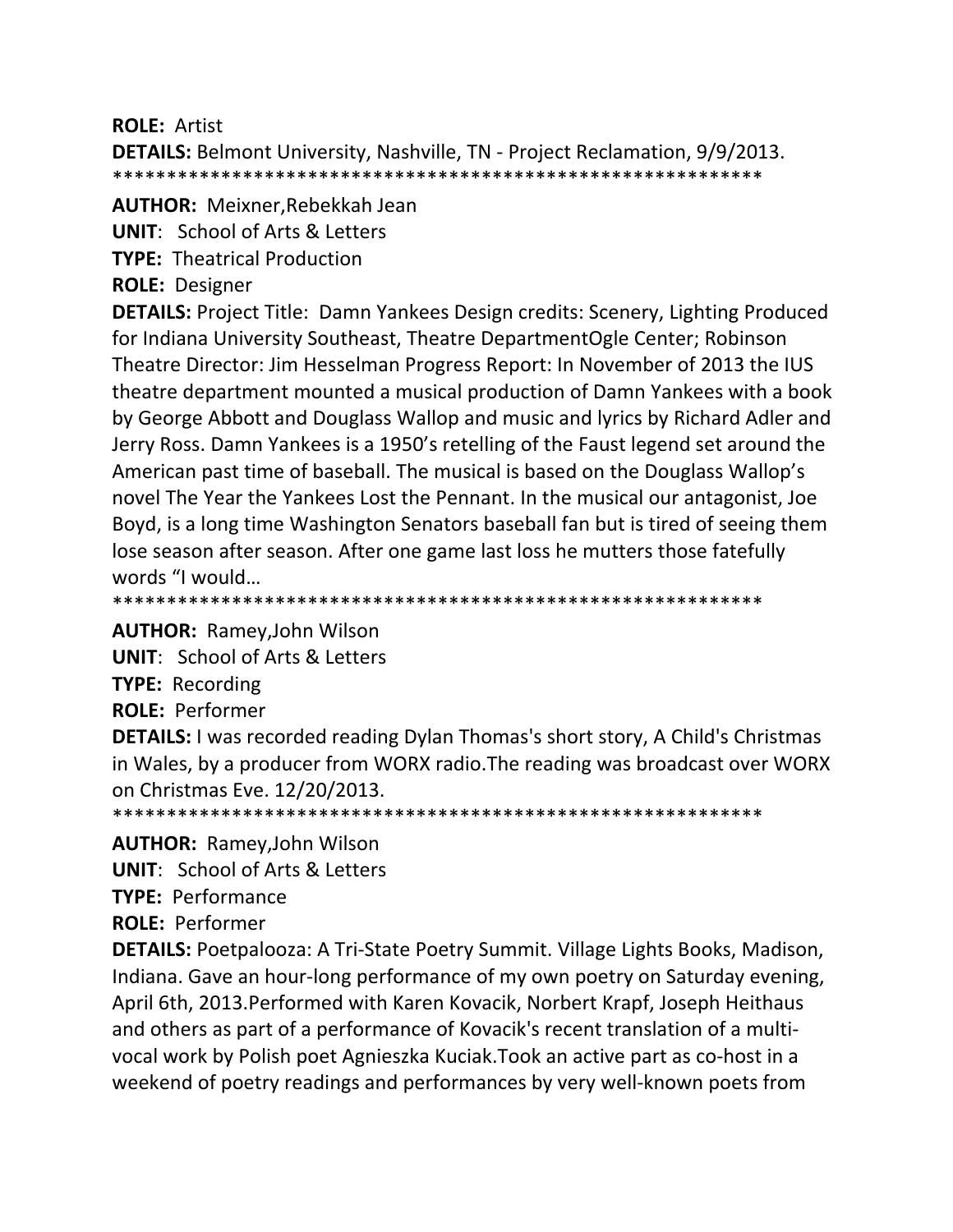Indiana, Kentucky, and Ohio including Karen Kovacik (Indiana Poet Laureate 2011‐ 2013), Richard Hague, Norbert Krapf (Indiana Poet Laureate 2008‐2010), Maureen Moorehead, Joseph Heithaus, Frederick Smock, Tony Brewer, and Matthew D. Jackson. 4/5/2013.

\*\*\*\*\*\*\*\*\*\*\*\*\*\*\*\*\*\*\*\*\*\*\*\*\*\*\*\*\*\*\*\*\*\*\*\*\*\*\*\*\*\*\*\*\*\*\*\*\*\*\*\*\*\*\*\*\*\*\*\*

**AUTHOR:** Ramey,John Wilson **UNIT**: School of Arts & Letters

**TYPE:** Performance

**ROLE:** Performer

**DETAILS:** A performance of a selection of my own poetry at the 2013 Spoken Word Stage (SWS)4th Street, Bloomington, Indiana'The performance was sponsored by The Writers Guild at Bloomington and supported by the Bloomington Arts Commission and the Fourth Street Festival of the Arts. 8/31/2013.

\*\*\*\*\*\*\*\*\*\*\*\*\*\*\*\*\*\*\*\*\*\*\*\*\*\*\*\*\*\*\*\*\*\*\*\*\*\*\*\*\*\*\*\*\*\*\*\*\*\*\*\*\*\*\*\*\*\*\*\*

**AUTHOR:** Ramey,John Wilson

**UNIT**: School of Arts & Letters

**TYPE:** Performance

**ROLE:** Performer

**DETAILS:** A Live Reading / Performance of Dylan Thomas's A Child's Christmas in Wales.Village Lights Books, Madison, Indiana. 12/14/2013. \*\*\*\*\*\*\*\*\*\*\*\*\*\*\*\*\*\*\*\*\*\*\*\*\*\*\*\*\*\*\*\*\*\*\*\*\*\*\*\*\*\*\*\*\*\*\*\*\*\*\*\*\*\*\*\*\*\*\*\*

**AUTHOR:** Reid,Diane S.

**UNIT**: School of Arts & Letters

**TYPE:** Performance

**ROLE:** Performer

**DETAILS:** Oral interpretation of literature performance at the Martin Luther King "Voices of Change " speech contest at IU Southeast. 1/23/2013.

\*\*\*\*\*\*\*\*\*\*\*\*\*\*\*\*\*\*\*\*\*\*\*\*\*\*\*\*\*\*\*\*\*\*\*\*\*\*\*\*\*\*\*\*\*\*\*\*\*\*\*\*\*\*\*\*\*\*\*\*

**AUTHOR:** Reigler,Susan H.

**UNIT**: School of Natural Sciences

**TYPE:** Musical Performance

**ROLE:** Presenter

**DETAILS:** Act as concert program narrator/host for four concerts each year by the Kentucky Center Chamber Players.

\*\*\*\*\*\*\*\*\*\*\*\*\*\*\*\*\*\*\*\*\*\*\*\*\*\*\*\*\*\*\*\*\*\*\*\*\*\*\*\*\*\*\*\*\*\*\*\*\*\*\*\*\*\*\*\*\*\*\*\*

**AUTHOR:** Riehm,Rose S.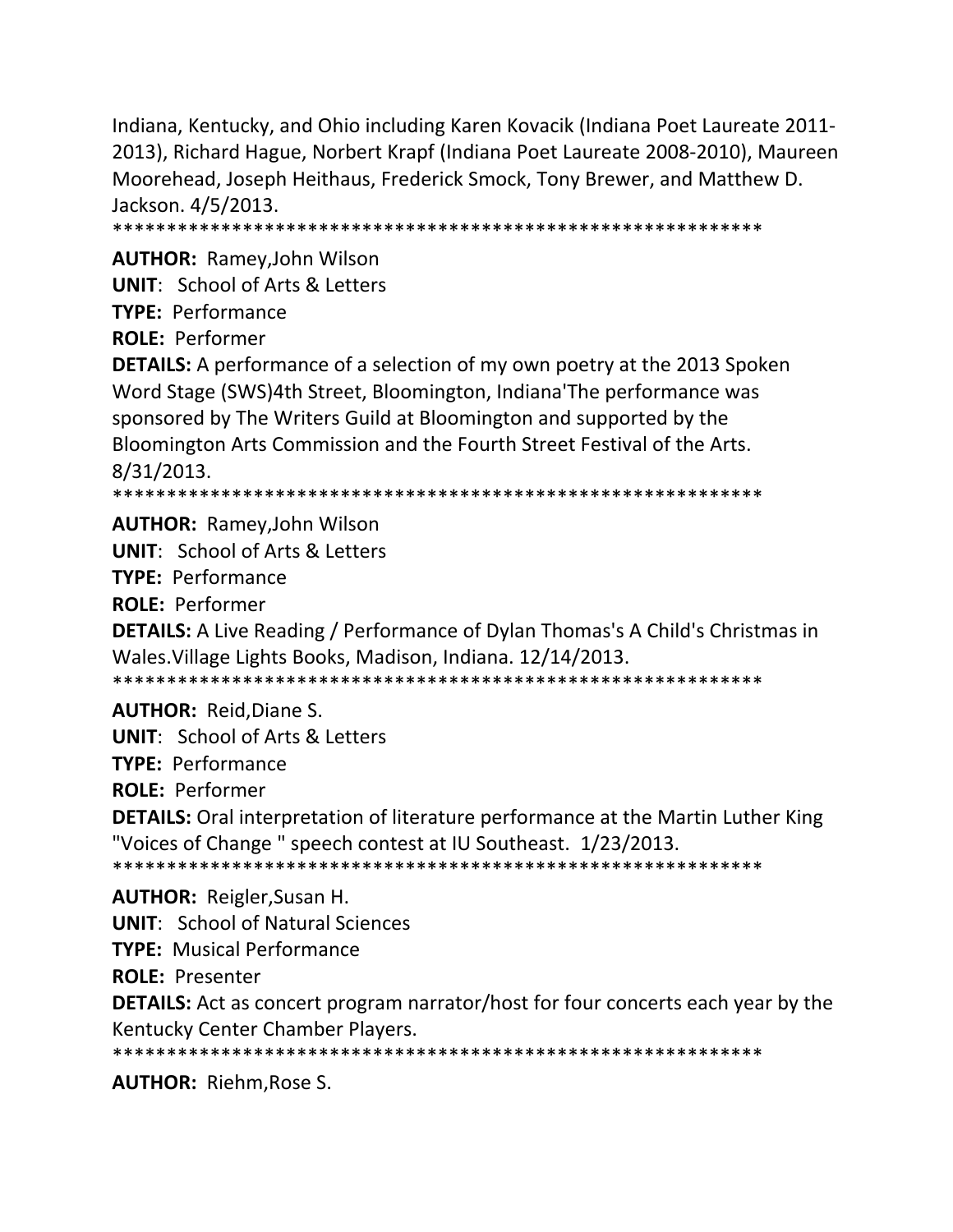**UNIT**: School of Natural Sciences

**TYPE:** Other

**ROLE:** Designer

**DETAILS:** Chancellor's Medallion Dinner Auction Item: SCIENCE ‐ "It Lights My Fire".

\*\*\*\*\*\*\*\*\*\*\*\*\*\*\*\*\*\*\*\*\*\*\*\*\*\*\*\*\*\*\*\*\*\*\*\*\*\*\*\*\*\*\*\*\*\*\*\*\*\*\*\*\*\*\*\*\*\*\*\*

**AUTHOR:** Stem,Erich Holt

**UNIT**: School of Arts & Letters

**TYPE:** Performance

**ROLE:** Composer

**DETAILS:** Work entitled Insight, premiered by Andrew Rhinehart; Paul W. Ogle Center, Indiana University Southeast (Spring, 2013).

\*\*\*\*\*\*\*\*\*\*\*\*\*\*\*\*\*\*\*\*\*\*\*\*\*\*\*\*\*\*\*\*\*\*\*\*\*\*\*\*\*\*\*\*\*\*\*\*\*\*\*\*\*\*\*\*\*\*\*\*

**AUTHOR:** Stem,Erich Holt

**UNIT**: School of Arts & Letters

**TYPE:** Other

**ROLE:** Composer

**DETAILS:** Work entitled Fleeting Thoughts mentioned in a New York Times review of the album, Group Theory, featuring counter)induction; New York, NY (Fall, 2013).

\*\*\*\*\*\*\*\*\*\*\*\*\*\*\*\*\*\*\*\*\*\*\*\*\*\*\*\*\*\*\*\*\*\*\*\*\*\*\*\*\*\*\*\*\*\*\*\*\*\*\*\*\*\*\*\*\*\*\*\*

**AUTHOR:** Stem,Erich Holt

**UNIT**: School of Arts & Letters

**TYPE:** Broadcast

**ROLE:** Composer

**DETAILS:** Work entitled Fleeting Thoughts, broadcasted on Wolf Notes Radio, featuring counter)induction's album, Group Theory; New York, NY (Fall, 2013). \*\*\*\*\*\*\*\*\*\*\*\*\*\*\*\*\*\*\*\*\*\*\*\*\*\*\*\*\*\*\*\*\*\*\*\*\*\*\*\*\*\*\*\*\*\*\*\*\*\*\*\*\*\*\*\*\*\*\*\*

**AUTHOR:** Stem,Erich Holt **UNIT**: School of Arts & Letters **TYPE:** Performance **ROLE:** Composer **DETAILS:** Work entitled Moving On, performed by counter)induction; Tenri Cultural Institute, New York, NY (Fall, 2013). \*\*\*\*\*\*\*\*\*\*\*\*\*\*\*\*\*\*\*\*\*\*\*\*\*\*\*\*\*\*\*\*\*\*\*\*\*\*\*\*\*\*\*\*\*\*\*\*\*\*\*\*\*\*\*\*\*\*\*\*

**AUTHOR:** Stem,Erich Holt **UNIT**: School of Arts & Letters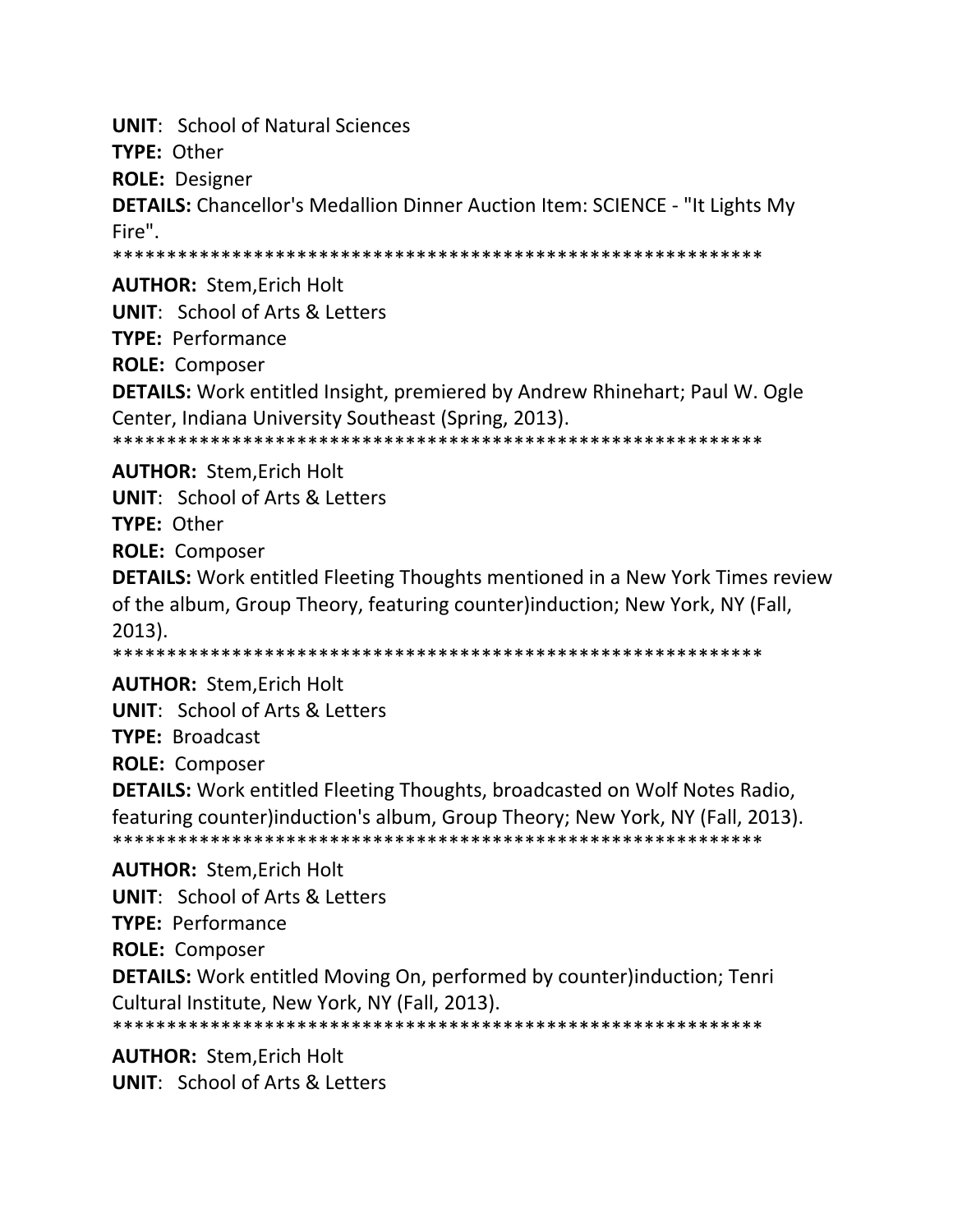**TYPE:** Composition **ROLE:** Composer **DETAILS:** Finished a commission of a chamber work for the Juventas New Music Ensemble (Boston, MA; scheduled for a recording on New Dynamic Records in January, 2014). \*\*\*\*\*\*\*\*\*\*\*\*\*\*\*\*\*\*\*\*\*\*\*\*\*\*\*\*\*\*\*\*\*\*\*\*\*\*\*\*\*\*\*\*\*\*\*\*\*\*\*\*\*\*\*\*\*\*\*\* **AUTHOR:** Stem,Erich Holt **UNIT**: School of Arts & Letters **TYPE:** Composition **ROLE:** Composer **DETAILS:** Finished a commission of an orchestra work for the Bainbridge Symphony Orchestra (Seattle, Washington; premiere scheduled for February, 2014). \*\*\*\*\*\*\*\*\*\*\*\*\*\*\*\*\*\*\*\*\*\*\*\*\*\*\*\*\*\*\*\*\*\*\*\*\*\*\*\*\*\*\*\*\*\*\*\*\*\*\*\*\*\*\*\*\*\*\*\* **AUTHOR:** Stem,Erich Holt **UNIT**: School of Arts & Letters **TYPE:** Performance **ROLE:** Composer **DETAILS:** Work entitled Insight, performed by Andrew Rhinehart; 90.5FM WUOL Lunchtime Classics series in Louisville, KY (Fall, 2013). \*\*\*\*\*\*\*\*\*\*\*\*\*\*\*\*\*\*\*\*\*\*\*\*\*\*\*\*\*\*\*\*\*\*\*\*\*\*\*\*\*\*\*\*\*\*\*\*\*\*\*\*\*\*\*\*\*\*\*\* **AUTHOR:** Stem,Erich Holt **UNIT**: School of Arts & Letters **TYPE:** Performance **ROLE:** Composer **DETAILS:** Work entitled Insight, performed by Andrew Rhinehart; Classical Revolution (at The Bardstown; Louisville, KY, Summer 2013). \*\*\*\*\*\*\*\*\*\*\*\*\*\*\*\*\*\*\*\*\*\*\*\*\*\*\*\*\*\*\*\*\*\*\*\*\*\*\*\*\*\*\*\*\*\*\*\*\*\*\*\*\*\*\*\*\*\*\*\*

**AUTHOR:** Stem,Erich Holt

**UNIT**: School of Arts & Letters **TYPE:** Performance **ROLE:** Composer **DETAILS:** Work entitled Insight, performed by Andrew Rhinehart; University of Kentucky (doctoral recital, Spring 2013). \*\*\*\*\*\*\*\*\*\*\*\*\*\*\*\*\*\*\*\*\*\*\*\*\*\*\*\*\*\*\*\*\*\*\*\*\*\*\*\*\*\*\*\*\*\*\*\*\*\*\*\*\*\*\*\*\*\*\*\*

**AUTHOR:** Vernia,Mildred A. **UNIT**: School of Natural Sciences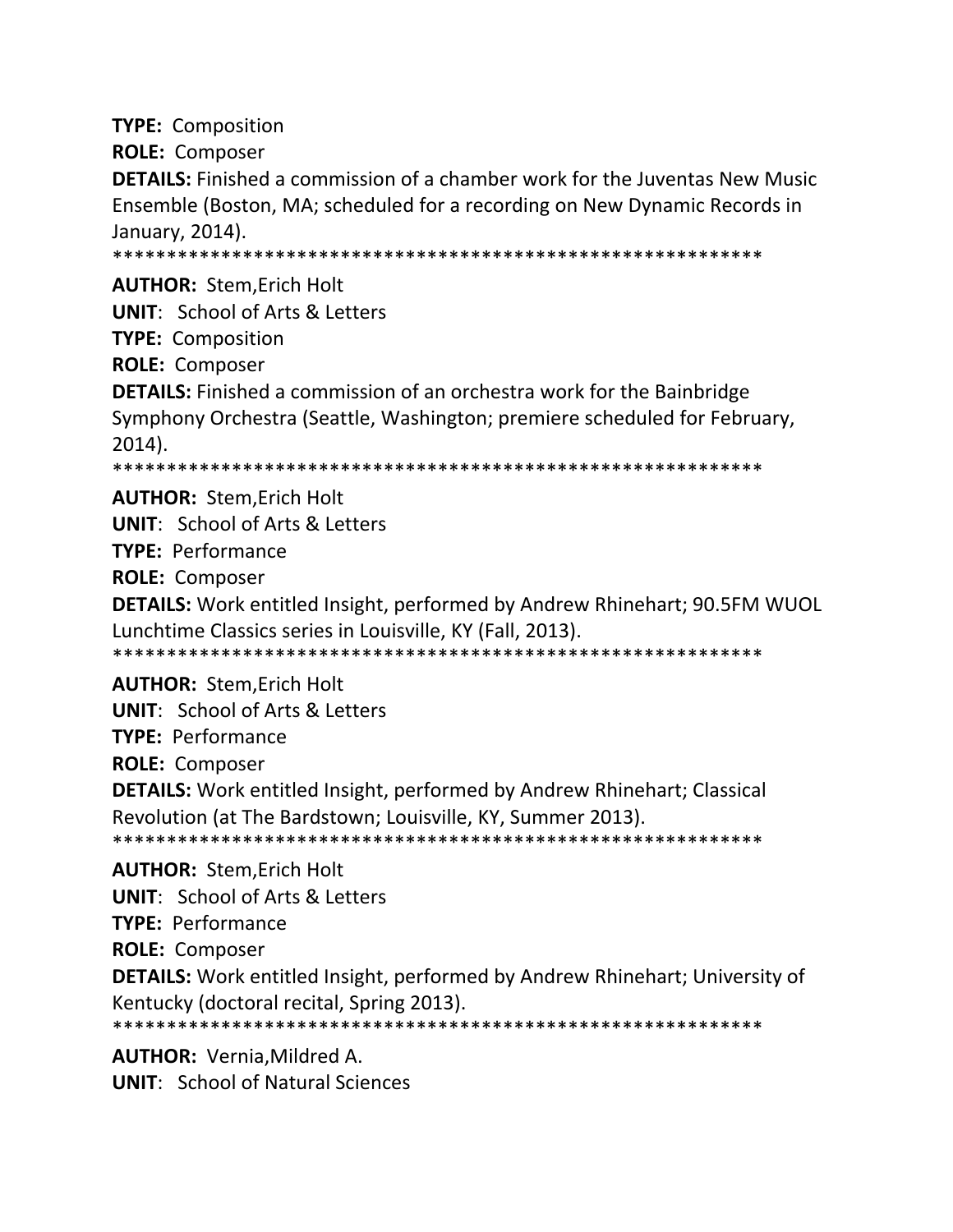**TYPE:** Musical Performance

**ROLE:** Performer

**DETAILS:** I am a member of the IUS concert band. I practice with the band every Thursday nights from 7PM until 9PM 10 months out of the year. The music is tough for me so I have to take (and pay for ) lessons on Thursday nights and put in five to six hours of practice at home every week. We perform in the Ogle Center five or six concerts every year.The proceeds from ticket sales go to the music department. The band members of this group are not paid.

\*\*\*\*\*\*\*\*\*\*\*\*\*\*\*\*\*\*\*\*\*\*\*\*\*\*\*\*\*\*\*\*\*\*\*\*\*\*\*\*\*\*\*\*\*\*\*\*\*\*\*\*\*\*\*\*\*\*\*\*

**AUTHOR:** Vernia,Mildred A.

**UNIT**: School of Natural Sciences

**TYPE:** Musical Performance

**ROLE:** Performer

**DETAILS:** I am a member of the IUS Pep Band. I am also the faculty adviser to the pep band. We play at the majority of home basketball games, perform at one event off-campus every year, and practice Sunday evenings from 6 PM till 9 PM. \*\*\*\*\*\*\*\*\*\*\*\*\*\*\*\*\*\*\*\*\*\*\*\*\*\*\*\*\*\*\*\*\*\*\*\*\*\*\*\*\*\*\*\*\*\*\*\*\*\*\*\*\*\*\*\*\*\*\*\*

**AUTHOR:** Whitesell,Marilyn T.

**UNIT**: School of Arts & Letters **TYPE:** Exhibition **ROLE:** Artist **DETAILS:** see Creative Activities Comments for list of exhibits, 1/1/2013.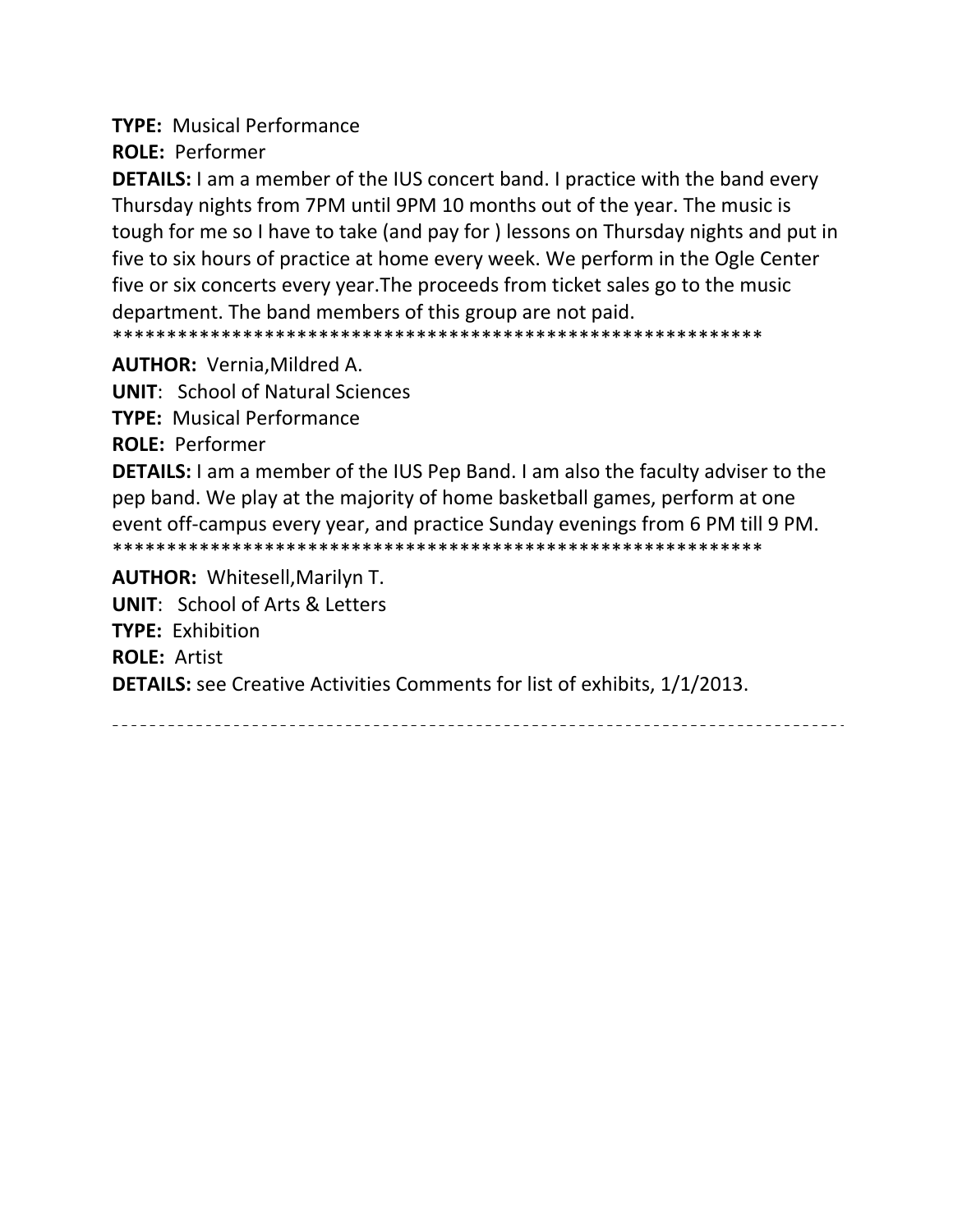## **Other Research Activity**

**AUTHOR: Hunt, Randy E.** 

**UNIT: School of Natural Sciences** 

TYPE: Other

**ROLE: Author** 

**DETAILS:** Submitted final report to Indiana Academy of Science for grant awarded in 2012.

**AUTHOR: Hunt, Randy E.** 

**UNIT:** School of Natural Sciences

TYPE: Other

**ROLE: Author** 

**DETAILS: IRB Proposal: Student Perception of Evolutionary Biology Research** Agendas: IRB approved human research allowed me to collect survey data from my Humans & The Biological World (L100) course. Summer II 2013. 

**AUTHOR: Ruth, Gerald D.** 

**UNIT:** School of Natural Sciences

TYPF: Other

**ROLE: Technical** 

**DETAILS:** I completed work for an Indianapolis law firm that is representing the family of an Indiana State Transportation official who was fatally injured when his car was destroyed and burned by a semi-tractor trailer driver. The official was placing traffic cones in front of his stopped vehicle on I-65 near Seymour, Indiana, when this horrendous collision took place. The law firm contacted me to supply after-the-fact sun angle glare, weather data, and video documentation of the event. My assistant and IUS alumnus, Mr. Gary Flispart, and I, put our lives somewhat at risk as we attempted to reconstruct the accident scene on a day and time when sun angle glare and weather conditions were identical.

**AUTHOR: Ruth, Gerald D.** 

**UNIT: School of Natural Sciences** 

TYPE: Other

**ROLE: Technical** 

**DETAILS:** I completed most of the revisions and additions of my Supplementary Material to be incorporated in the new 4th Edition of the McGraw Hill textbook